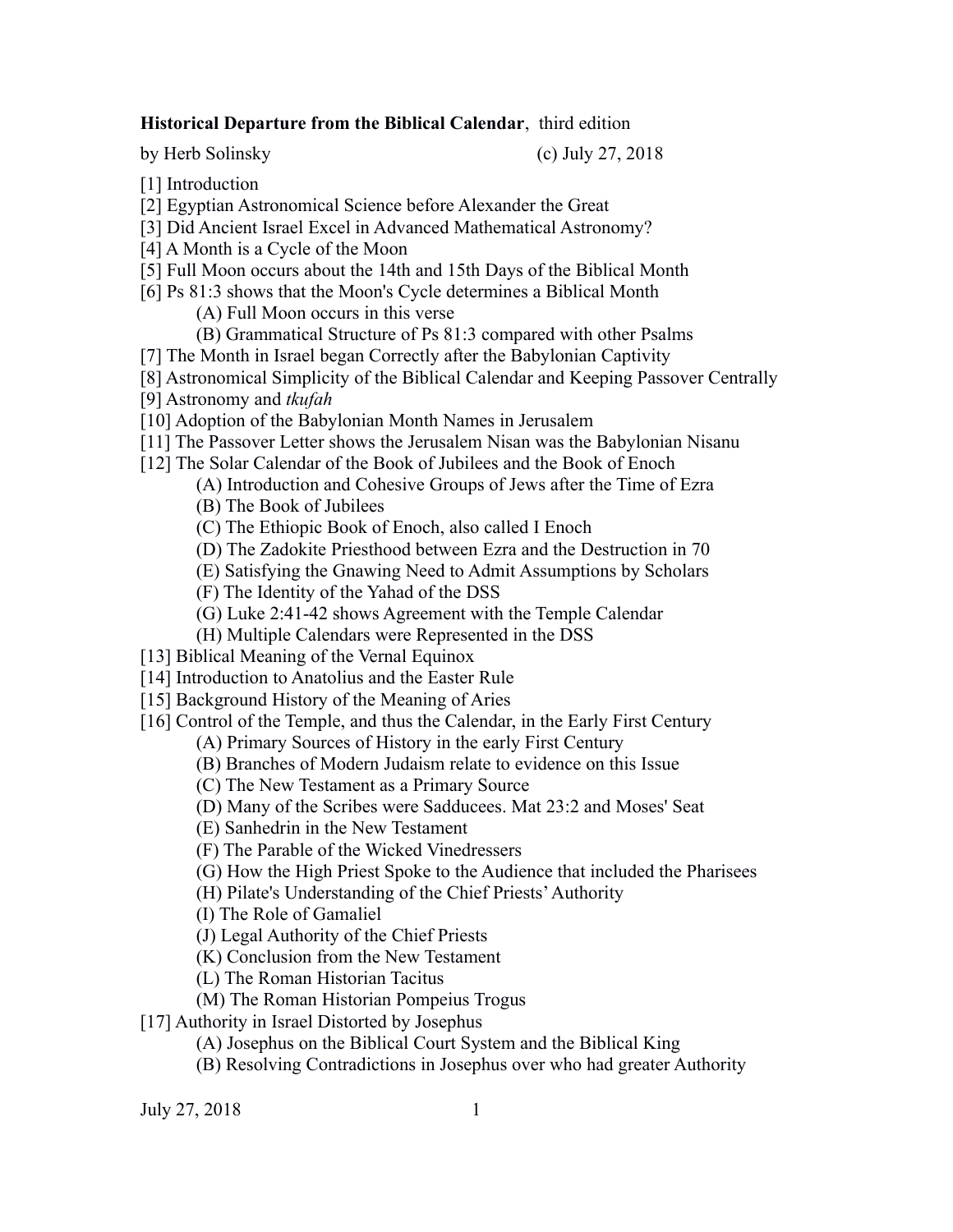(C) General Conclusions about Josephus

- [18] Josephus and his Aries Approximation
- [19] Destruction of the Temple and Nisan 1 moves into the Winter
- [20] Philo of Alexandria and the First Jewish Month
- [21] Cessation of the Babylonian Calendar shortly after 75
- [22] Hippolytus Promotes Abandoning the Jewish Calendar c. 222
- [23] Origen and the Jewish Calendar
	- (A) The Importance of Origen for the History of the Calendar
	- (B) Sketch of Origen's Life and Environment
	- (C) Origen's Relationship with Learned Jews
	- (D) Motivation and Resources for Origen on the Jewish Calendar
	- (E) When were the Jews Keeping Passover in the time of Origen?
	- (F) Origen's Treatise on the Passover
- [24] Eusebius Reports on Anatolius who wrote c. 277
- [25] Scholars Judge the Credibility of Anatolius
- [26] Summary Concerning Anatolius
- [27] Saadia Gaon and the Origin of the Modern Jewish Calendar
- [28] W. Robertson Smith's Commentary on Barley in Exodus 9:31-32
- [29] Historical Aspects of Barley and the First Month
	- (A) The Tosefta c. 250 CE
	- (B) The Early Church and the First Month
	- (C) History of the Viewpoint that Barley alone points to the First Month
- [30] Abandonment of the word *aviv* to indicate the First Month
- [31] The Problem of a Biblical Test to Perform on the Barley
- [32] The Time and Geographical Context of Exodus 12:1-2
- [33] Septuagint's Translation of *aviv*
- [34] The Meaning of Sheaf [o*mer*] in the Wave Sheaf Offering
- [35] Wave Sheaf Offering and the Harvest / Crop (Hebrew *ketseer*)
- [36] The Lack of firstfruits [*bikurim*] in the Wave Sheaf Offering
- [37] Month of the Sheaf?
- [38] Is there a command to search for *aviv?*
- [39] Meaning of Lev 2:14-16 which contains *aviv*
- [40] Smith's Journal Article on Exodus 9:31-32
- [41] Bibliography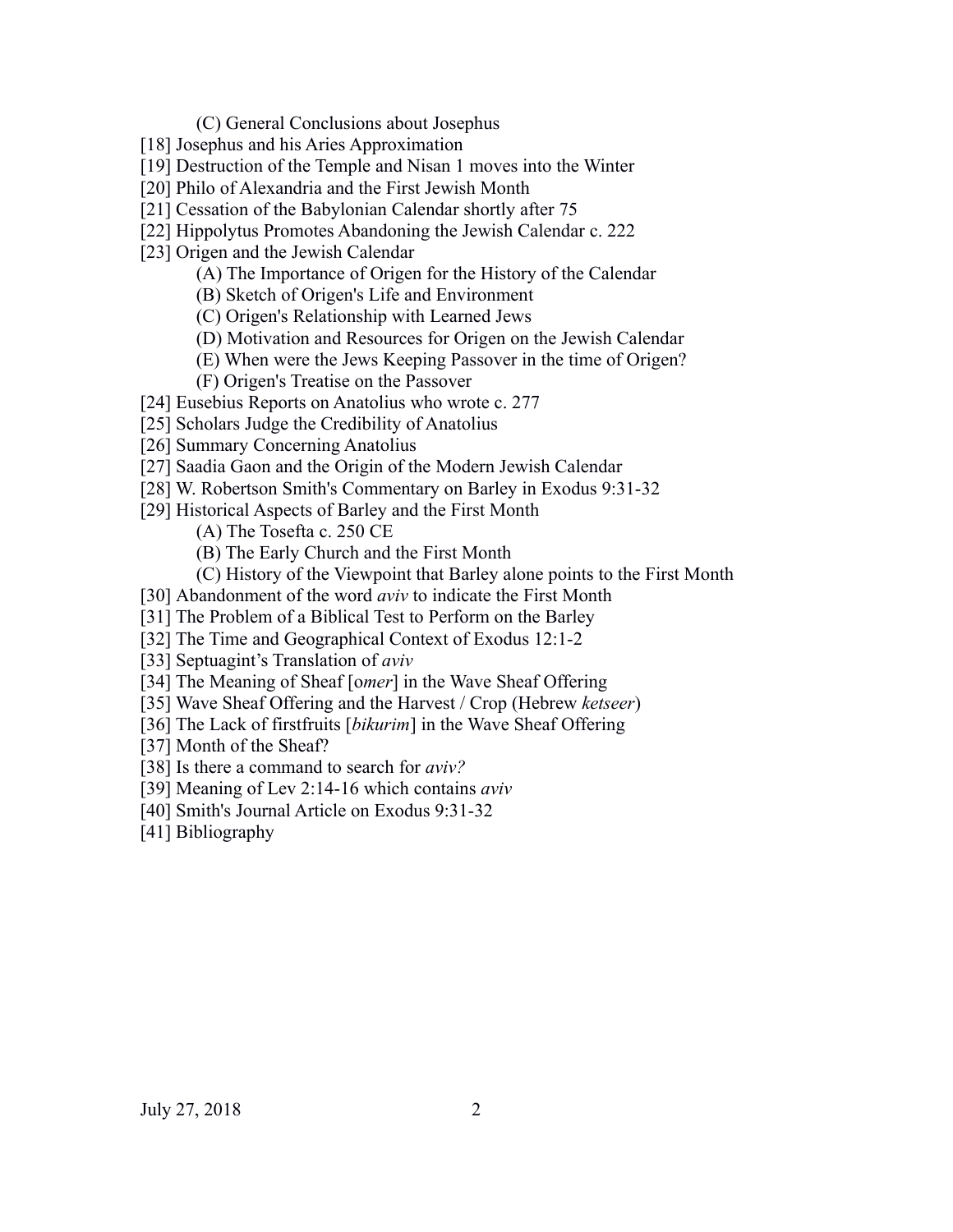# [1] Introduction

This document was written for four primary purposes. The first purpose is to explain the biblical basis for the use of astronomy to determine the biblical calendar, and specifically to show that the vernal equinox is a key marker for this calendar. The second purpose is to explain what Josephus meant by his most famous statement on the calendar. The third purpose is to outline what we can glean from history concerning the rule that became accepted by the Roman Catholic Church  $(= RCC)$  for the determination of the first month of the biblical year. One goal of the RCC was to determine the time of Easter, which fell during the second half of the first month. Focus here is on the Easter rule. The key person who was singled out by the church historian Eusebius to justify the conclusion of the RCC is Anatolius. A study of the reasoning and writing of Anatolius is significant for this document. The fourth purpose is to outline elements of the history of the modern calculated Jewish calendar.

While these purposes may perhaps seem separated from one another, they are in fact related. Josephus used astronomical terms in his famous statement. Anatolius used Josephus to help formulate his Easter rule. Judaism eventually focused on an astronomical basis for their calculation, and although the specific language of the principle for the calculation of the Jewish calendar appears different from that of the Easter rule, when the terminology is stripped away, it will be seen that they are virtually the same. Nevertheless, the mathematics that supports the Easter rule is very different from the mathematics that supports the Jewish calendar.

Significant background material must be explained first in order for the presentation to be logically organized. Josephus cannot be understood without first explaining certain aspects of the history of astronomy.

# [2] Egyptian Astronomical Science before Alexander the Great

Concerning the extremely high accuracy of aligning the largest ancient Egyptian pyramids with the east-west direction, and hence a precise knowledge of the time of the equinoxes by the ancient Egyptians, Neugebauer 1980 wrote on pp. 1-2, "It is therefore perhaps permissible to suggest as a possible method a procedure which combines greatest simplicity with high accuracy, without astronomical theory whatsoever beyond the primitive experience of symmetry of shadows in the course of one day." A diagram and further discussion by Neugebauer explain how the Egyptians could have achieved the accurate alignments without any mathematically sophisticated theory. The reason he sought and proposed this method is simply that his studies into ancient Egyptian mathematics and astronomy did not hint at any Egyptian ability to accurately predict the time of the equinoxes.

Ronald Wells wrote a chapter titled "Astronomy in Egypt", which concerns the time before Alexander the Great and his command to build the most modern city of ancient civilization, Alexandria, named after him. On p. 40 of this chapter, Wells provides the following summary: "Historians of science concede only two items of [astronomical] scientific significance bequeathed to us by the ancient Egyptians: the civil calendar of 365 days used by astronomers even as late as Copernicus in the Middle Ages, and the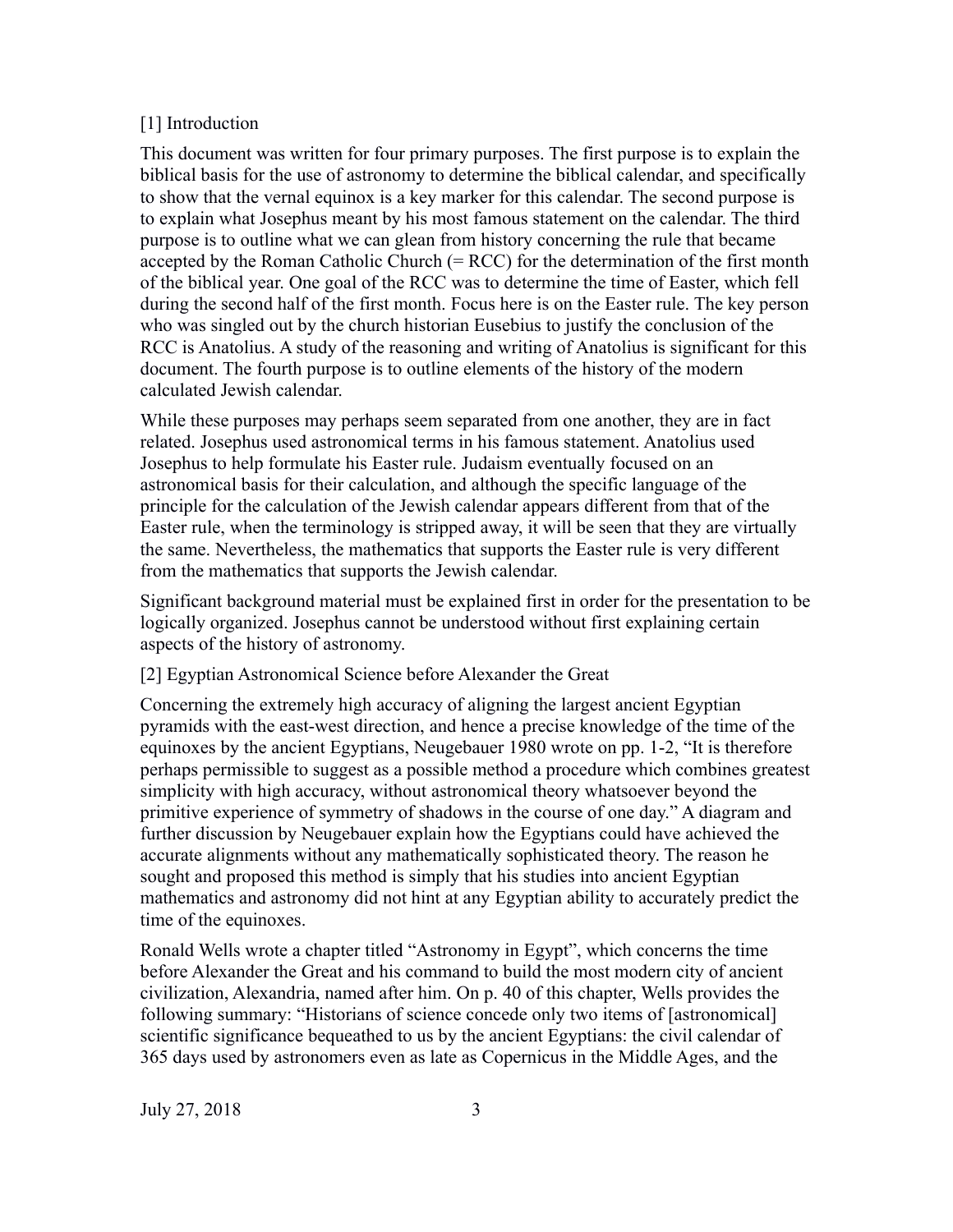division of the day and night into 12 hours each. These fundamental contributions may seem meager to many; engineering of the pyramids and surviving temples notwithstanding." P. 7 of this book edited by Walker states, "Ronald A. Wells was a Fulbright scholar in Egypt at the University of Cairo and at Helwan Observatory in 1983- 4, and again at the Institute of Archaeology, Egyptology Division, University of Hamburg, in 1987-8."

Otto Neugebauer wrote (1945) on p. 11, "It will be clear from this discussion that the level reached by Babylonian mathematics was decisive for the development of such methods [for the numerical study of astronomy]. The determination of characteristic constants (e.g., period, amplitude, and phase in periodic motions) not only requires highly developed methods of computation but inevitably leads to the problem of solving systems of equations corresponding to the outside conditions imposed upon the problem by the observational data. In other words, without a good stock of mathematical tools, devices of the type which we find everywhere in the Babylonian lunar and planetary theory could not be designed. Egyptian mathematics would have rendered hopeless any attempt to solve problems of the type needed constantly in Babylonian astronomy." On p. 8 he wrote, "It is a serious mistake to try to invest Egyptian mathematical or astronomical documents with the false glory of scientific achievements or to assume a still unknown science, secret or lost, not found in the extant texts."

Neugebauer 1969 wrote on p. 78, "The handling of fractions always remained a special art in Egyptian arithmetic. Though experience teaches one very soon to operate quite rapidly within this framework, one will readily agree that the methods exclude any extensive astronomical computations comparable to the enormous numerical work which one finds incorporated in Greek and late Babylonian astronomy. No wonder that Egyptian astronomy played no role whatsoever in the development of this field."

From the many ancient texts of the Egyptians we conclude that they did not apply mathematics to astronomy before the time of Alexander the Great. After that time, the city of Alexandria was founded and the leading Greek mathematicians and astronomers settled in that city of Egypt, so that it became the world's leading center of Greek astronomy. But this was not part of ancient Egyptian culture; instead, it was the transplanting of Greek science and culture into Egypt by foreigners due to the newly constructed city of Alexandria with its modern marble streets and its grand marble museum that housed the greatest ancient library and some lecture halls. This famed museum became the best ancient equivalent to a modern university.

The attention devoted to ancient Egypt serves the purpose of showing that ancient Israel could not have obtained knowledge of mathematical astronomy from Egypt because Egypt did not possess knowledge of mathematical astronomy.

[3] Did Ancient Israel Excel in Advanced Mathematical Astronomy?

Did ancient Israel use a positional digit system with a zero, which would enable rapid multiplication and division as needed in mathematical astronomy? On p. 26 of GKC2 (the latest English edition of the Hebrew grammar book by Gesenius as revised by others), the numerical value of the 22 Hebrew letters is presented. This shows one letter for the value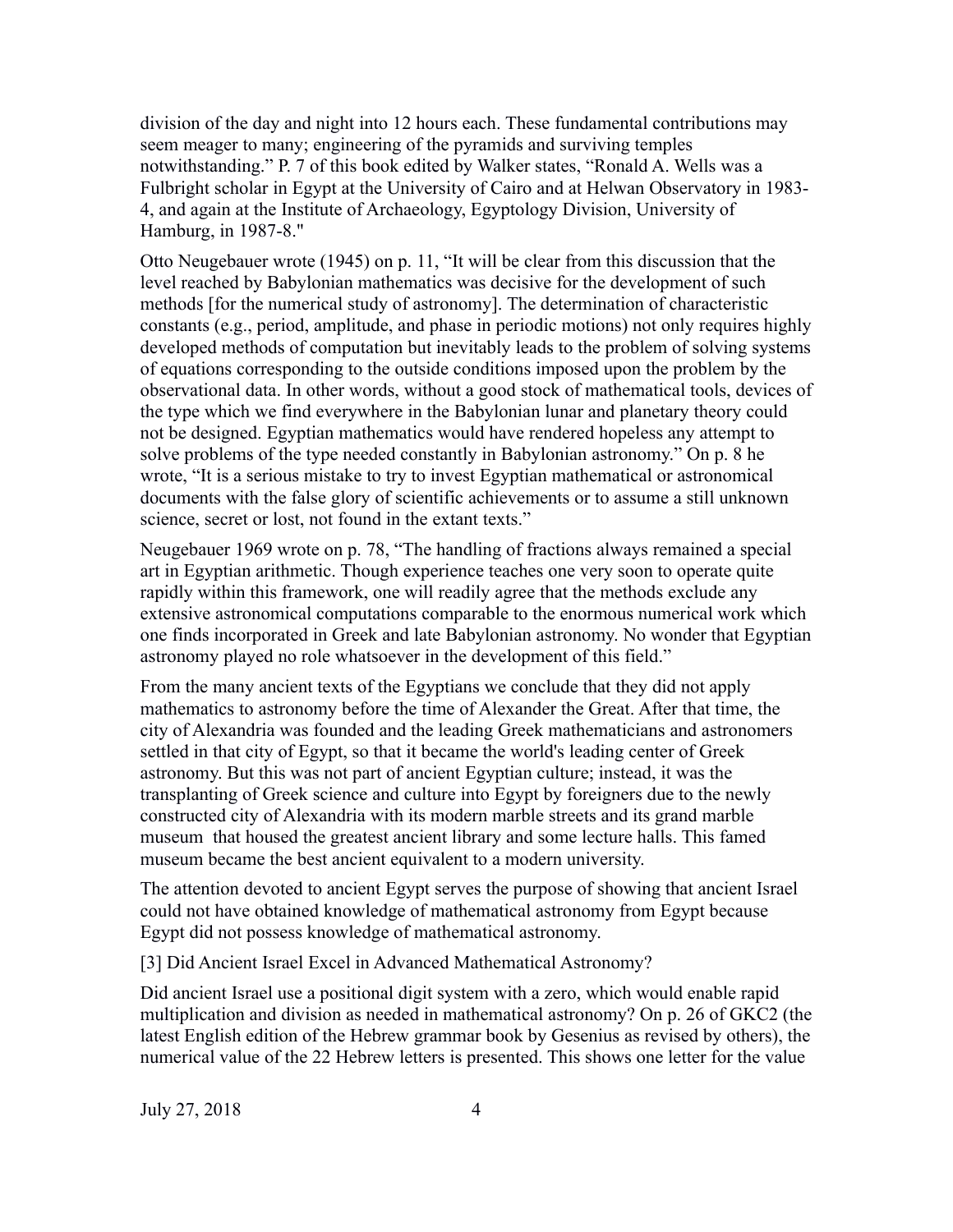2, another letter for the value 20, and another letter for the value 200. This illustrates the nature of the symbolic number system in ancient Hebrew, and shows that it was not a positional digit system with a zero. P. 30 has further comments on this system, which was used on coins in Judea from the Maccabean period (c. 150 BCE). The time of the origin of this system is unknown. This system would be a hindrance for general long division and is not useful for mathematical astronomy.

On pp. 58-59 of Schniedewind 2013, he wrote, "The influence of Egyptian scribal culture would become widespread in early Israel. In addition to learning the practices of accounting (that is, using hieratic  $[=$  Egyptian] numerals) and of writing with ink, the early Israelites borrowed several linguistic terms relating to the scribal profession from Egyptian." On p. 101 he wrote, "Excavations at Kadesh Barnea (Tell el-Qudeirat) have recovered some of the best examples of scribal exercises in ancient Judah. Kadesh Barnea was a remote fortress that served trading caravans in the middle of the vast Negev highlands. The excavations recovered ten ostraca dating to the late monarchy. Ostraca 1-6 and 9 date to the last phase of the Iron Age fortress (ca. 600 B.C.E.) and appear to be scribal exercises. The most elaborate example includes six columns with lists of hieratic numbers as well as hieratic abbreviations for accounting terms such as *shekel* and *homer*." The use of these Egyptian numerals in Israel during the monarchy before the Babylonian exile shows the lack of a positional numbering system with a zero, and hence the lack of general methods of long division that would be needed for mathematical astronomy.

The ancient Israelites from the time of Moses in Egypt could not have borrowed mathematical astronomy from Egypt because Egypt did not possess mathematical astronomical knowledge until it was brought there by Greek astronomers more than 1000 years after Moses died. From biblical chronology I estimate that the Israelite exodus from Egypt occurred c.1480 BCE, although some scholars want to date this c. 1250.

Ptolemy wrote his great works of astronomy c. 150, which included the *Almagest*, originally known as the *Syntaxis*. After some discussion concerning the practice of astrology in the writings of Ptolemy, on p. 207 Cuomo 2001 summarizes as follows, "In sum, Ptolemy upholds the value of astrology, which had come under many attacks, by emphasizing its links with mathematical knowledge (of the kind expounded in the *Syntaxis* and condensed in the *Handy Tables*) and its value for the pursuit of a happy and tranquil life. At the same time, he restricts the field of those who can practice it to thoroughly-trained people who are not only interested in their own gain." In other words, Ptolemy wants the experts in mathematical astronomy to be able to meet their financial needs through astrology.

The most detailed biblical context against astrology is Isa 41:21-24. Verse 23 is a challenge and a sarcastic taunt to others who would seek to predict human events, "Declare the things in [the] future that we may know that you are gods ..." Devout Jews should be expected to avoid astrology, and this would seriously dampen their interest in mathematical astronomy because of its association with astrology in ancient times.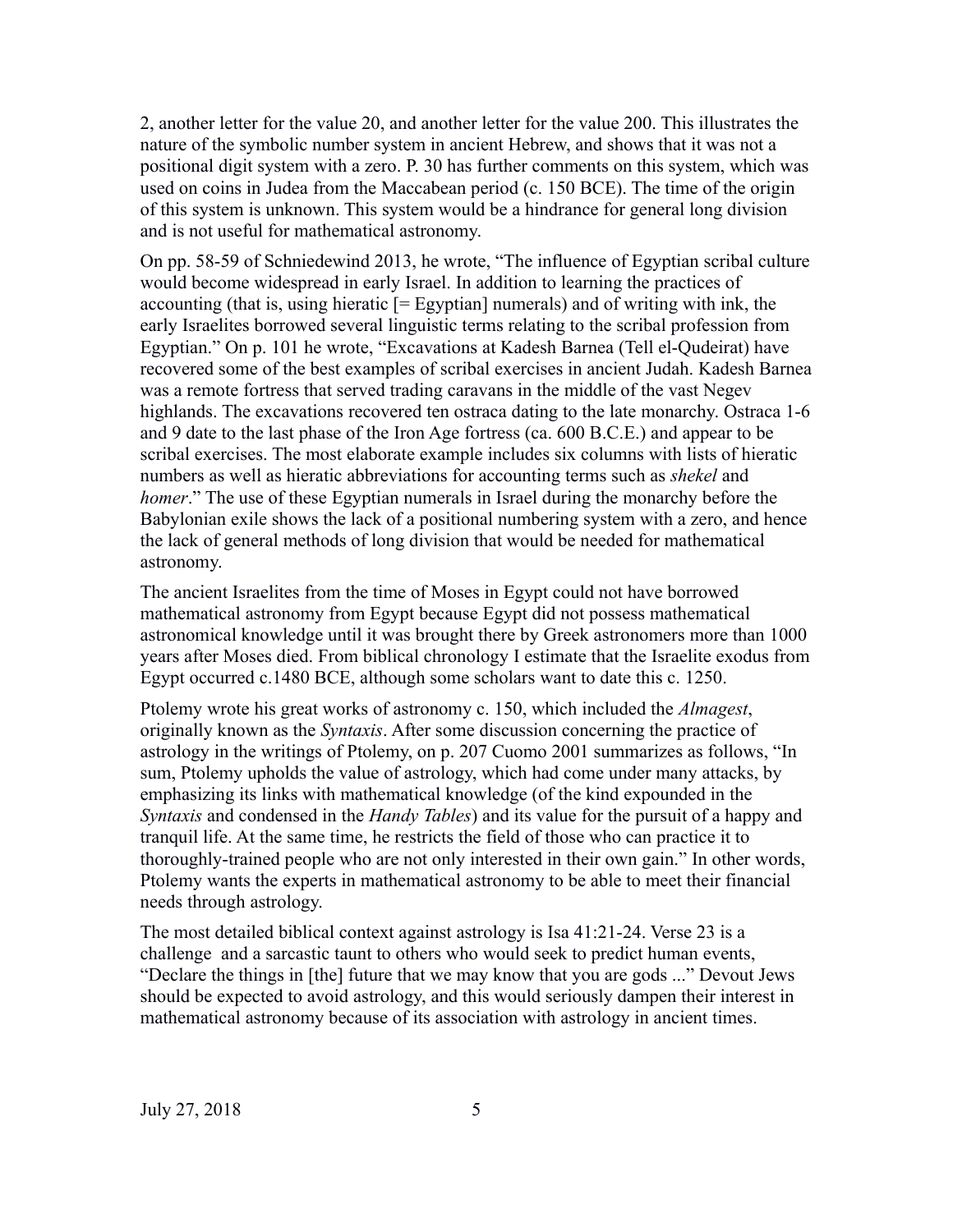Although the Jews were in captivity in Babylon where the pagan priests had an advanced knowledge of mathematics, mathematical astronomy, and astrology written in the complex Akkadian language with its hundreds of symbols for words (not for numbers), there is no evidence that these Jews mastered Akkadian and acquired this knowledge of mathematical astronomy, and in fact there is evidence to the contrary from numerals on Israelite coins after the return from captivity. The barriers of the Akkadian language (no longer in common use in Babylon), astrology, and paganism would have deterred Jews from pursuing the major effort to duplicate Babylonian mathematical astronomy.

Philo of Alexandria (c. 20 BCE – c. 50 BCE) lived within a wealthy Jewish family that enabled the best education that one may desire. He was well educated in the Greek tradition of Alexandria, the leading city of scientific achievement in that era, although active Babylonian astronomy did not fade away until about the middle of the first century. Philo wrote extensively about biblical matters and philosophy from a Jewish viewpoint, yet he injected some Greek philosophy as though it was part of Judaism. Philo refers to astronomers on p. 2 of Philo\_QE (Exodus, Book 1.1). On p. 2 he wrote, "And thus those who are learned in astronomy have given this name [the Ram] to the beforementioned time [the vernal equinox]. For they [astronomers] call the Ram the head of the zodiac since in it the sun appears to produce the vernal equinox."

The military success of Alexander the Great with his political achievement resulted in the transfer of certain advanced astronomy from the Babylonian astronomer-astrologers to Greek astronomers c. 330 BCE, and the four cardinal points of the solar year known as the two equinoxes and the two solstices were prominent in Babylonian astronomy. To Greek astronomers the vernal equinox was the beginning annual point of the sun's cycle, and the Ram is the name given to the beginning sign of the twelve signs of the zodiac. Philo's wording in the quotation above indicates he does not count himself among those learned in astronomy, yet he was well educated. The branch of science known as mathematical astronomy in Alexandria was a specialized area of higher education that was not part of the training of a typical well educated person. There was no practical means of earning a living through a knowledge of mathematical astronomy unless one sought income through teaching the subject or through astrological predictions, and perhaps both. In each generation of early Alexandria only a small number of people would be motivated to become knowledgeable in mathematical astronomy.

The Jewish writing known as I Enoch chapters  $72 - 82$  presents a solar calendar of 364 days in a year. This may date from roughly 200 BCE. Glessmer 1996 shows that the seasonal shadow lengths during daytime in the astronomical chapters of I Enoch are very similar to the seasonal shadow lengths during daytime in the Babylonian documents of MUL.APIN dated hundreds of years earlier, and both of them employ an upright stick (called a gnomon) in the center of concentric rings drawn on a flat ground surface. On p. 260 Glessmer wrote, "This implies that some countings and digits cannot be avoided, but no 'higher mathematics' is presupposed". This gnomon concept is similar to an ancient bowel-shaped artifact that was discovered in the region of the Judean desert from which the Dead Sea Scrolls are known. A gnomon may be used to determine the day of the vernal equinox.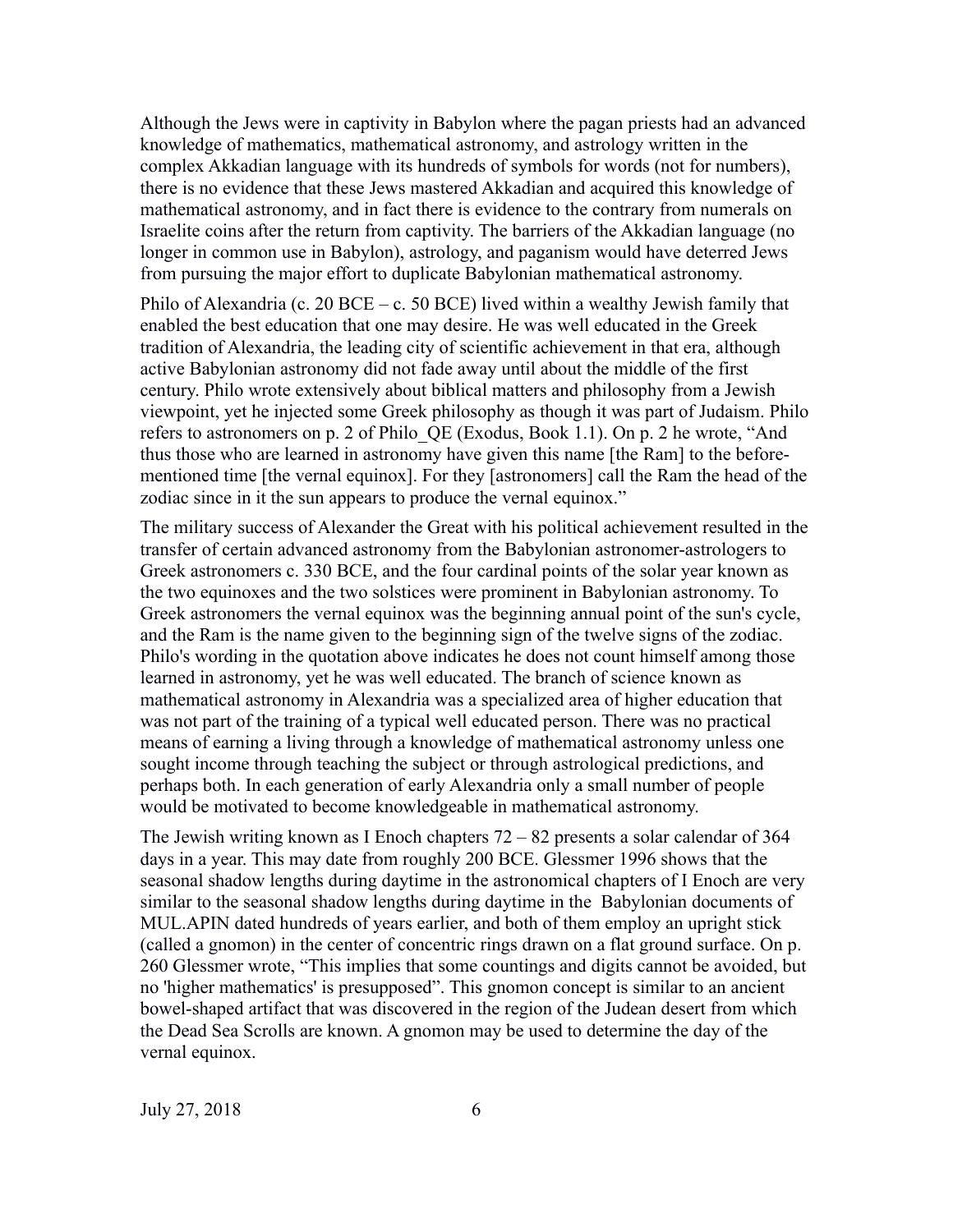Ancient Jewish writings from the Dead Sea Scrolls, from Philo, from Josephus, from archaeological artifacts, and from the Mishnah (c. 200 CE), give no hint that the Jews became familiar with the Babylonian or Greek mathematical methods of computation before the time of the Greek astronomer Ptolemy (c. 150 CE) who lived in Alexandria, Egypt. The Talmud does claim that Mar Samuel was able to compute a calendar for many years in advance, c. 250 CE, although none of the details are known.

Jewish scholars do not claim that the ancient Israelites had abilities in mathematical astronomy that equaled that of their ancient neighbors. There is no historical evidence for it. On pp. 555-556 of Langermann we find, "Although the sun, moon, and stars are mentioned in the Hebrew Bible, that ancient and sacred text does not display any sustained exposition which can be called an astronomical text. Ben-Dov 2008 is a good source for the Dead Sea Scrolls on this lack of mathematical ability by the Jews in Palestine in the first century. The earliest sources for a Hebrew tradition are found in a few passages in the Talmud and Midrash [c. 200-600 CE]."

The Babylonian Talmud, specifically the section designated Rosh Hashanah 25a (RH 25a), which is on p. 110 of BT-BEZ-RH, quotes Rabban Gamaliel II of Yavneh as having said, "I have it on the authority of the house of my father's father [Gamaliel the Elder from the early first century] that the renewal of the moon takes place after not less than twenty-nine days and a half [day] and two-thirds of an hour and seventy-three halakin." Since there are 1080 halakin in one hour, this is 29.5 days 44 minutes 3 1/3 seconds. Thus RH 25a claims that from one new moon to the next new moon is at least this length of time. On p. 308 of Swerdlow 1980 this is shown to exactly equal the value used by the Greek astronomer Hipparchus (c. 190 - c. 120 BCE) for the average length of the month, which he wrote in the base 60 as  $29;31,50,8,20$  days, which equals  $29 + 31/60 +$  $50/(60x60) + 8/(60x60x60) + 20/(60x60x60x60)$  days. But did Hipparchus derive this value himself? No! This came from Babylonian System B. On pp. 168, 240-241 of Hunger and Pingree it is stated that this length of an average synodic month comes exactly and directly from column G in the Babylonian lunar System B, and on p. 236 this book states that the earliest tablet containing System B material from Babylon is dated 258 BCE. Hence this number was derived by the Babylonians some time before 258 BCE. On p. 54 of Britton 2002, John Britton estimates the origin of the mean synodic month to c. 300 BCE.

How might ancient people determine the length of a lunar month? By taking two widely separated eclipses of the same kind and when the moon is traveling at about the same point in its cycle of varying velocity, and then dividing the time length between them by the number of lunar months, one may estimate the average length of a synodic month. Hipparchus was trying to compute eclipse periods, and for this purpose he used two old records of eclipse observations from Babylon that he possessed as well as two eclipse observations from his own lifetime. From these two pairs of eclipses Toomer's paper explains that a computation of the average lunar synodic month would in fact disagree with the number that he received from Babylon, but Hipparchus accepted their number anyway. The last of the base 60 numbers above is 20, but the computation from Hipparachus' eclipse records would instead round off this last number to a 9. While the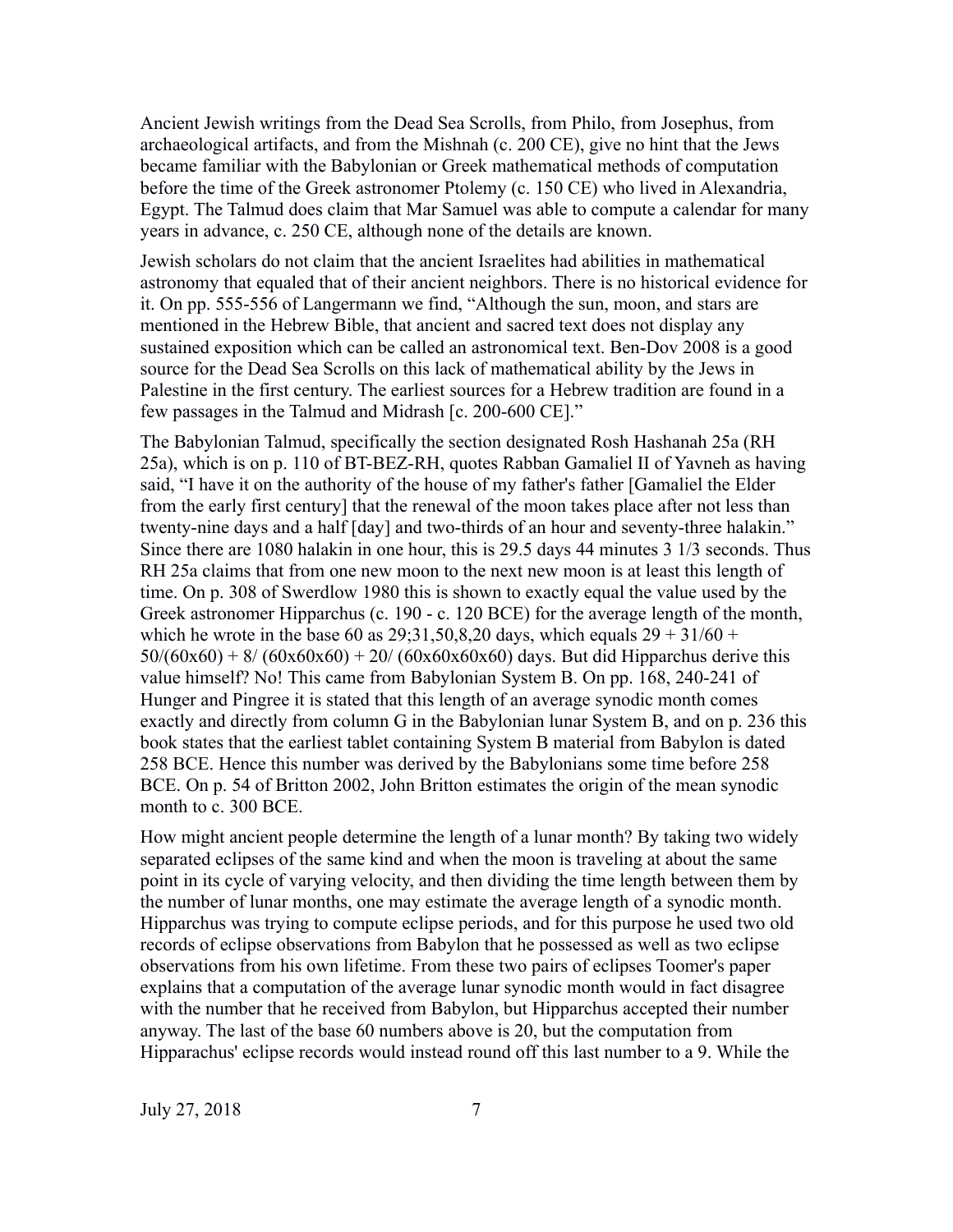long division computation gives a different number, the difference between these values is less than a tenth of a second! How accurate are these numbers (20 and 9 for the last place) compared to the true value of the average lunar synodic month near the time of Hipparchus and the earlier Babylonians?

On p. 87 of Depuydt 2002, Leo Depuydt provides the following estimated modern computations for the mean synodic month in the years 2000 BCE, 1000 BCE, and 1 CE, and I have converted these to the Babylonian base 60 system. The computed estimated time is based upon eclipse records going back to 747 BCE and the assumption that the trend continued in a similar way prior to that date.

2000 BCE 29d 12h 44m 2.08s = 29; 31, 50, 5, 12

1000 BCE 29d 12h 44m 2.29s = 29; 31, 50, 5, 43.5

1 CE 29d 12h 44m 2.49s = 29; 31, 50, 6, 13.5

Compare the above modern computed lengths of the mean synodic month through time with that of the Babylonians and the Greek astronomer Hipparchus below.

Babylonians c. 300 BCE = 29; 31, 50, 8, 20 (also the Talmud)

Hipparchus' data c. 150 BCE = 29; 31, 50, 8, 9

We have seen that the Babylonian Talmud, which was released by Jewish scholars c. 600 CE, uses the exact time length of a mean synodic month that originates from ancient Babylonian astronomers at roughly 300 BCE, yet the Talmud refers back to the house of Gamaliel in the first century for this figure. Is it reasonable to think that some Israelites derived this time for the average length of a lunar month independently on their own? No it is not, because this number is slightly under one second too large based upon the above data. The use of different eclipse records for a computation ought to give a different result. The paper by Toomer points out that the Greek astronomer Ptolemy of Alexandria c. 150 CE wrote about the achievements of Hipparchus 300 years earlier, and both of them realized that picking a different pair of eclipses from which to compute the average length of a lunar month would provide a different result. Ptolemy discussed the specific nature of which eclipse records would likely produce a more reliable result, and he based this on the earlier work of Hipparchus. The reason for the use of different eclipses producing a different result is that the apparent speed of the moon as observed from the earth varies at different times of the month, at different times of the year, and at different times of the eclipse cycle known as the Saros, which is 223 mean synodic months (18.03 years). Thus any computation based upon a specific pair of eclipse observations will result in a unique value for the average length of a lunar month, although properly chosen records will provide close results.

The Babylonians began predicting the visibility of the new crescent at roughly the year 450 BCE, and this prediction is based upon an accurate understanding of the moon's cycle for repeating its speed variation, or lunar anomaly, within the Babylonian System A (see the paper by Britton 1999, especially p. 244). The cycle of lunar anomaly is the Saros cycle. From roughly this time onward they would be in a good position to be able to judge which pair of eclipse records should produce an accurate figure for the average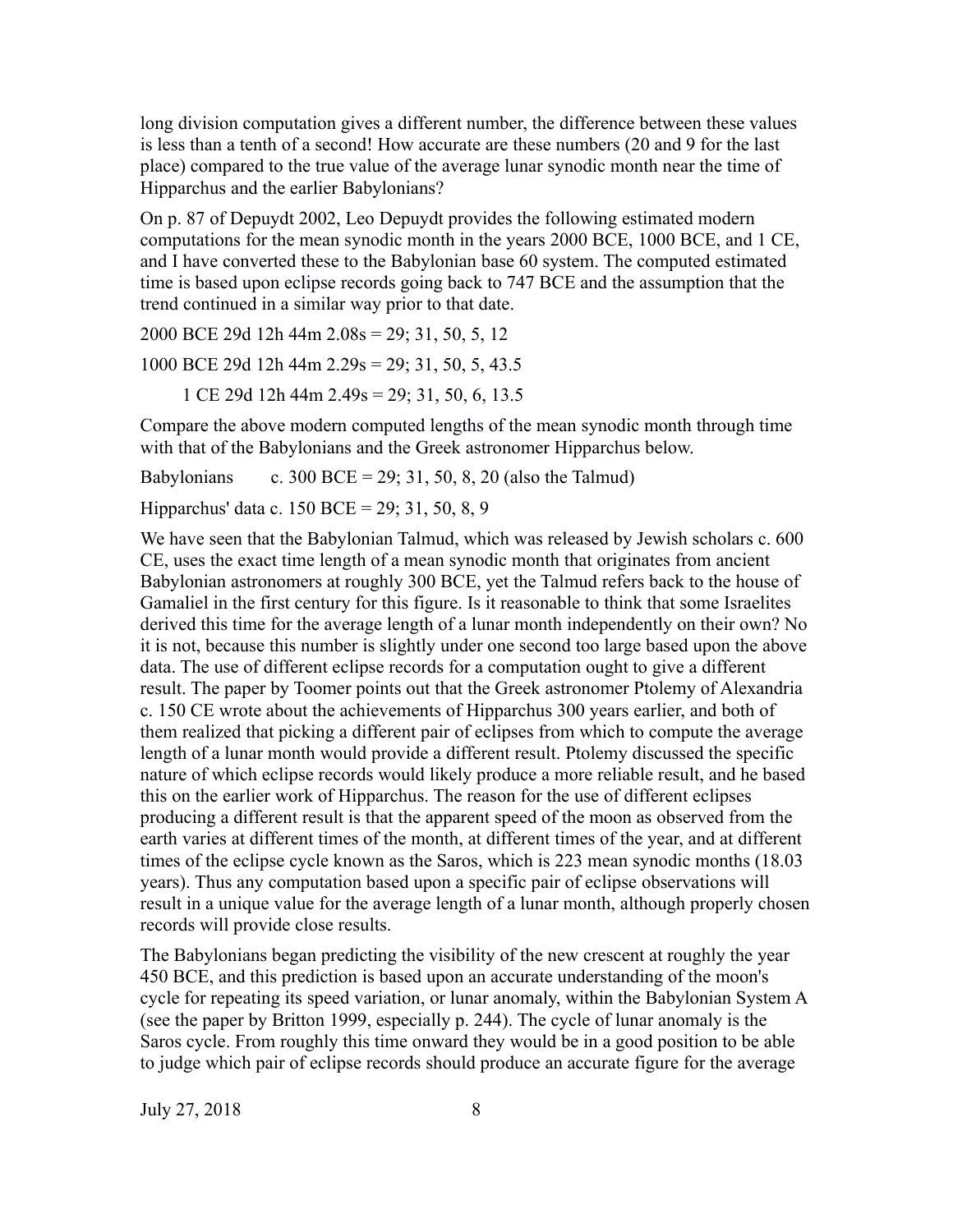lunar synodic month. As stated above, the oldest existing Babylonian System B material is dated 258 BCE, and this system includes the fundamental parameter that Hipparchus used for the mean synodic month, which was championed by Ptolemy c. 150, and was later incorporated into the Babylonian Talmud c. 600. We have no explicit knowledge of exactly when or exactly how this length of the mean synodic month was determined within System B by the Babylonians, although it is a very reasonable conjecture that some pair of eclipse records from the same part of a Saros cycle was a key. On p. 45 of Britton 2002, John Britton estimates the origin of System B to be as early as c. 330 BCE, but on p. 54 his estimate for the origin of the mean synodic month is c. 300.

Pp. 13 and 22 of Spier show that the modern calculated Jewish calendar uses the approximation for the average length of a month from RH 25a in the Babylonian Talmud, yet we now know that this came from ancient Babylonian astronomers c. 300 BCE. The Babylonian Talmud is called "Babylonian" because its Jewish authors lived in Babylonia at the time of its publication c. 600 CE, not about 900 years earlier when the Babylonian astronomers derived this figure. But other factors are also used for the modern calculated Jewish calendar, which are not due to either ancient Babylon or Hipparchus, and are not found in the Talmud. Num 10:10 shows a responsibility of the Aaronic priesthood in declaring the "beginning of the months", and thus control of the calendar and its knowledge could be expected to have been passed down from generation to generation via the hereditary priesthood. However, after the Temple was destroyed in 70 CE the Aaronic priesthood vanished from Jewish history along with its influence over the calendar. No writings from this priesthood have survived from before the destruction of the Temple, except for the fact that Josephus was a priest who was born in 37 CE and died c. 100. While his writings exist, none of them were written before the destruction of the Temple, and he does not discuss when a month begins in any direct way. He never mentions any astronomical calculations being done by the ancient Jews, and neither does Philo of Alexandria (c. 20 BCE - c. 50 CE).

In order to perform the mathematical computations for general long division of fractional numbers that would be necessary for predictive astronomy, it would be necessary to utilize a number system with a base, which would therefore enable a positional notation and the use of a symbol for zero. For computational uses without a computer, modern society uses the base 10 for ordinary purposes, although modern computers use the base 2, and for the sake of human ease of readability, the base 2 is typically converted to base 16 (hexadecimal) for computer professionals. The Babylonians and Greeks used the base 60 number system for their capable calculations. After the achievements of the Babylonians and Greeks in the Eastern Hemisphere, the Mayan Indians in the Western Hemisphere used the base 20 number system. Evidence given above shows that the ancient Israelites did not use a positional number system with a base and a symbol for zero. They could not have employed advanced mathematical astronomy in ancient times

The ancient pagan Babylonian priests were interested in astrology. They predicted the future of kings and kingdoms. They gained wealth and political prestige through this practice until Daniel told both the dream and its interpretation to the king (Daniel 2). They then lost political prestige, but their pagan practices continued as they developed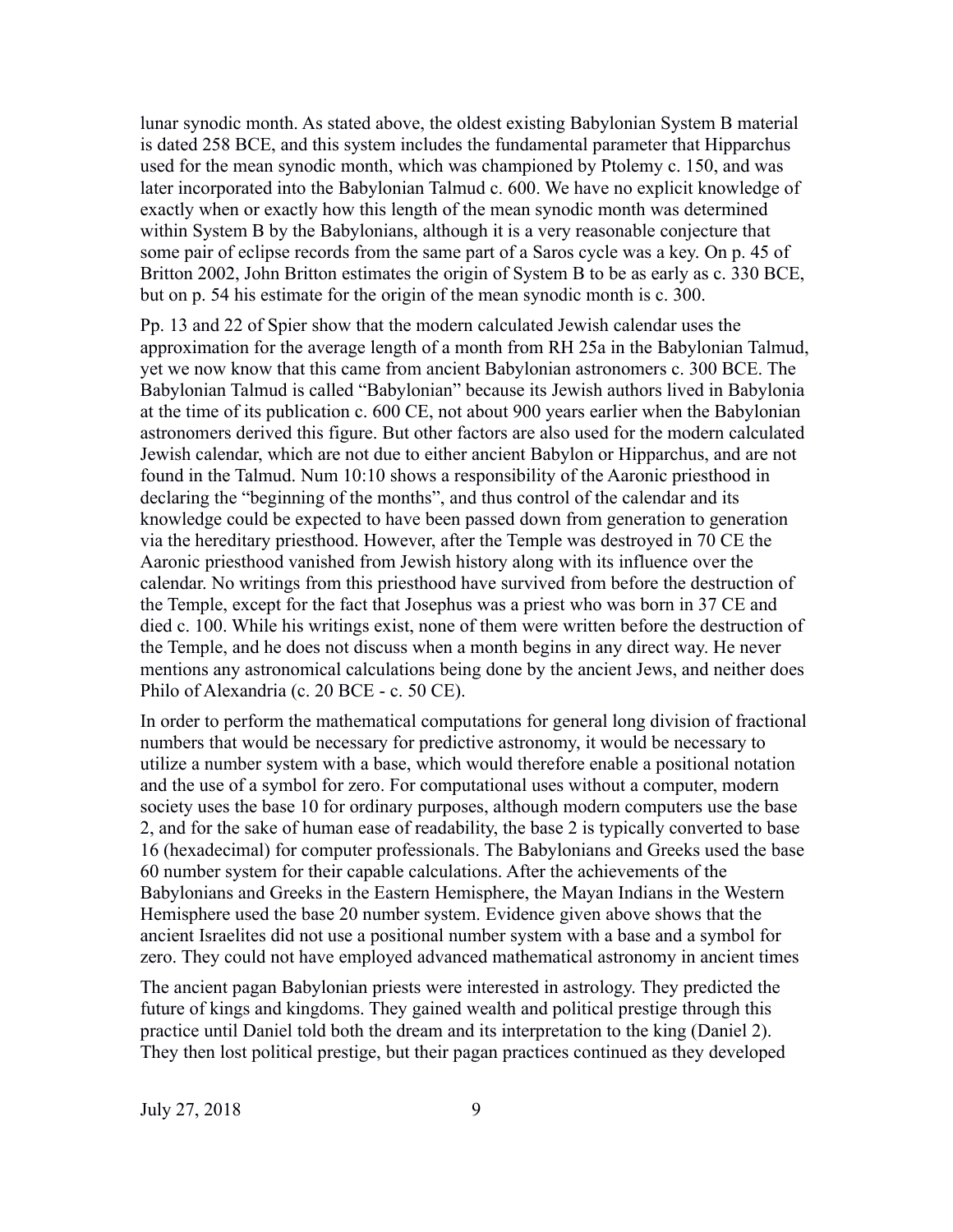the techniques of horoscopes. Some of these pagan priests were the predictive astronomers. Their desire for wealth and prestige led to their efforts at computational and predictive astronomy. The Greeks had a greater interest in science for the sake of knowledge, although they too were interested in astrology and its use to gain wealth. The leisure time to devote to astronomy came from the wealth gained by astrology.

The difference in time between the computed average time of the conjunction (based on repeated additions of the average synodic lunar month, which is employed in the modern calculated Jewish calendar) and the true conjunction is about 14 hours according to p. 45 of Wiesenberg 1971. Thus the modern calculated Jewish calendar (MCJC) is not based upon predicting the true conjunction. The Jews at the time of Moses were not using the MCJC with its adoption of the Babylonian length of the average month, and they were not able to calculate the time of the conjunction.

[4] A Month is a Cycle of the Moon

I Ki 6:38, "And in the eleventh year in the month [3391 *yerach*] Bul, it [is] the eighth month [2320 *chodesh*], the house was finished for all its parts and for all its plans, [and] thus he built it seven years."

I Ki 8:2, "And all the men of Israel were assembled toward King Solomon at the feast in the month [3391 *yerach*] Ethanim, which [is] the seventh month [2320 *chodesh*]."

Strong's number 3394 for moon (*yahrayach*) and Strong's number 3391 for month (*yerach*) have the same three Hebrew consonants and look the same when the vowel points are removed. In the Hebrew language the 22 letters shown in the sections of Ps 119 are called consonants even though some of them act as vowels. The original Hebrew text of the Scriptures only had these 22 consonants. The vowel points (and some such marks are more than points, but that is the term by which they are called in Hebrew school) were added to aid pronunciation by the Masoretes about the year 650. This identical original appearance in the Hebrew word for moon (3394) and this Hebrew word for month (3391) shows that a biblical month is based upon the moon. These verses, I Ki 6:38; 8:2, also have another word for month [2320 *chodesh*], and it shows that the two different words, *yerach* and *chodesh*, indicate the same thing, a month.

Ps 104:19, "He made the moon [3394 *yahrayach*] for appointed-times [4150 *moed*], the sun knows its going-away."

Ps 104:19 and Gen 1:14 both have the plural of the Hebrew word *moed* within them, and both show an astronomical context. Gen 1:14 points to unnamed heavenly bodies that emit light and that are responsible for determining the appointed-times (Hebrew *moed*). A single ray of light is called a photon. While the moon does not originate the photons of light that come from itself to the earth, nevertheless an observer on the earth does see photons of light that come from the moon to the eye. Photons travel from the moon to the earth, so the moon does qualify as a candidate to be one of the lights that are the subject of Gen 1:14. Among the 222 places in Scripture where *moed* occurs, 40 of them are in a context showing the festivals, the Day of Atonement, or the Sabbath. Lights in the heavens have a cyclical pattern, and the festivals, the Day of Atonement, and the Sabbath have a recurring pattern. No other type of context with *moed* fits Gen 1:14. We have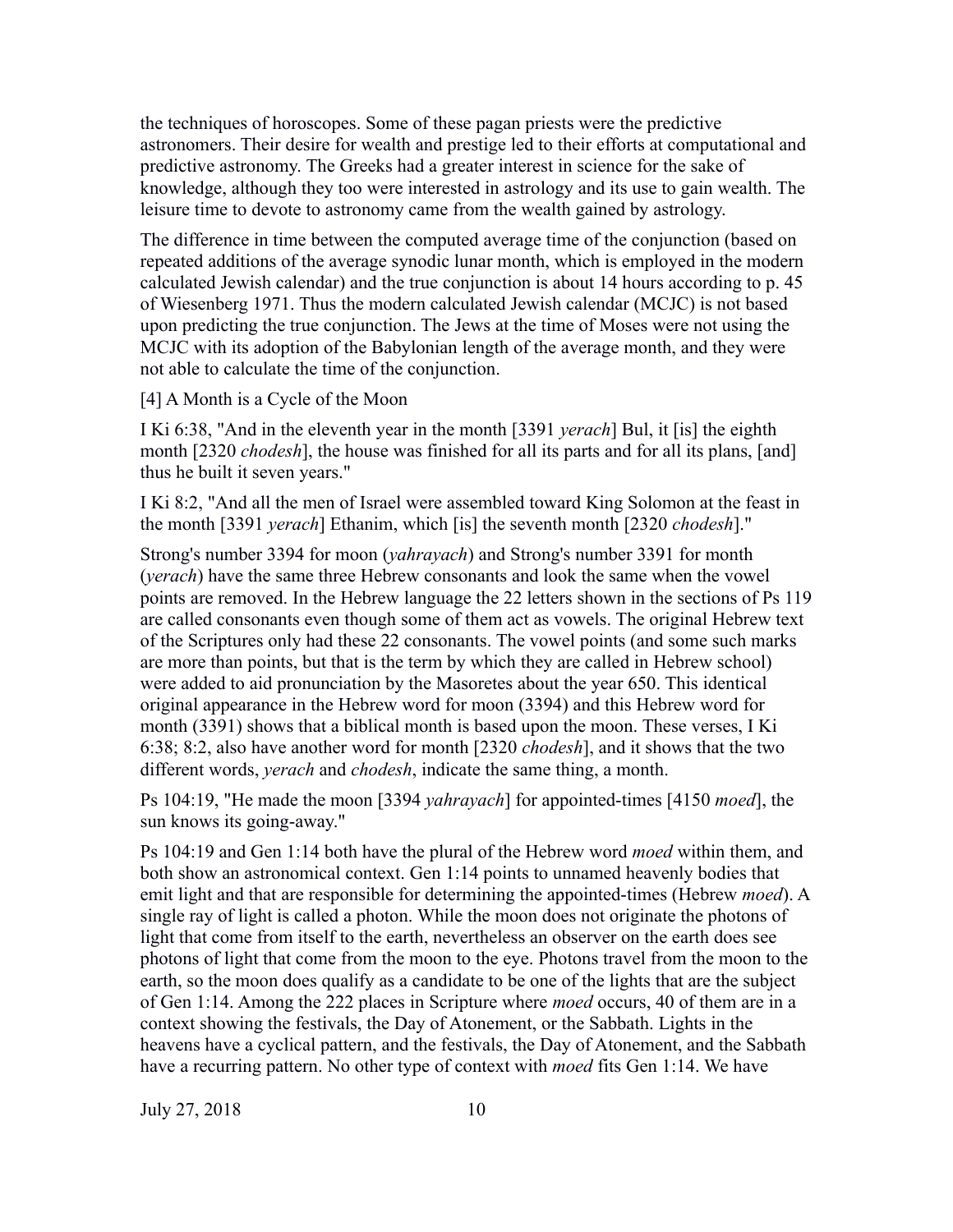already seen above that a month is a cycle of the moon. Ps 104:19 strengthens the direct evidence seen above, connecting a cycle of the moon with the biblical month. Thus the word *moed* in Gen 1:14 must refer to the festivals, the Day of Atonement, and the Sabbath.

Ps 104:19 does not have the word "all". It does not say "for *all* appointed-times". If it did have the word "all", it would even appear to somehow make the Sabbath depend on the moon.

The moon has a repeating cycle of slightly more than 29.53 days. Some pattern of cyclical light from the moon must begin a month based upon the above Scriptures.

One plausible reason that the two different words for month, *yerach* and *chodesh*, occur in both the Hebrew and the Ugaritic languages (with the Hebrew borrowing these words from the Ugaritic) is that at some time in the past two languages were spoken in an overlapping region of the eastern Mediterranean Sea and one of the languages used the word *yerach* and the other language used *chodesh*. Both words were adopted in the same region. Eventually one of the two languages largely became extinct, but some words of both languages survived. Since there are no written records to prove such a plausible theory, it is only a theory. Many ancient languages never had a written form so that when such languages became extinct, there was no record that they ever existed.

Some readers of this document may be Jews who do not accept the New Testament. Such readers may skip the reasoning used in the remainder of this chapter.

Luke 2:41 [NKJV], "His parents went to Jerusalem every year at the Feast of the Passover.

Luke 2:42, And when He was twelve years old, they went up to Jerusalem according to the custom of the feast."

I Pet 2:22 shows that He committed no sin, which shows that during His years of youth He kept the festival of Passover with His parents on the correct dates, and thus the calendar used by the priests who officiated at the Temple in Jerusalem was the correct calendar.

In the writings of the Jew, Philo of Alexandria (c. 20 BCE– c. 50 CE), he urged his fellow Jews to regularly go to the Temple in Jerusalem to keep the festivals. He also wrote that the Jewish month begins with the sighting of the new crescent that appears *after* the conjunction (= astronomical new moon). This indicates that the priests who officiated at the Temple did use this cycle of the moon in the calendar they followed when Luke 2:41- 42 prevailed. This is also evidence that the biblical calendar's months were based on a cycle of the moon and that a month did not begin with the conjunction.

There are several places in the writings of Josephus where he mentions the Macedonian name of a month and says that it is a lunar month, and finally mentions the Jewish month name for this month. He does this for the sake of his primary audience, which is the Roman nobles who knew Greek and who may have known the month names in Greek. This also implies that the calendar used by Judaism in the Temple environment of Jerusalem was based on a cycle of the moon according to Josephus.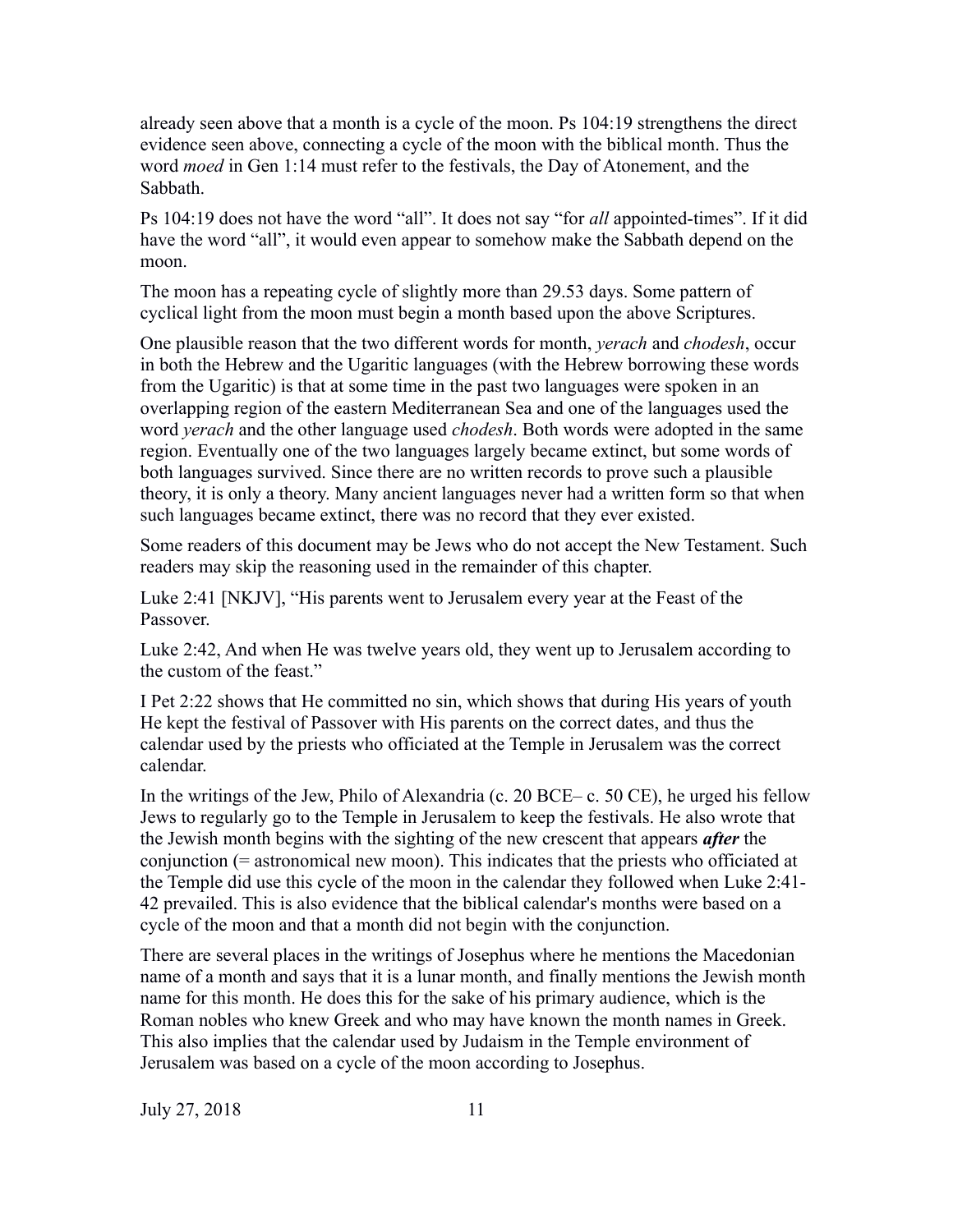Hence both Philo and Josephus are witnesses that the calendar used in the Temple environment in Jerusalem had lunar months so that a cycle of the moon was used for a month. Luke 2:41-42 is evidence that this was the correct calendar. Acts also shows that Paul wanted to be in Jerusalem for some festivals, thus also showing approval to the calendar used in the Temple in Jerusalem.

Another followup to the same thought based upon Luke 2:41-42 is that Philo wrote that the Passover began on the 14th day of the month when the moon was full. Philo also wrote that the month begins with the first sighting of the moon after the conjunction. This is combined evidence that the biblical month began approximately opposite the full moon.

[5] Full Moon occurs about the 14th and 15th Days of the Biblical Month

The end of the last chapter already provided some evidence that the full moon occurs about the 14th and 15th days of the biblical month. This chapter provides a very different method of evidence.

When Abraham departed from Haran and permanently moved to the Promised Land, the language of his environment changed from Akkadian to Canaanite. He was accompanied by a few hundred people who were essentially his servants. During a span of a few hundred years the Akkadian language that this small group with Abraham spoke gradually changed to a form of the Canaanite language because they were greatly outnumbered by Canaanites in their midst. Just to the north of the Canaanites, and even blending with them was the Ugaritic Kingdom. Thousands of ancient documents written in the Ugaritic language have been discovered and translated since their discovery in 1929. The vocabulary of Ugaritic and ancient Hebrew is almost the same.

Scholars who know biblical Hebrew have no problem understanding ancient Ugaritic. Words that are the same in two closely related languages such as biblical Hebrew and ancient Ugaritic, and that appear in the same contexts are called cognate words, indicating that they have the same meaning in both languages. When the ancient Hebrews borrowed words from their neighbors and accepted them into their own language, the meaning was obviously borrowed along with the word, although over much time ancient Hebrew did modify or expand the meanings of some of its words. However, technical words are not expected to change in their technical meaning.

Both of the Hebrew words that mean month, namely *yerach* and *chodesh*, also occur in the Ugaritic language, and they are cognates, indicating that their month and the Israelite month began the same way. We can learn some of the meaning of these words in ancient Hebrew through one clear context in ancient Ugaritic. In one Ugaritic text dated c. 1300 BCE (the period of the Judges, between Joshua and King Saul), the written day of the month is numbered 14, along with subsequent discussion that may indicate the next day, appears. On pp. 232-233 of Olmo Lete 1999 we read, "In any case, this is the only indication of *time* for the ritual act: the 14th-15th day of the month, *ym mlat* (lit. 'day of fullness')." This same Ugaritic text is also discussed in more detail on pp. 20-21 of de Tarragon 1980. On p. 18 de Tarragon discusses the Ugaritic expression "*bym hdt*" [= in day *chodesh*], using only consonants because there are no vowels just as with ancient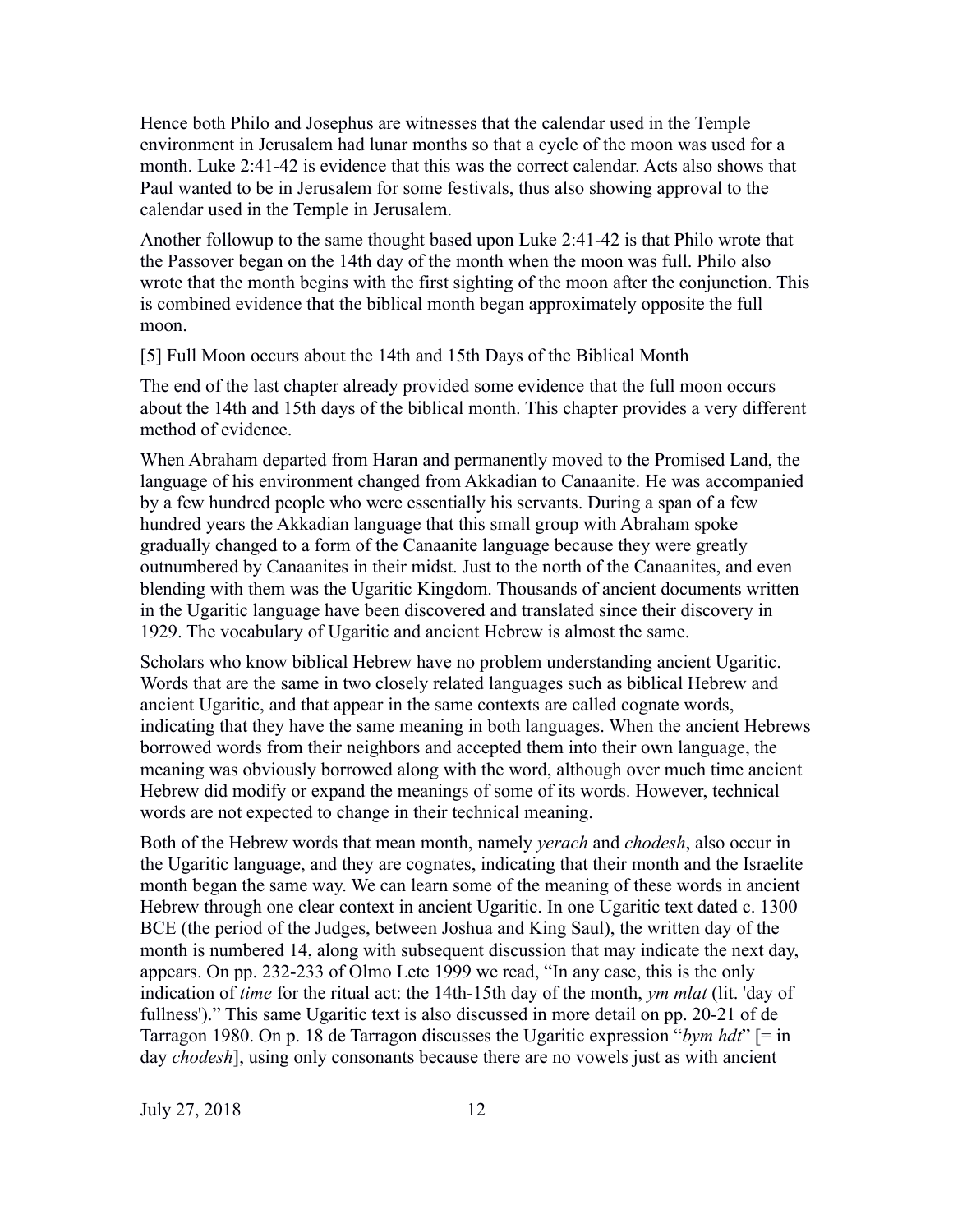Hebrew, where the dot under the first "h" indicates the first letter of the Hebrew *chodesh*. His comment on p. 18 about this Ugaritic expression (using my translation from his French) is, "It designates the new-moon, the day of the new moon." He says this expression occurs ten times among a few Ugaritic texts that he studied. Hence the Ugaritic cognates that were borrowed into the Hebrew shows that the full moon occurs about day 14-15 of the *chodesh*.

This Ugaritic text involving the full moon **defeats** the theory that the ancient biblical month before the Babylonian captivity **began** with the day of the full moon. Those who champion this theory that the biblical month begins with the full moon argue for it on the basis of an interpretation of Ps 81:3.

The use of the cognate words of *yerach* and *chodesh* in both Ugaritic and Hebrew is clear evidence that a cycle of the moon determines a biblical month. The above example shows that the moon looks roundish about day 14-15 of the *chodesh*.

[6] Ps 81:3 shows that the Moon's Cycle determines a Biblical Month

(A) Full Moon occurs in this verse

Ps 81:3, "Blow at the new moon, [the] ram's horn, at [the] full moon, on our feast day."

The above highly literal translation sticks very closely to the Hebrew word order. The Hebrew word for "and" does not occur in this verse. Ps  $81:3$  mentions the new-moon (= *chodesh*) and the full-moon (= *keseh*). The end of this verse shows that at least there is a feast day on the full moon at some time of the year. The Hebrew word *keseh* for the fullmoon is certainly a reference to the moon when it is roundish, but not necessarily at the most precise moment of fullness. Philo of Alexandria calls both the fourteenth and the fifteenth days of the month the time of the full moon. The meaning "full-moon" for *keseh* is based upon cognate words in the Phoenician language, the Akkadian language, and especially in the Syriac language. This is also based upon Aquila's translation from Hebrew into Greek and Jerome's translation from Hebrew into Latin. The Syriac Peshitta also shows this meaning. The form of the Hebrew word *keseh* with the Hebrew prepositional prefix *bh* shows that it cannot be a verb that means "to cover". Hence Ps 81:3 does indicate that a biblical month is based upon a cycle of the moon.

Based upon the adoption of the Canaanite language by the descendents of Abraham (eventually the Israelites), the previous chapter shows that Ps 81:3 cannot be interpreted to mean that *chodesh* (for start of the month) equals *keseh*. In other words, the month does not begin with the full moon. The grammar itself in Ps 81:3 is ambiguous concerning whether *chodesh* and *keseh* should refer to the same thing.

(B) Grammatical Structure of Ps 81:3 compared with other Psalms

Three verses from the Psalms will now be presented that have a sentence structure similar to Ps 81:3 to show that the reader need not insist that the full moon defines the new moon based upon the grammar of this verse. Hence it is permissible to understand that the word "and" is implied in the translation in order to give the correct sense to the reader. In poetry, normally expected words may need to be supplied in translation. The sentence structure of Ps 81:3 has the following three characteristics: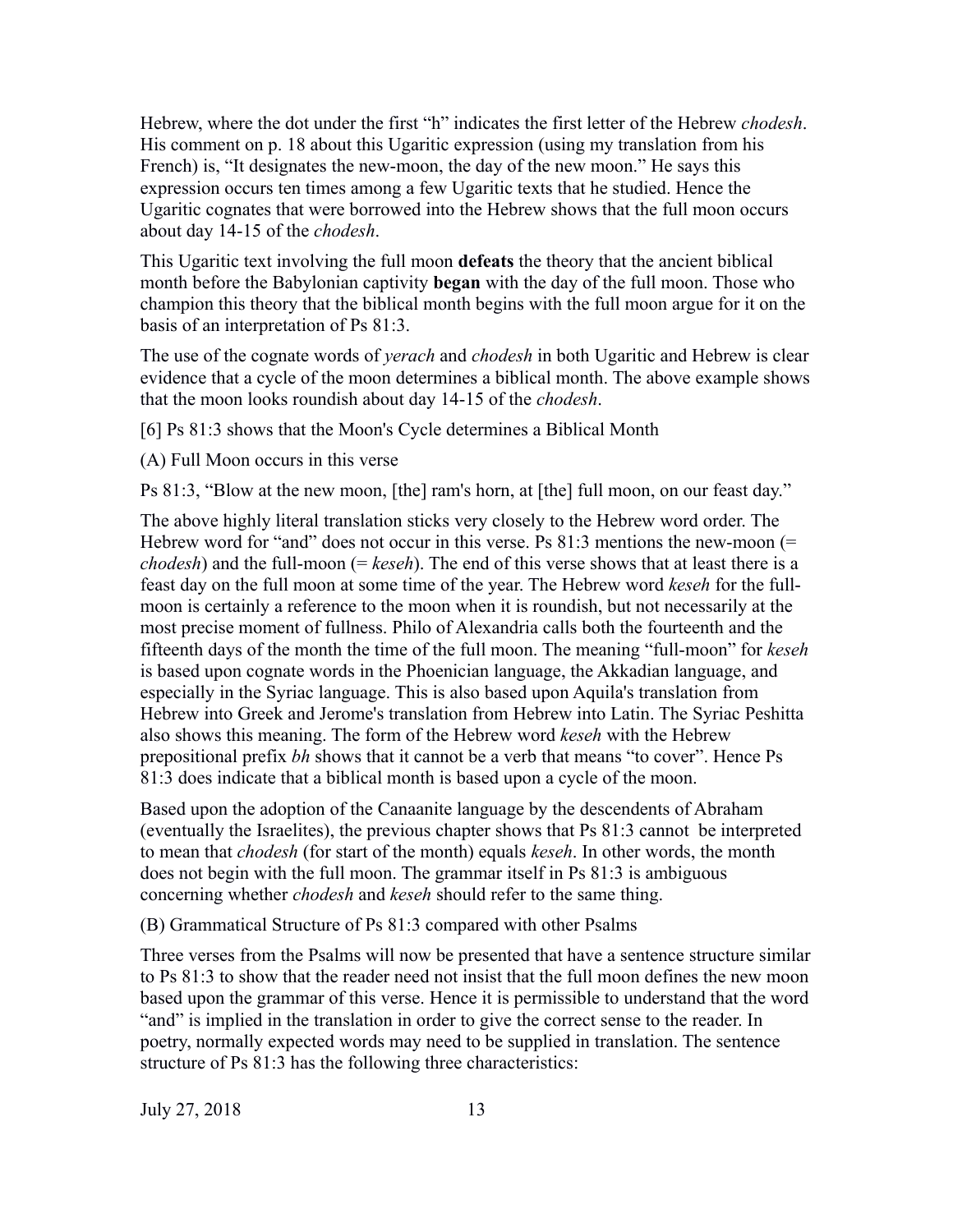(1) The Hebrew word for "and" does not exist in the verse.

(2) The Hebrew has two or more prepositional phrases with the same preposition.

(3) Only one verb occurs, and this precedes the prepositional phrases.

These characteristics apply to the following three verses, all translated according to YLT because it preserves the Hebrew sufficiently to note the grammar.

Ps 13:2. "Till when do I set counsels in my soul? Sorrow in my heart daily?" Here "soul" and "heart" are not identical. The phrases are not synonymous.

Ps 50:9, "I take not from thy house a bullock, From thy folds he goats." Here "thy house" and "thy folds" are not identical. The phrases are not near synonyms.

Ps 116:8, "For Thou hast delivered my soul from death, My eyes from tears, my feet from overthrowing." Here "death", "tears", and "overflowing" are not identical. The phrases are not near synonyms.

These poetic examples show that the two prepositional phrases in Ps 81:3 need not be synonyms on the basis of the grammar. This defeats the allegation that some people make that the biblical month begins with the full moon based on this verse.

[7] The Month in Israel began Correctly after the Babylonian Captivity

Using the conjunction (astronomical new moon) to start the month is contrary to the biblical emphasis and stress on the use of visible *light* to determine the appointed times. Some advocates of the conjunction theory for the beginning of the month claim that before the Babylonian captivity under Nebuchadnezzar, ancient Israel (specifically the House of Judah) determined the start of a month with the sundown that began a day, but the moon was invisible near that sundown. These people go on to claim that after the return from captivity under Ezra and Nehemiah, Israel, under the influence of the Babylonian calendar and Persian political dominance, no longer continued the alleged original practice of using the conjunction since the time of Moses. To judge the rationality of this view, let us read a couple of verses from Neh 8.

Neh 8:2, "And Ezra the priest brought the law before the assembly of men and women and all who could hear with understanding on the first day of the seventh month."

Neh 8:9, "And Nehemiah who [was] the governor, and Ezra the priest the scribe, and the Levites who taught the people, said to all the people: Today is holy to YHWH your Almighty."

Since the day that is stated to be the first day of the seventh month is definitely declared to be holy, it must have been determined correctly, and this was after the return from the captivity under Ezra and Nehemiah. Hence they could not have adopted a pagan practice contrary to what was correct under the law as taught by Moses. The Aaronic priesthood had the proper pattern to determine the start of a month set in motion from this day onward down through the later centuries until the Temple was destroyed in 70 CE, and there is no known time during which the priesthood is thought to have had any significant doctrinal upheaval in its own ranks during this period.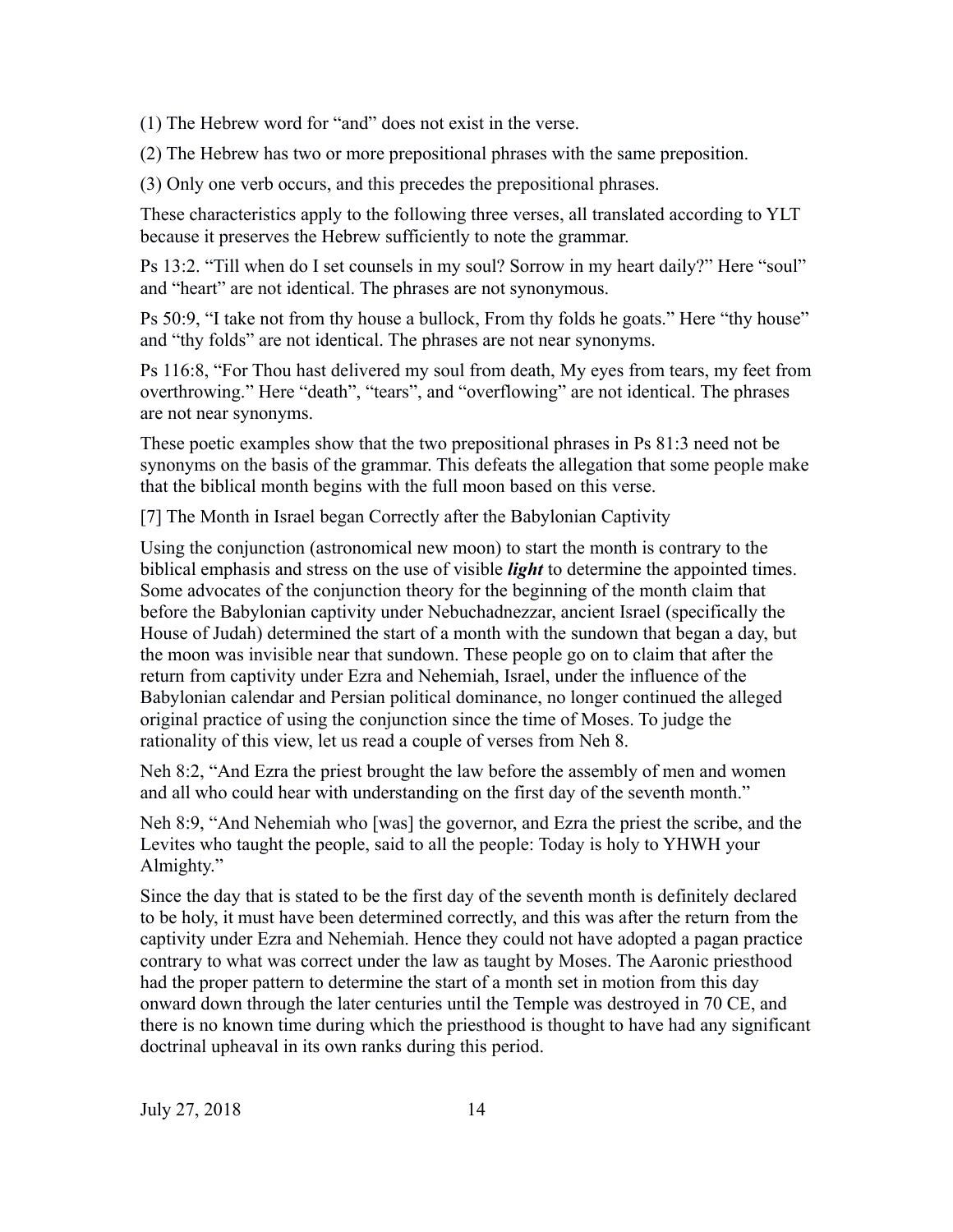[8] Astronomical Simplicity of the Biblical Calendar and Keeping Passover Centrally

Gen 1:14 points to the "lights in the heavens" to determine days, appointed-times, and years. Here the translation "appointed-times" comes from a plural form of the Hebrew word *moed*, which is frequently translated "seasons", although the latter is misleading because it may give the mistaken impression that it refers to the four annual seasons of summer, fall, winter, and spring. The only appointed-times (*moed*) mentioned in the Bible that relate to the cyclical movements of the visible heavenly bodies (directly and literally mentioned in Gen 1:14) are the festivals and the Sabbath, from Lev 23, where the use of *moed* occurs multiple times in the plural. This implies that the beginning of the months are included in Gen 1:14 because they are needed to know when the festivals occur.

The Hebrew word *chodesh* means new-moon or month. The Hebrew word *chadash* means "new" or "renew" as a noun or a verb. Before vowel points were added to the Hebrew text, the words *chodesh* and *chadash* looked identical. This indicates that the moon, when it begins a month, is in some sense "new". A cycle of the moon shows it to first be invisible from one to three days, then to be visible as a narrow crescent (the new crescent), then to get fatter each day until it becomes round. Then is gets thinner, and finally it again becomes invisible. It is common sense that this cycle exhibits the idea of newness when it first becomes visible after the period of invisibility. Gen 1:14 shows that *lights* are to determine appointed-times. This indicates that the new crescent begins a month and is the new-moon.

The moon's orbit is not a circle in its travel around the earth; it has the path of an ellipse, and the earth is not in the center of the ellipse. The angular speed of the moon in its travel around the earth is not constant because it travels faster as it gets closer to the earth. This makes the mathematics of predicting the position of the moon in its orbit around the earth especially difficult. The time from the exact full moon to the next conjunction is rarely equal to the time from the conjunction to the next exact full moon. The difference between these two times can be about 49 hours! Hence the next conjunction cannot be known simply by knowing the time of the full moon. An ancient calculation of the astronomical new moon, called the conjunction, would not have been possible at the time of Moses without mathematical astronomy, which ancient Israel did not have. Since the period of invisibility of the moon during each moon cycle will last from one to three nights, unless there is a calculation, the night of the conjunction could not be known by any simple method. The belief that ancient Israel began its month with the conjunction may be an attractive theory because modern computers can inform us of the exact time of the conjunction, but this could not have been used at the time of Moses because of the impossibility of an ancient computation for this upon recognizing that the history of ancient astronomy and mathematics rules out such a computation.

The Babylonian month names were accepted by the Jews in their calendar at some time after 499 BCE. From that year onward the Babylonian calendar did not allow the first day of its first month to occur before the vernal equinox. Before that year the Babylonian first month wiggled wildly with respect to the vernal equinox. The ancient Babylonian calendar began its months with the sighting of the new crescent.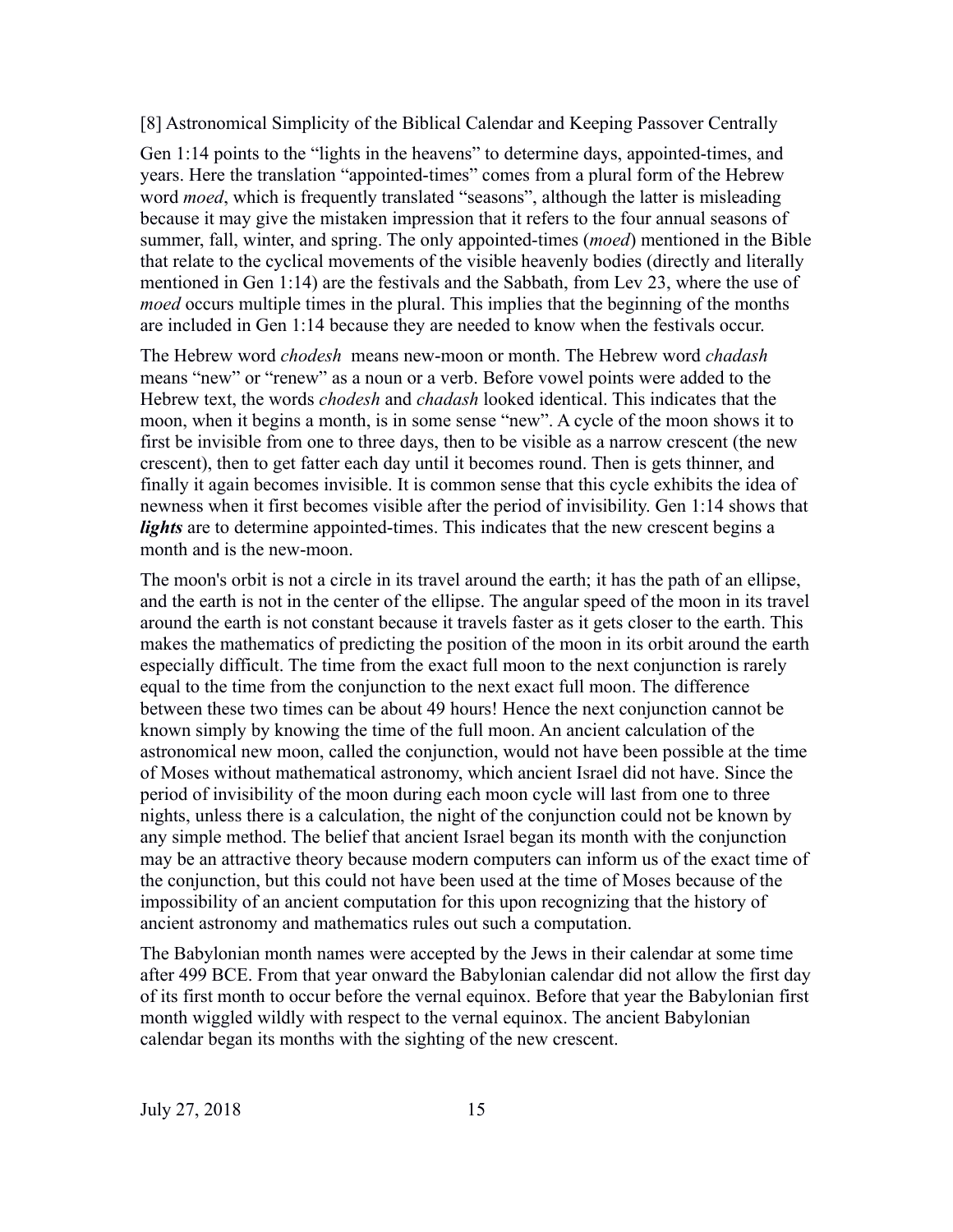Astronomical reality shows that the new crescent is seen in the western sky near the time of sunset. From Scripture the new=moon was only officially declared by the blowing of two silver trumpets by priests (Num 10:1-10), so that the authority of the priesthood was part of the biblical process.

A biblical day is a nighttime followed by a daytime. The transition from light to dark begins a biblical day. This transition of light is a light trigger.

A biblical month begins with the sighting of the new crescent, which is also a light trigger.

Similarly, we should seek a unified and comprehensive expansion based upon Gen 1:14 for the start of a **year**, the last word in Gen 1:14.

Probing into Gen 1:14 with regard to its last word *years*, what could the lights in the heavens involve for years? Candidates include the sun, moon, stars, planets, and comets. The fact that the Feast of Tabernacles relates to a time literally described as "*in your gathering of the produce*" (the Hebrew does not actually have a past tense for this in Ex 23:16; Lev 23:39; Deut 16:13), implies that the biblical year closely approximates the agricultural year, so that the long-term average length of the biblical year is the same as the ordinary tropical year, which is about 365.2422 days. This eliminates the planets and comets from consideration for *years*, because their pattern of visibility has no relation to the period of the tropical year. In fact this also rules out the stars because the phenomenon described in astronomy books under the name "*precession of the equinoxes*" causes the time of the visibility of the constellations (certain star clusters that were given names) to advance 14.1 days for each 1000 tropical years. With the elimination of the stars, planets, and comets, only the sun and moon are left to consider. The moon determines the start of the months, but it does not determine which month is the first month. By process of natural elimination, the sun must be involved for the determination of years from the literal and direct viewpoint of Gen 1:14.

The previous paragraph mentioned the phrase "*in your gathering of the produce*", and it listed the three places where this phrase occurs. The significant crops that are harvested at that general time of the year (this time is to be approximated later) are figs, grapes, and olives. Figs in Israel are harvested from July to September. Grapes in Israel are harvested from August through early November. Olives in Israel are harvested in September and October. Hence the phrase "*in your gathering of the produce*" is very elusive and nonspecific because that time period is a lengthy blur. In this context one must conclude that this phrase is merely intended to be a rough approximation. Unless clear evidence can be presented, only the general approximation of crop indicators in association with festivals makes sense. Gen 1:14 is specific in mentioning "*lights in the heavens*" for the determination of the plural of *moed*. These lights are capable of determining precise times.

In order to understand what is intended from Gen 1:14 for *years*, we should look for a consistent pattern in what we already know about the beginning of *days* and *months*. Light from the heavenly bodies is a trigger for the events described. The light trigger for distinguishing a new day is the transition from light to dark of the sun, and this is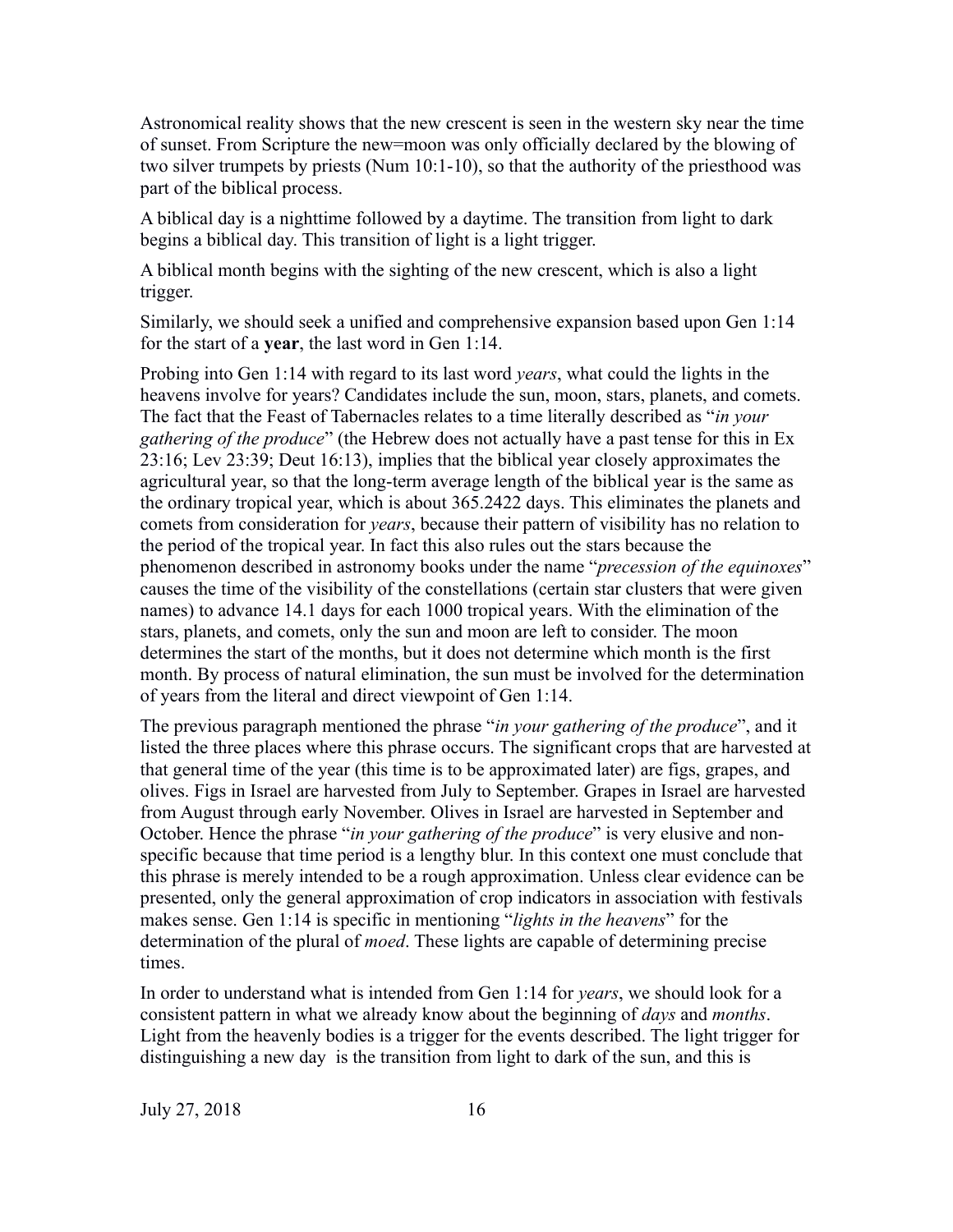accompanied by the appearance of the stars at night, specifically noted in Ps 136:9; Jer 31:35. (The moon's appearance or non-appearance occurs at different times of the night depending on what part of a month is present.) The light trigger for beginning a new month is the new crescent in the western sky near sunset. For these two events (start of a day and start of a month): (1) the light trigger occurs at the beginning of the event; and (2) no advance prediction is needed. We should expect these two characteristics of a light trigger to apply to the determination of *years*. This continues the pattern.

We need to consider a light trigger at (or shortly before) the event of a new year, and there should be no need for advance prediction. Deut 11:12 has the expression "*from the beginning of the year*", showing that a biblical year has a definite beginning. Num 28:14 has the expression "*each month throughout the months of the year"*. Hence a year consists of whole months, and the months are numbered as seen in Lev 23. We need to consider a light trigger that determines the first month. To be consistent with the pattern having the two characteristics described, we should seek a light trigger that identifies which new crescent is the first in the year, it should occur at or shortly before that event, and the trigger should not require advance prediction.

As already mentioned, the sun must be involved. There are only four repeatable signs of the sun that recur in an annual pattern: the two equinoxes and the two solstices. Among these four, only the vernal equinox fits the time of the year that the Israelites left Egypt for the following reason.

In Jer 36:22 we find, "Now the king was sitting in the winter house in the ninth month, with [a fire] burning in the brazier before him." This shows that the ninth month occurs in the winter. Since there are roughly three months per season, if we go backwards from the winter that approximates the ninth month, this would imply that the sixth month occurs in the autumn, the third month occurs in the summer, and the first month occurs in the spring. Of course the spring begins with the vernal equinox. Another Scripture that corroborates the involvement of the vernal equinox is Ex 34:22, which calls the Feast of Weeks the "*firstfruits of the harvest of wheat*". This occurs in Israel from about mid-May through early July. If you back up from this 50 days plus about another 20 with consideration for the count to the Feast of Weeks, that is about two months and 10 days. This also approximates the time of the vernal equinox. Hence two separate biblical identifiers lead to the vernal equinox. The other three signs of the sun are too far away in time to be candidates. Thus Scriptural descriptive approximations are used to point to the vernal equinox as the only candidate for Gen 1:14 and the word *years*.

Therefore, from Gen 1:14, along with some helping Scriptural clues as time markers of the approximate tropical year, we note that the vernal equinox must be the trigger of light from the sun that points to the new crescent that begins the first month. Next, consider why the vernal equinox must occur at or shortly before the first new crescent to fulfill the pattern and avoid advance prediction. For example, let us suppose that someone proposes that the first new crescent is the one for which the 15th day of that month is on or after the vernal equinox. That would mean when the new crescent for that month is seen, one would have to know in advance that when the 15th day arrives, it will be on or after the vernal equinox. Someone may argue why it should matter whether we know in advance.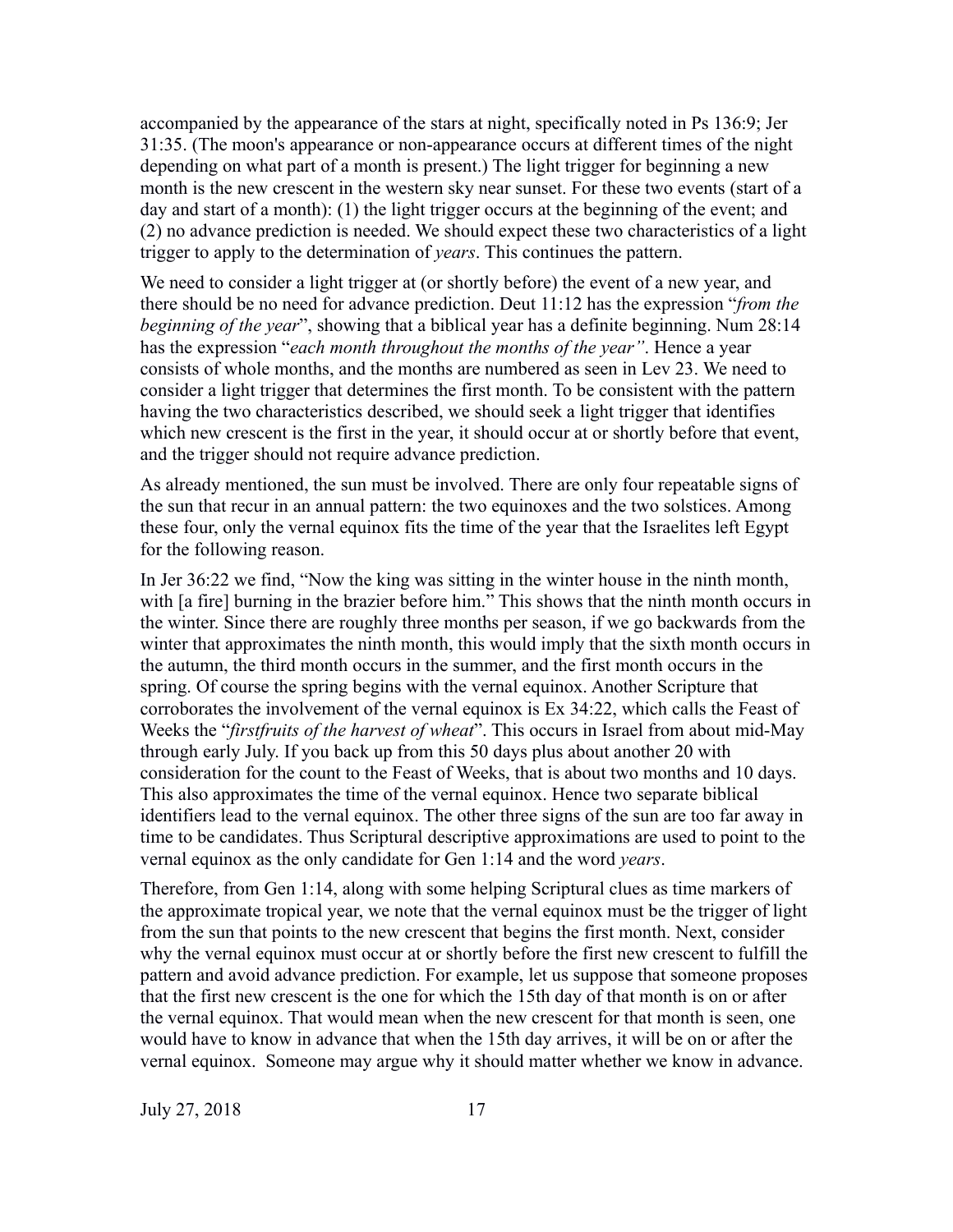Why can't people merely wait until the 15th day arrives and compare that with the vernal equinox? In other words, why is it necessary to know at the beginning of the month whether it is the first month or the 13th? Consider the people in ancient Israel and what they were expected to do for the first month.

When people are expected to leave their homes to attend the Passover festival in one central location (Deut 12:5-7) throughout all Israel, they need to know at the beginning of the month whether it is the first month or the 13th month so they can make preparations of clothing, food, exchange of goods for silver, wagon repair, long distance travel over hilly land (Deut 11:11, and Jerusalem is about 2500 feet above sea level), etc. The whole family was ideally expected to go (Ex 12:25-27), so that travel was not rapid. They must prepare and leave in advance in order to arrive for the Passover. If the 15th day needs to be compared to the vernal equinox to determine whether it is the first month or the 13th month, then advance prediction is required at the beginning of the month to know how to compare the 15th day with the vernal equinox that is yet future.

This concept of using the 15th day of the first month to compare to the vernal equinox is in fact a close approximation to the **Easter rule** of the Roman Catholic Church (RCC). Historically the **Easter rule** compared the vernal equinox with the 14th day of the lunar month, which it assumed would always be the time of the full moon for mathematical simplicity. They sought mathematical simplicity, a repeatable pattern, not precise astronomy. The actual mathematics for the early use of the Easter rule has not survived. Those with responsibility in the RCC eventually assumed that the Julian calendar year of 365.25 days that was used by the Roman Empire was astronomically sufficiently correct to know the calendar date of the vernal equinox, although the more advanced Greek astronomers in Alexandria knew this was not precise. The accumulated error of the true vernal equinox with the Julian calendar year eventually led to the RCC's replacement of the Julian calendar with the Gregorian calendar in 1582, and its use by secular society continues today.

From a Scriptural standpoint this Easter rule does not make common sense because of this rule's need to embrace advance prediction in the context of the culture of ancient Israel. *It breaks the pattern in Gen 1:14 for the new day and the new month (*the latter is implied from Ps 104:19 with calendric data in Lev 23 using the unifying word *moed* running through them all including Gen 1:14*), both of which begin with a new light trigger and no advance prediction.* Hence this proposed type of Easter rule is out of harmony with Gen 1:14. Although one may argue that only the educated priesthood had to determine in advance such a proposed future prediction, that does not alter the problem in a near borderline case for the vernal equinox. Gen 1:14 literally speaks of the "lights in the heavens" (or even more precisely, the "light-bearers in the heavens"), not "predicted lights in the heavens", whether by marks on the ground or by mathematics.

The conclusion is that the new crescent that occurs on or after the vernal equinox is the one that begins the first month. This definition for the first month is a natural result from Gen 1:14 and a few other Scriptures that relate to the year utilizing the Hebrew word *moed*. This is the simplest method that makes common sense.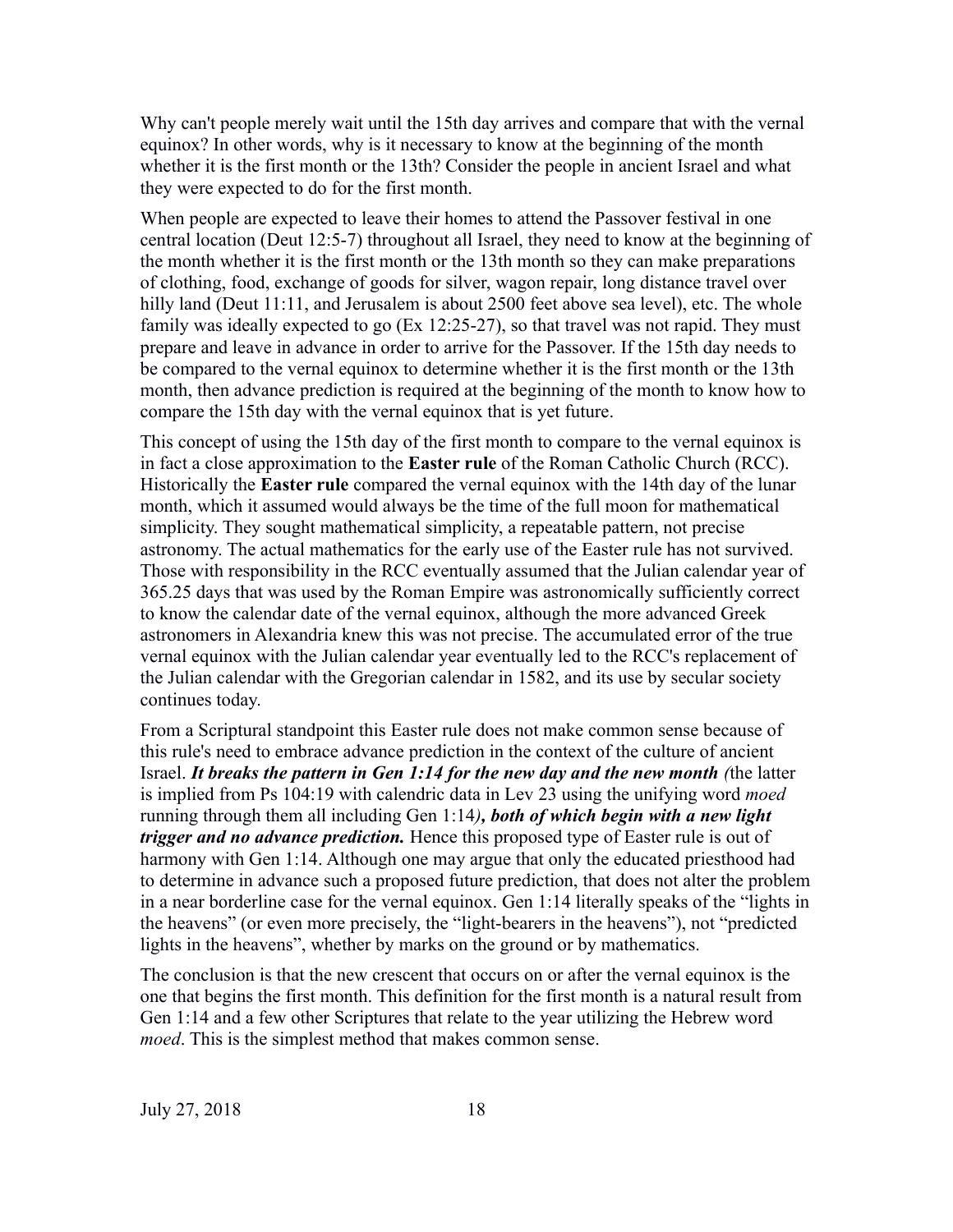The use the of vernal equinox comes from a recognition that: (1) Gen 1:14 is an astronomical context containing the word year; (2) Only the annual pattern of the sun can provide the needed astronomical trigger; and (3) The only annual sign of the sun at the appropriate time of the year is the vernal equinox. Other corroborating factors that correlate with Scripture will also be presented. The meaning of the biblical vernal equinox remains to be explained.

# [9] Astronomy and *tkufah*

It is natural for the reader to request explicit biblical evidence that the vernal equinox is mentioned in the Bible. Plausible indirect evidence that it was part of the culture of ancient Israel has been given above, based upon Gen 1:14 and several other Scriptures that relate to attending the Days of Unleavened Bread at one central location within Israel and the need to know that it is time to prepare to leave for that festival at the beginning of that month. Hence comparison of the start of that month with the vernal equinox becomes a requirement, without a future prediction of the vernal equinox that may later prove to be incorrect. Soon other evidence will be presented. This later evidence is specific and strong, but each piece in the jig-saw puzzle must wait its turn, and none is very brief to explain. At this point, a Hebrew word that is controversial among some people will be discussed.

Ps 19:1-6 is most certainly an astronomical context that has the Hebrew word *tkufah*, which is Strong's number 8622 in verse 6. The end of verse 6 states "nothing is covered from its [the sun's] heat". The heat of the sun is noteworthy in the summer, and the summer begins with the summer solstice. The summer solstice introduces the approximate time of the beginning of heat, although it is hotter later in the summer.

Many Hebrew words have multiple meanings, and in the poetic language of the psalms, the originally intended meaning of some words is certainly debatable. My literal version of translating verses 4-6 is presented next. *Two translations of verse 6 are shown below* and this is not easy to translate in a fashion that makes all of its words clear because of what the reader is expected to understand about astronomy in the context. The only difference in these two translations is for the word *tkufah*.

Jewish scholars who have placed verse numberings in their Hebrew text, have labeled verse 1 only for the title "To the chief musician. A psalm of David". Hence the Hebrew text labels verses 4-6 as verses 5-7, and the latter numbering is often used in the reference BDB. The most significant key to understanding the context of verse 6 is the use of the Hebrew word *katseh* in verse 4 and also at the start of verse 6, and the related word *katsah* beyond the middle of verse 6. The use of these three places is highlighted in square brackets in the literal translation below and the location in BDB is also shown.

Ps 19:4, "Their [= the heavenly bodies] trail has gone through all the earth, and into [the] end [7097 *katseh* BDB p. 892 left middle] of [the] world. Their-decrees [4405 *meelah* BDB p. 576 left bottom] for [the] sun have established a tent [= boundaries of travel during the course of a full year] in them  $[=$  in the decrees].

Ps 19:5, And he [= the sun] goes out from his chamber as a bridegroom. He rejoices like a mighty [man] to run its path [734 *orach* BDB p. 73 left middle].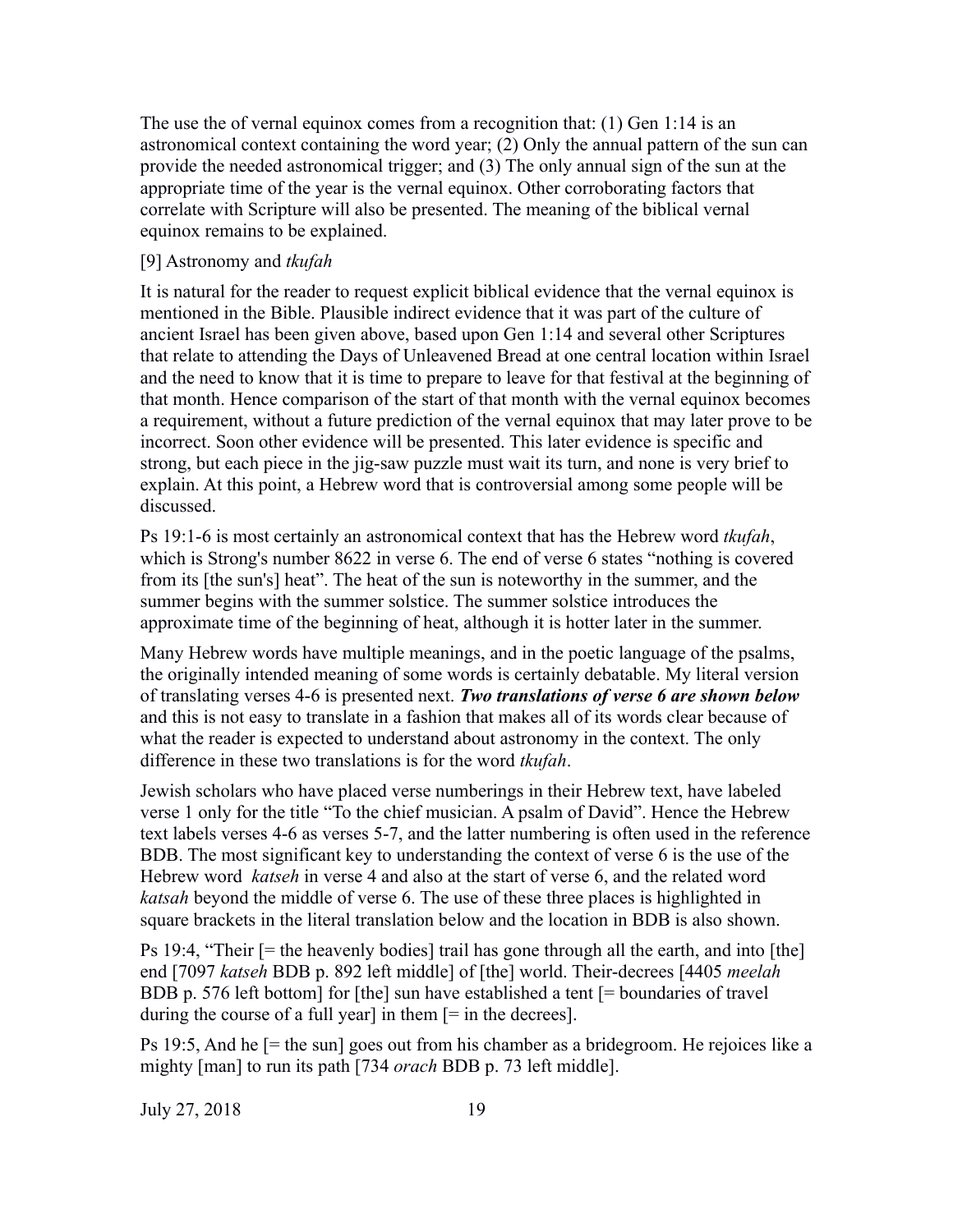Ps 19:6, He [= the sun] goes forth [4161 *motsa* BDB p. 425 right middle] from [the] end [7097 *katseh* BDB p. 892 left middle] of the heavens and his summer-solstice [8622 *tkufah* BDB p. 880 right bottom] in-accordance-with [the] ends-of-them [7098 *katsah*  BDB p. 892 right top], and nothing is covered from its heat.

Ps 19:6, He [= the sun] goes forth [4161 *motsa* BDB p. 425 right middle] from [the] end [7097 *katseh* BDB p. 892 left middle] of the heavens and his [summer] season [8622 *tkufah* BDB p. 880 right bottom] in-accordance-with [the] ends-of-them [7098 *katsah*  BDB p. 892 right top], and nothing is covered from its heat."

The sun reaches its most northern daily path at the summer solstice when the amount of daylight is the longest in the northern hemisphere. This most northern path is in fact an "end" of all the daily paths during the year and relates to 7097 in verse 6. The forms of 7097 in both verses 4 and 6 are in the singular, translated "end". In verse 6 the use of 7098 is in the plural form ending *-ot* and with a final letter *mem* at its termination. The reference AKOT in Ps 19:7 states "p" for the plural form at this Hebrew expression. Kohlenberger's interlinear for this expression correctly shows "ends-of-them" where the final *mem* means "of them". Although AKOT is strict in its statement of the grammatical form of the word as "p" for plural, their interlinear translation is sometimes sloppy if it appears to be difficult to translate in a way that makes common sense, and hence AKOT wrote "end of them" instead of the literal "ends of them".

Now the question arises concerning the meaning of the plural "ends". In verse 4 we note the use of "tent" that was established by decrees, the laws of physics spoken by the Almighty, that keep the position of the sun within its bounds of travel. This tent is the visible boundaries of travel of the sun during the course of a full year. There are two annual ends of travel. The northern end is defined by the path of the sun at the summer solstice and the southern end is defined by the path of the sun at the winter solstice. Verse 6 looks at the totality of paths of the sun as those paths appear from one place in the northern hemisphere (rather than to what occurs on any single day).

In both translations of verse 6 above there is the expression "in-accordance-with" that is found on p. 754 (left upper) in BDB for the Hebrew preposition *al*, which is Strong's numbers 5920-5921. On line 10 BDB has "*in accordance with* a law". Here this refers to the decrees from verse 4 (spoken words of the Almighty that established the laws of physics that govern the movement of the sun). Verse 4 calls this the tent of the sun's movement. The northern boundary of the tent is the summer solstice and the southern boundary of the tent is the winter solstice.

Since the greater part of the heat of the sun is felt during the middle of the summer, it seems more appropriate to accept the meaning of "summer-season" rather than "summersolstice" for *tkufah* in Ps 19:6. Here is a paraphrase of Ps 19:6 based on the whole context.

Ps 19:6, "The sun goes forth from the [northern] end of the heavens and its summer season in accordance with the boundaries of its decrees, and nothing is covered from its heat."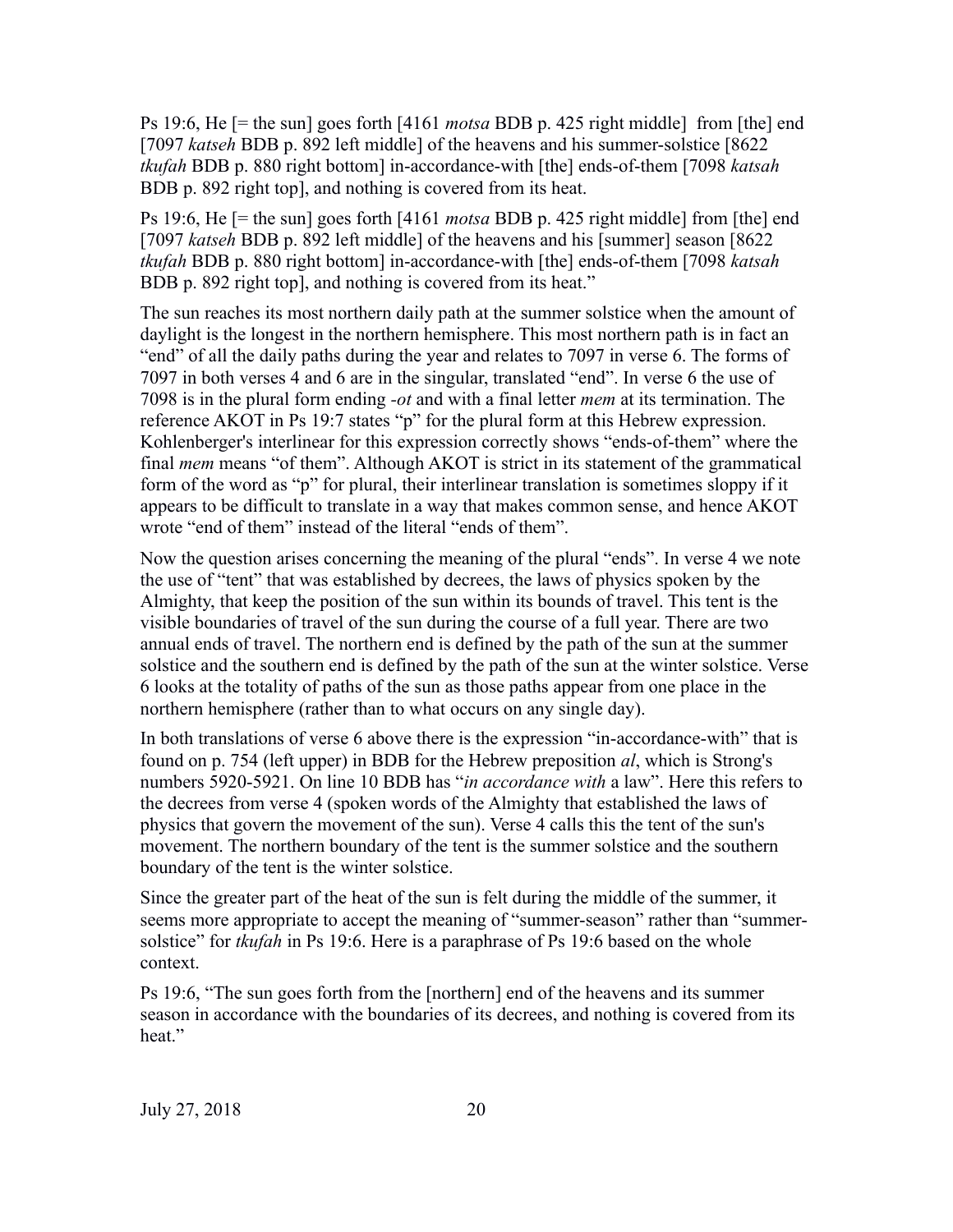In the book chapter by Johann Maier one of the Dead Sea Scrolls is discussed that contains the Hebrew word *tkufah*. On p. 146 Maier wrote, "The Songs themselves are attached to the thirteen Sabbaths of one quarter or season (*tqufah*) of a year, according to the editor the first quarter (the Nisan season) only." Here we see the Hebrew word *tkufah* used for the season of spring, which begins with the vernal equinox and ends with the summer solstice. This shows that in the culture of the first century in Judea the word *tkufah* was used for the season that began with the vernal equinox and ended with the summer solstice.

In the lexicon LVTL *tkufah* appears on p. 1039 where the meaning "solstitial point" is given in Ps 19:6, and for Ex 34:22 it gives the German word that means "equinox". (LVTL gives meanings in a mixture of English and German.) The same meanings are given for these verses on p. 394 in the lexicon by Holladay 1971.

In BDB on p. 880 at the bottom right, the meaning for *tkufah* is "coming round, circuit". This guess for its meaning will also lead to BDB's subjective meaning for the preposition *lh* (the single letter *lamed*) that is prefixed to *tkufah* in both I Sam 1:20 and II Chr 24:23 to be discussed next. This prepositional prefix is discussed on pp. 510-518 of BDB. Meaning 6 concerns the context "of time", and this is discussed with categories and examples from p. 516 right bottom to p. 517 left middle. In this section, the following meanings for this preposition are seen: (a) "at"; (b) "on"; (c) "against"; (d) "for"; (e) "before"; (f) "hereafter"; (g) "when"; (h) "to denote the *close* of a period [of time]"; (i) "towards"; (j) "to"; (k) "for"; and (l) "during".

Since the meaning of "[summer] season" for *tkufah* was indicated from the context of Ps 19:6, this concept of season will be kept in mind for the sake of consistency, if possible, in other examples. A meaning for the prepositional prefix *lh* will be selected from those given above by BDB.

II Chr 24:23, "And it came to be during [the spring] season [= *tkufah*] of the year [the] army of Aram marched against him."

Here the word "during" was used for the prepositional prefix *lh*.

I Sam 1:20 is an interesting challenge to translate, but there is a very plausible explanation that leads to consistency with the above. First a translation will be given, and then an explanation will follow.

I Sam 1:20, "And it came to be at-the-close-of [two] full seasons [= *tkufah* in the plural form] Hannah conceived and she gave birth to a son."

Here the expression "at-the-close-of" was used for the prepositional prefix *lh*. The expression with *tkufah* in the plural in the Hebrew is literally "seasons of the days". This is a parallel to the biblical idiom "month of days" where the word "month" is *chodesh* in Gen 29:14; Num 11:20, 21 and the word "month" is *yerach* in Deut 21:13; II Ki 15:13. Virtually all translations take the expression "month of days" to mean "full month". Through parallelism with the concept of "days", "seasons of the days" would mean "full seasons". In Dan 7:25 we find "for time, times, and half a time". Here the plural "times"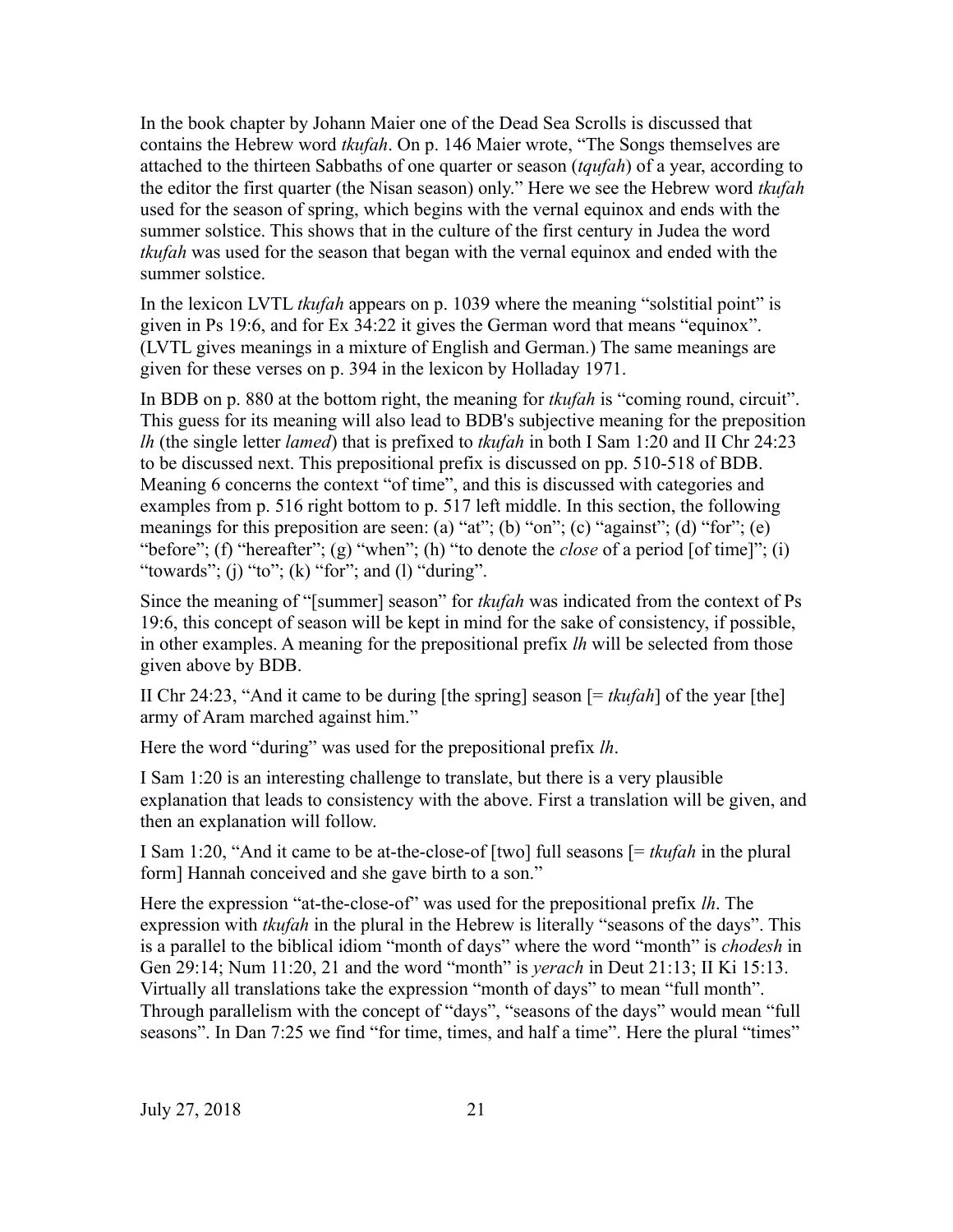without any qualifier is taken by commentaries to mean "two". Parallelism with this example would imply that the meaning is "two full seasons" as in the above translation.

From the above, it is sensible that *tkufah* means "season" in Ps 19:6; I Sam 1:20; II Chr 24:23. The only other example with *tkufah* is in Ex 34:22 to be discussed next.

A literal translation of Ex 34:22 is, "And you shall observe [the] Feast of Weeks, [the] firstfruits of [the] harvest of wheat, and [the] Feast of the Ingathering [during the autumn] season [= *tkufah*] of the year."

In the above translation it is plausible that ancient Israelites understood that the preposition *lh* was implied because of its use in I Sam 1:20 and II Chr24:23. The addition of the word "during" comes from one of the choices above from BDB.

Thus all four uses of *tkufah* may sensibly be translated as "season" in the sense of the four seasons of the year. These examples show summer, spring, and autumn. All four seasons are bounded by an equinox and a solstice. Hence there is biblical evidence that the ancient Israelite culture included the use of the equinoxes and the solstices.

Consistency in meaning that is sensible in all contexts is a strong argument in favor of "season" for the meaning of *tkufah*. There is no technical reason that *tkufah* should refer to the harvest of crops, especially when *tkufah* occurs in a clearly astronomical context in Ps 19:6.

Ex 23:16 has the literal ending, "... and [the] Feast of the Ingathering at [the] end of the year in your gathering of your produce from the field". The year in ancient Israel is often taken to have a reckoning from spring to spring as the religious year, and a reckoning from fall to fall as the civil year. In this latter sense of the civil year, the word "end" would apply.

Gen 1:14 does not have the word *tkufah*, but at least we can say that the Hebrew language does show the awareness of equinoxes and solstices according to the Dead Sea Scrolls as well as according to its use in Scripture.

[10] Adoption of the Babylonian Month Names in Jerusalem

In the year 539 BCE Persia defeated the Babylonian Empire and adopted the Babylonian calendar, although they did not prevent local calendars from continuing to exist. For example, the local Persian calendar (the Zoroastrian religious calendar) still continued and the Egyptian civil calendar still continued. In fact the Persians dated legal documents in both the Babylonian calendar and the Egyptian civil calendar, thus using two calendars simultaneously.

**One similarity between the Babylonian calendar and the ancient Jewish calendar is that both began their months with the sighting of the new crescent in the western sky near sunset.** The city of Babylon was at the Euphrates River and this was the primary place at which the Babylonian calendar and astronomical work was directed until the city was destroyed by the Romans in the first century. It was sometimes cloudy and rainy at this location, so that would sometimes prevent the sighting of the new crescent and thus cause some months to have the maximum of 30 days if there were successive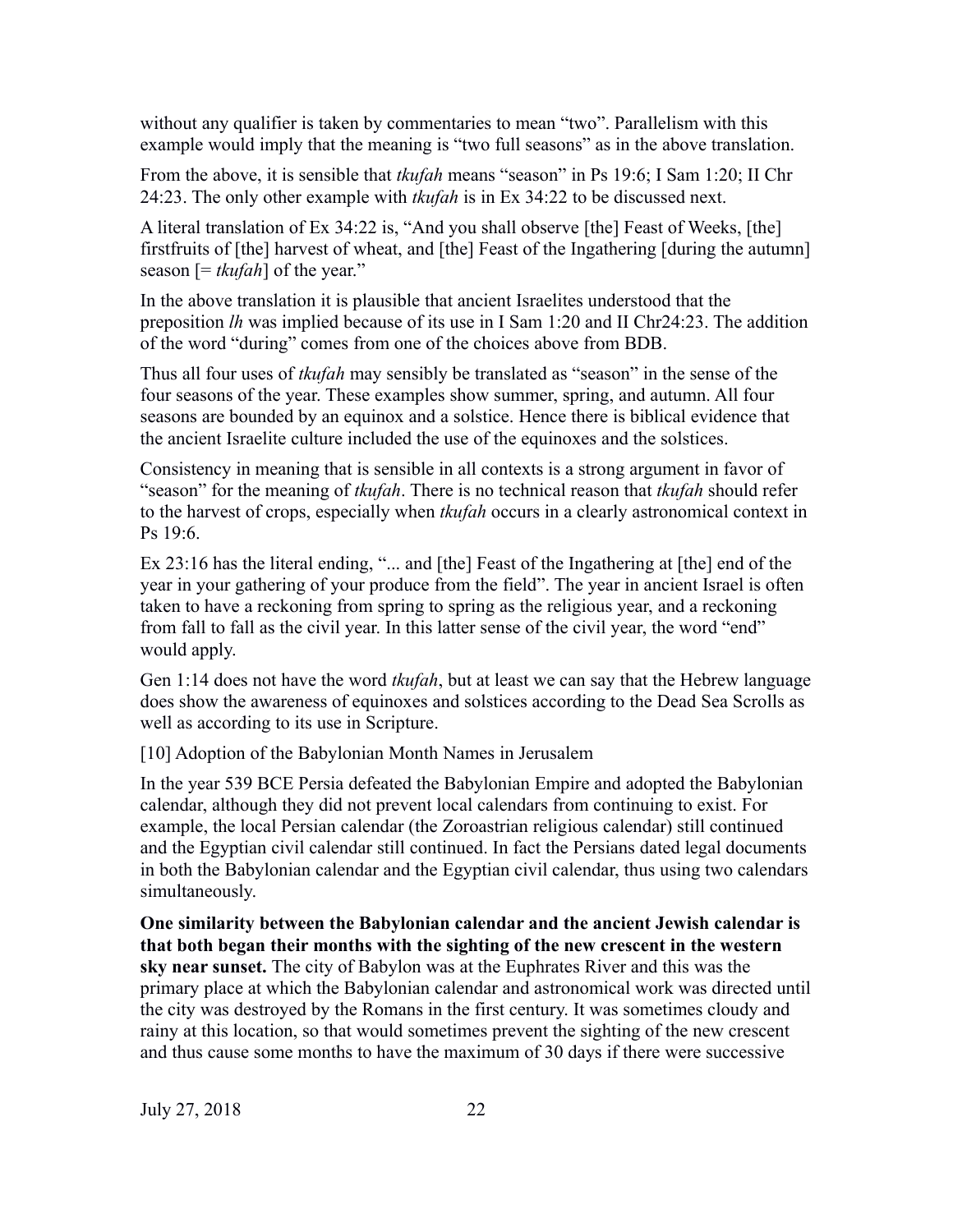days when the moon was not visible at the end of the old month. This put pressure on the Babylonians to try to predict the sighting of the new crescent. Not very long before the time of Alexander the Great, the Babylonians were quite successful at predicting the sighting of the new crescent, but this was kept a secret, and it was not until 1997 that a book was published on how they probably did this.

The Egyptian civil calendar had 12 months of 30 days each, plus five additional days, so that each year had exactly 365 days. In the ancient Persian capital city of Persepolis, ancient documents have been found with events dated in both the Persian version of the ancient Egyptian civil calendar and the Babylonian calendar. The Persian version of the ancient Egyptian civil calendar also had 12 months of 30 days each, plus five additional days. However, the names of the months were different and the placement of the five additional days was different. A simple chart could be used to convert any date from the Egyptian civil calendar into its Persian version. All this illustrates that the Persian Empire did not demand uniformity in calendar usage within its empire.

Neh 5:14 shows that Nehemiah was appointed governor of Judah under the Persian King Artaxerxes. This shows that Judah was part of the Persian Empire, not a fully independent nation. Note the following words of Nehemiah in the context of Jerusalem and also recognizing that in Neh 13:17-21 the Sabbath was enforced by Nehemiah's command.

# **Neh 13:30 "Thus I cleansed them** [the people according to the law] **from everything foreign and appointed duties for [the] priests and for [the] Levites each in his task."**

Nehemiah had the authority to keep the religion pure even though Judah was part of the Persian Empire. Persia allowed the different peoples within its empire to keep their own religion.

Neh 8:2, "And Ezra the priest brought the law before the assembly of men and women and all who could hear with understanding on the first day of the seventh month [2320 *chodesh*]."

Neh 8:9, "And Nehemiah who [was] the governor, and Ezra the priest the scribe, and the Levites who taught the people, said to all the people: Today is holy to YHWH your Almighty."

Since the day that is stated to be the first day of the seventh month is definitely declared to be holy by the Tanak, it must have been determined correctly, and this was after the return from the captivity under Ezra and Nehemiah. This, along with Neh 13:30 shows that the restored religion in Jerusalem included the correct calendar. The priesthood that was restored at the Temple kept the calendar correctly from the days of Ezra and Nehemiah until the first century as indicated in Luke 2:41-42.

In the context of Jerusalem in Ezra 6:15 there is mention of the month named Adar without mentioning that it is the twelfth month using the Babylonian month name.

In the context of Jerusalem in Neh 6:15 there is mention of the month named Elul without mentioning that it is the sixth month using the Babylonian month name.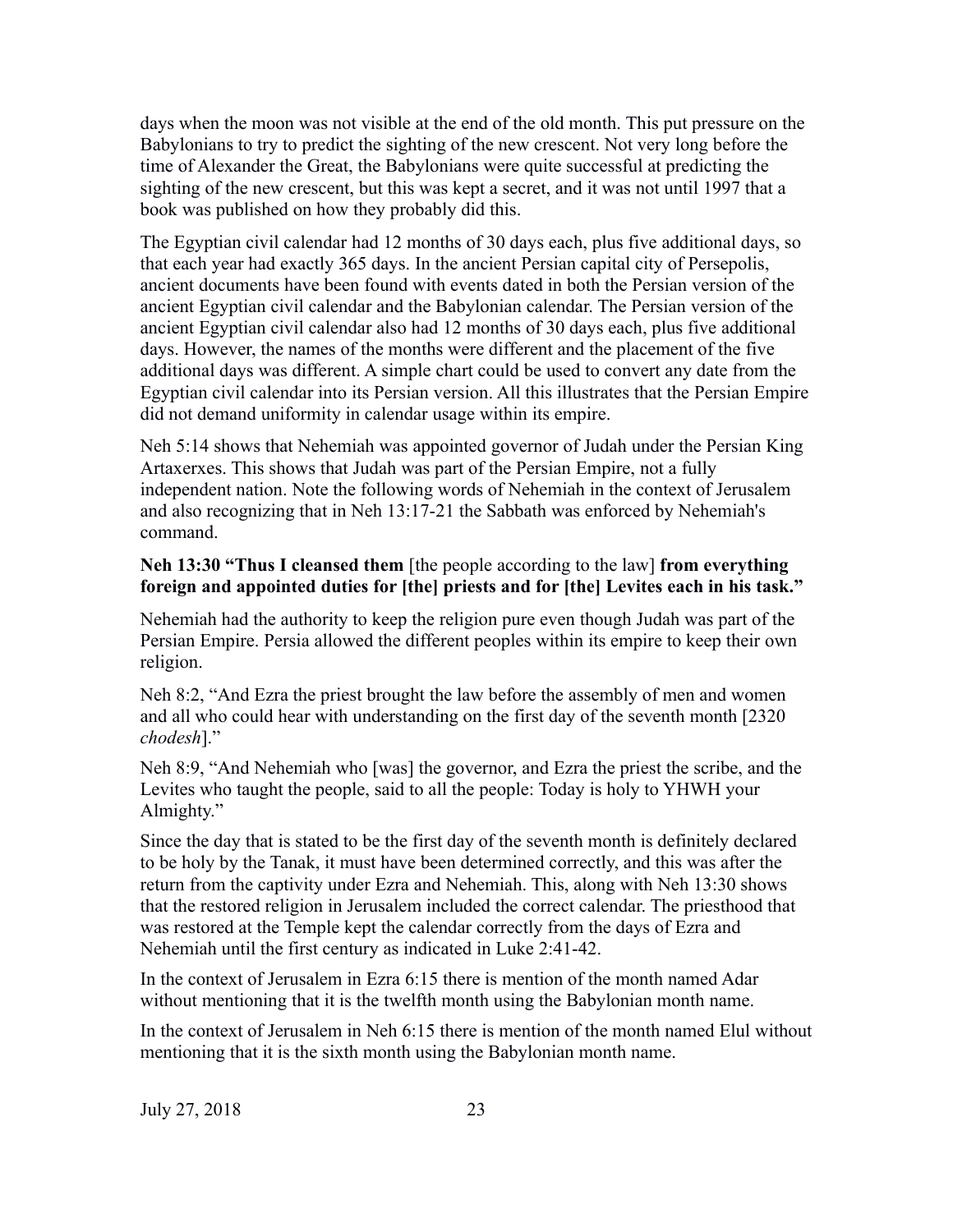In the context of Persia in Neh 1:1 there is mention of the month named Chislev without mentioning that it is the ninth month using the Babylonian month name.

In the context of Persia in Neh 2:1 there is mention of the month named Nisan without mentioning that it is the first month using the Babylonian month name.

We see that in Nehemiah, both in the context of Persia as well as in the context of Jerusalem that Babylonian month names are used without mentioning the number of the month.

**We understand how the ancient Babylonian calendar worked because their eclipse records agree with modern computer simulation data for those eclipses. There are hundreds of eclipse records from ancient Babylon preserved on clay tablets between 747 BCE and the first century. A little less than 200 of them also have the time of day based on their water clocks. Using computers and the formulas of astronomy to compute the time of those eclipses that were time-stamped by the ancient astronomers, we know how the ancient Babylonian calendar worked.**

**From 499 BCE until the Babylonian calendar's last recorded year of 75 CE, its first day of the first month did not begin before the vernal equinox.** During the century from 499 to 400 BCE Nisan 1 fell on the day of the vernal equinox five times based upon the clay tablet evidence. Prior to the year 499 BCE the Babylonian calendar did allow the **beginning** of its first month Nisan to swing erratically on both sides of the vernal equinox. Ezra returned to Jerusalem in 457 (Ezra 7:7-9). Nehemiah returned in 444 BCE (Neh 2:1 and further). Neh 13:6-7 shows that Nehemiah was still active in Jerusalem in 432 BCE.

The very obvious fact that in Nehemiah above where the Babylonian month names appear both outside and inside Jerusalem without any month numbers yet there is no attempt to make any distinction in the use of the calendar of these month names based upon location is significant evidence that there would rarely be a difference between Nisan in the Babylonian calendar and Nisan in the Jewish calendar after 499 BCE. **Based upon what the Jews would be able to notice in their environment in Babylon and Nehemiah's use of the same month names in Jerusalem, the Jewish calendar would use the rule that their first month would be the one whose new crescent would be seen on or first after the vernal equinox.** There is no simpler rule. I**f there would often be a difference by one month, then it would cause confusion to use the same month name for different months within the same empire.**

The Babylonians were very secretive about their work in astronomy and the calendar. Their writings in this field were written in the Akkadian language with its nearly 500 symbols. We have no surviving record of their own explanation of their calendar. Whatever we know about it comes from examining the dates from their clay tablets written in the Akkadian language matched with eclipse records. The Aramaic language gradually replaced the Akkadian language so that by c. 700 BCE the Akkadian language was nearly a dead language. We have no knowledge about what the Jews knew about the Babylonian calendar from the time it was synchronized to the vernal equinox beginning in 499 BCE. Multitudes of Jews were living in Babylon, so they had constant opportunity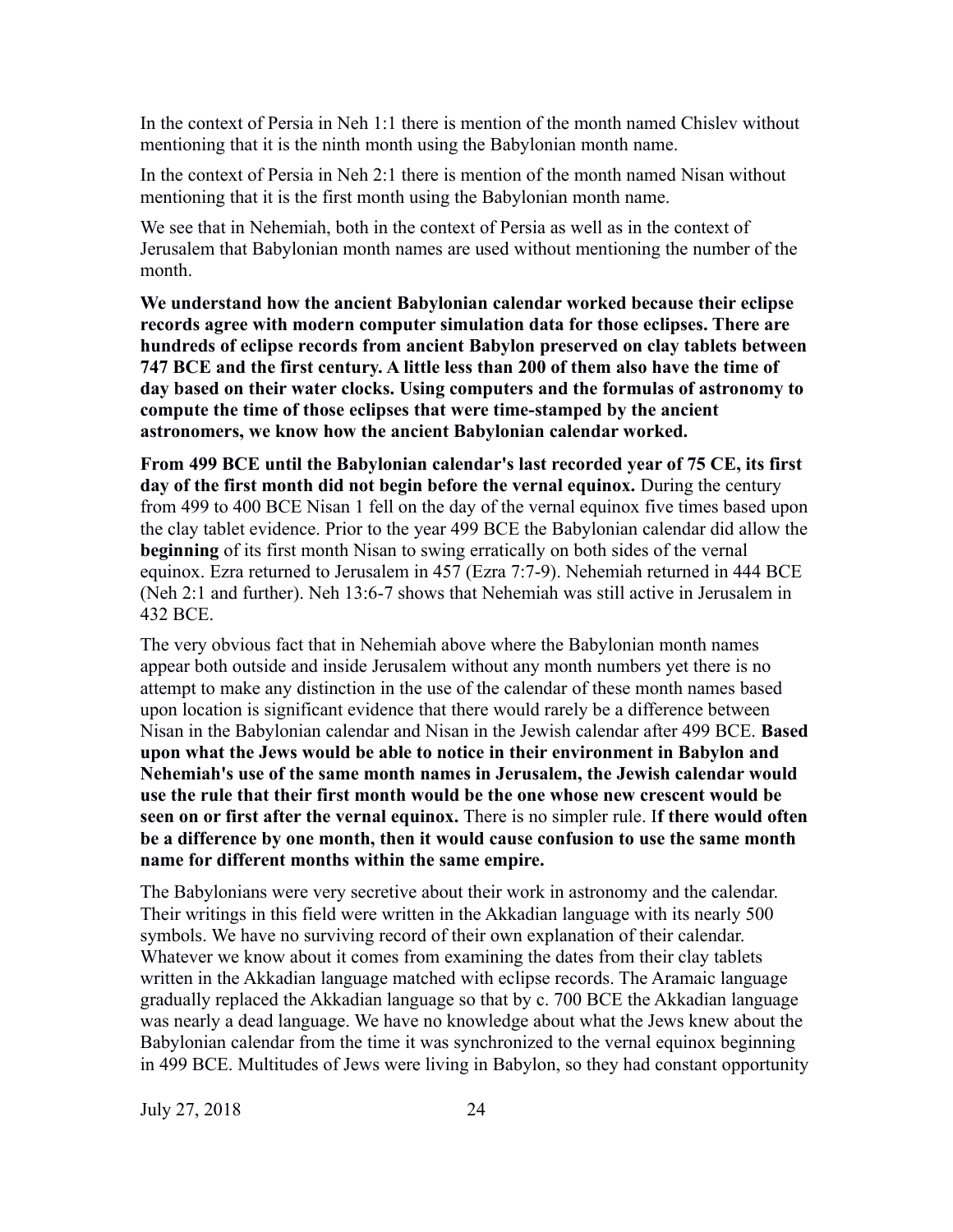to witness its operation, but whether they knew more of its theoretical details is not known.

If the leadership of the Jews did know more about the theoretical operation of the Babylonian calendar, they may have kept it a secret.

**If the Jews had used the nearest new crescent to the vernal equinox to begin the first month instead of the new crescent that was on or after the vernal equinox, then half the time the first month would have been different, causing much confusion in society half the years.**

**If barley were used to determine the first month in some way, then that would also have caused confusion in many years because there would be two different months called Nisan and all months would be different that year.**

[11] The Passover Letter shows the Jerusalem Nisan was the Babylonian Nisanu

In southern Egypt, the Persian Empire controlled the city of Scyene and the military base on the island of Elephantine where ancient documents have been discovered with events dated in both the Egyptian civil calendar and the Babylonian calendar. Before 1990 there was a debate within the scholarly community concerning whether these documents were dated using the Jewish calendar or the Babylonian calendar, but since the 1990 paper by Bezalel Porten was published, we have solid grounds for the scholarly acceptance that the Babylonian calendar was used in Scyene and Elephantine.

In Neh 13:30 the words of Nehemiah are, "Thus I purified them [the people in Judah] from everything foreign..." Nehemiah had the authority to keep the religion pure even though Judah was part of the Persian Empire. Persia allowed the different peoples within its empire to keep their own religion.

One of the Aramaic letters found at Elephantine is known in scholarly circles today as the Passover Papyrus. The Hebrew-Aramaic alphabetic characters in this letter along with an English translation are found on pp, 56-57 of Lindenberger. In the following quotations from the letter, the square brackets and the contents within them appear on p. 57 of Lindenberger. The letter contains "This year, year five of King Darius", which dates the letter in 419/418 BCE. There are gaps in the letter because it is poorly preserved. The addressing of the letter says "[To] my brothers Yedanyah and his colleagues, the Jewish garrison, from your brother Hananyah". It was written from one Jew in friendship to the Jews on the island with whom the author had familiarity. Part of the preserved text of the letter says, "Be scrupulously pure. Do not [do] any work [...]. Do not drink any [...] nor [eat] anything leavened [... at] sunset until the twenty-first day of Nisan [...]". Another translation of this same segment of this letter is on p. 283 of Whitters where he adds in square brackets some guesses in gaps in the text as follows, "be pure and take heed. [Do n]o work [on the 15th and the 21st day, no]r drink [fermented drink, nor eat] anything [in] which the[re] is leaven [from the 14th at] sundown until the 21st of Nis". Note that the final letter of Nisan is missing in the poorly preserved papyrus so only "Nis" is shown. This provides historical evidence that after the return from exile under Ezra and Nehemiah, Jews named the first month Nisan as a substitute for the word *aviv*. On p. 283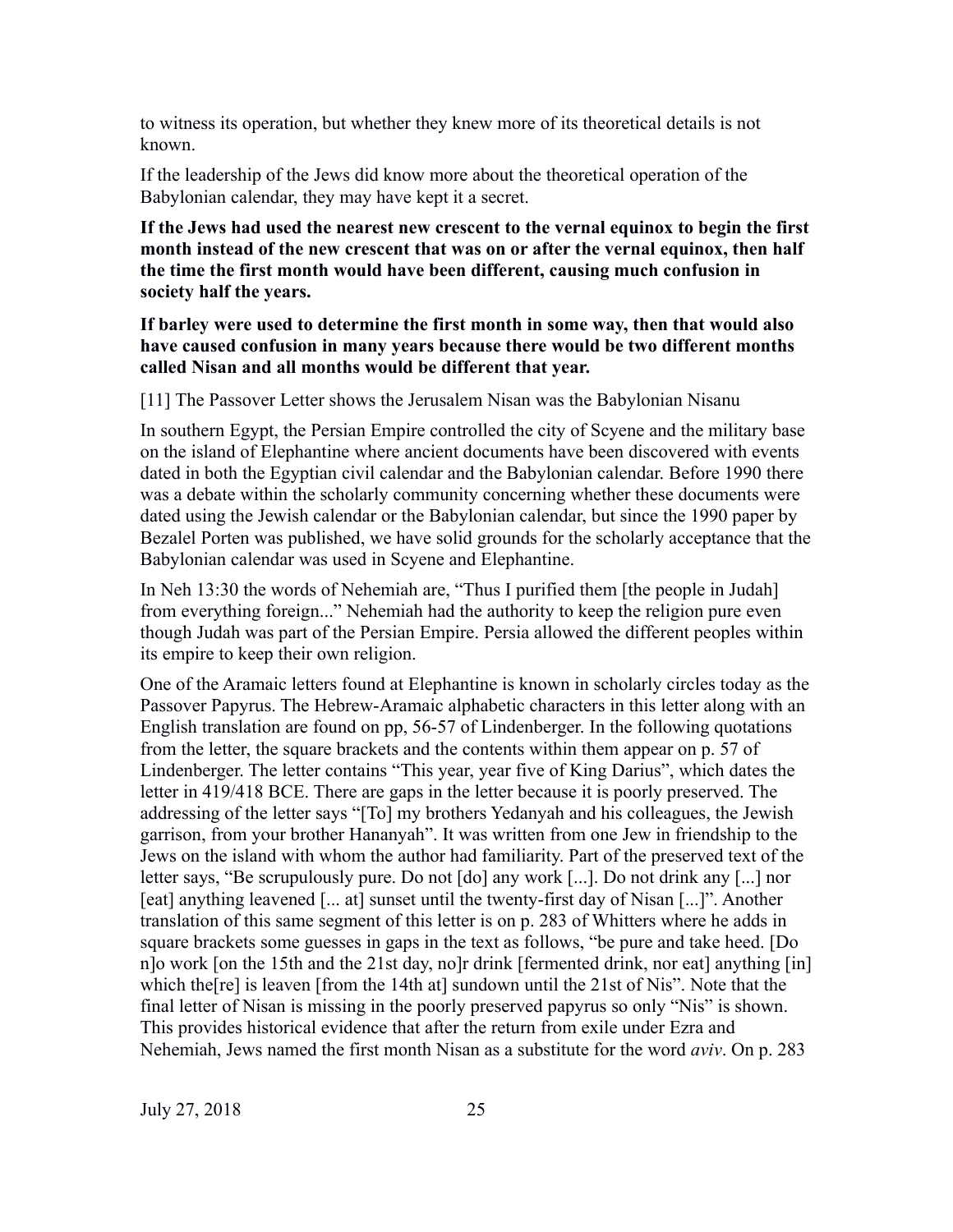Whitters comments, "The letter came from one Hananiah, who apparently wanted the Jews in Egypt to celebrate Passover and Unleavened Bread appropriately. The address and greeting rule out a local Egyptian official or Persian overlord." If the name Nisan was not significant for the first month to Jews, the letter could simply have said the first month or used an expression with Abib (Hebrew *aviv*) to signify the first month. This should be accepted as ancient historical evidence outside the Tanak that Jews of the fifth century BCE considered the Babylonian month name Nisanu as equivalent to the first month of their year. Since the Babylonian calendar at that time in history began its first month on or after the equinox, the same should apply to the Jewish calendar at that time.

This ancient letter takes it for granted that Nisan to the Jews on the Persian military base (the Nisan of the Babylonian calendar) was the same Nisan that was used in Jerusalem.

[12] The Solar Calendar of the Book of Jubilees and the Book of Enoch

(A) Introduction and Cohesive Groups of Jews after the Time of Ezra

In 1993 I decided to improve my understanding of the Dead Sea Scrolls (= DSS) and the various cohesive groups of Judaism that existed in the few centuries before the destruction of the Second Temple in 70. The term "cohesive group" is used to mean a group of people who have approximately similar beliefs that comprise their faith. This term is used instead of "sect" because the meaning of the latter term is often debated among scholars and may be confusing for our purposes. In that year 1993 I examined in some detail over 70 books by scholars about the DSS. Since that time, during my very frequent visits to libraries I have continued to sporadically examine the most recent publications on the DSS. I write this to make the reader aware that I am not approaching the DSS as if I was a beginner attempting to blindly feel my way through them. This chapter is written with relatively few words to reach the heart of the matter quickly and to avoid making this chapter become a book.

It is important to read from a wide variety of scholars and notice the differences of opinion in order to appreciate the difficulties in arriving at solid conclusions about the DSS and the cohesive groups. I have noticed that if a person who does not seek a multitude of scholarly opinions should attempt to reach some conclusion on this overall subject, that person may acquire a gross misrepresentation of history. This is a situation where the blind may attempt to lead the blind to false conclusions.

Between Ezra and 70 CE Judaism became divided into multiple cohesive groups. Modern readers are familiar with the cohesive group of the Pharisees and the cohesive group of the Sadducees from the New Testament, but little is said there of other groups.

In the early first century the Jewish philosopher Philo of Alexandria wrote the essay *On the Contemplative Life* in which he described the cohesive group that is put into Latin transliteration as Therapeutae. He also wrote the essay *That Every Good Person is Free* (paragraphs 75-91 fit our context) and the essay *Hypothetica* (paragraphs 11.1-8 fit our context) in which he described the cohesive group that is put into Latin transliteration as Essenes. All three of these essays are found in Philo\_9.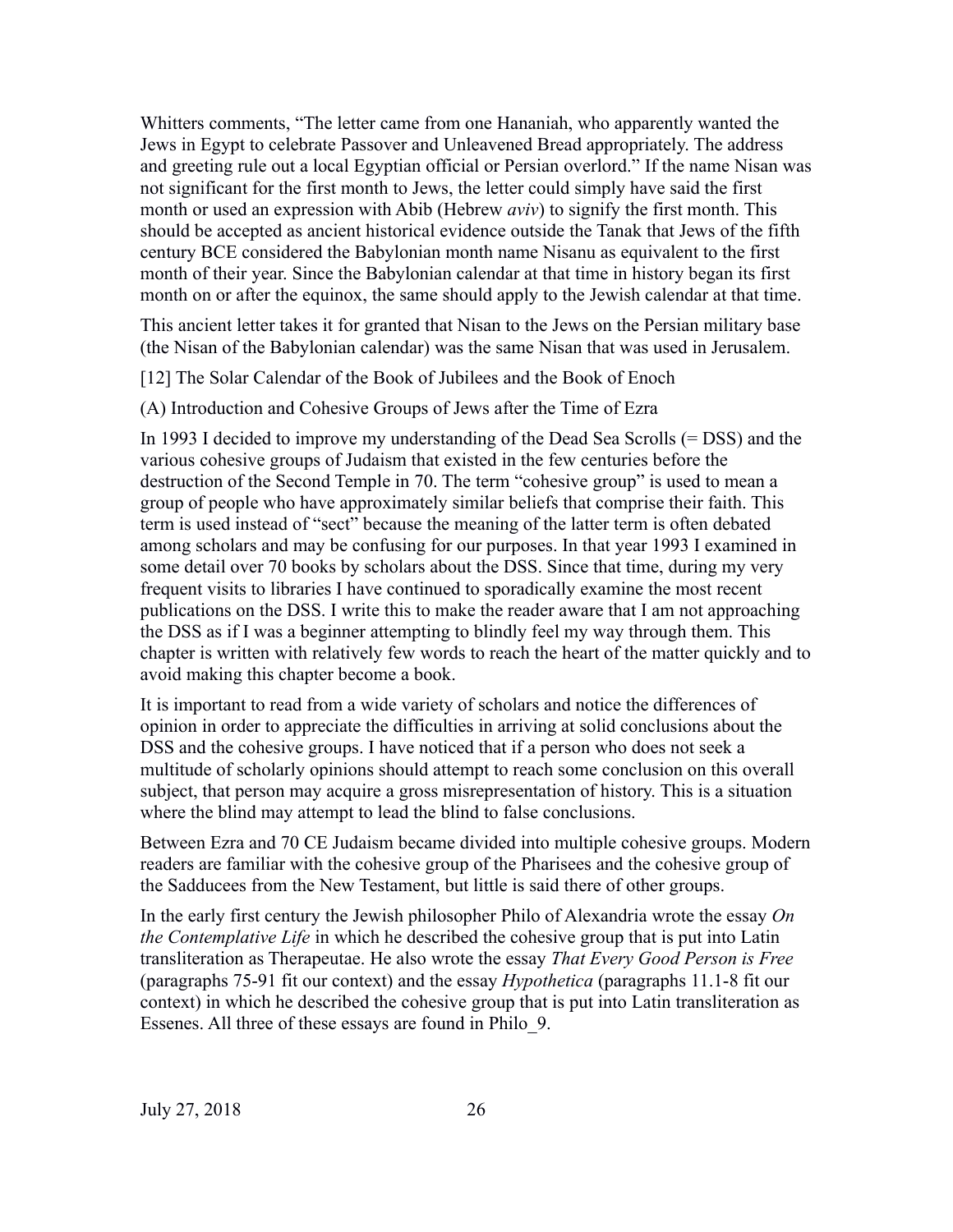Pliny the Elder briefly describes a cohesive group that he calls Essenes in Pliny\_5 paragraph 73.

Josephus describes a cohesive group of Jews that he refers to as Essenes in several places and he also compares Essenes with Pharisees and Sadducees.

Among the DSS that were anciently deposited in 11 caves near the northwestern shore of the Dead Sea there are both biblical and non-biblical writings. Some of the latter writings refer to those within their ranks using the collective name Yahad, and no other cohesive group within these non-biblical writings is mentioned by a name.

The relationship between the Pharisees, the Sadducees, the Therapeutae, the Essenes (different flavors of them from Philo, Pliny, and Josephus), and the Yahad is a key matter to explore if one desires to understand the nature of the authors of the sectarian documents.

Before exploring these groups further, the first task is to get to the heart of the calendar issue. According to radio carbon dating the earliest surviving copies of the Book of Jubilees and the Book of Enoch are from c, 160 BCE (pp. 339-340, 344 of VanderKam\_72\_82). From pp. 335 and 337 of VanderKam the DSS have four copies of the Book of Enoch in fragmented form, but only in its original Aramaic language. A copy of the Book of Enoch has been preserved in a more complete form in the Ethiopic language (not in the DSS), and it is referred to as the Ethiopic Book of Enoch (I Enoch).

Our focus will only be on the calendric aspects of the Book of Jubilees and the Ethiopic Book of Enoch at first. The calendric portions of *Jubilees* are simpler to understand than *Enoch*, so the former will be discussed first.

(B) The Book of Jubilees

*Jubilees* promotes a calendar that it states has a year of 364 days as will be clear soon from quoting from it. This number of days is exactly 52 weeks. All translations will be taken from OTP-Jubilees. The next context is Noah and the flood.

Jub 5:27, "And all of the water stayed upon the surface of the earth five months, one hundred and fifty days."

From this statement that agrees with Scripture we conclude that those months during the activity of the flood (rain and thick clouds) all had 30 days and there were no additional days inserted within these months according to *Jubilees*.

Jub 6:23-24, "And on the first of the first month and on the first of the fourth month and on the first of the seventh month and on the first of the tenth month are the days of remembrance and they are the days of appointed times in the four parts of the year."

It seems clear that we are expected to understand that the four parts of the year are the four seasons of spring, summer, autumn, and winter, and that the four appointed times, called days of remembrance, are the days of the two equinoxes and the two solstices, but the dates given are only approximately those dates according to the reality of astronomy. Because of the true astronomical cycle of about 28,000 years called the precession of the equinoxes, the actual number of days between each neighboring pair of these four days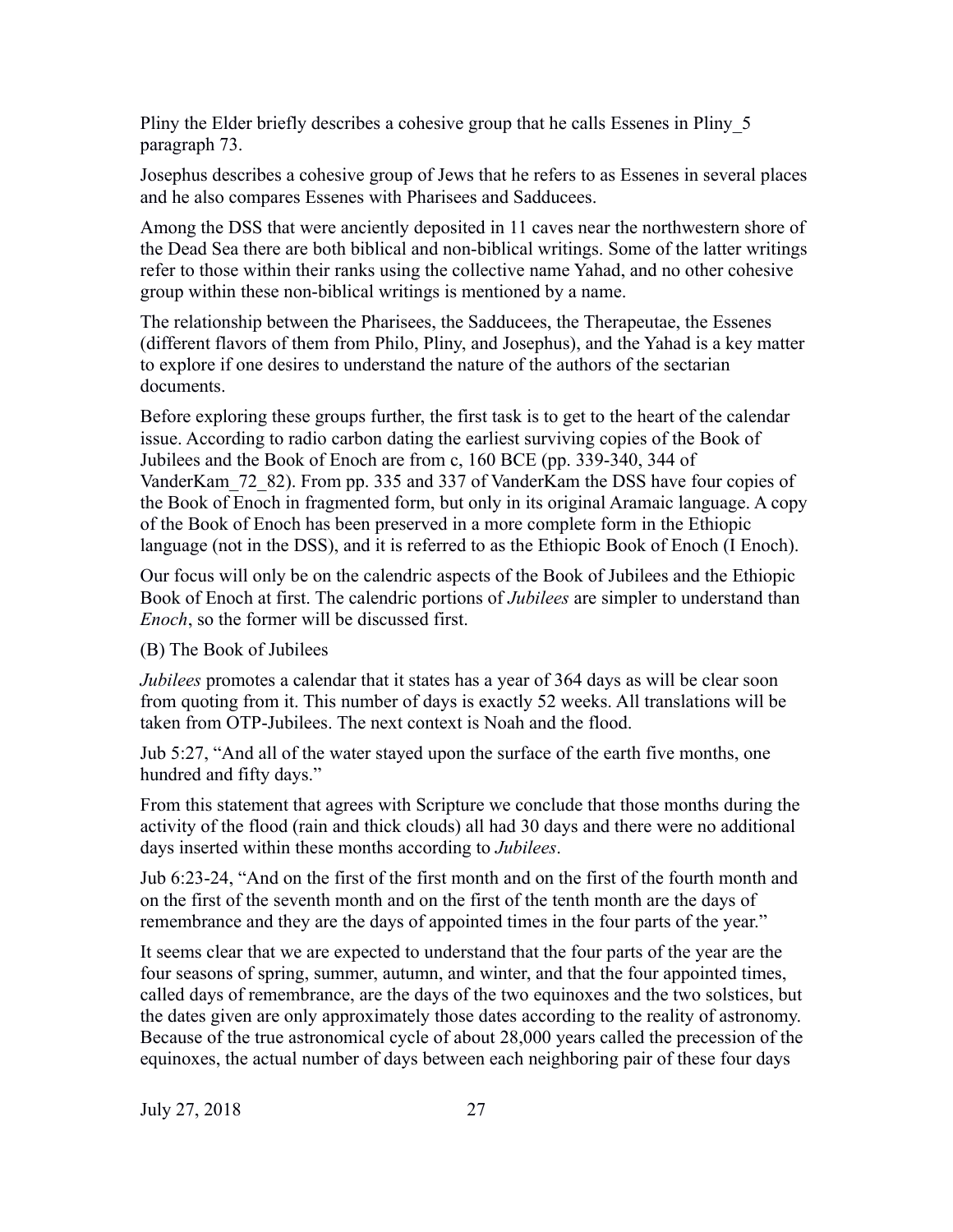does vary by a few days during that cycle. The calendar presented by *Jubilees* was intended to be an ideal calendar with no clue about actually applying it to fit the real year in the long term, thus keeping the agricultural cycle in harmony with calendar.

Jub 6:29-30, "And they set them [the dates of the four appointed times] upon the heavenly tablets. Each one of them is thirteen weeks from one to another of the remembrances, from the first to the second, and from the second to the third, and from the third to the fourth. And all of the days which will be commanded will be fifty-two weeks of days [52 x  $7 = 364$ ], and all of them are a complete year."

This is telling us that a complete year is 364 days. The above quote mentions 13 weeks. Since 13 weeks is 91 days, it should be understood that this scheme understands the two equinoxes and the two solstices should be adjacently separated by 91 days. But three months of 30 days each is 90 days, not 91 days. If all months are to have 30 days as implied by Jub 5:27 quoted above, there is a problem in dealing with the extra day that makes 91 days. This would imply that months 1, 4, 7, and 10 are different in the sense that they either have 31 days or that an extra day is inserted immediately before each of those four months begins.

The lack of more detail makes it impossible to decide how this was intended to be applied to real life. There is no explanation of how Jub 5:27 (150 days = five months of 30 days) can be consistent with every third month having 31 days or that an extra day is inserted between certain pairs of months. However it should be understood, five months of 30 days each is 150 days, not 151 days based upon the 91 days in 13 weeks.

*Many scholars have remarked that no* ancient *writing explains how to make an adjustment to keep such a calendar in synchronization with the agricultural year in the long-term.* Assuming such a calendar was put into practice by some people, it is a mystery how extra days were eventually added to keep the average year close to the true length of the topical year which is about 365.2422 days. Some modern scholars have invented theories of how this may have been done, but there is no ancient corroboration.

*The result of this scheme is that the moon is not used at all in this calendar.* It is a purely solar calendar, except that it has the puzzle of how to keep it beginning with the vernal equinox each year. A minor puzzle is how Jub 5:27 should be explained to keep it harmonious with each season having a length of 13 weeks = 91 days.

In this document the above chapters 4, 5, 6, 7, 10, 11, and 12 collectively show that the biblical calendar does have months that follow a cycle of the moon. *Hence the Book of Jubilees cannot be inspired.* The Tanak as preserved by the Jews divides itself into three divisions known as the Torah, the Prophets, and the Writings, and these three divisions do not have *Jubilees* within them. These three divisions are referenced in Luke 24:44, and the Jews do not recognize books outside of these divisions as part of the inspired Tanak.

(C) The Ethiopic Book of Enoch, also called I Enoch

Chapters 72 through 82 relates to astronomy. Only chapter 72 provides a clear account of the calendar, within verses 6-32. In VanderKam\_72\_82 chapter 72 is translated on pp. 416-417 with the commentary ending on p. 419. In chapter 72 the word "month" only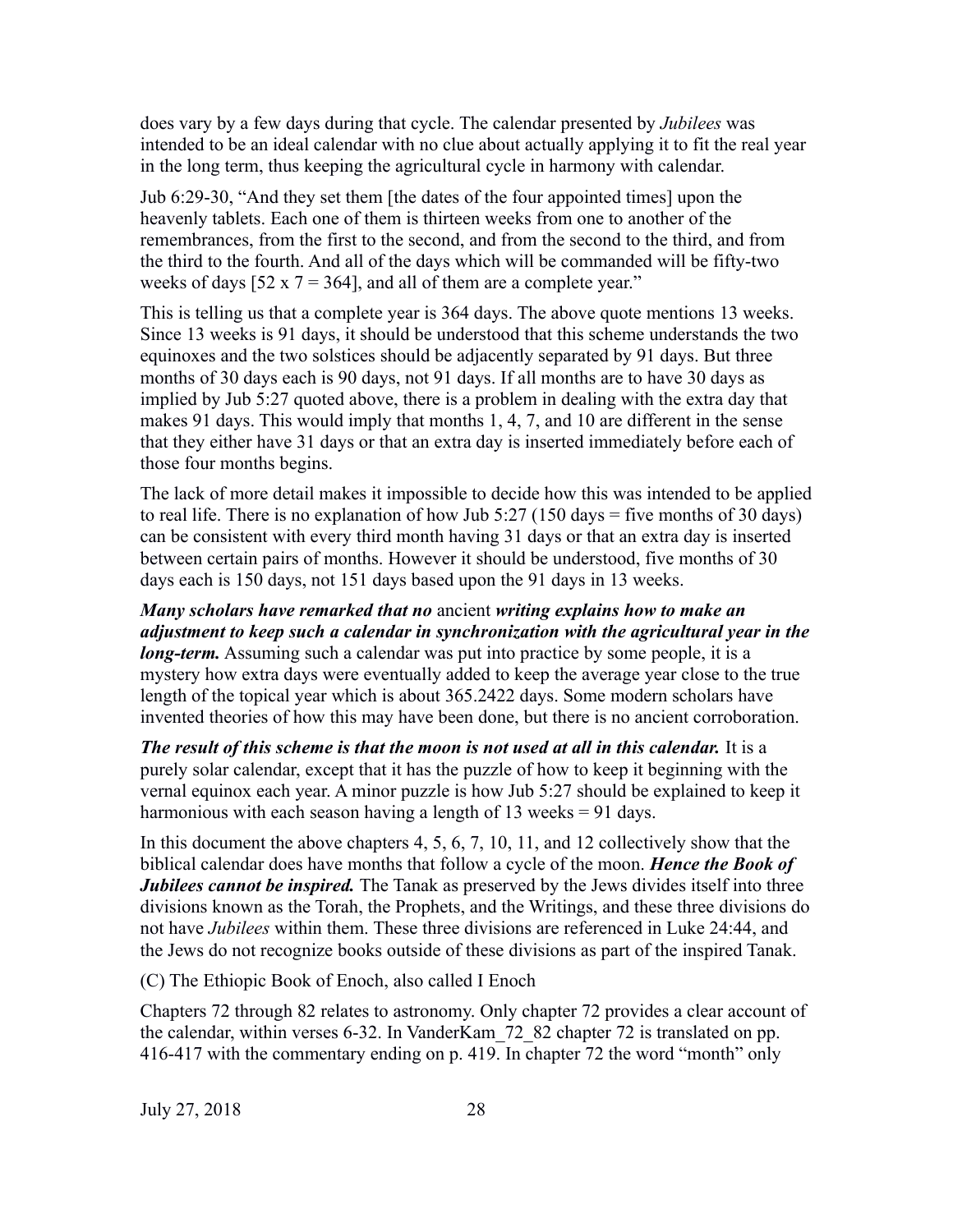occurs twice: once in 72:6 and once in 72:7. In both places it states "first month", so that the beginning of the discussion of the calendar is with the first month. Just as in *Jubilees* where there is the thorny question of whether to consider any month to have 31 days instead of 30, *Enoch* also faces that issue. It seems that *Enoch* avoids facing the issue directly, through the technique of omitting mention of the word "month".

This chapter has an unusual method to show a transition from one month to the next month, without using the word "month". Each full day  $(=$  daytime plus night) is given 18 parts of time. The length of daytime compared to night is stated as an idealized whole number of parts of daytime and a whole number of parts of night, with the sum always equal to 18. When it states a transition to a different number of parts of daytime compared to night, then another month has passed by, yet without stating the word "month". However, when doing this, the text also uses the number 30 or 31. The reader is left to wonder whether the thirty-first day is within the month or simply an extra day between two months in the four times this happens.

For the first three months it states that daytime increases in length, and at the end of this time, daytime is 12 parts and night is 6 parts. In the context this is the greatest length of daytime at the summer solstice. This implies that three months earlier was the vernal equinox. Each month (without using the word "month", but only a transition in the comparison of the length of daytime compared to night along with mention of 30 or 31) shows the following pattern. Eight months use the number 30 days, and the other four months (in the order 3, 6, 9, and 12) state 31 days. On the thirty-first day of each of months 3, 6, 9, and 12 there is an equinox or a solstice. The first month begins with the vernal equinox as seen in the verse below.

Verse 72:32 states, "On that day [day 31 of month 12] the night decreases and is nine parts [of time], with a daytime of nine parts [of time]. Daytime is equal to the night, and the year is exactly 364 days."

Verse 32 above is *Enoch*'s description of the vernal equinox. In ancient times it was assumed that daytime and night were exactly equal in length at the equinoxes, but they did not possess any time measuring instrument that was sufficiently accurate to verify their imagination. With the invention of the pendulum clock in 1656 by Christiaan Huygens, there was finally a means to show that the day upon which daytime and night are equal varies according to the earth's latitude due to refraction of light through the atmosphere. Ancient people did determine the day of the equinoxes using the shadow of the sun, not by measuring time, and such sun shadow methods do not vary with the latitude. A precise measure of the length of time is foreign to Scripture because it is not a light from a heavenly body. Near the equinoxes the length of daylight changes by about two minutes from one day to the next. Ancient water clocks did not have such an accuracy. Properly made water clocks from ancient Babylon were able to *average* measuring the time of an observed lunar eclipse by an error of eight minutes.

Thus we see that the calendar of the Book of Jubilees and the Ethiopic Book of Enoch is essentially the same although they are described quite differently. *The primary problem in both calendars is the same – the moon plays no role.*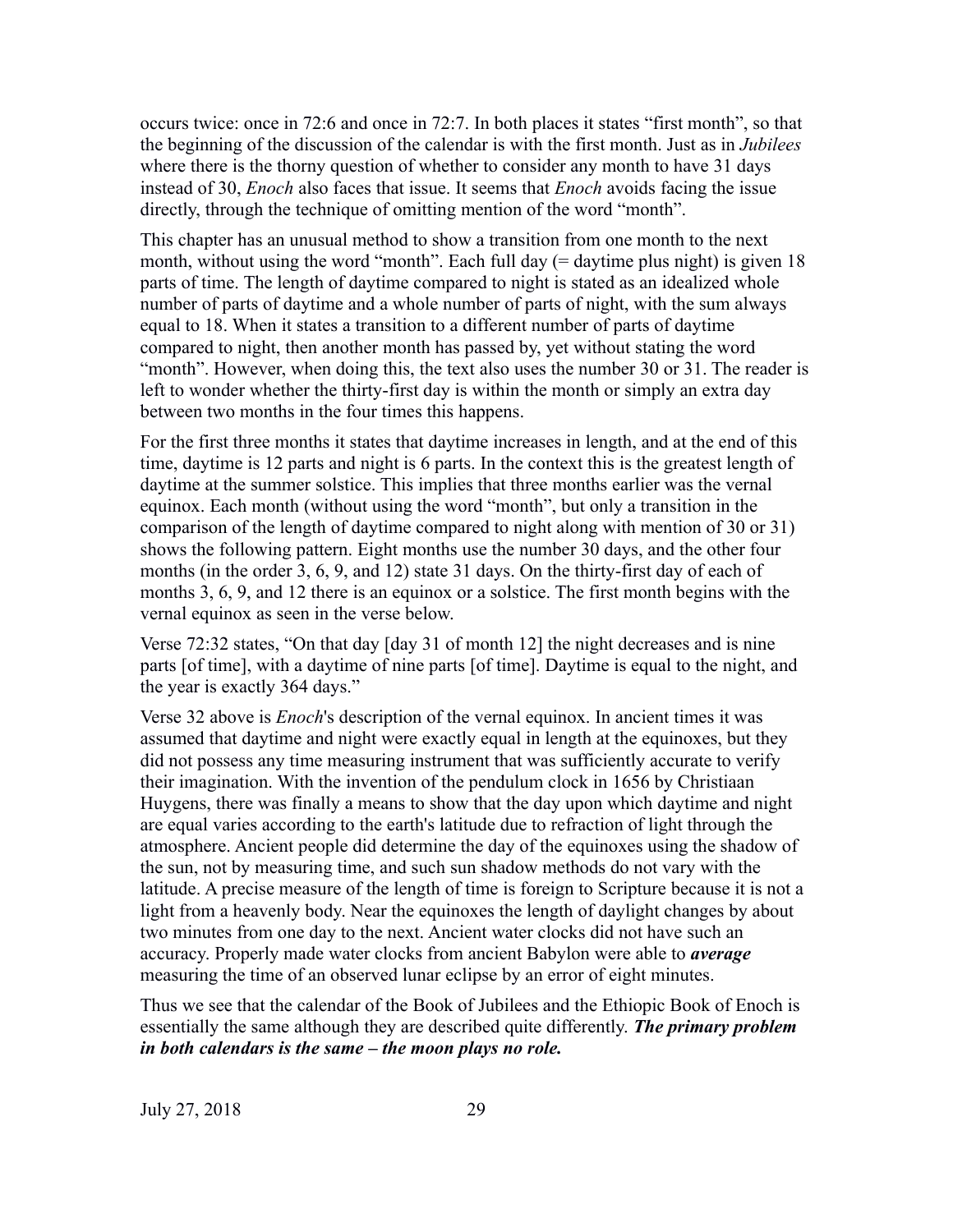### (D) The Zadokite Priesthood between Ezra and the Destruction in 70

I have seen some sources of information that have examined the history of the DSS and claimed to conclude that the calendar that should agree with Scripture is that of *Jubilees* and *Enoch*. Some of the reasoning that is used is based upon their claim that the priesthood of the Temple in Jerusalem is not legitimate because it does not come from the line of Zadok. The further claim is made that the leaders who describe the calendar that is used by *Jubilees* and *Enoch* are priests of the line of Zadok. Such historical claims are the current subject. Their leap in logic includes the unproved thought that the Zadokite priests preserved the correct calendar and the non-Zadokite priests of the Second Temple followed a corrupt calendar. Were the priests of the Second Temple really non-Zadokite?

Num 25:10-13 shows that from Moses onward the Aaronic priesthood should come through the line of Phinehas. I Chron 6:3-8 shows that the line of Phinehas went down to Zadok. Modern scholars refer to the Temple that is described in a vision to Ezekiel in the last nine chapters of Ezekiel (40-48) as the Third Temple because it is a vision of the future that follows the Second Temple that was destroyed in 70. These chapters also mention a personality called the prince who has a prominent role at the time of the realization of this vision, and certain laws specifically apply to the prince that are not in the Law of Moses where no such prince is mentioned. In these chapters of Ezekiel, Zadok is mentioned in 40:46; 43:19; 44:15; and 48:11. Ezek 44:15-16 indicates that in this future Third Temple, the priests will be of the line of Zadok. There is no statement in Scripture that before the Third Temple is built, all legitimate priests must be of the line of Zadok. However, I cannot find any hard evidence that the line through Zadok into the Temple of Jerusalem was interrupted into the first century to make the priests mentioned in the New Testament illegitimate, although not all lines of descent were preserved for us to see.

The claim has been made that the line through Zadok was discontinued when members of the Hasmonean family (the Maccabees) were made high priests. In I Maccabees 2:1 it states, "In those days Mattathias son of John son of Simeon, a priest of the family of Joarib, moved from Jerusalem and settled in Modein." Commentaries on this verse are in agreement that this Joarib is the same Joarib that is mentioned in Neh 11:10 as well as the name that is typically spelled Jehoiarib in I Chron 24:7. In I Chron 24:7-19 lots were cast to determine the order of priestly service of the sons of Zadok. It is not stated whether this order was to be kept rotating permanently without synchronization with the calendar year or whether there was to be a pattern with the calendar. Rabbinic writings from long after the Temple was destroyed in 70 have a viewpoint on this, but I do not accept those writings as having preserved accurate history from the early first century. In I Chron 24:7 the first lot chose Jehoiarib  $(=$  Joarib). During the Babylonian captivity where Jews lived among Babylonians, the Aramaic language was the primary language, and this had an effect on the pronunciation of certain Hebrew names and the spelling of certain names. The second letter *hay* (= sound of "h") is omitted in Neh 11:10, and this has caused the difference in spelling. This is similar to the omission of the second letter *hay* in Neh 8:17 for "Joshua son of Nun" compared to Josh 1:1 where *hay* is present.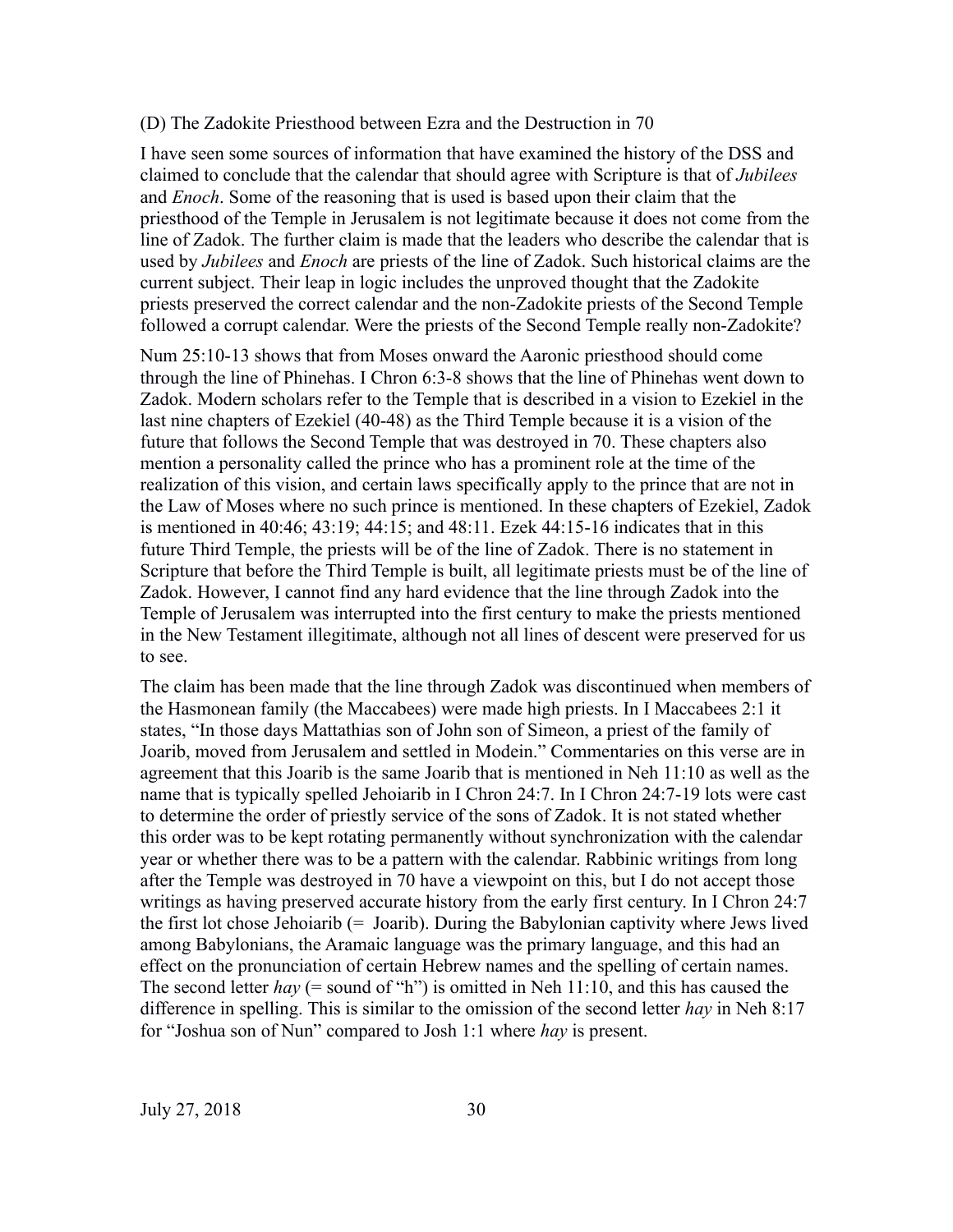Above we have seen that in the primary historical source I Maccabees 2:1 Mattathias the Hasmonean was a priest of the line of Joarib, who was of the line of Zadok. Thus the Maccabees were of the line of Zadok. This statement relates to the journal article by Schofield & VanderKam 2005 having the title "Were the Hasmoneans Zadokites?" This article reviews some recent speculations based upon interpretations of some of the DSS. On p. 83 of this article we note, "It is more in tune with the Qumran evidence to say that, while the community  $[=$  the Yahad] opposed Hasmonean ruler-priests, there is no surviving indication that they considered them *genealogically* unfit for the high priesthood. And since we know that the community was concerned about legitimacy, they probably would have mentioned the matter if they thought the Hasmoneans were genealogically illegitimate for the high priesthood." The last conclusion on p. 87 states, "As a result, we have considerable reason to believe that the Hasmoneans were a Zadokite family and no evidence to the contrary."

Babota 2014 is a full book devoted to this matter and related questions. On p.276 we note, "There seems to be sufficient evidence that by the Hasmonean times the priests would regard themselves as 'sons of Aaron' rather than 'sons of Zadok.' The latter reference is found for the first time in the visionary language of Ezek 40-48." Below this Babota continues, "Reference to the 'sons of Zadok' is found nowhere else in the Hebrew Bible. The appellation 'sons of Zadok' reappears instead in several DSS." On p. 286 Babota states, "Many scholars have assumed that the Hasmoneans through their revolt put an end to the 'Zadokite' line of high priests. This assumption was rejected here [by Babots], among others, for three primary reasons..." The interested reader should consult this source. On p. 284 Babota concluded, "In the previous chapters it has been shown that the institution of the Hasmonean high priesthood was not looked at with favor by many priests. The present chapter made it clearer that the main reason for this was not connected primarily with the priestly descent." That present chapter (pp. 269-284) is titled "The Hasmonean High Priests and their Priestly Descent". This chapter mentioned criticism of the moral character and promotion of Hellenization of the Hasmoneans. No evidence beyond speculation (that is, no primary source evidence) by modern scholars is presented toward criticism of their priestly lineage. In this chapter Babota cites Schofield & VanderKam 2005 mentioned in the previous paragraph. Scholarly speculation typically involves doubting the historical reliability of I Chron 24:7 or I Macc 2:1.

In Regev 2013 the context is the Hasmoneans and the section on pp. 120-124 is titled, "Priestly Descent and the Zadokite Problem". On p. 121 Regev wrote, "It is widely argued that both the Pharisees and the Qumran sectarians criticized the Hasmonean high priesthood as illegitimate since they were not Zadokites. However, this is merely a scholarly assumption, since no such charge is documented or even implied." Regev goes on to explain that the Pharisees wanted the Hasmonean high priest Hyrcanus to resign his office on the basis that his mother was a captive and might have been raped, so that perhaps Hyrcanus was illegitimate. This was a speculative charge that had nothing to do with descent from Zadok by the whole Hasmonean line.

On pp. 213-214 of Grabbe 2003 we find, "The answer to our initial question thus has to be broken down into several aspects. Were the high priests in the Second Temple period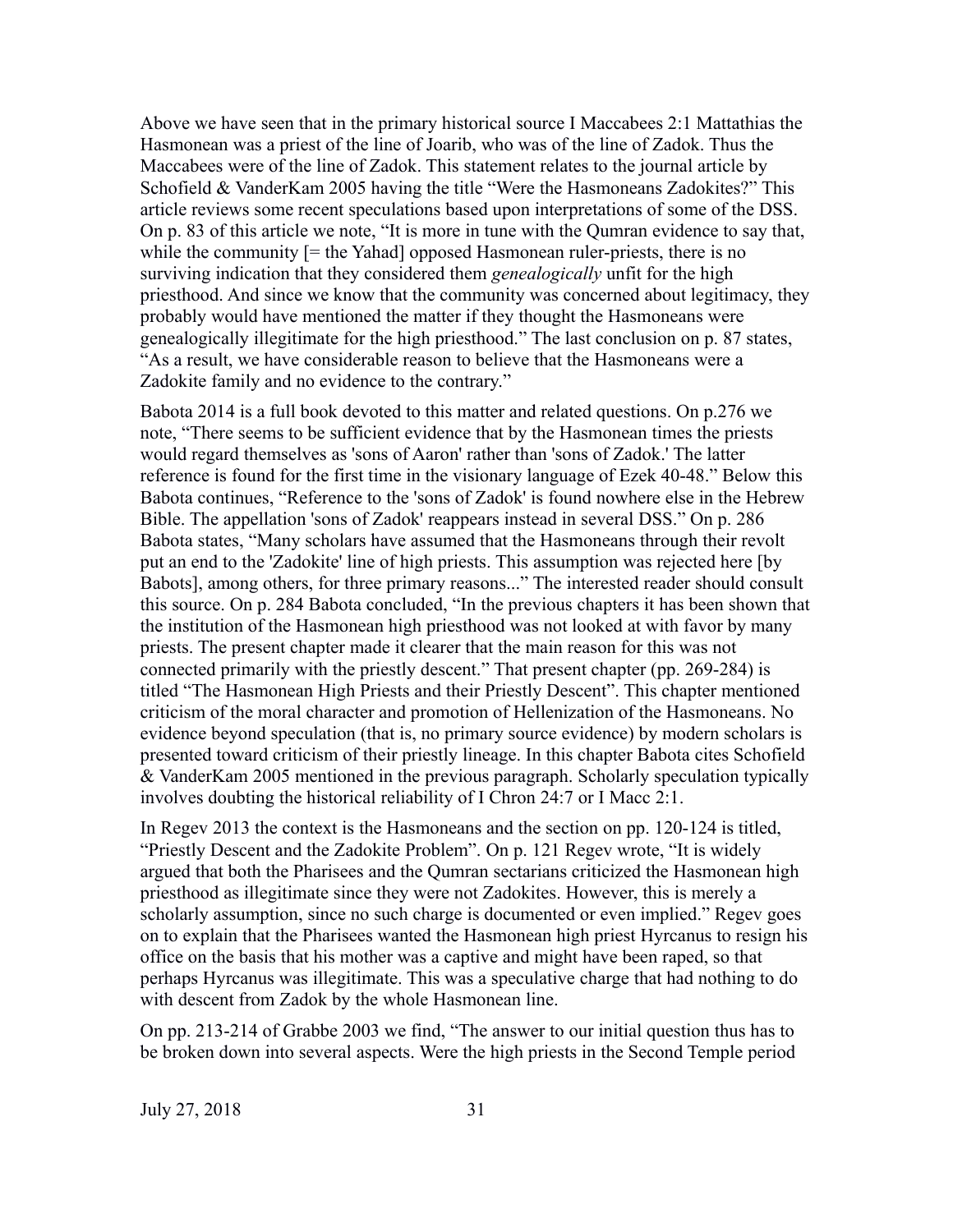thought of as descendants of Zadok? Yes, they probably were, by almost everyone. At the same time, there is no evidence that the high priestly line (at least until the Maccabees [this is about the time the DSS mention "sons of Zadok"]) was regarded as uniquely Zadokite. Rather, *all altar priests* were regarded as 'sons of Zadok' by some Jews, if not by most." Later on p. 214 Grabbe continues, "The view that the high priestly line was the exclusive Zadokite line, and in that way differed from other priests, is nowhere attested in our sources. In that sense, the high priests of the Second Temple did not bear the exclusive or particular designation of 'sons of Zadok' or "Zadokite'." What we notice is that some of the DSS puts emphasis on the phrase "sons of Zakok", but this usage is very rare outside the DSS; for example it is not used in the New Testament. Grabbe discusses this.

(E) Satisfying the Gnawing Need to Admit Assumptions by Scholars

When I began to study the DSS in 1993, it was extremely annoying to me that there were so many divergent scholarly viewpoints on basic questions such as the identity of the group of authors of the sectarian documents and the identity of leading people discussed in those documents in the 11 caves. The goal would be to understand Jewish history better. The evidence for each of the divergent scholarly opinions was quite indirect, and with such fierce disagreement, I wondered whether any value would come from the study. What was sorely needed was one book by a very competent scholar who was willing to explain the significant assumptions being made by many other scholars, so that the reader could achieve some sanity in the midst of the confusion. I am delighted to recommend my favorite general purpose **book on the admission of many highly doubtful assumptions involving the DSS. It is by John J. Collins 2010.** On the back cover of this paperback book three heavyweight scholars on the scrolls (Florentino Garcia Martinez, James C. VanderKam, and Lawrence H. Schiffman) highly recommend this book. The quotations offered below will generally be brief without the full context because the purpose is not to expand this chapter into a book.

The next related question on the Zadokite priesthood is this: Were some of the leaders of the Yahad of the DSS Zadokite priests?

On p. 47 of Collins, he wrote, "In any case it is unsafe to infer from CD [= the *Damascus Document* (specifically CD 5)] that the members of the movement [Yahad] were Zadokite priests."

On p. 9 of Collins 2010, he wrote, "This text [4QMMT of the DSS] states explicitly that the reasons for separation [of the Yahad from authorities near the Temple] concerned the interpretation of religious law *(halakah)* and calendrical differences. There is no mention of any dispute about the high priesthood. Neither is the high priesthood mentioned as an issue in the *Damascus Document* [= CD], which discusses several points of dispute that led to the formation of a new covenant [by the Yahad]. The Wicked Priest is mentioned only in the *pesharim* [= commentaries in the DSS on several prophetic books of the Tanak]. Even there, he [the Wicked Priest] is never actually said to be illegitimate."

On p. 51 of Collins 2010, he wrote, "The *Damascus Rule* is tantalizingly vague about historical information. It is apparent that the movement existed for some time before the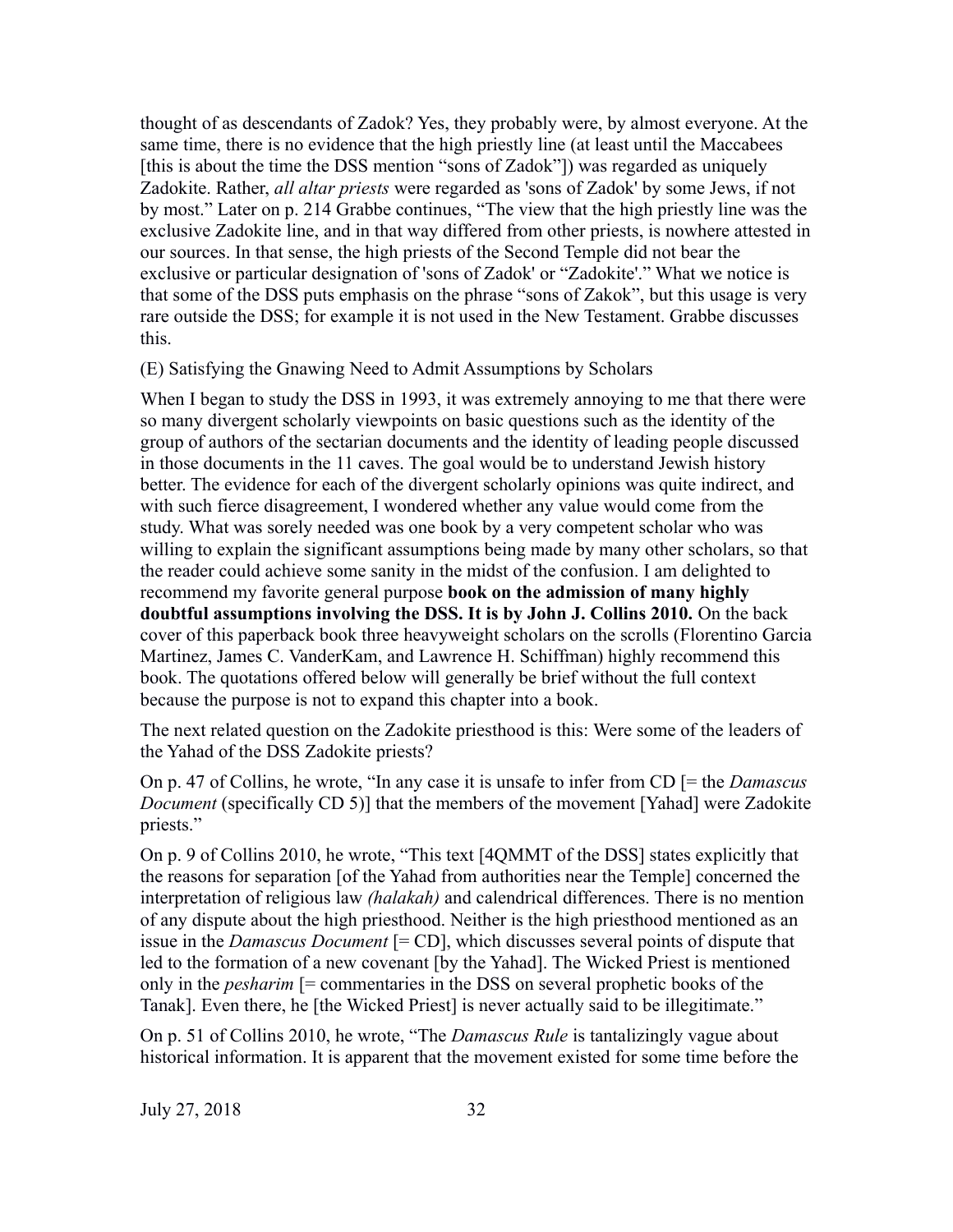Teacher of Righteousness came along." Later on the same page he wrote, "Many ideas about the movement that have gained wide currency in recent years appear to be illfounded. It is not apparent that 'sons of Zadok' was a genealogical designation for the members, or any segment of them, only an honorific title with reference to Ezekiel. Neither is there any reference to a dispute about the high priesthood. The theory that the arrival of the Teacher [of Righteousness] led to a split between the Teacher's community and the rest of the parent movement has very little evidence to support it. The *Damascus Rule*, taken on its own, provides little basis for identifying this movement as 'Essene.'"

On pp. 61-62 Collins states, "One of the most popular theories of the origin of the sect [Yahad] holds that it originated in reaction to the disruption of the Zadokite high priesthood at the time of the Maccabean revolt, and the subsequent usurpation of the office by the Hasmoneans. On this theory it would make sense that Zadokite priests would have figured very prominently in the movement initially, but that they would have faded from prominence after the first generation. But this reconstruction of the origin of the sect is based primarily on inferences from the *pesharim*, or biblical commentaries. Other texts that discuss the causes of separation, such as the *Damascus Rule* and 4QMMT, do not refer to a dispute about the high priesthood at all. We have seen in the previous chapter that the reference to the 'sons of Zadok' in CD 3:21-4:4 is a biblical allusion, applied to 'the chosen of Israel' as an honorific title, and not necessarily an indication of priestly genealogy. Consequently, the idea that the initial leaders of the movement were disaffected Zadokite priests rests on doubtful foundations."

Collins takes up the difficulty in attempting to extract valid history on the basis of the DSS. Explicit current events are not present in the scrolls except for a few references to people mentioned in pp. 98-99. On p. 101 Collins wrote, "Rather the issue [of identifying descriptions in the scrolls with known events] is that the historical information they provide is oblique and indirect – and usually in code. They provide no coherent narrative to put the allusions in historical context. It is not the purpose of the *pesharim* to provide historical information as such. Rather, it is their purpose to reassure the members of the *yahad* that history was unfolding as had been foretold by the prophets, and that they would be vindicated in the not too distant future." On pp. 98-99 Collins mentions the few explicit references in the DSS to known historical people, and these are all during the first century BCE. On p. 120 Collins wrote, "Many of the arguments for dating the Teacher [of Righteousness] and the Wicked Priest to the mid-second century BCE can no longer be accepted. Most significantly, the theory that the Teacher's movement originated in a conflict over succession to the high priesthood is without basis in the texts. Once this is recognized, there is no reason to suppose that the conflict between the Teacher and the Wicked Priest (or the dispute with the man of the lie) took place at the beginning of the history of the sect. The long-accepted identification of the Wicked Priest with Jonathan Maccabee suffers from the anomalous gap of more than fifty years that separates him from any other identifiable person or event reflected in the *pesharim*, which were probably composed in the lifetime of Hyrcanus II."

(F) The Identity of the Yahad of the DSS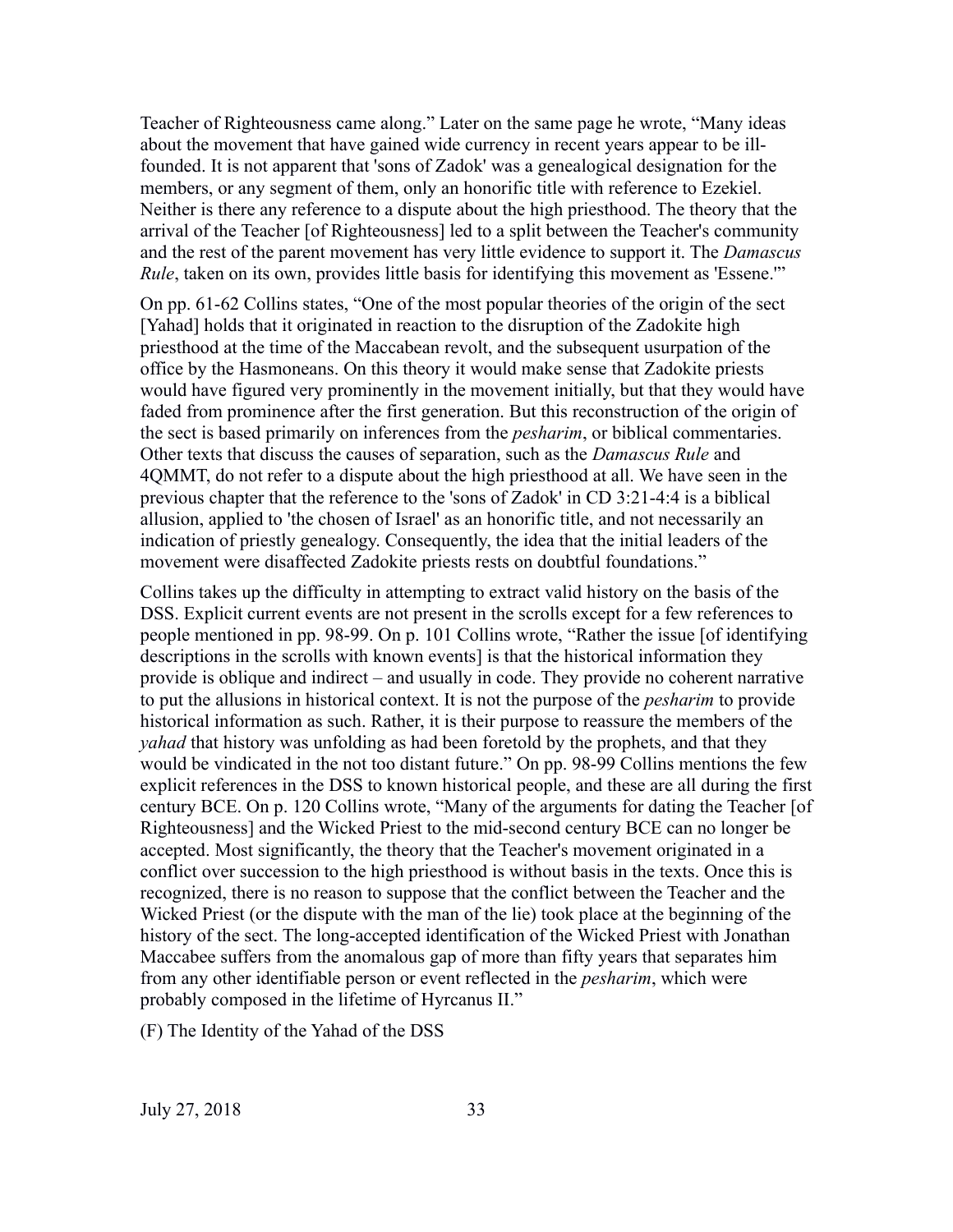Mason 2012 takes up the question of whether the Essenes are the Yahad of the DSS and compares the Essenes as described by Josephus, Philo, and Pliny. On p. 249 Mason wrote, "In lived reality, the Essenes either were or were not the people of the Qumran scrolls. I do not know whether they were, and I do not see how anyone else can know on the evidence now available." Later on that page he wrote, "I have interacted with the [Essene = Yahad] hypothesis in the body of the essay because it tends to overreach by configuring the Essene evidence in advance, and in my conclusions because I am expected to comment on the implications of this preliminary study for larger coordinating hypotheses." Thus Mason indicates that others bias their thinking because they want Essenes to be the Yahad. Mason refers to both Pliny and Josephus as statesmen (p. 241) who represent the bulk of the Jewish community, and he asks other modern historians to explain why these two statesmen would speak so highly of these Essenes if they were the Yahad who opposed the calendar of the Temple (p. 248). Mason does show significant differences in the Essenes as described by Josephus, Philo, and Pliny. There is no clear way to explain why these three primary sources disagree on the characteristics of the Essenes.

On p. 88 of Regev 2010 he wrote, "A comparison of *I Enoch* and *Jubilees* with the Essenes as portrayed by Philo, Josephus, and Pliny results in a picture of very general similarities and numerous and fundamental dissimilarities between the Essenes and the groups behind the earlier documents [DSS], which seem quite remote from them in terms of social outlook." Regev mentions specific details to prove his point. Thus Regev shows problems in identifying the Yahad with Essenes.

## (G) Luke 2:41-42 shows Agreement with the Temple Calendar

Philo and Josephus both championed a calendar with lunar months and spoke approvingly of what the priesthood did at the Temple in general terms. Luke 2:41-42 is in agreement with this. This opposes a 364-day calendar with months that are not based upon the moon's cycle.

## (H) Multiple Calendars were Represented in the DSS

Pfann 2016 surveys the multiple descriptions of calenders found among the DSS. These descriptions as outlined by Pfann were all 364-day calendars with the ideal beginning of a year at the vernal equinox. Some of the descriptions of the calendric texts did not use the moon at all, but *others did indeed use the moon cycle* (a lunation)! Writing about the latter on p. 17 of Ben-Dov 2008 we note,"The arithmetical potential of the 364DY is further revealed when cycles longer than one year are employed. A cycle of three schematic years  $[= 3 \times 364 \text{ days} = 1092 \text{ days}]$  is equated with 37 lunations  $[=$ approximately 37 x 29.5 days = 1091.5 days, which is rounded to 1092 days using a whole number of days per month] in order to synchronize the solar and lunar orbits. This triennial cycle constitutes the basic unit in [document] 4Q317 and some of the *mismarot* texts."

From this we note that the people who authored the non-biblical writings of the DSS did not all support a calendar that does not use the moon. There is nothing in the DSS to indicate what numbers of people favored what specific kind of calendar having 364 days.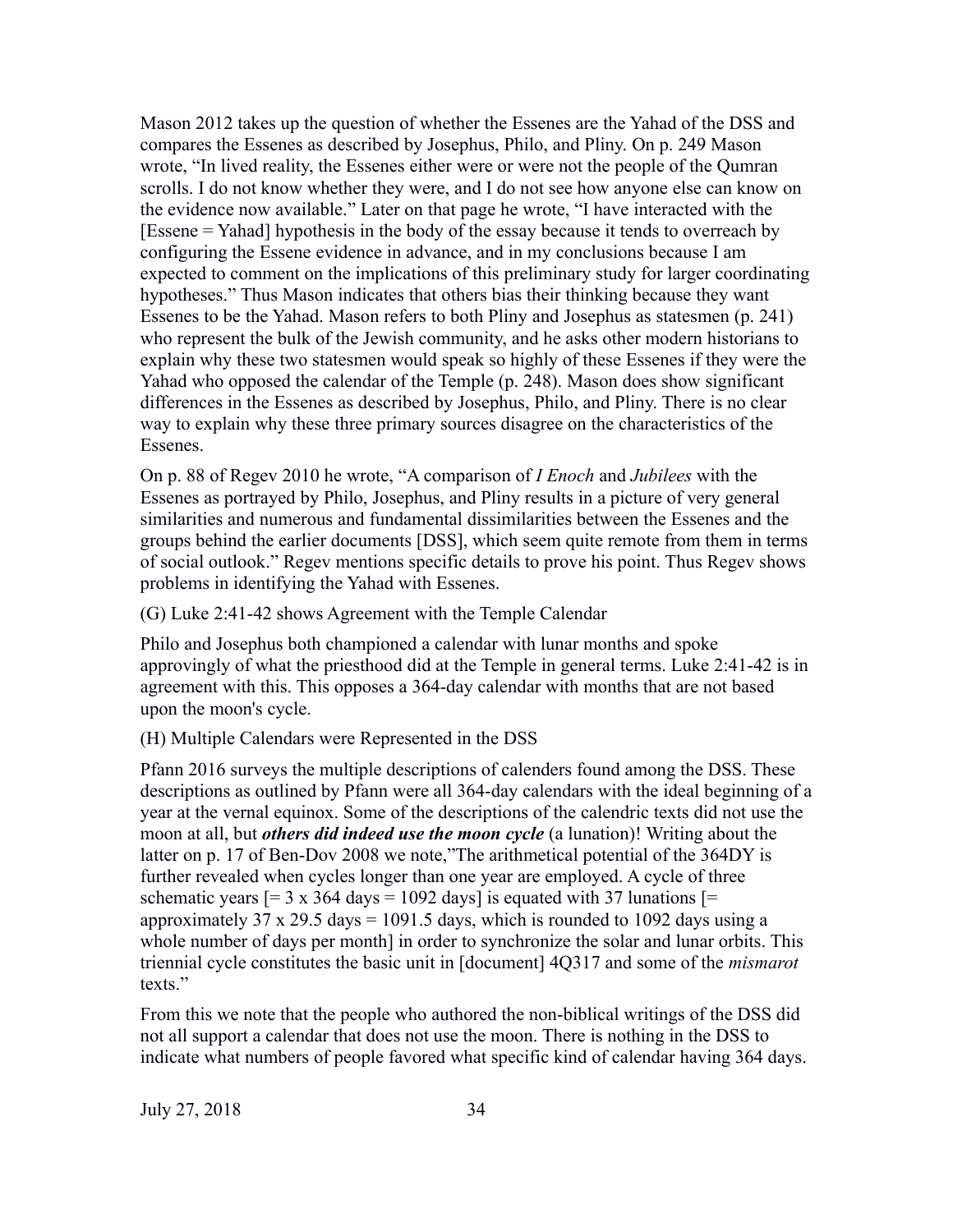If all such people are to be called Yahad, then the Yahad had significant differences among themselves. This is the point emphasized by Phann 2016. The writers of the DSS were not all in agreement with one another on the calendar in opposition to the calendar used at the Temple.

# [13] Biblical Meaning of the Vernal Equinox

What is the meaning of the vernal equinox from the biblical viewpoint? From p. 353 of Ruggles 2005 we note the following about the three greatest pyramids in Egypt, all from Giza, "The sides of each of the Giza pyramids were carefully aligned upon the cardinal directions (north-south or east-west). This alignment followed established practice, but the accuracy with which it was achieved at Giza is truly impressive, particularly in the case of Khufu's pyramid [the greatest one]. Each of its sides is cardinally aligned to within six arc minutes, or one-tenth of a degree. This is equivalent to no more than one-fifth of the apparent diameter of the sun or moon. The other pyramids are only slightly less well aligned. Khafre's to within about eight arc minutes and Menkaure's to within sixteen."

Estimates are that these pyramids were built about 4500 years ago. The earth's axis and tilt has remained virtually constant for those 4500 years despite all the earthquakes and other upheavals this planet experienced because those pyramids have kept their east-west line in agreement with the equinoxes. When Ruggles used the term *equinox* in the above quote without any qualification, as a modern scientist he used it in a sense that agrees *in time* with the modern definition of equinox.

Ancient peoples could determine the true east-west line based upon the the fact that on the days of the equinoxes (and only on those days), the sun's path (and the sun's shadow of a vertically hanging rope) falls along the same straight line all day from sunrise to sunset. This is the straight line definition of the equinoxes. The vernal equinox is the day of the equinox when the weather is changing from cold toward hot in the northern hemisphere where Israel lies. This definition holds true for all areas except near the poles of the earth.

There is a spiritual significance to this straight line meaning of the vernal equinox. The straight line all day long of the sun's shadow relates to the straight path of your behavior that does not go to the right or the left. Deut 5:32, "And you shall be careful to do as YHWH your Almighty commanded you. You shall not turn aside to the right or the left."

The equinox represents a path of righteousness because it shows a straight line path all day. These are the only days on which it symbolizes being straight. Mal 4:2, "But for you who fear My authority the *sun* of righteousness will rise with healing in its wings, and you will go forth and skip about like calves from the stall." This indicates sinless and perfect, and the authority to make a person righteous and healthy. Specifically the vernal equinox shows the perfect time to await the first month. Any other clock for this purpose is a counterfeit.

The modern definition of the equinox is equivalent to the ancient method of seeking the day on which the sun's shadow makes a straight line all day, which is symbolic of the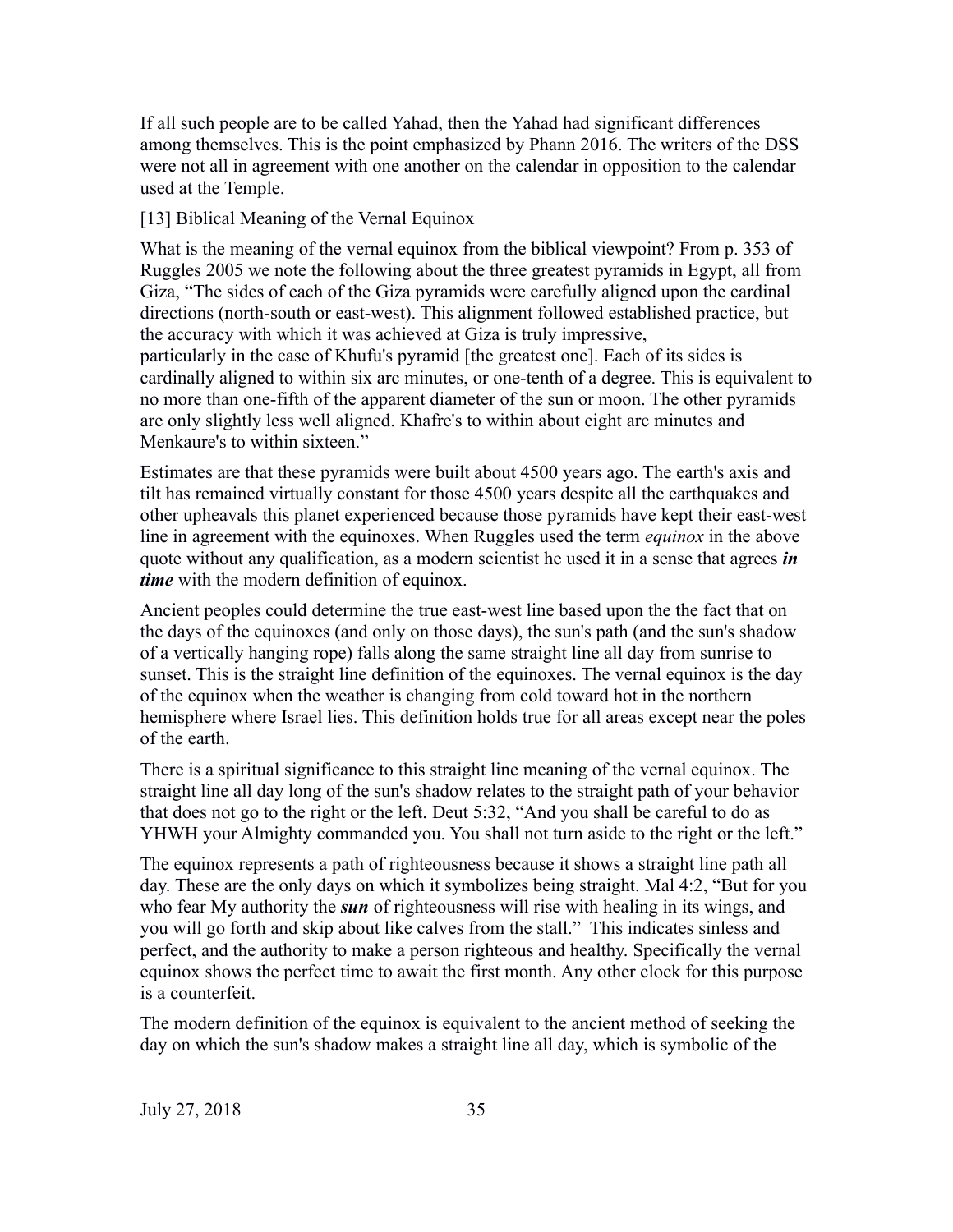path of righteousness. One proverb alludes to this association of the equinox to the path of righteousness, especially when it is translated very literally.

Prov 4:18, "But [the] path [734 *orach*] of [the] righteous is like [the] light of brightness going and giving-light as-far-as the confirmed [3559 *koon*] day." As one's behavior confirms that one is righteous, the straight path of light of the sun's shadow confirms the day of the equinoxes. Here the translation "confirmed" is from the Hebrew word *koon*, which is found on p. 465 of BDB. Contexts are presented where *koon* has the sense of "confirmed / substantiated / established". Confirmation of a day based upon observation of a path of light that is like a path of righteousness would have to be a straight line path. Some relevant examples of the use of *koon* are Gen 41:32; Deut 17:4; I Sam 23:23. The word *orach* was also shown for the path of the sun in Ps 19:5 above.

The ancient Israelite culture that produced this proverb recognized the special nature of the day upon which the sun's light produced a straight path, which is a recognition of the day of the equinoxes without mentioning a specific word for equinox. Upon taking some of the phrases of this proverb as idiomatic, it may loosely be translated, "The path of the righteous is like the straight path of light that confirms the day [of the equinoxes]."

The concept of equal daytime and nighttime is really not part of what is implied in Gen 1:14 for lights in the heavens for ancient peoples. Equal daytime and nighttime is not a light marker when you stop to think about it!! Instead, this concept of equal daytime and nighttime is an accurate *measure of time*, which is not a light marker. Night is not a light. The abstract concept of equal daytime and nighttime requires a measure of nighttime compared with a measure of daytime. This requires the existence of some instrument that can accurately measure time to almost one minute of accuracy in a day. During the days near the equinoxes, the length of daylight changes by two minutes per day, so that some instrument that can accurately measure time to a resolution less than this would be required to make a true judgment of equal daytime and nighttime. A measure of time for a night is not a light. The concept of equal daytime and nighttime is really foreign to Gen 1:14. Until the year 1656 when Christiaan Huygens invented the pendulum clock, there were no clocks accurate enough to determine when daytime and nighttime were equal. The biblical equinox is the straight line path all day, not equal daytime with nighttime. Many ancient peoples made the assumption that daytime and nighttime were equal on the days of the equinoxes, but this assumption was not capable of being verified in practice in ancient times. This incorrect ancient assumption should be rejected as the biblical meaning of the equinox. Only the practical meaning that could be physically determined should be accepted, and this is the straight line path of the sun all day. The straight line path would determine the same day all over the earth except near the poles. In contrast to this, the day of equal daytime and nighttime varies by as much as several days depending on the latitude of the observer on the earth because the refraction of the sun's light rays differs according to the latitude, and refraction will alter the length of daytime.

[14] Introduction to Anatolius and the Easter Rule

This chapter presents a partial preview into history beyond the first century concerning the calendar. One goal of this document is to present some recoverable historical stepping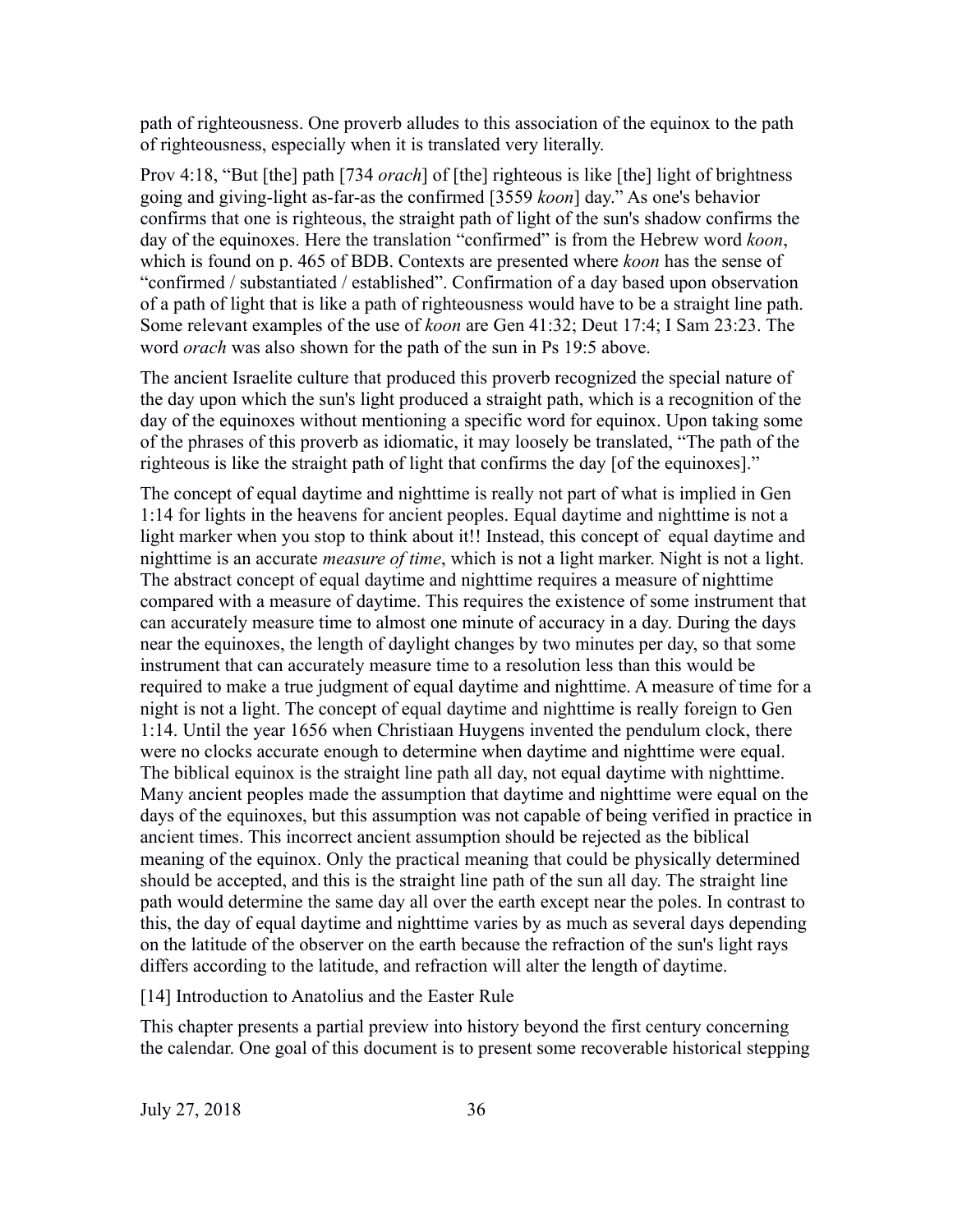stones showing the departure of ancient Jews and Christians from the calendar present in biblical times to what eventually prevailed long after the Temple was destroyed. There is evidence in the writings of Origen c. 240 and John Chrysostom c. 400 that some Christians were attending Sabbath services along with the Jews, and that there were other kinds of cultural interactions between some Jews and some Christians living in the same environs. It is to be expected that where the scanty remains of prior history of the Jews became clouded with uncertainty, that subsequent scholars of both groups may have difficulty giving convincing advice to laymen who desire to know what should be correct practice. Sometimes an event of history that does not deserve major significance becomes very noteworthy because of prominent publicity in surviving historical writing.

Eusebius, Bishop of Caesarea, became a Christian historian of particular importance during the greater period surrounding the Council of Nicaea in 325. The most noteworthy witness that he held up in esteem to support the mainstream method that came to be used to determine the first month of the church year in which Easter was celebrated, is Anatolius. Since one writing of Anatolius has the most detail that could be presented by Eusebius, and because the achievements of Anatolius were highly praised by Eusebius, it is to be expected that his views would sometimes be tenaciously latched upon as authoritative and correct, especially if his evidence was accepted as a truthful representation of historical reality. Anatolius wrote his short work titled *About the Reasoning of Passover* c. 277, only about 23 years after the death of Origen. This work was translated from its original Greek into Latin a little more than a century later by Rufinus. This Latin translation shows much more care for details than the partial Greek version that we are left with from Eusebius. Modern scholars are reluctant to accept Eusebius at face value in many areas where he is prone to bias, and thus the Latin translation by Rufinus should be given greater weight. The original Greek from Anatolius himself is lost, and Eusebius only reproduces part of it. Because Anatolius has been made a prominent stepping stone concerning the calendar through the attention given him by Eusebius, he is given more attention than he perhaps deserves after all the alleged evidence is examined.

The earliest surviving **rabbinic** work of the Jews on general principles for the determination of the first month of the calendar year after the destruction of the Temple in 70 is the Tosefta from about roughly c. 250. This work is more than three times the size of the Mishnah c. 200, and it is to be expected that the Tosefta occupied several decades of work by the rabbis in Galilee. Prior to the Mishnah and Tosefta we have some Jewish literature by the first century writers Josephus and Philo on the calendar that require some discussion. There is nothing from the Jews that survives between these documents from the first century until the Mishnah and Tosefta except the evidence concerning the practice of the Jews c. 230-245 from Origen. The Mishnah c. 200 discusses the determination of the beginning of the month, but not specific general principles for the beginning of the year.

People vary in how they approach the question of the timing of the biblical first month. People today are generally aware that when the Jews keep their Passover in modern society, in most years the majority of Christians keep Easter on the following Sunday. It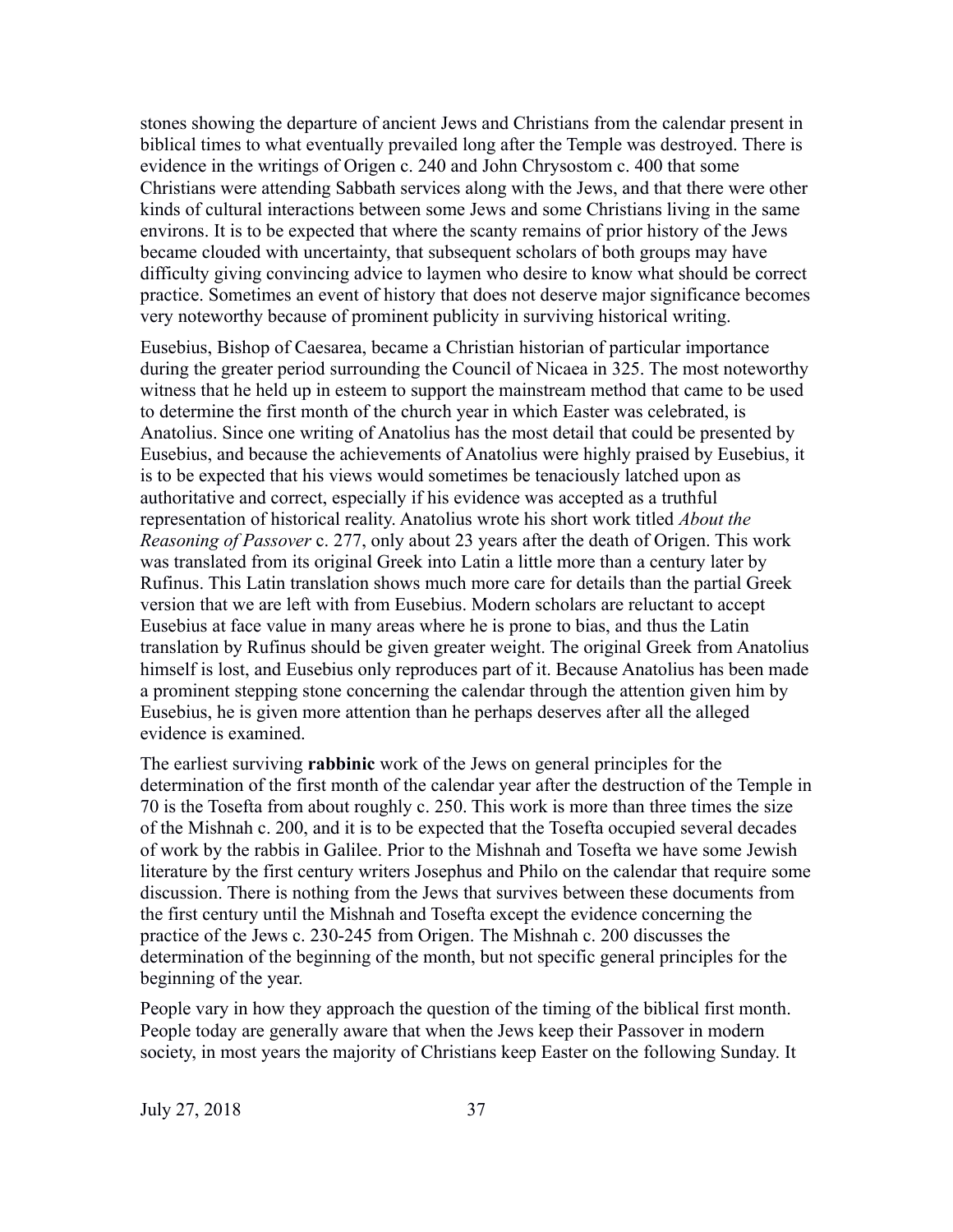is reasonable for such a person to ask how the Roman Catholic Church decided on the general method to determine the month of Easter, which is the first month from the viewpoint of the Roman Catholic Church. Upon examining this, it is common to look at the Ecclesiastical History of Eusebius where Anatolius is put upon a pedestal, in the sense that he is held up in esteem for his scholarship and insight into the question of the correct timing for Easter.

In 1582 Pope Gregory announced a change in the calendar, thus abandoning the Julian calendar and inaugurating the Gregorian calendar. The goal of the new Gregorian calendar was to fix March 20/21 to be the annual date of the vernal equinox, which was thought to be the date of the vernal equinox at the general historical time when the Council of Nicaea met in 325. Eusebius wrote a history of this council in his Ecclesiastical History.

On the 400th anniversary (1982) of the proclamation of the establishment of the Gregorian calendar, a conference was held and jointly sponsored by the Pontifical Academy of Sciences and the Pontifical Vatican Observatory in Rome. Several papers that were presented at this conference in 1982 were authored by historians of astronomy. These papers were published in one volume in 1983, which is the reference abbreviated GRC. Internationally respected historians of ancient astronomy Olaf Pedersen and John D. North authored two of these papers, and they will be quoted below.

On pp. 30-31 of Pedersen 1983 we note, "There is no doubt whatever that the only place where these [mathematical calendric] problems [to determine the first month for the Church] could be properly tackled was Alexandria, the intellectual capital of the Hellenistic world where there was, all through the first Christian centuries, a competent school of astronomers and experts in time reckoning. Its best known representatives were the non-Christian scholars Ptolemy in the second and Theon on the fourth century. We do not know whether the Metropolitan Bishop of Alexandria consulted these experts. But it is certain that the Early Church in many places looked to Alexandria as the city where information about Easter could be obtained. In the third century we hear of Alexandrian bishops sending letters to other Churches before Easter, announcing the date on which the feast was going to be observed in Alexandria. This was the case of Bishop Demetrius (d.c. 232) who wrote such Pashal letters to the bishops of Rome, Antioch and Jerusalem, and also of Bishop Dionysius the Great (d.c. 264) who wrote to the otherwise unknown Flavius, Domitius and Didymus, presumably suffragan bishops in Egypt. This custom prevailed long after the Easter problem [the method to determine the date] had been settled, and the universal practice of bishops sending pastoral letters to their clergy during Lent is a direct outcome of the dependence of the Early Church on Alexandria for obtaining information on Easter."

**No mathematical outline or astronomical principles remain concerning how certain church leaders in Alexandria computed the determination of Easter during the earliest years of its practice from c. 230. At this time Origen still lived in Alexandria, his birthplace, and he surely took note of what transpired for future study and comment.** The estimated year of 230 comes from Pedersen's above estimate of the death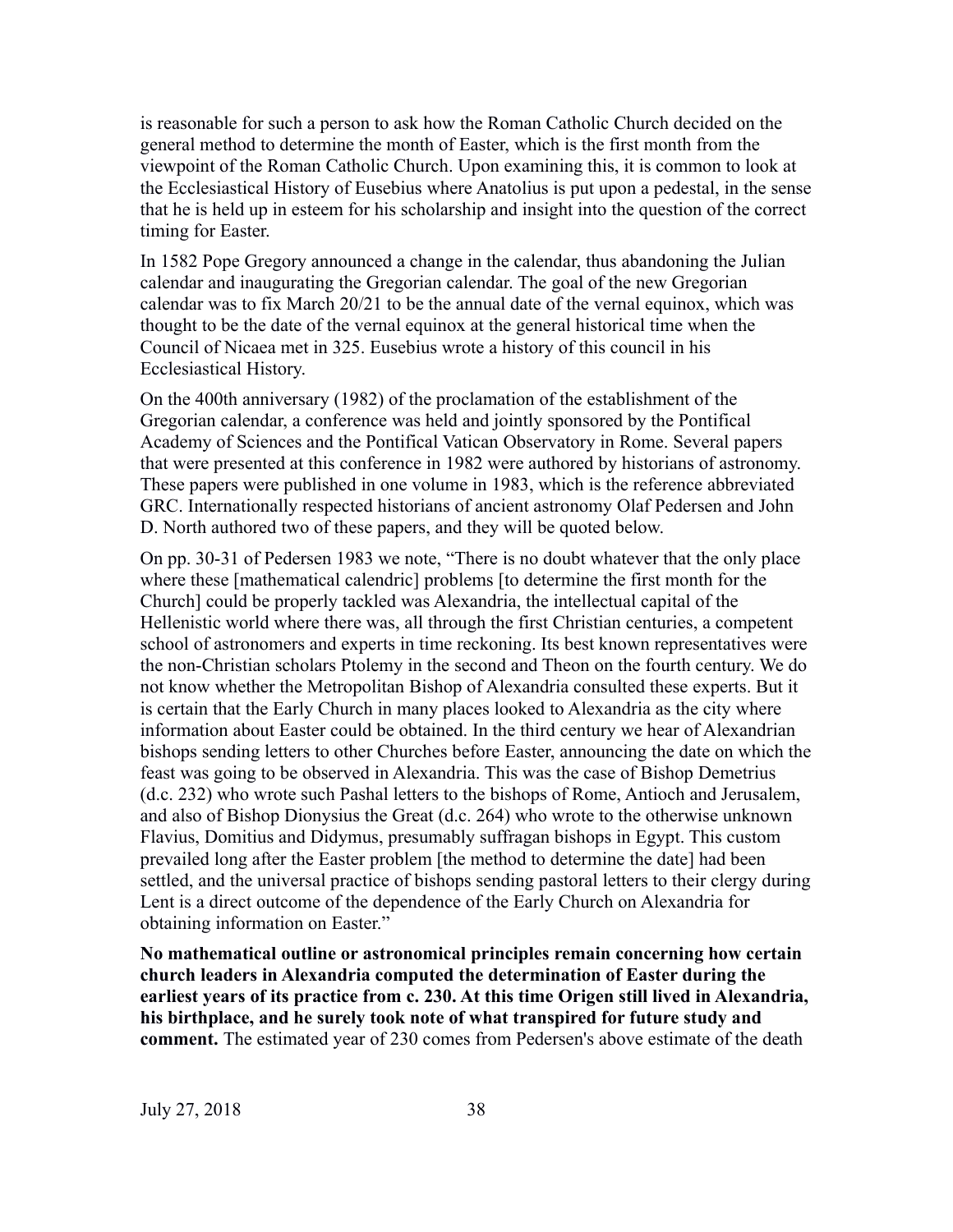of Bishop Demetrius c. 232 and that he sent letters of the calculated date for the celebration of Pascha to other churches.

On p. 31 Pedersen wrote, "… spring begins at the vernal equinox which the Alexandrians placed on March 21 (in the Julian calendar)." On p. 31, "The earliest indication of how the Alexandrian Church went about this business is found in Eusebius's account of Dionysius's letter to Domitius and Didymus in which he *published an eight year Easter Canon at the same time as he stated that Easter should never be celebrated until after the vernal equinox* [Eusebius's Ecclesiastical History 7:20]."

This above rule from c. 250 allows Nisan 1 to occur about two weeks before the vernal equinox. History has not preserved explicit information dating from c. 250 concerning how the Bishop of Alexandria decided on the above method to determine the first month, according to Eusebius. There are indirect ways to make an intelligent guess of how this happened. Josephus made a statement in his *Antiquities of the Jews* concerning the first month Nisan. In order to understand what he meant, some background information on the meaning of Aries needs to be presented. This present chapter gives the reader a peek ahead into later developments to be discussed, and supplies a motivation for presenting certain topics.

[15] Background History of the Meaning of Aries

On p. 31 of the book by Koch-Westenholz the term *zodiac* is defined. Her definition uses the word *ecliptic*, which is the apparent path of the sun in the sky during a complete year as observed from the earth. Constellations (recognized star groups) appear in the sky at or close to the ecliptic. Her definition of the *zodiac* is: "The ecliptic is divided into twelve equal parts, [called] the signs of the zodiac. The zodiacal *signs* are a mathematical construction and do no longer correspond to the portion of the sky occupied by the zodiacal *constellations* whose name they bear. The zodiacal signs are: Aries, Taurus, Gemini, Cancer, Leo, Virgo, Libra, Scorpio, Sagittarius, Capricorn, Aquarius, and Pisces." These signs were and are used in horoscopes, but in ancient times their use also had the separate purpose of dividing up the year into 12 equal parts in a manner that differs from the Julian calendar months. The constellation named Aries gradually drifted away from the sign named Aries, and when ancient writers spoke of Aries, they referred to the sign, not the star cluster.

Concerning the origin of the zodiac, which refers to the division of the year into 12 equal parts, each originally containing one designated constellation, but no longer tied to the current location of that constellation, here is a comment by John Britton, a specialist in ancient mathematical astronomy, especially Babylonian astronomy. On p. 244 Britton 1999 wrote, "Obviously the [Babylonian System A] theory [of lunar anomaly] was invented earlier, but it [this mathematical theory of astronomy] seems unlikely to have materially predated the zodiac, which seems to have appeared between -463 and -453. On balance, if we assign its [this theory of lunar anomaly's] invention to -440 +/- 15 years, we should not be too far off."

Here Britton estimates the Babylonain origin of the zodiac as 12 equally divided signs of the year between 464 and 454 BCE.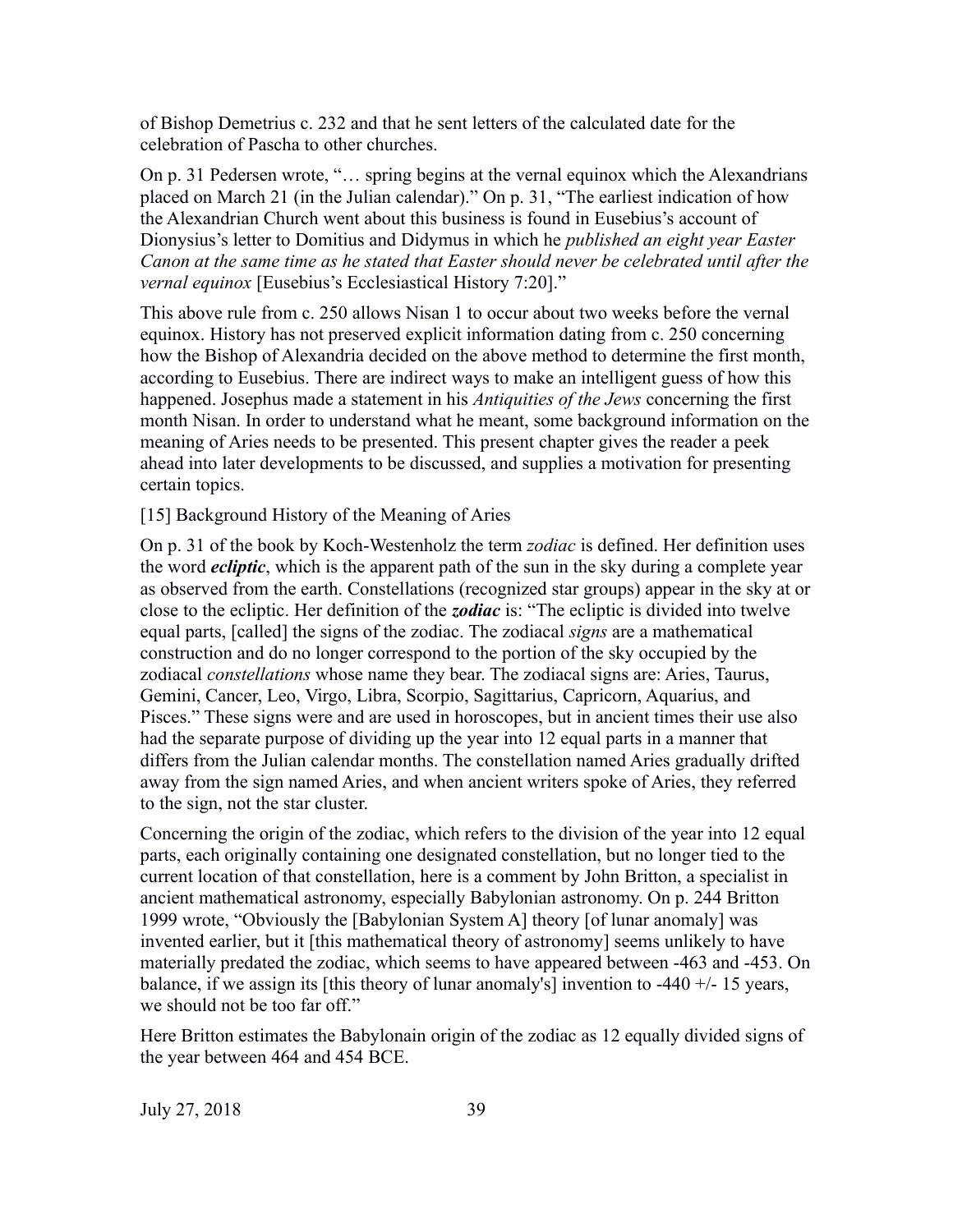At the time that the zodiac was being developed by the Babylonians about 460 BCE, each named constellation did appear in the sky during some of the time of the sign that had its same name. However, from one year to the next year these constellations do not appear at exactly the same time in the sky. There is a very slow drift of the time of appearance of each constellation in the sky with respect to the vernal equinox each year. This slow drift in the time of the appearance of the stars each year has been named *precession of the equinoxes*, and it takes about 25,800 years for the appearance of the stars to cycle around one complete year. The Greek astronomer Hipparchus discovered precession c. 140 BCE. There is no evidence that the Babylonians knew about precession. The main point is that the constellations slowly change position relative to the vernal equinox, but the signs of the zodiac remain fixed relative to the vernal equinox.

The zodiac is divided up into 360 equal parts, each of which is called a degree. This shows that each degree is slightly longer than one day because there are about 365.2422 days per year. Each of the 12 signs is 30 degrees, so that each sign is almost 30.5 days.

The first of the 12 signs of the zodiac is named Aries, which is the Latin word meaning "ram", so that sometimes this sign is called the Ram. The constellation of Aries is not the sign of Aries. The constellation drifts, but the sign does not drift. When writers are discussing time and they mention the name of a sign of the zodiac, they are never referring to the constellation. When does the sign of Aries begin each year? The answer is not as simple as one may think, because it depends upon the time in history, the location, and sometimes the person who is writing!!

The Roman author named Columella wrote a series of 12 books titled *On Agriculture* in Latin c. 50 CE, which is about the time that Philo of Alexandria died and Josephus was 13 years old. On p. 481 of Columella in 9:14:1, he wrote, "From the first equinox, which takes place about the twenty-fourth of March in the eighth degree of the Ram …" He was using the Julian calendar, and in the first century the vernal equinox in the Julian calendar fell on March 22 or 23, so he was close in writing March 24. He wrote that the vernal equinox occurred in the 8th degree of the sign of Aries. This means that the first day of Aries was seven days before the vernal equinox for Columella. If we take the vernal equinox to be Julian March 23 in the first century, then the first day of Aries is on March 16 according to Columella.

On pp. 487, 489 of Columella in 9:14:12, he wrote, "I am well acquainted with the reckoning of Hipparchus, which declares that the solstices and equinoxes occur not in the eighth but in the first degrees of the signs of the Zodiac; however, in these rural instructions I am now following the calendar of Eudoxus and Meton and the old astronomers, which are adapted to the public festivals, because this view, accepted in old times, is more familiar to farmers and, on the other hand, the authority of Hipparchus is not necessary for rustics of less refined education."

The Roman author Columella informs us here that the Greek astronomer Hipparchus began the sign of Aries on the vernal equinox, but he is beginning it seven days earlier.

The Roman architect Vitruvius wrote a series of 10 books titled *On Architecture* after 27 BCE. On p. 233 of Vitruvius (translated by Granger) in 9:100:3, he wrote, "When he [the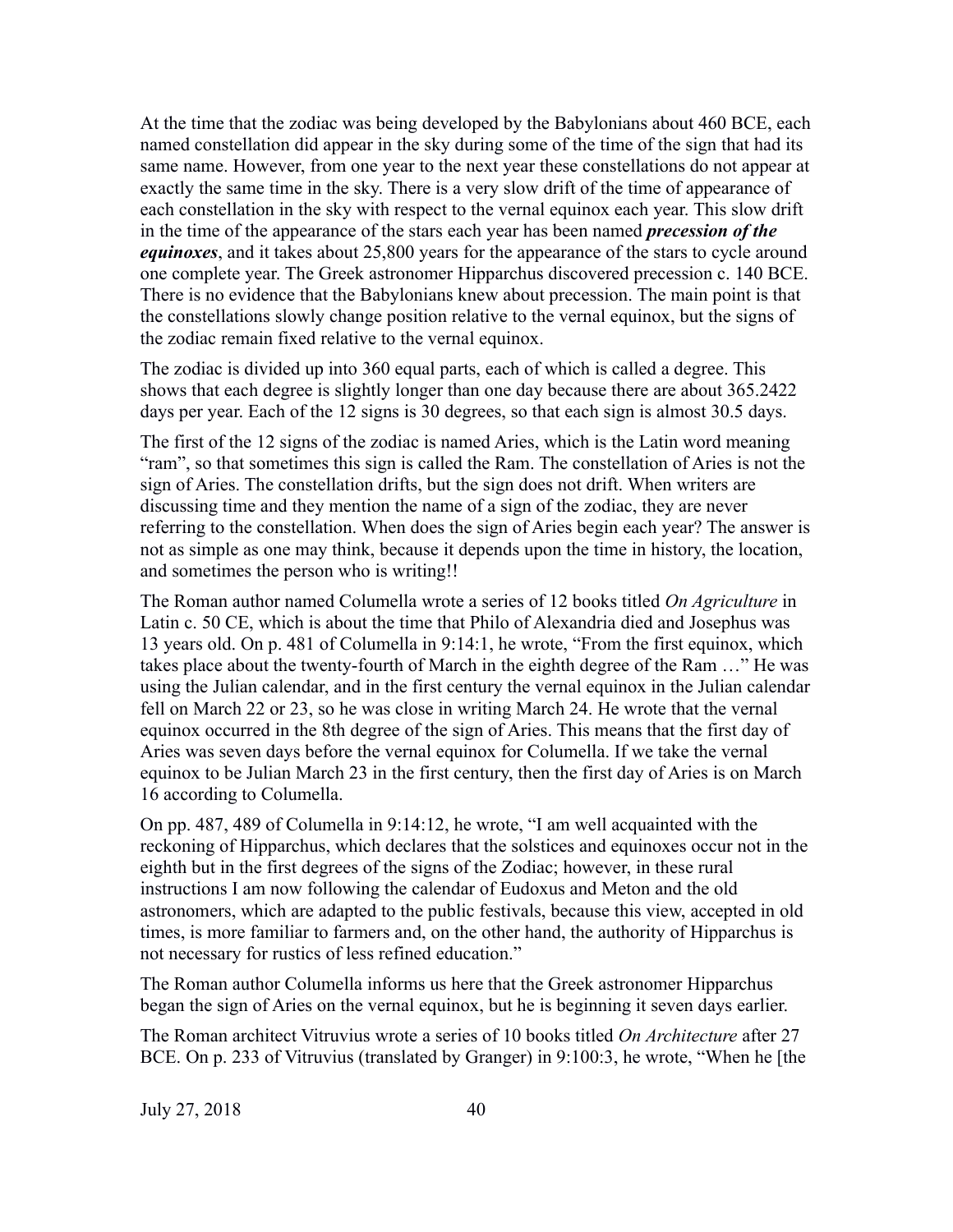sun] enters the sign of the Ram and traverses the eighth degree, he makes the vernal equinox." Vitruvius is in perfect agreement with Columella.

The Roman writer Pliny the Elder (23-79) wrote his encyclopedia *Natural History* c. 50- 77 in Latin. This encompassed a vast array of ancient knowledge in 37 books, and it was highly esteemed for hundreds of years after his death. Vespasian, the Emperor of the Roman Empire, granted him a tract of land in Rome for his later years, just as Vespasian granted to Josephus in 70. During Pliny's last nine years of life, from 70 to 79, it is likely that Pliny and Josephus met since they had the same patron and lived in the same environs. However, Pliny was a traveler by nature, so they may not have met frequently. The nobility in Rome for which Josephus wrote would have been familiar with Pliny's works, so Josephus would have used Pliny's terminology knowing it was familiar to them. On p. 225 of Pliny 1 in 2:16:81, he wrote, "The sun itself has four differences, as there are two equinoxes, in spring and autumn, when it coincides with the center of the earth at the eighth degree of Aries and Libra ..." On p. 329 of Pliny 5 in 18:59:221, he wrote, "… all these changes occur at the eighth degree of the signs of the zodiac, midwinter at the eighth degree of Capricorn, about December 26, the equinox at the eighth of the Ram, the summer solstice at the eighth of the Crab and the other equinox at the eighth of the scales …" From these selections from Pliny we note that he agreed perfectly with Vitruvius and Columella.

The ancient Babylonians had two systems of mathematical astronomy for the moon, the earlier one called System A and the later one called System B. System A had the vernal equinox occur in the tenth degree of Aries and System B had the vernal equinox occur in the eighth degree of Aries. This is explained by Neugebauer on pp. 594 and 596 of volume 2 of HAMA. Although the historical trail is not known, most of the Roman Empire in the first century followed the practice of Babylonian System B in placing the vernal equinox in the eighth degree of Aries. P. 600 of HAMA mentions that Hipparchus (c. 140 BCE), Ptolemy (c. 150 CE), and other earlier Greek astronomers placed the first day of Aries on the vernal equinox.

The Greek astronomer Geminos wrote an elementary book on astronomy called *Introduction to the Phenomena* c. 90-35 BCE, according to the translators James Evans and J. Lennart Berggren (p. 19). In this work, at 1:19 (p. 114), Geminos wrote, "Spring equinox occurs around the height of flowering time, [when the Sun is] in the first degree of Aries." (The bracketed addition is by those translators.) The survival of this elementary Greek textbook of astronomy that avoided mathematics makes it reasonable to suppose that in the first century in Alexandria where the Greek astronomers were famous in their most significant city, the educated people placed the first day of Aries on the vernal equinox. The sign of Aries in Alexandria no doubt began exactly where modern astronomers place it, at the vernal equinox, which is seven days later than in most of the Roman Empire in the first century. The famous work of mathematical astronomy known as the *Almagest* by Ptolemy, c. 150, had such a strong influence that its use of the vernal equinox at the beginning of Aries prevailed in the Mediterranean region after several centuries, but it was a slow process. On p. 90 of Toomer's translation of the *Almagest*, we note, "We shall use the names of the signs of the zodiac for the twelve [30 degree-]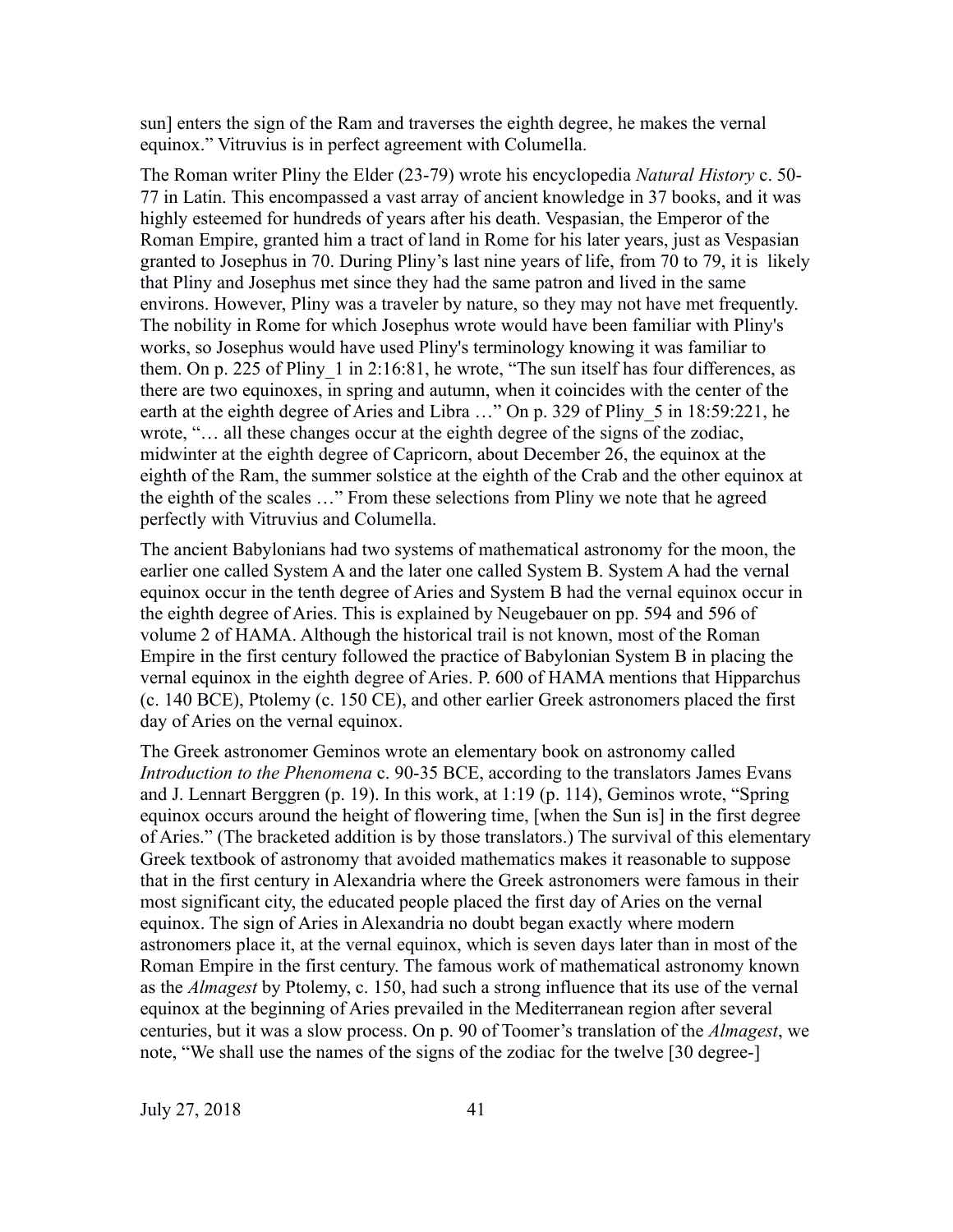divisions of the ecliptic, according to the system in which the divisions begin at the solsticial and equinoctial points. We call the first division, beginning at the spring equinox and going towards the rear with respect to the motion of the universe, 'Aries', the second 'Taurus', and so on for the rest, in the traditional order of the 12 signs." (The addition in brackets is by Toomer.)

Could Pliny be regarded as an astronomer? Books 2 and 18 of Pliny's *Natural History* contain astronomical matters. Olaf Pedersen 1986 surveyed Pliny's astronomical accomplishments. On p. 189 Pedersen wrote, "The conclusion to be drawn from the preceding sketch of Pliny's astronomy must be that he was no astronomer, but a rather incompetent compilator of astronomical lore culled from a variety of sources, some of which were not of the purest water. Thus it is impossible to give him any place at all in the development of astronomy." Alexander Jones 1991 also commented on Pliny. On p. 148 he wrote of Pliny, "He consulted and took notes on numerous writings on astronomy that have not otherwise come down to us, but he possessed neither the scientific competence necessary to understand the texts nor an adequate Latin technical vocabulary to make them intelligible to his reader."

In summary, outside of the tradition of the Greek astronomers including Hipparchus, Geminos, and Ptolemy, all of these Greeks (in or near Alexandria) favoring the vernal equinox to begin at the start of Aries, were the non-astronomers Pliny, Vitruvius, and Columella, who wrote that the vernal equinox begins at the eighth degree of Aries. The city of Alexandria and possibly parts of Asia Minor promoted the terminology for Aries of the Greek mathematical astronomers (i. e., the vernal equinox is on the first day of the sign of Aries), but elsewhere in the Roman Empire, the terminology of Pliny was promoted in the first century (i. e., the vernal equinox is on the *eighth* day of the sign of Aries).

[16] Control of the Temple, and thus the Calendar, in the Early First Century

When studying the history of the calendar whose roots are embedded in the Tanak, one encounters writings from the New Testament, from Josephus and from rabbinic literature. Then the reader is faced with the problem of determining whether all the statements one finds in these sources are historically true. There is a huge time gap from the fifth century BCE when Ezra and Nehemiah lived to the first century environment of the New Testament. Josephus was born in 37 CE, and while he wrote about events in the prior century, his sources from that time are not subject to independent checks for accuracy. Undoubtedly there were elderly folk who could give him personal recollections from the decades prior to his birth. Due to the difficulty in verifying information in Josephus from before the first century, our attention from his writings will be confined to the first century.

(A) Primary Sources of History in the early First Century

In analyzing who controlled the Temple before the war between the Romans and the Jews broke out in 66, the major primary sources are the New Testament and Josephus, and the question of whether the rabbinic texts that begin with the Mishnah (c. 200 CE) are to be properly accepted as primary sources deserves some initial brief comment. From the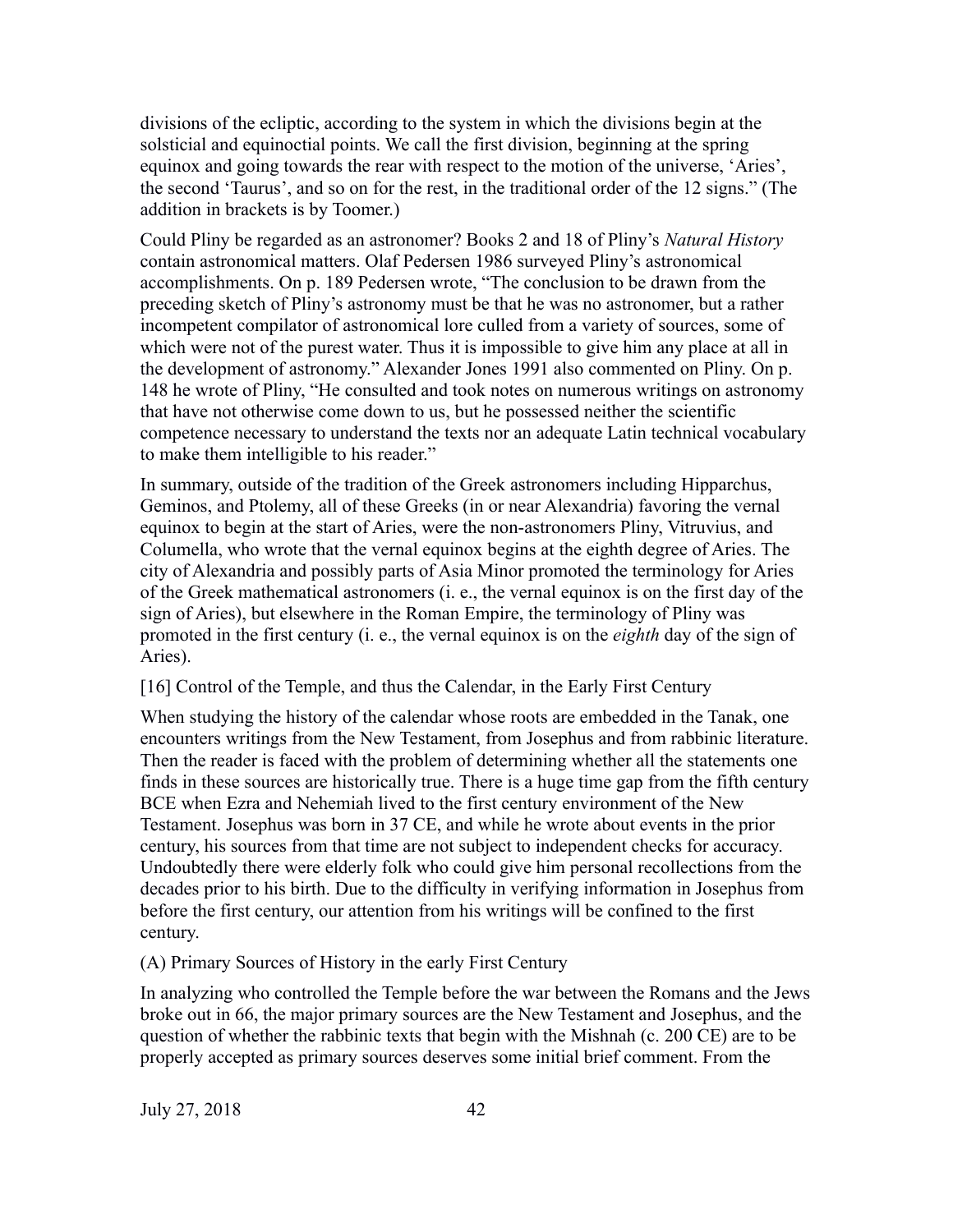destruction of the Temple in Jerusalem in 70 CE to the publication of the Mishnah c. 200 CE is 130 years. While the authors of the New Testament were personal witnesses of what they wrote (though Mark and Luke received their information from others who were personal witnesses) and Josephus was a personal witness beginning about the middle of the first century (he was born in 37 CE, but utilized other historians before him, especially Nicolaus of Damascus for events in the second century BCE), the Mishnah was not set into its written form by anyone who was a personal witnesses of events before 70 or who personally knew anyone who was such a personal witness. Except for some relatively few apparent borrowings from the Megillat Taanit (published c. 120), it is not known how the infrequent historical statements in the Mishnah and later rabbinic texts from before the destruction of the Temple have found their way into those texts.

However, by comparing certain statements in these three sources with one another that relate to authority in Judea during the time sought, and by supplementing this with a few remarks from the Roman historians Tacitus and Trogus, we can make a reasoned evaluation on whether the use of the Mishnah and later rabbinic texts are reliable as a historical source of events from before 70. In any case, the Mishnah falls short of being a primary source because it was not put into published form close to the time of the events we now seek (before 70 CE), and we have no record of any primary sources that it utilizes except for the Megillat Taanit, which is only a very condensed skeleton of some events, and which was completed c. 120. Rabbinic texts may have used some primary sources for some of its historical statements, but this is a guess.

In the present discussion our interest lies in which groups of Jews controlled the Temple services, especially during the first century before the war began in 66. The New Testament mentions the high priest, chief priests, Sadducees, Pharisees, and scribes. Josephus mentions these groups also, but adds the Essenes and the zealots. Since the latter two groups are never mentioned in the New Testament, they should be dismissed as candidates for having control of the Temple in the 70 years before its destruction.

(B) Branches of Modern Judaism relate to evidence on this Issue

Jewish scholars are biased in their writings and opinions, and it is important to address this in order to warn the reader concerning the literature on this subject. Scholars may be grouped based on their personal religious affinity, and this is sometimes reflected in their writing even though they may carefully avoid telling the audience their religious outlook.

Modern Judaism is divided into many groups, but these may be roughly categorized into four divisions based upon their attitude toward the Pentateuch and the Talmud. My summary is somewhat oversimplified and it pertains to the culture within the United States rather than modern Israel, but growing up as a Conservative Jew in New York City and having a grass-roots feel from personal contacts, in my opinion it is not very far off base. Certainly not all individuals within these groups conform to the characteristics to be described next, but these characterizations do approximately reflect the historical development of these divisions and the views of some major scholars from these groups. Jewish laymen sometimes tend to be more idealistic and less studied in the details of their religion, so that many of them are less likely to fit the broad description than the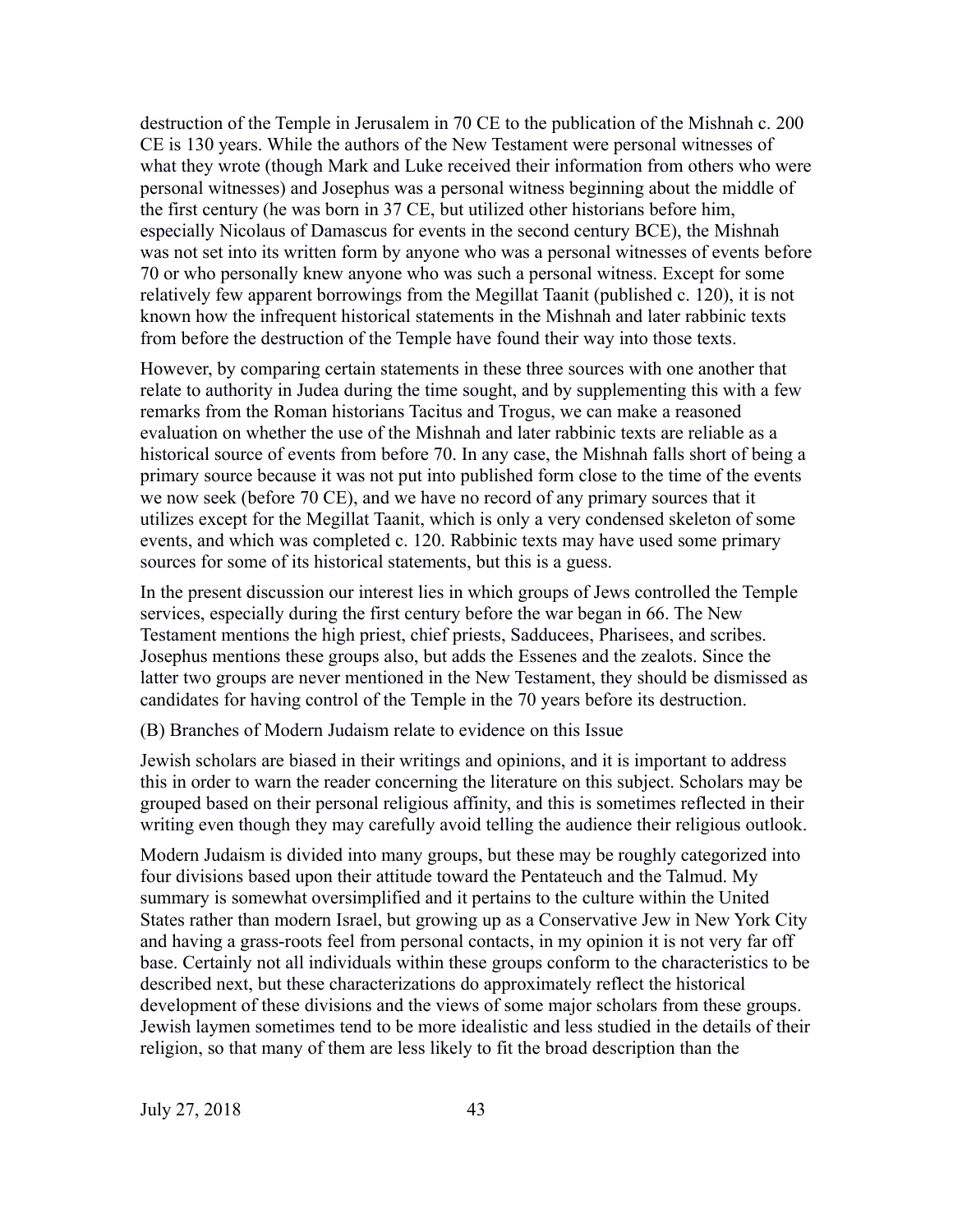knowledgeable students and scholarly representatives. In discussing these divisions, the major emphasis will be on their attitude toward the law of Moses, and that is the reason for limiting the discussion to the Pentateuch within the Tanak. All of the divisions of Judaism consider the entire Tanak to be a sacred document of their religion.

The first division is Orthodox Judaism, which treats both the Pentateuch and the Talmud as inspired, and accepts the laws of the Pentateuch as they are interpreted in the Talmud. The second division, Conservative Judaism, treats both the Pentateuch and the Talmud as sacred documents of their faith, but regards common views of archaeological interpretation as well as secular history and biblical textual criticism as valid sources for occasionally modifying their reliance on the Pentateuch and the Talmud as representing correct history. Adherents of Conservative Judaism tend to be less strict in their observance of the laws than Orthodox Jews, and their knowledge of the Talmud (excluding Conservative scholars) is typically significantly less than that of Orthodox Jews. Adherents of Conservative Judaism generally do not accept the legal interpretations of the Talmud to be authoritative in theory or in practice in their lives. The third division, Reformed Judaism, treats the Pentateuch as a sacred document, but not the Talmud. Reformed Jews regard the laws of the Pentateuch to be interpreted figuratively or allegorically, and to be applied in a changeable way according to the times. From a literal standpoint Reformed Jews are the least observant of the laws of the Pentateuch. Reformed Jews do not regard the Pentateuch as depicting correct history. The fourth division, Karaite Judaism, treats the Pentateuch as inspired, but the Talmud is not considered to be a sacred document. Karaites interpret the laws of the Pentateuch in a literal way, and they are strict in observing them. Karaism is the smallest of the four divisions in numbers of adherents, and their interpretation of the laws is not uniform amongst themselves. Orthodox Judaism and Karaite Judaism both represent Jewish fundamentalism, but the latter discard Talmudic interpretation.

It is to be expected that a scholar who was reared in Judaism will be biased toward the Talmud according to that rearing. Only Orthodox scholars will be heavily motivated to treat the Talmud as representing true history, although a minority of Conservative scholars will write in such as fashion that they will often appear to masquerade as Orthodox Jews. If one examines a book, a paper, or an article in an encyclopedia that was written by an Orthodox Jew, one can expect that author to use the Talmud heavily as accurate history. All Jewish scholars will downplay the New Testament. Within their writings, Jewish scholars very rarely label themselves according to their specific Jewish upbringing, but the reader who examines their works can usually decide whether or not each one appears to favor the Orthodox position. It is important to make some judgment about an author's position because bias plays a role when the reader is trying to determine which position represents correct history. It is possible to use certain criteria in order to judge whether it makes sense to treat the Talmud as if it was inspired, which is the accepted position of Orthodox Jews.

If two laymen are debating an issue and one of them uses an opinion by an implicit Orthodox Jewish scholar while the other uses a differing opinion by a Conservative Jewish scholar, the two laymen will not be able to agree because the sources that they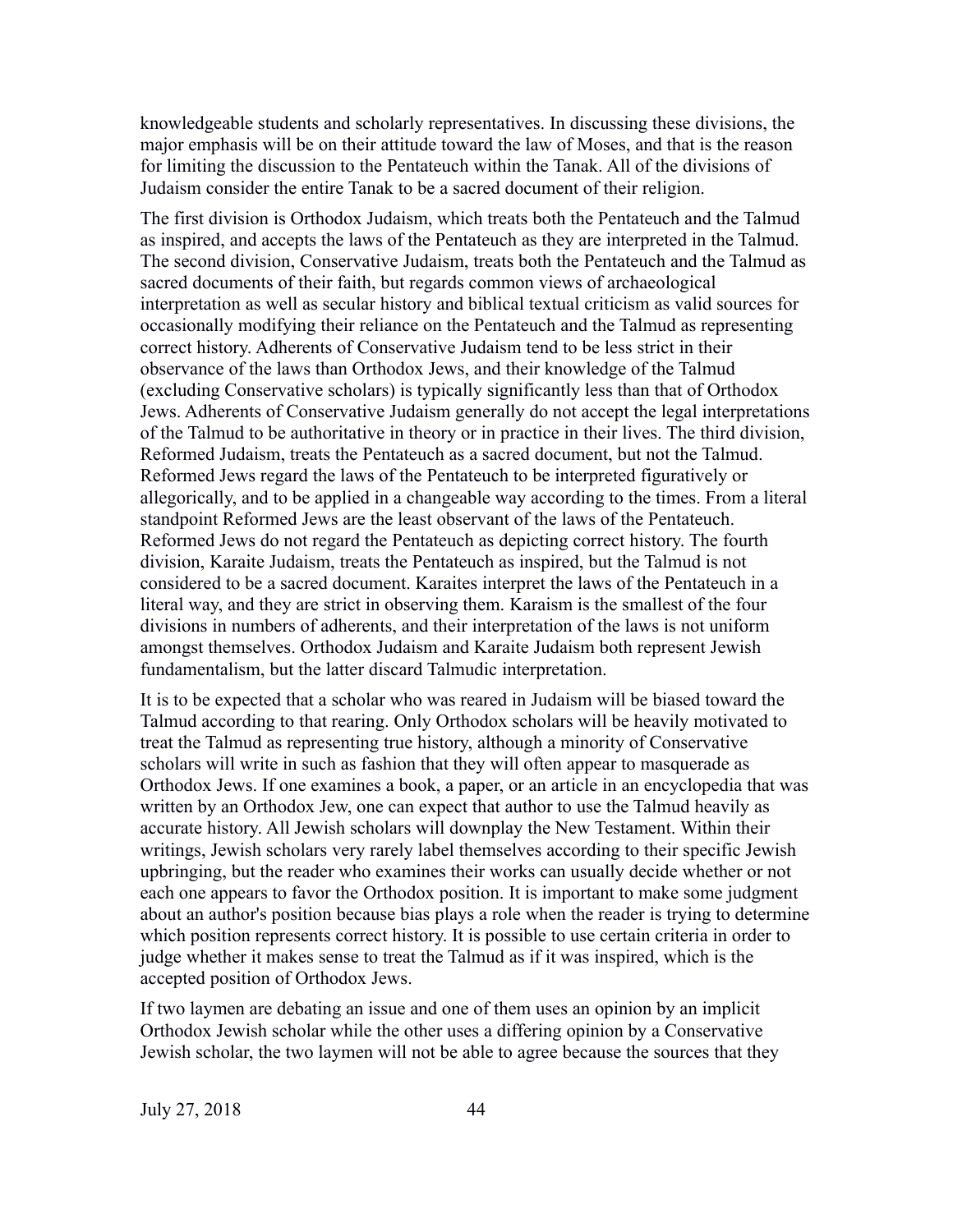each favor are in disagreement. That is the reason why it is so important to go back to the primary sources and discuss the place of the Talmud for historical purposes before the Temple was destroyed. After this is done and after the bias of a scholar is identified, one will know how to weigh that author's writings.

(C) The New Testament as a Primary Source

The writers of the New Testament were convicted to motivate its readers to seek eternal life according to the faith they had come to accept, but except for Paul who declared himself to be a Pharisee (Acts 23:6; 26:5; Phil 3:5), there is no clear evidence that they were personally biased for or against the Pharisees compared to the Sadducees in the subject of who controlled the Temple. Josephus devoted more personal attention to the politics of the groups and was involved in politics, so he should be expected to be far more biased than the writers of the New Testament. From these considerations it should be clear that the most important primary source of historical information from before the Temple was destroyed in 70 CE is the New Testament, so this will be discussed first.

Obviously, favoring one primary source will produce conclusions that are biased toward that source. Any author who arrives at conclusions has no choice but to favor some source after giving reasons. Both Sadducees and Pharisees are condemned in the New Testament in the sense of having incorrect teachings (Mat 16:6, 11-12). Thus, according to the writers of the New Testament, one cannot look to either of these groups as having the original biblically correct understanding of some particular teaching of the Tanak merely because of the label *Sadducee* or *Pharisee* attached to the doctrinal opinion.

(D) Many of the Scribes were Sadducees. Mat 23:2 and Moses' Seat

Luke 20:27 [NKJV], "Then some of the Sadducees, who deny that there is a resurrection, came to [Him] and asked Him,

Luke 20:28, saying: 'Teacher, Moses wrote to us [that] if a man's brother dies, having a wife, and he dies without children, his brother should take his wife and raise up offspring for his brother.'" [Speech continues through verse 33]

Luke 20:34 [Response to the Sadducees], "The sons of this age marry and are given in marriage." [Speech continues through verse 38]

Luke 20:39, "Then some of the scribes answered and said, 'Teacher, You have answered well.'

Luke 20:40, But after that they dared not question Him anymore."

From verse 39 it is clear that scribes had been there all along, and from verses 27 and 40 it is clear that these scribes were Sadducees. In fact the Sadducees would not have asked Him this sensitive question if Pharisees had been present because that would have immediately sparked a heated debate between the two groups over their difference on this issue.

Acts 23:9 makes it clear that some scribes were Pharisees. Hence scribes included some Sadducees and some Pharisees.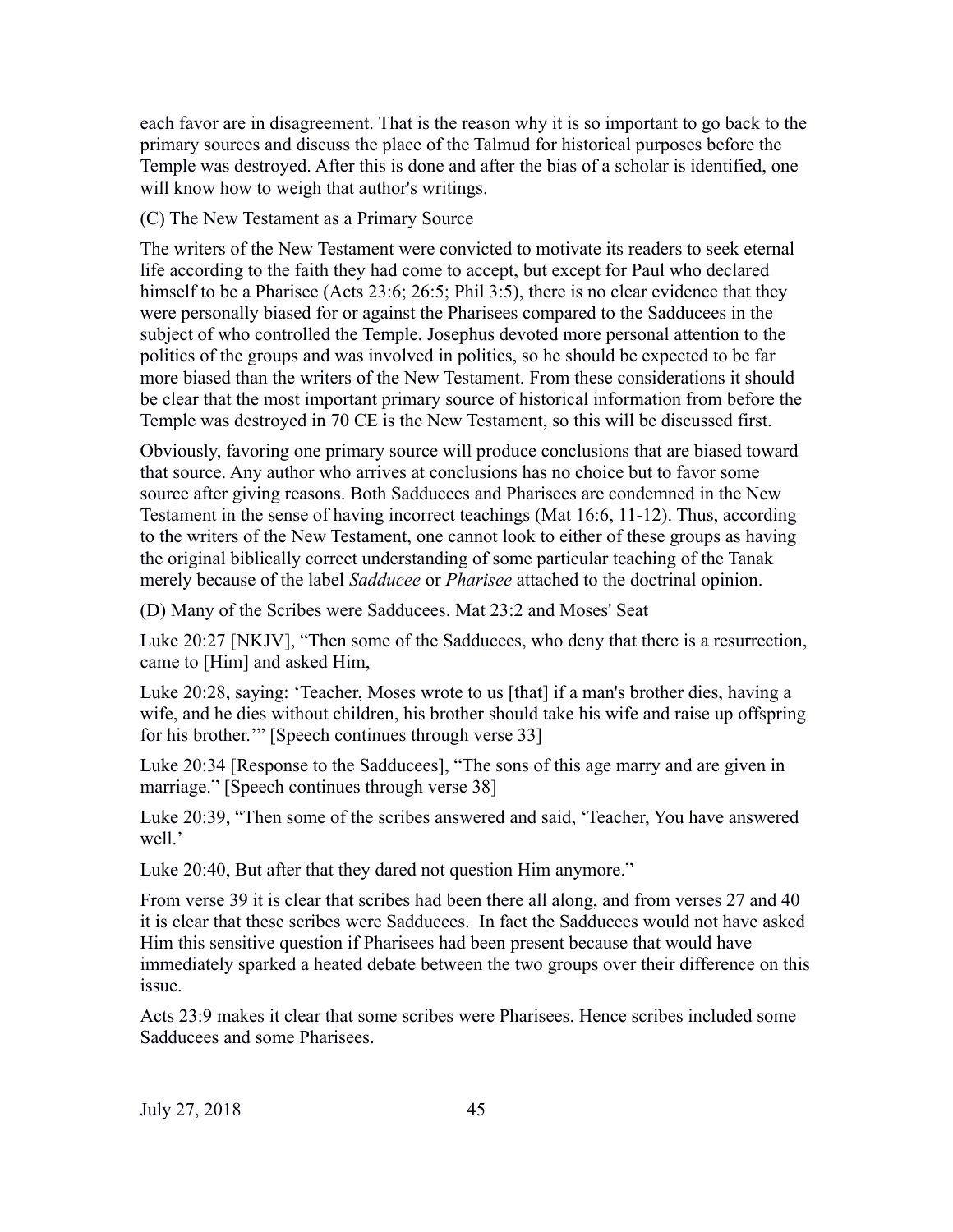On p. 22 of Bar-Ilan we find the following paragraph: "Most of the scribes of the end of the Second Temple period whose genealogy is known were priests: Yosef (T. Shabbat 13:11), Yohanan (P. T. Maaser Sheni 5:4, 56c), Beit Kadros (T. Menahot 13:19), Josephus and others. It is clear that during the time of the Temple, priests, some of whom were scribes, used to manage the Temple property, contributions and gifts in addition to annual tithes (Neh 13:13; T. Shekalim 2:14-15; Josephus, War 6:387-91). The Temple as the official cultural-religious center was also the center of the knowledge of reading and writing, and because of that the priests in charge of the Temple were evidently responsible for the preservation of the Tora, its copying in general and the scribal profession in particular." Thus in the view of Bar-Ilan, a historical expert in the realm of scribes and priests in the first century, we see the priests in charge of the Temple and the scribes heavily represented by priests. Some writers have been unaware of the representation of priests among the scribes and have given a distorted picture of Mat 23:2.

Acts 5:17 [NKJV], "Then the high priest rose up, and all those who [were] with him (which is the sect of the Sadducees), and they were filled with indignation." This shows the chief priests to be included within the Sadducees at that time, although it is unclear how many Sadducees might be from outside the priesthood.

Thus, when we see Mat 23:2 [NASB], "The scribes and the Pharisees have seated themselves in the chair of Moses", the scribes are mentioned first, and they have a major representation from among priests, which were seen to be closely equated with or within the Sadducees. Hence Matthew is not excluding the Sadducees from Moses' seat, and the mention of Scribes (which includes Sadducees) comes first. There are three primary biblical functions of the Levitical priesthood. The first concerns the performance of the sacrificial system including personal counseling with those who bring sacrifices for personal reasons (such as to atone for their sins) and rituals at the sacred altar for the holy days, the Sabbaths, the new moons, and the daily sacrifices. The second concerns teaching the law to the people, which is shown in Mal 2:7 and Heb 7:11. The third concerns the prominent role of the priests and Levites throughout the court system of Israel according to the law of Moses (Deut 17:9; 19:17; 21:5). Thus the priests were to officiate at the holy altar, teach the people, and judge legal cases.

Let us consider the meaning of "Moses' chair or seat" from Mat 23:2. Moses did have the supreme role in the first primitive court of one judge in Israel. In Ex 18:13-26 we see the role of Moses as the civil judge rather than in the role of communicating the law to the people. Ex 18:13 has the expression "Moses sat to judge the people". This sitting implies a chair or seat of office for judging. The Hebrew word *shaar*, Strong's number 8179, is normally translated gate, but it sometimes means "court". Deut 16:18 [NKJV], "You shall appoint judges and officers in all your gates [courts]..." Amos 5:15 [NKJV], "Hate evil, love good; establish justice in the gate [court]". On p. 1045 of BDB the second meaning of this word is "space inside gate, as public meeting-place, market", and within this category, BDB later adds "where elders, judges, king, sat officially". Examples of sitting in the gate (meaning court) include Gen 19:1; Ruth 4:1-2; II Sam 19:8; I Ki 22:10; II Chr 18:9; Est 2:19, 21; Job 29:7; Prov 31:23; Jer 38:7. The advice of Moses' father-in-law in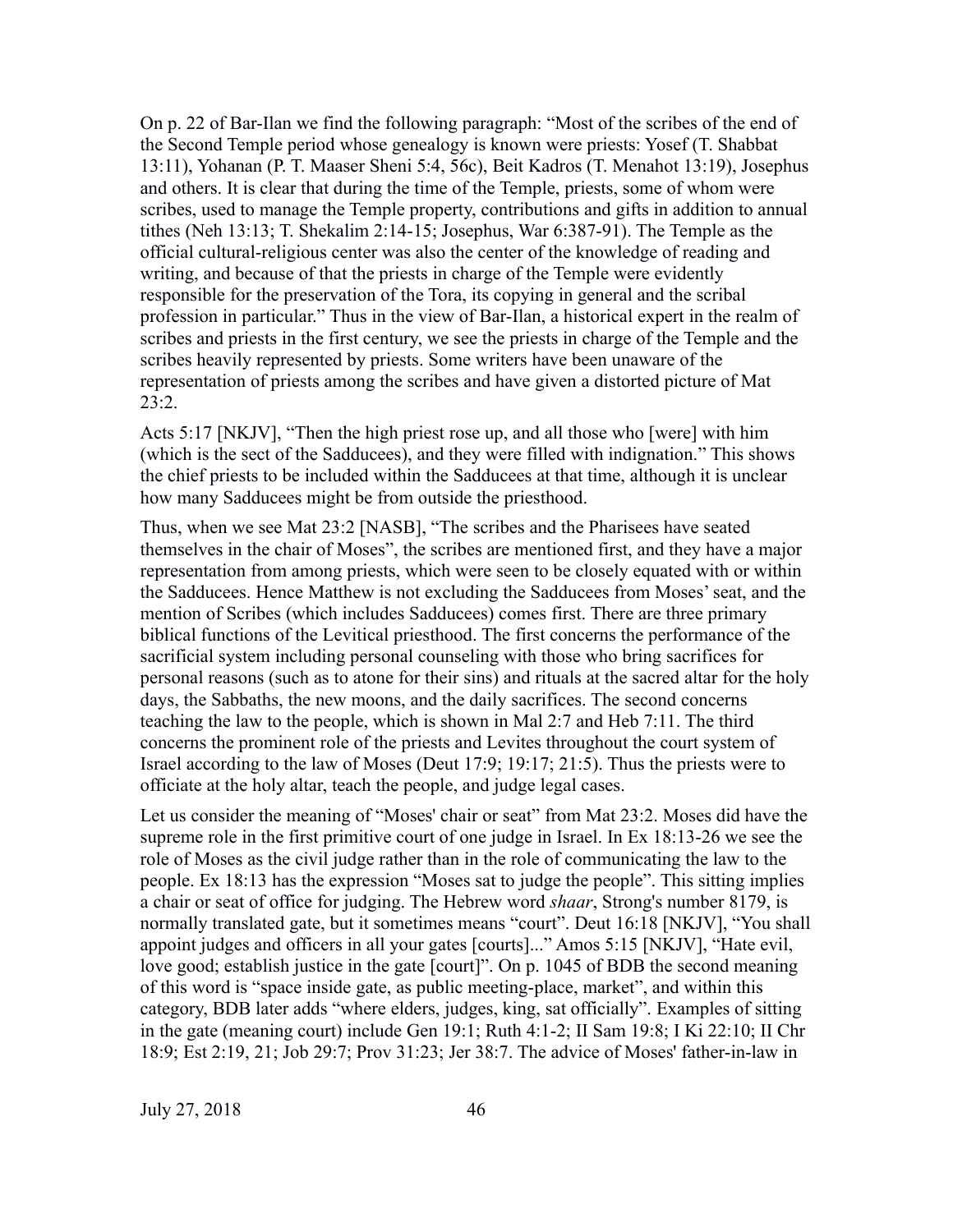Ex 18:13-26 was a pyramid structure of judges, but in Num 11:16-17, 24-25 this pyramid structure was replaced by a flat structure (equal authority) of 70 men from among the elders of the people.

At the end of the 40 years in the wilderness, more details about the future court system were revealed in Deuteronomy, where Deut 17:9; 19:17; 21:5 show the prominent role of the priests and Levites throughout the court system of Israel according to the law of Moses.

From biblical examples, Moses' chair or seat sensibly means the official seat from which civil case judgment comes, a judicial function, not a legislative function. This is neither the changing of existing laws, nor the legislation of new laws, but the application of existing laws to specific cases in dispute between relevant parties who seek to bring their case to a civil court. Priests would not consider their procedures to be under the jurisdiction of a civil court. Civil justice of disputes does not include the methods and rules whereby the priests carried out their functions, which were not civil disputes in nature. This reasoning only considers the context of the Tanak applied to Mat 23:2, so the question remains as to whether, in the first century, an expanded jurisdiction existed for the main Sanhedrin in Jerusalem, in which it is assumed that Moses' seat was exercised. In a religious society certain aspects of civil laws must be derived from the law of Moses as it was understood in their day, but the question remains concerning whether the central Sanhedrin had a legislative function at all. The Sanhedrin will have to be discussed in more detail.

#### (E) Sanhedrin in the New Testament

The Greek word *sunedrion* for sanhedrin, Strong's number 4892, occurs 22 times in the New Testament. These are Mat 5:22; 10:17; 26:59; Mark 13:9; 14:55; 15:1; Lk 22:66; John 11:47; Acts 4:15; 5:21, 27, 34, 41; 6:12, 15; 22:30; 23:1, 6, 15, 20, 28; 24:20. In three of these places (Mat 5:22; 10:17; Mark 13:9) a local court is the meaning, but in all other 19 cases this is the Sanhedrin in Jerusalem associated with the Temple. In 17 of these 19 cases the Greek definite article is used, which implies that there is only one Sanhedrin associated with the Temple. The two exceptions without the definite article are Mark 15:1 and John 11:47. The context of all 22 places is consistent in showing a civil court where accusation against a party is made, witnesses for or against that party are questioned, the accused party is questioned, and a judgment for or against that party is rendered. Except for Acts 23 where the outsider Paul introduced the doctrinal issue of the resurrection from the dead in order to cause strife and detract attention from his own case, in none of the meetings of the Sanhedrin associated with the Temple do we encounter a debate over the application of the law of Moses or the meaning of the Scripture. In the only examples available, the Sanhedrin appears to be a civil court in which civil cases are relevant, not an environment for the debate over biblical doctrine. The Sadducees and Pharisees appear to try to get along with one another peaceably within the Sanhedrin, except for the case in which Paul caused a stir over doctrine. The conclusion from the New Testament is that the Sanhedrin in Jerusalem associated with the Temple acted as the supreme court to hear cases, but did not engage in legislating new additions to the law of Moses.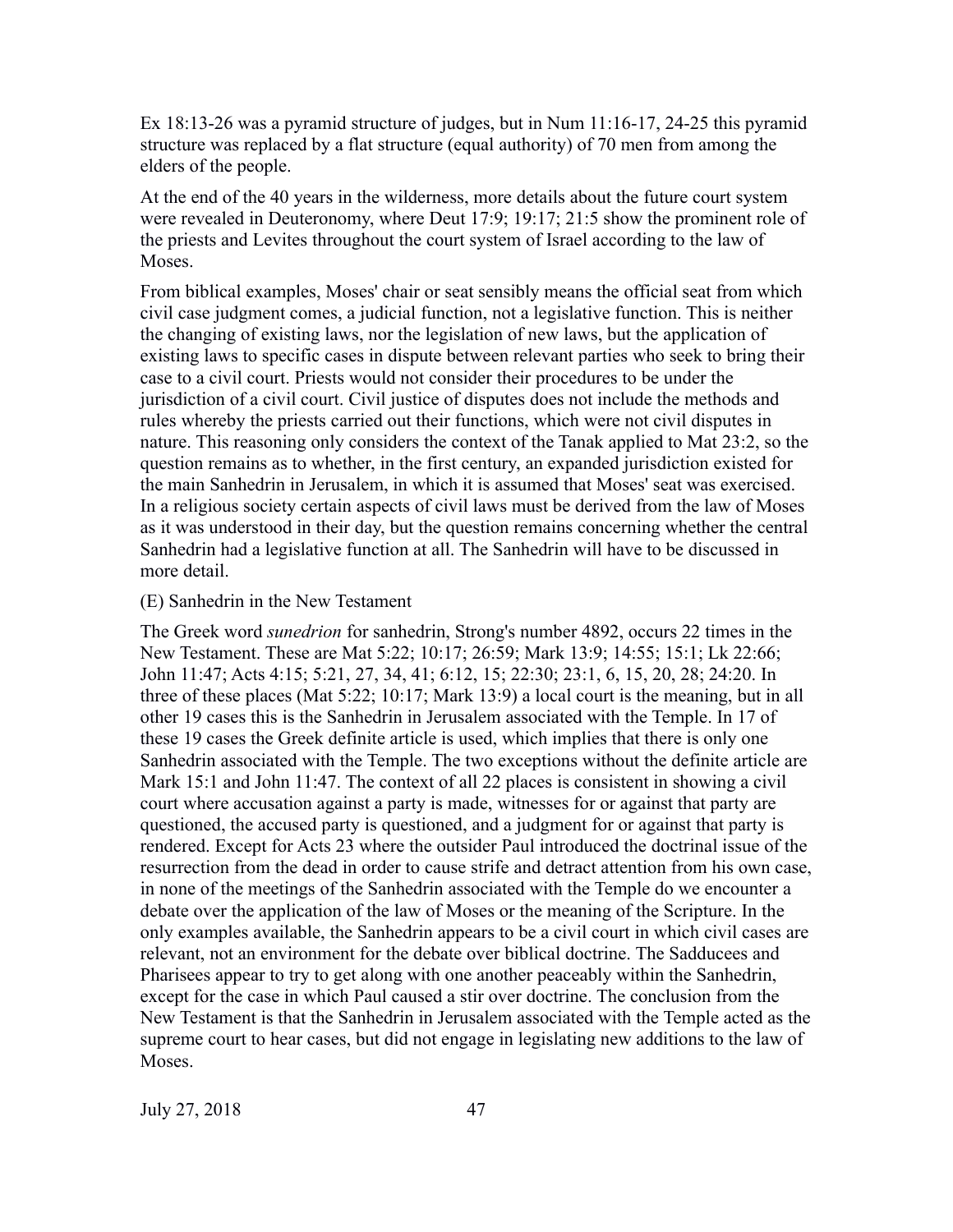(F) The Parable of the Wicked Vinedressers

Luke spent considerable time with Paul (a former Pharisee) - see Col 4:14; II Tim 4:11 and the "we" portions of Acts that includes the presence of Luke as the author - Acts 16:10-17; 20:5 - 21:13; 27:1 - 28:16. Luke partially relied on Paul for some of the relations between the leaders of the Jews when he wrote. Paul, having been a Pharisee and having lived in Jerusalem, would have been an excellent first hand source of extra background information for Luke's writings.

Luke 20:9 [NKJV], "Then He began to tell the people this parable: A certain man planted a vineyard, leased it to vinedressers, and went into a far country for a long time."

Luke 20:10, "... the vinedressers beat him ..."

Luke 20:11, "... they [the vinedressers] beat him also ..."

Luke 20:12, "... they [the vinedressers] wounded him also ..."

Luke 20:13, "... I will send My beloved son ..."

Luke 20:14, "... vinedressers ... reasoned among themselves ... let us kill him."

Luke 20:15, "... they [the vinedressers] ... killed [him]. Therefore what will the owner of the vineyard do to them?"

Luke 20:16, "He will come and destroy those vinedressers and give the vineyard to others. And when they heard [it] they said. Certainly not!"

Luke 20:17, "Then He looked at them and said, What then is this that is written: The stone which the builders rejected Has become the chief cornerstone!"

Luke 20:18, "Whoever falls on that stone will be broken; but on whomever it falls, it will grind to powder."

Luke 20:19, "And the chief priests and the scribes that very hour sought to lay hands on Him, but they feared the people - for they knew He had spoken this parable against them."

The parallel passage in Mark starts in Mark 11:27 where it mentions, "the chief priests, the scribes, and the elders came to Him". The continuous flow of the narrative goes down to Mark 12:12, "And they [chief priests, scribes, and elders] sought to lay hands on Him, but they feared the multitude, for they knew He had spoken the parable against them."

The parallel passage in Matthew begins in Mat 21:33 and ends in Mat 21:45-46, "Now when the chief priests and Pharisees heard His parables, they perceived that He was speaking of them, but when they sought to lay hands on Him, they feared the multitudes, because they took Him for a prophet."

In this parable the phrase, "the stone which the builders rejected" is mentioned in Mat 21:42; Mark 12:10; Luke 20:17 directly before the conclusion which shows that the leaders of Israel correctly perceived He was talking about them as the builders who rejected Him (the stone), and also about them as the vinedressers who killed Him (the son). Israel is the vineyard.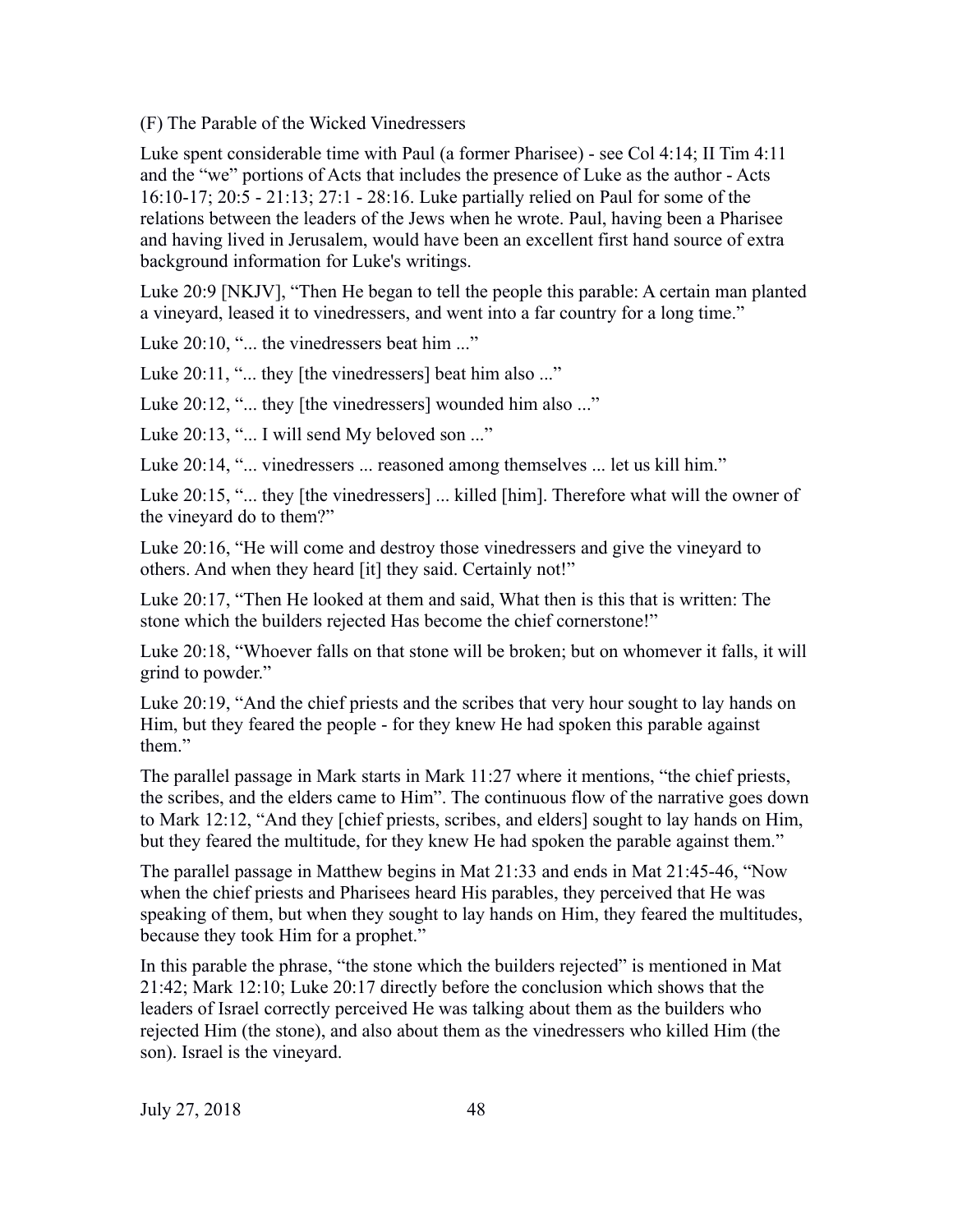In the midst of the conclusion to this parable, when He says, in Mat 21:43, "the kingdom will be taken from you", it is clear that He is agreeing with their interpretation that they are the leaders and that the kingdom refers to Israel and especially its government.

Luke says, "chief priests and scribes". Mark says, "chief priests, scribes, and elders". Matthew says, "chief priests and Pharisees". Despite these differences, all three mention chief priests first. These leaders understood that they themselves were the vinedressers in the parable, and the vineyard was Israel. Thus the parable teaches that at the general time of the crucifixion, the leading position among Jews in Judea was in the hands of the chief priests, which were Sadducees, but the Pharisees also had some leadership. This is the clearest statement of which group held the leading position from the standpoint of the seat of semi-autonomous government permitted by the Jews under the Roman Empire.

(G) How the High Priest Spoke to the Audience that included the Pharisees

John 11:47 [NKJV], "Then the chief priests and the Pharisees gathered a council and said, What shall we do? For this Man works many signs."

John 11:48, "If we let Him alone like this, everyone will believe in Him, and the Romans will come and take away both our place and nation."

John 11:49, "And one of them, Caiaphas, being high priest that year, said to them, You know nothing at all, ..."

For the high priest to say to his audience that included the Pharisees, "you know nothing at all", it seems obvious that he had no fear of the Pharisees and there could hardly be any substance to the idea that the Pharisees had so much authority over the Temple that they could push him around as they might choose.

(H) Pilate's Understanding of the Chief Priests' Authority

Mark 15:10 [NKJV], "For he [Pilate] knew that the chief priests had handed Him over because of envy."

If the chief priests did not have primary authority, but instead the Pharisees controlled the Temple area, the chief priests would have had less reason to be envious of the authority exercised by the Nazarene through the miracles. Instead the Pharisees would have played a more prominent role during the trial due to their authority, and the Pharisees would have shown envy. Note that Mark 15:10 does not say, "The Pharisees had handed Him over", but instead, "the chief priests had handed Him over". The last two times in Matthew that the Pharisees are mentioned are Mat 23:39; 27:62, but the trial occurred between these places. The last time that the Pharisees are mentioned in the other three Gospels are Mk 12:13; Lk 19:39; John 18:3, but these are all before the trial began. Thus the Pharisees by name seem totally absent from the trial.

(I) The Role of Gamaliel

Acts 5:34 [NKJV], "Then one in the council [= Sanhedrin] stood up, a Pharisee named Gamaliel ..."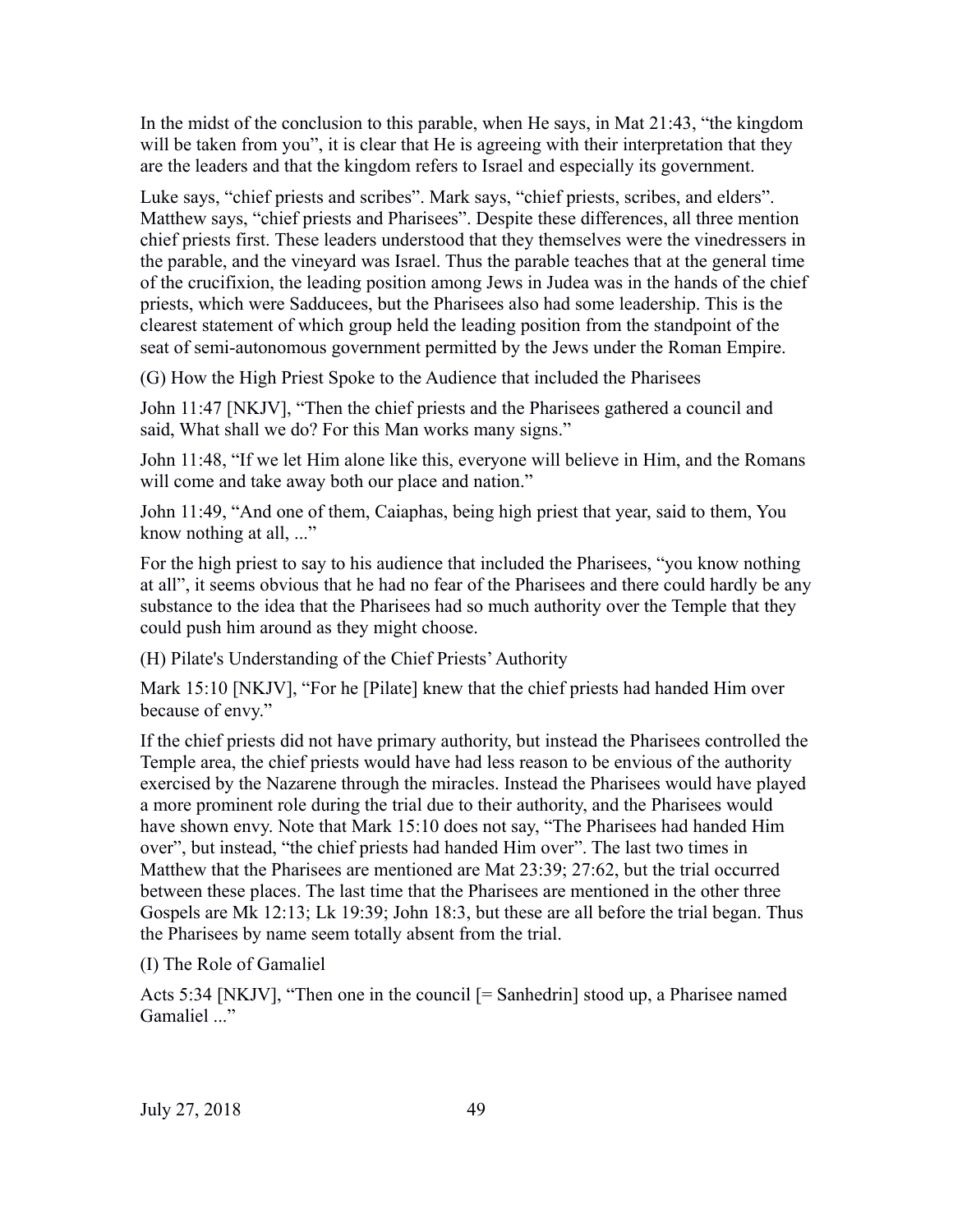If Gamaliel was the presiding officer of the Sanhedrin this would not merely say "one in the Sanhedrin". The language of the New Testament shows that Gamaliel was not the head of the Sanhedrin.

(J) Legal Authority of the Chief Priests

Paul lets his audience know of his background as a Pharisee in Acts 23:6; 26:5; Phil 3:5, and as a former student of the Pharisee Gamaliel in Acts 22:3. If Paul had a choice in seeking credentials for authority, he would naturally seek it from among the Pharisees rather than the high priest or the chief priests who were of the Sadducees. Here is what we find when we see where Paul went for authority. Acts 9:1-2 [NKJV], "Then Saul … went to the high priest and asked letters from him to the synagogues of Damascus so that if he found any who were of the Way, whether men or women, he might bring them bound to Jerusalem." Acts 9:14, "Ananias said, And here he [Paul] has authority from the chief priests to bind all who call upon Your name."

Acts 26:10, "This I [Paul] also did in Jerusalem, and many of the saints I shut up in prison, having received authority from the chief priests; and when they were put to death, I cast my vote against them." In Acts 26:12, "While thus occupied, as I journeyed to Damascus with authority and commission from the chief priests..." We see that Paul does not go to any supposed Pharisaic leader for legal authority, but rather to the chief priests. Paul's personal identification with the Pharisees would have caused him to go to the Pharisees for authority if they could give it.

Acts 22:30 [NKJV], "The next day, because he [the Roman commander] wanted to know for certain why he [Paul] was accused by the Jews, he released him from his bonds, and commanded the chief priests and all their council [= Sanhedrin] to appear, and brought Paul down and set him before them." Here the Roman commander shows that he understands "their Sanhedrin" to be that of the chief priests despite the fact that in Acts 23:6 Paul perceives that both Sadducees and Pharisees were present. Thus the chief priests were dominant.

The Pharisees did have sufficient clout in the local synagogues that they could excommunicate Jews from the life of the synagogue provided there was reasonable cause (John 9:13, 21-22, 34; 12:42). However, the synagogue environment is not the Temple where the chief priests (Sadducees) were dominant.

(K) Conclusion from the New Testament

The evidence from the New Testament has been given, and the Sadducees including the high priest and chief priests are clearly dominant concerning the overall political control of civil government from the semi-autonomous viewpoint that the Romans permitted. Qualification to the Levitical priesthood was a matter of heredity, not learning, and not popular support. Since only the priesthood was permitted to carry out the Temple services commanded in Scripture, and the priesthood was associated with the Sadducees, we would conclude that the Sadducees dominated the control of the Temple services. But there is still a need to discuss Josephus and the rabbinic texts.

(L) The Roman Historian Tacitus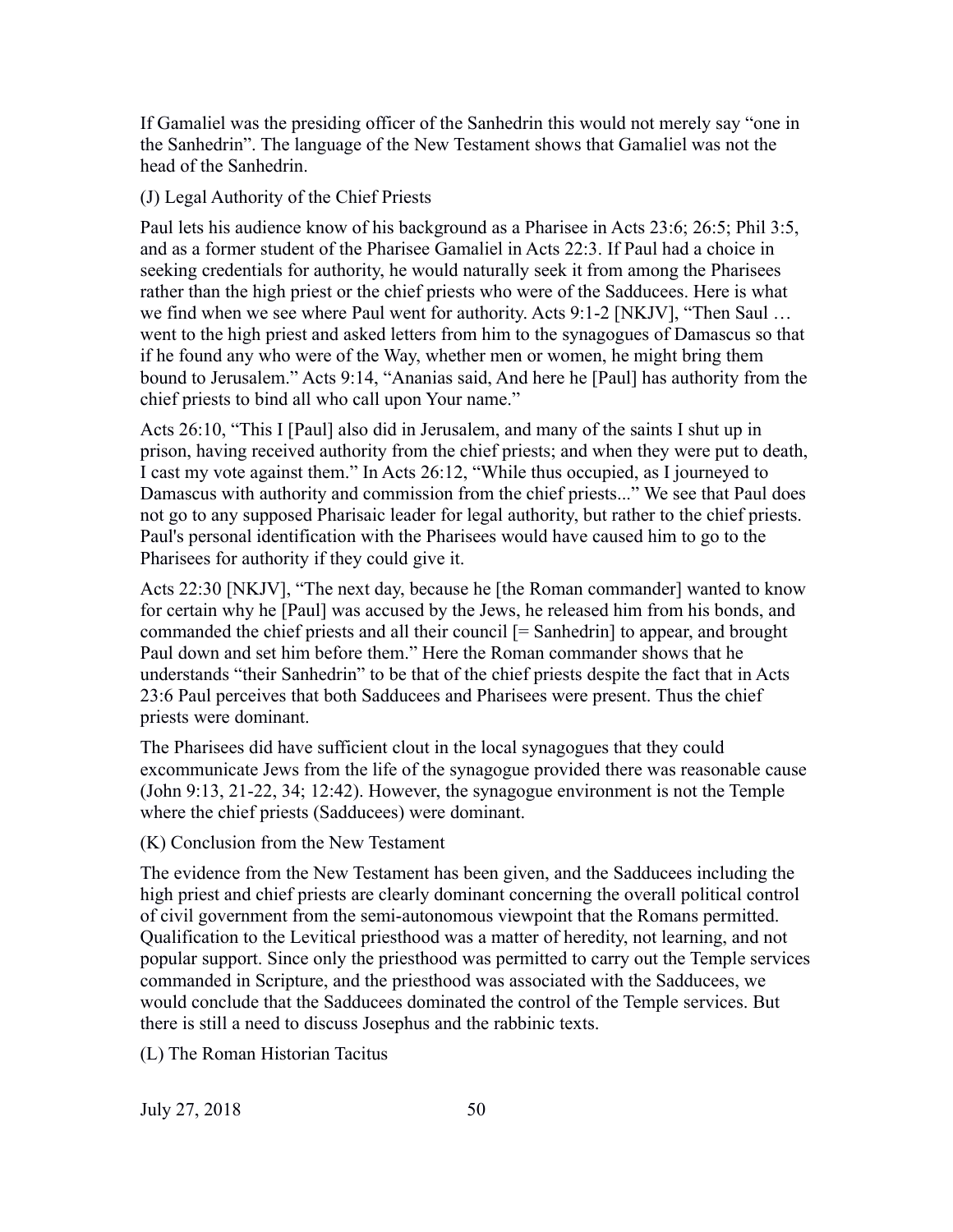Scholars estimate that Tacitus was perhaps 15 to 20 years younger than Josephus. He wrote most of his history while Josephus was still alive. He wrote in Latin, the common language of the city of Rome, and had records from the library at Rome as references. In Tacitus' History 5:8 (p. 662), he wrote, "A great part of Judaea consists of scattered villages. They also have towns. Jerusalem is the capital. There stood a temple of immense wealth." Later in the same section and p. he continues, "The Macedonian power [Alexander the Great and the Greek generals that succeeded him] was now weak, while the Parthian had not yet reached its full strength, and, as the Romans were still far off [in time and distance], the Jews chose kings [the Maccabeean dynasty] for themselves. [Foreigners were] Expelled by the fickle populace, and regaining their throne by force of arms, these [Maccabeean] princes, while they ventured on the wholesale banishment of [some of] their subjects, on the destruction of cities, on the murder of brothers, wives, and parents, and other usual atrocities of despots, fostered the national superstition [Judaism] by appropriating the dignity of the priesthood as the support of their political power."

This negative account of the Jews by Tacitus after their four-year war with the Romans ending in 70 CE (ending in 73 in Masada) does attribute political power of the Jews to the priesthood as Rome saw the situation while the Temple stood. Since the successive governors of Judea were appointed by the Roman government from 6 CE until the war broke out in 66, this view by Tacitus must represent the viewpoint of the Roman governors who were there. Notice the attitude of the Roman governor Pilate in Mat 27:24 [NKJV], "When Pilate saw that he could not prevail at all [in front of the large crowd of Jews], but rather that a tumult was rising, he took water and washed his hands before the multitude, saying, 'I am innocent of the blood of this just Person.'" Mark 15:15 declares that Pilate wanted to gratify the crowd. The Roman governors recognized the priesthood as having legal status over the Jews, and they backed up the priesthood with their authority in order to keep the Jews stable and the taxes to Rome flowing steadily. According to Josephus these governors sometimes changed high priests as they saw fit. Even John 11:49 states, "Caiaphas, being high priest that year", thus implying frequent changes in the priesthood. At the very top Rome was in charge, but Rome used its governor to control matters through the high priest. Rome backed the priesthood to keep the country stable. When the Temple was destroyed and Rome was angry with the Jews for starting the fighting that began the war, Rome no longer backed the priesthood. We see that Tacitus agrees with the conclusion of the New Testament.

## (M) The Roman Historian Pompeius Trogus

The third generation Roman citizen Pompeius Trogus wrote a history in Latin c. 20. (see pp. 2-3 of Yardley and Develin). At some time within the next 200 years a person named Justin wrote excerpts from Trogus' history, and these excerpts survive in Latin (pp. 2-6). The well known early church father Augustine (c. 400) wrote that Justin wrote a brief history following Trogus (p. 6). On p. 230 we find this translation of 2:16, "After Moses" his son, Arruas, was made priest in charge of the Egyptian objects of worship, and soon afterwards king. And ever after that it was the practice amongst the Jews for their kings to be their priests as well. This integration of their judicial and religious systems made the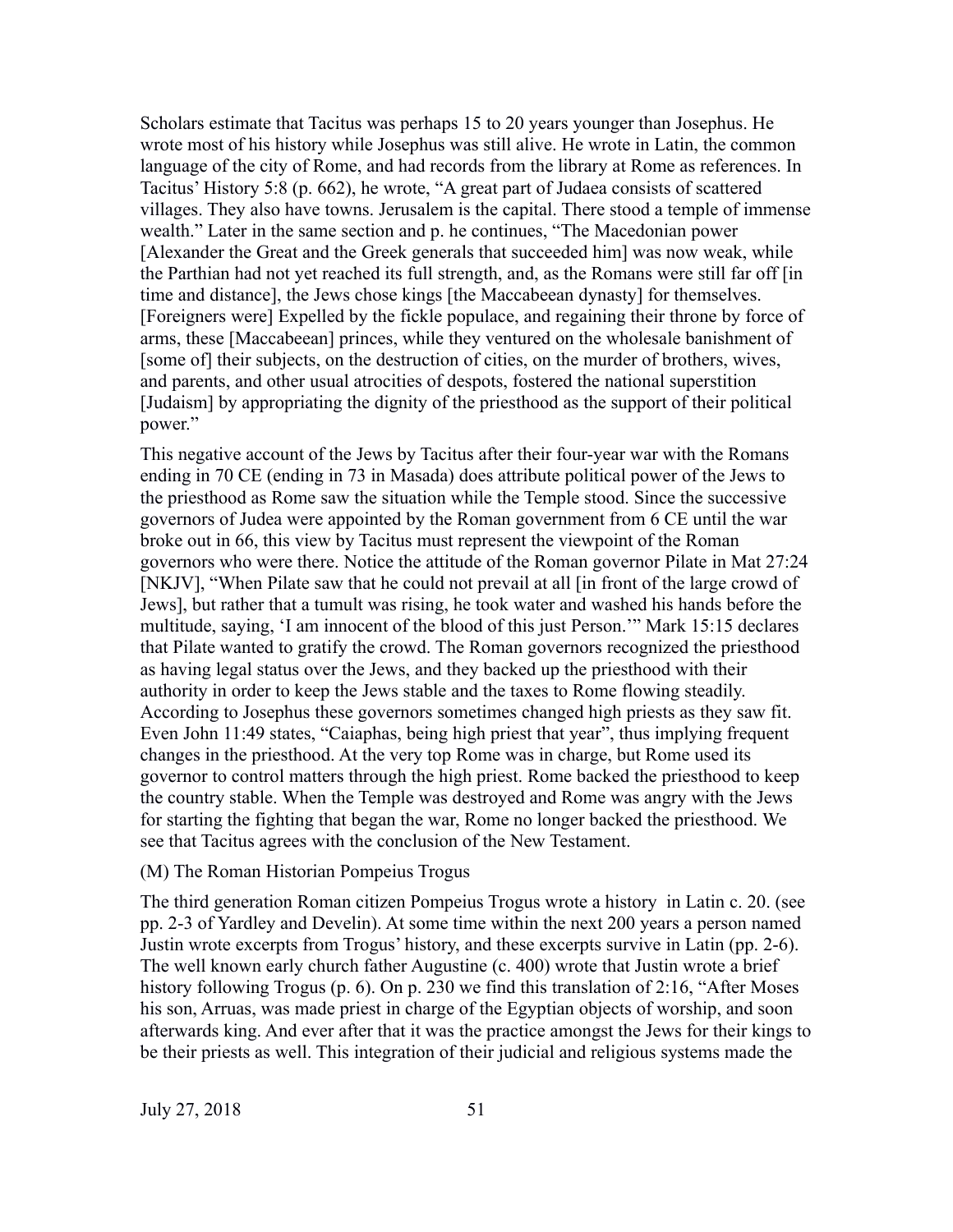Jews unbelievably powerful." The following comment on this statement appears on p. 241 of Stern, "Pompeius Trogus anachronistically depicts all Jewish history according to the conditions that prevailed during the Hasmonaean [Maccabeean] monarchy, when the king and the high priest were the same person; …" This excerpt from Trogus, who wrote in the early first century, shows that he understood the Levitical priests to exercise the judicial function. This independent primary witness agrees with Tacitus and the New Testament in attributing primacy of Jewish authority to the priests.

[17] Authority in Israel Distorted by Josephus

(A) Josephus on the Biblical Court System and the Biblical King

In matters pertaining to human authority over the Israelite people concerning the biblical court system, it is instructive to see how Scripture compares with Josephus. Deut 17:8-13 discusses what to do when difficult legal cases arise and the local judges cannot decide. Verse 8 together with Deut 12:5 (as interpreted in the later context when Jerusalem would be the capital city), indicate that such cases would be transferred to Jerusalem. Deut 17:9 explains what should happen next. The authority figures are mentioned in Deut 17:9 [NKJV], "And you shall come to the priests, the Levites, and to the judge there in those days, and inquire of them; they shall pronounce upon you the sentence of judgment." Verse 12 states that the verdict is given by "the priest" or "the judge". This should be understood in light of Deut 19:17 where a single case is brought before "the priests and the judges". When this is read by itself without looking outside the Bible for interpretation, we do not read about one national body meeting under one roof (one Sanhedrin), but instead, individuals from among priests, Levites, and "the judge"; however, an unstated quantity of these people judge each case. Verse 9 indicates a plurality of people in authority with emphasis on priests and others of the tribe of Levi, but people from other tribes are not excluded from serving on the court. In Deut 21:5 where the cities all over the country are in the context (verses 1-9), the priests are said to be involved in settling every dispute. There is nothing specific in the Tanak to cause one to insist that the same single body of people in Jerusalem is to judge every case that cannot be decided by local courts throughout the land.

Note that Deut 17:8 does say "gates", which means courts, and it should be accepted that Deut 17:9 necessarily implies at least one court for judging civil cases brought to it from local courts. This permits the likelihood, especially if the population is large, that there would be a group of high-level courts in Jerusalem, and any case that is too difficult for the local courts may be assigned to one of these courts. On the other hand, this may also be interpreted so that if the population were large, Jerusalem would have an intermediate level of courts that would first consider cases brought to it from local courts, and then any cases that could not be resolved by these intermediate level courts would go to one highest court. The Pentateuch does not assign any specific role to the high priest within the court system, but priests do have a prominent role throughout the court system (Deut 17:9; 19:17; 21:5).

When reading Josephus concerning the court system, we must carefully distinguish between his portrayal of the law of Moses and his statement of what actually happened in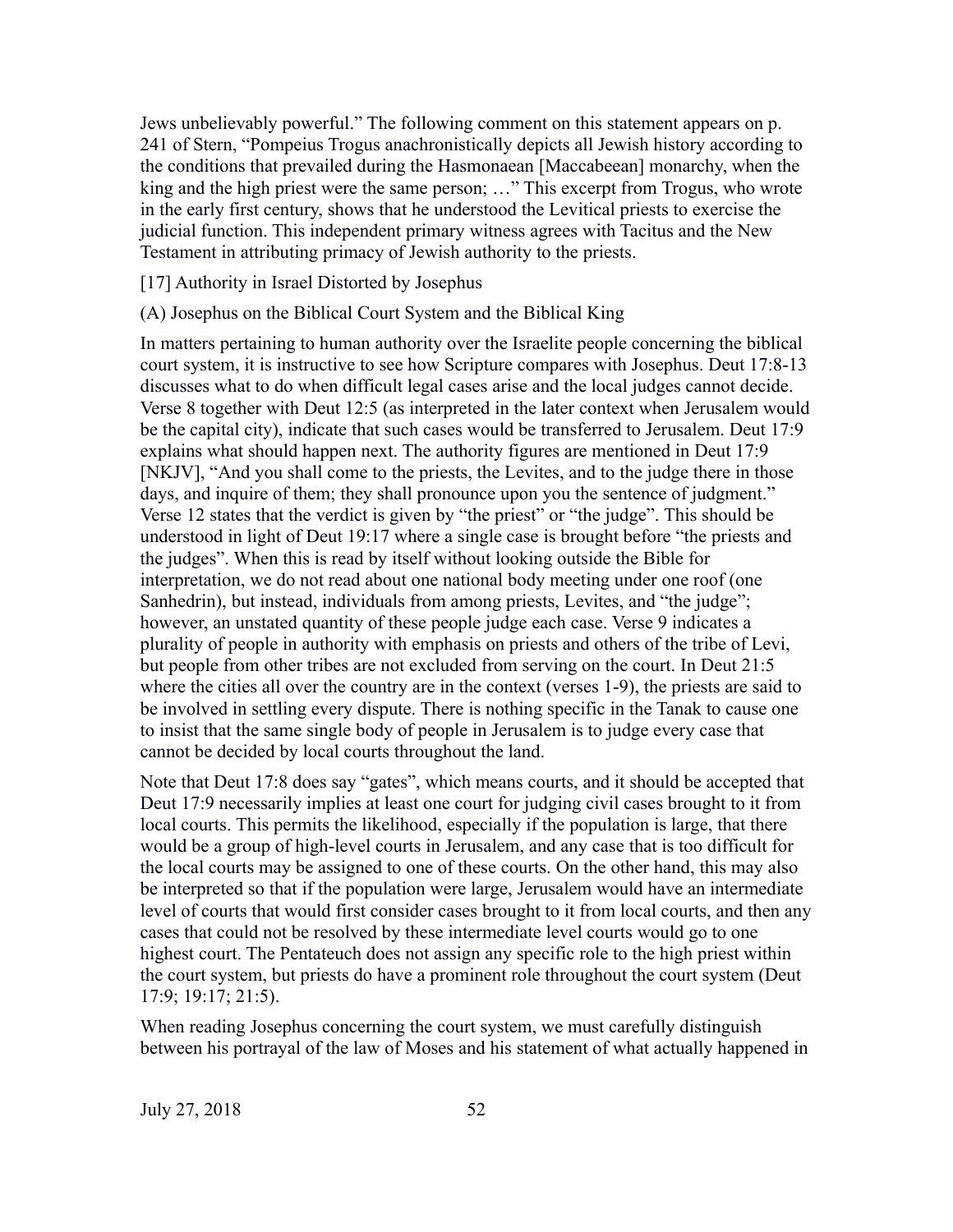Jerusalem according to his personal experience as he chooses to tell it. After devoting a considerable number of pages to history, Josephus returns to discussing the law of Moses, and provides a preparatory comment as follows in Ant 4:196 (pp. 569, 571 in Josephus 4), "But here I am fain first to describe this constitution, consonant as it was with the reputation of the virtue of Moses, and withal to enable my readers thereby to learn what was the nature of our laws from the first, and then to revert to the rest of the narrative. All is here written as he left it: nothing have we added for the sake of embellishment, nothing which has not been bequeathed by Moses." The readers of Josephus understand the constitution to be the laws by which the country is governed, and he uses this word to refer to the laws of Moses that pertain to the government and possibly some other laws as well.

In Josephus's version of the local courts in the law of Moses, he wrote on p. 579 in Josephus\_4, Ant 4:214, "As rulers let each city have seven men long exercised in virtue and in the pursuit of justice; and to each magistracy let there be assigned two subordinate officers of the tribe of Levi." Here Josephus adds specific numbers of people to serve as rulers, and he certainly does not leave out the tribe of Levi entirely, but he does not require any role for priests and insists on at least a minor role for Levites. This is clearly a distortion of the major biblical role for priests.

We next examine the situation in which a case is too difficult for a local court. This is parallel to Deut 17:9. A careful translation of Josephus's Ant 4:218 is given on p. 32 of Pearce, "But if the judges do not understand how they should give judgment about the things that have been laid before them - and many such things happen to people - let them send the case up untouched to the holy city, and when the chief priest and the prophet and the senate [Greek: *sunedrion* (Sanhedrin)] have come together, let them give judgment as to what seems fit." Note that Deut 17:9 gave a primary role to the priests and Levites without mentioning the high priest. Josephus adds the high priest, but does not insist on any other priests, although he may assume this is to be included in the Sanhedrin. He also maintains that Moses intends there to be only one high court, the one national Sanhedrin. Josephus also includes "the prophet" within the meeting of the Sanhedrin, a matter about which Moses wrote nothing. In several ways Josephus distorts the natural meaning of the biblical account.

Several years after Josephus wrote his *Antiquities of the Jews*, he wrote his last work, *Against Apion*. In this last work he was not giving a thorough treatise on the law of Moses, but he did mention the attitude of the Jews toward this law, and then he made a few statements about the law in relation to the court system. In AA 2:183 (p. 367 of Josephus 1) he wrote, "To us [Jews], on the other hand, the only wisdom, the only virtue, consists in refraining absolutely from every action, from every thought that is contrary to the laws originally laid down." Concerning the court system he contradicted his earlier statements above where he previously diminished the role of the priests in the court system and governing in general, except for the high priest. In AA 2:187 (pp. 367, 369 of Josephus\_1) he wrote, "But this charge [for the priests] further embraced a strict superintendence of the Law and of the pursuits of everyday life; for the appointed duties of the priests included general supervision, the trial of cases of litigation, and the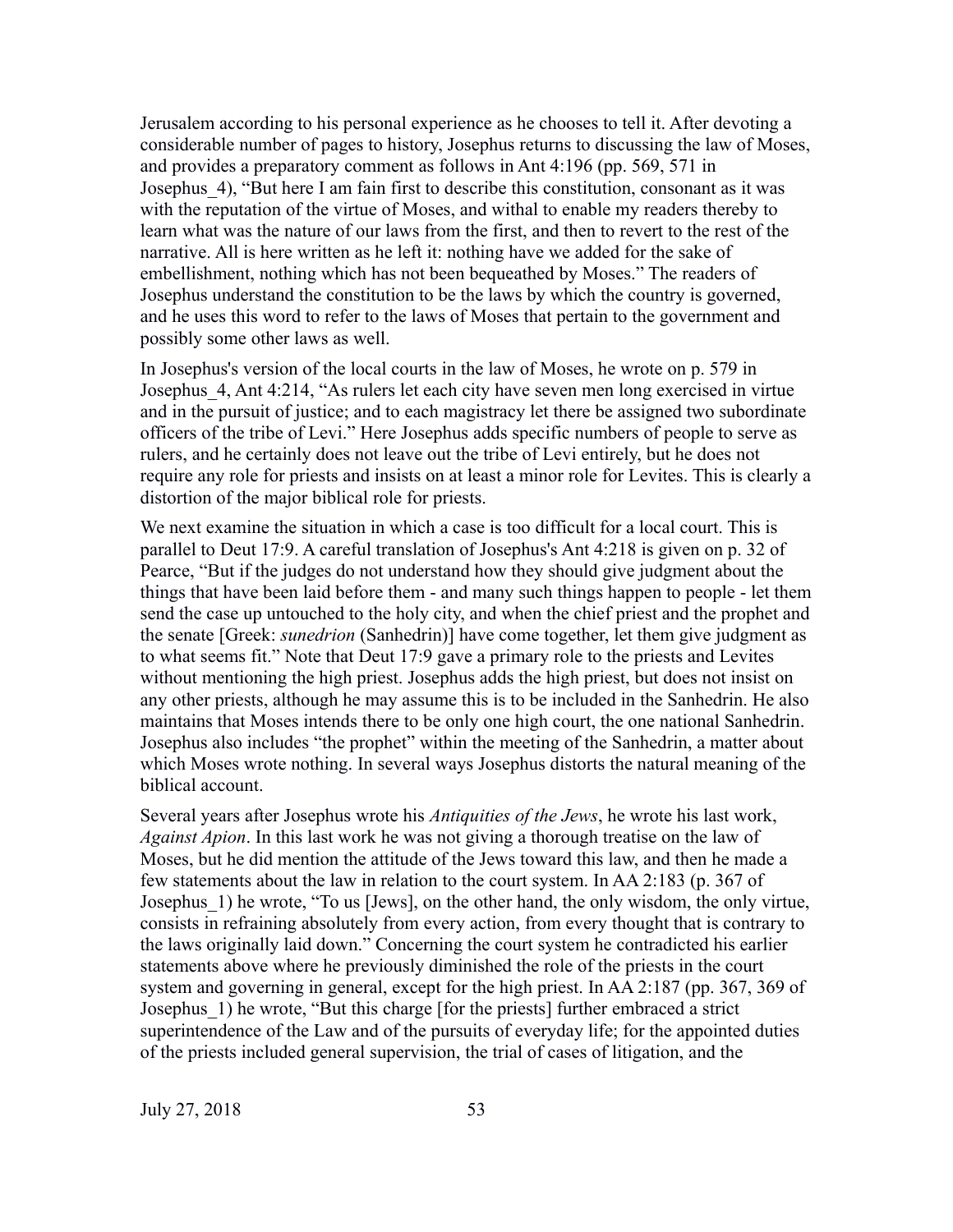punishment of condemned persons." In AA 2:193-194 (p. 371 of Josephus\_1) he wrote, "The priests are continually engaged in His worship, under the leadership of him who for the time is head of the line. With his colleagues he will sacrifice to God, safeguard the laws, adjudicate in cases of dispute, and punish those convicted of crime. Any who disobey him will pay the penalty as for impiety towards God Himself." In this context Josephus is summarizing the ideal form of government as a theocracy controlled by priests as it was supposed to be in the sacred writings of the Jews. Here he makes no explicit mention of what happened in his lifetime, but the assumption is that this did parallel what occurred in his lifetime. Of course he knew the correct biblical role of the priests in the court system when he wrote his earlier work, but in that earlier work he deflated the role of the priesthood within the court system. This does show inconsistency in Josephus. However, even in his last work he did not mention Levites, but only the subgroup of the Levites called priests. Often scholars disagree with one another in their conjectures for his motives.

In Deut 17:14-20 Moses describes the appropriate behavior for future kings of Israel, and this does not show that the king should share his rulership with other men. Comparing this to the corresponding description in Josephus, we see the following on p. 583 of Josephus\_4, Ant 4:224, "Let him [any future king of Israel] concede to the laws and to God the possession of superior wisdom, and let him do nothing without the high priest and the counsel of his senators ..." Here Josephus puts a non-biblical restraint upon the king's authority so as to force him to share it with the high priest and a body of officials. This is a significant distortion of the authority of the king in ancient Israel.

Josh 2 describes the spying mission of two men into Jericho, and verse 23 states [NKJV], "So the two men returned, descended from the mountain, and crossed over; and they came to Joshua the son of Nun, and told him all that had befallen them." Comparing this to the corresponding description in Josephus, we see the following on p. 9 of Josephus\_5, Ant 5:15, "So having made this compact, they departed, letting themselves down the wall by a rope and, when safely restored to their friends, they recounted their adventures in the city. Joshua thereupon reported to Eleazar the high priest and to the council of elders what the spies had sworn to Rahab; and they ratified the oath." Here Josephus portrays an authoritative decision to accept the private agreement between the two spies and Rahab being officially accepted only by mutual agreement of Joshua along with the high priest and a senate. Thus Josephus shows Joshua as unable to make this authoritative decision alone. Hence Josephus distorts the Bible.

Using singular verbs in the Hebrew, Joshua is told in Josh 1:5, "As I was with Moses, I will be with you." This is one man rule in a theocracy, but Josephus transformed it into rule by a committee with a high priest.

These several examples of biblically distorted interpretation from Josephus show a bias of elevating the authority of the high priest and one national senate or Sanhedrin so that Joshua and future kings are expected to share authority with them rather than act alone in political or civil matters. This had the effect of weakening the authority of Joshua and the kings of Israel, all having one-man rulership. But in *Antiquities of the Jews* Josephus diminished the role of the priests and Levites in the court system of Israel compared to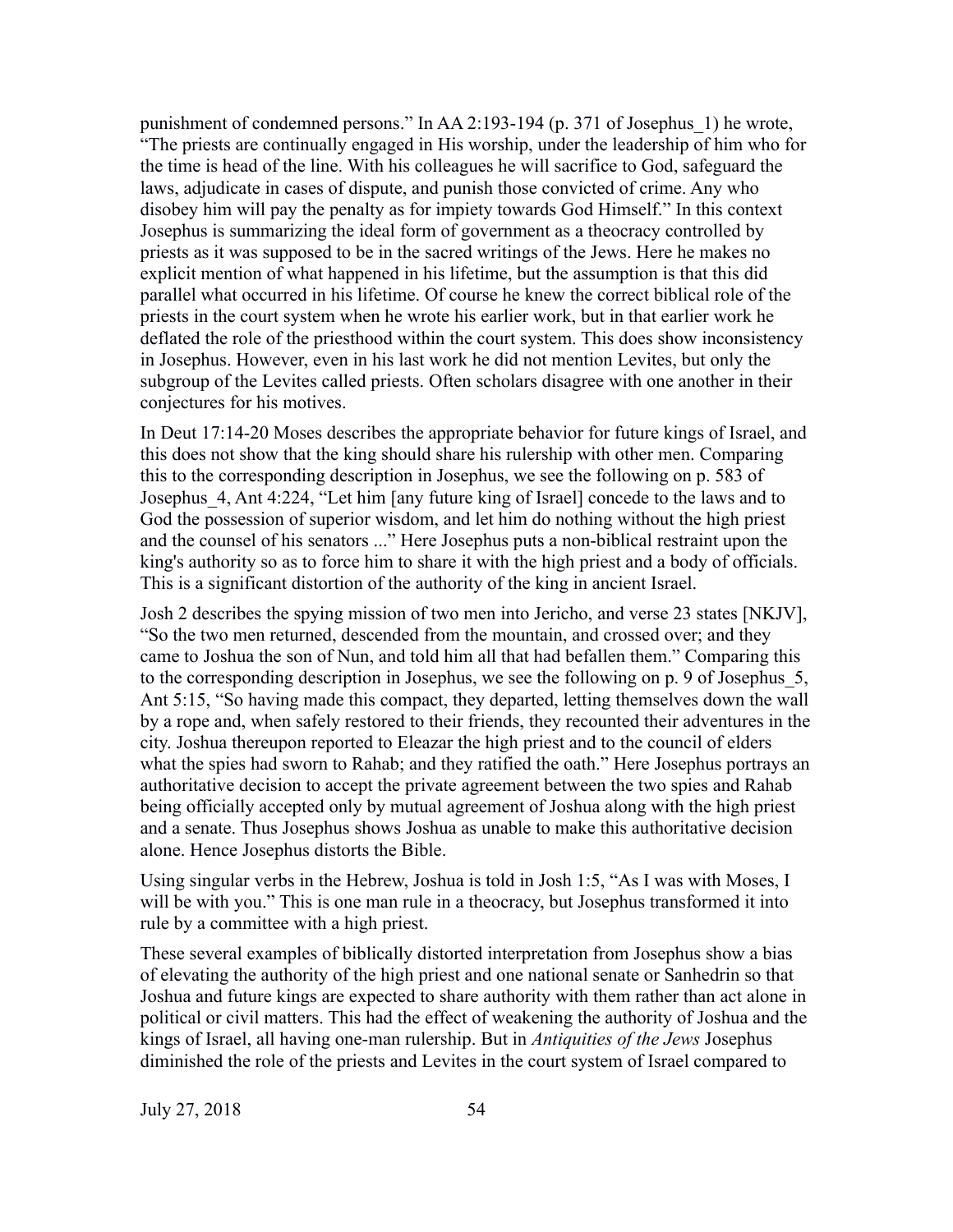the Tanak. Yet in *Against Apion* Josephus gave proper emphasis to the priesthood, but still neglected the Levites.

(B) Resolving Contradictions in Josephus over who had greater Authority

Let us summarize some of the contradictions in Josephus concerning his portrayal of the biblical court system and authority in general. In *Against Apion* (abbreviated AA and published c. 100) the court system gives much authority to the priesthood, and even outside the court system the priesthood has the greatest visible authority. Notice the next passage.

In AA 2:188-189 (p. 369 of Josephus\_1), Josephus wrote, "Could there be a more saintly government than that? Could God be more worthily honoured than by such a scheme, under which religion is the end and aim of the training of the entire community, *the priests are entrusted with the special charge of it*, and the whole administration of the state resembles some sacred ceremony?" Here Josephus gives the priests the sole authority over the religion and sacred ceremony. Of course this assumes that Jewish society is normal, i. e., that the priesthood is practicing in the Temple.

In Ant 20:250-251 (pp. 521 and 523 of Josephus\_9), Josephus wrote, "Now those who held the high priesthood from the times of Herod up to the day on which Titus captured and set fire to the temple and the city numbered twenty-eight in all, covering a period of one hundred and seven years. Of these some held office during the reigns of Herod and Archelaus his son. After the death of these [two] kings [Archelaus died in 6 CE], the constitution became an aristocracy, and *the high priests were entrusted with the leadership of the nation*."

In *Wars of the Jews*, published c. 79, Josephus makes no clear statement concerning whether the Pharisees or Sadducees have control over one another.

In contrast to this, in *Antiquities of the Jews* (published in 93/94), the court system greatly reduces the role of the priesthood, gives much place to the Levites in general, and also gives prominence to the judge whose lineage is not mentioned. When discussing the court system in his paraphrase of the Bible, which is sometimes distorted, he does not explicitly mention the words *Sadducee* and *Pharisee*. However, in *Antiquities of the Jews* there are several places in which he compares the Sadducees, the Pharisees, and the Essences. In these places he claims that the Pharisees have more authority and power than the Sadducees, and from the viewpoint of authority he leaves the Essenes in the background. Note the following example.

In Ant 18:16-17 (pp. 13 and 15 of Josephus\_9), Josephus wrote, "The Sadducees hold that the soul perishes along with the body. They own no observance of any sort apart from the laws; in fact, they reckon it a virtue to dispute with the teachers of the path of wisdom that they pursue. There are but few men to whom this doctrine has been made known, but these are men of the highest standing. They accomplish practically nothing, however. For whenever they assume some office, though they submit willingly and perforce, *yet submit they do to the formulas of the Pharisees, since otherwise the masses would not tolerate them*."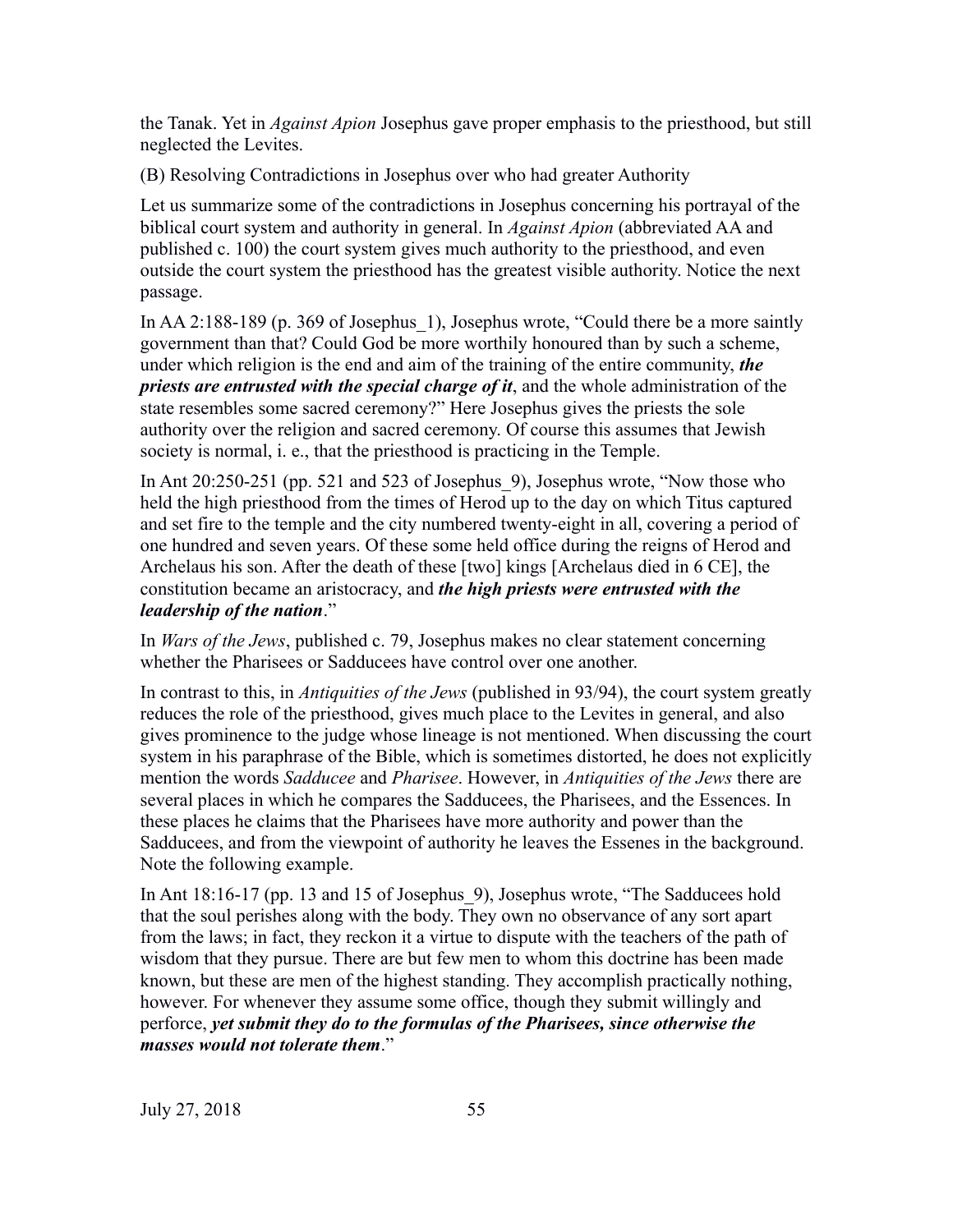This section from Ant 18 in bold is a sharp contrast with the prior sections from AA 2 and Ant 20 in bold. The context of Ant 18:16-17 does not imply the existence of the Temple, but the other two contexts do imply its existence.

One way to reconcile this contradiction is to presume that in *Against Apion* 2 and *Antiquities* 20 he was referring to the time before 66 when the priesthood still functioned in a normal fashion, and in *Antiquities* 18 he was referring to the time after 70 when the Sadducees lost its power base associated with the Temple because it no longer existed, it lost the tithe money because the Temple no longer existed, and it lost the recognition that was previously given to it by the Roman authorities. Thus all the grandeur was gone from the Sadducees. This approach has the advantage of obtaining an agreement with the New Testament. Ant 18 above contradicts the New Testament as seen during the early first century.

Notice John 12:42, "… because of the Pharisees they [the Jewish rulers] were not admitting, lest they should be put out of the synagogue." This shows the sway of the Pharisees over the people in the synagogues. The Temple was not a synagogue.

On p. 445 of Deines, he gives the following careful translation of Josephus's Life 12, "In the nineteenth year of my life I began to lead a public/political life, whereby I joined with the program of the Pharisees, which is comparable to that which the Greeks call stoicism." The sweep of the life of Josephus shows that he was a political opportunist, and in Life 12 he wrote that at the age of 19 he decided to follow the program of the Pharisees. It is reasonable to conjecture that he was not a fully recognized Pharisee because he did not personally comply with all the requirements necessary for that. Thus his wording is merely that he decided to follow its principles, not that he was a member. As a political opportunist, he would have recognized the essential long-term reality indicated in John 12:42, and thus knew that there was power in having the loyalty of the masses behind him as the Pharisees had, even if this power was limited in the environment of the Temple. It appears that Josephus preferred the political power from the people compared to the money and grandeur from the contributions.

On pp. 198-199 of Grabbe 2000 we see the following concerning Josephus's remarks about Jewish leadership, "Those sources [in Josephus] which give the Pharisees a general dominance of a religious belief and practice are those which come later [date of writing by Josephus] in relation to parallel sources [*Antiquities of the Jews* compared to *Wars of the Jews*]. Thus, it is only two later passages in the *Antiquities* which state that public worship is carried out according to Pharisaic regulations and that the Sadducees are required to follow them even when they hold office. This is not stated in the *War* and is not borne out in Josephus's other passages on the Pharisees [in the first century]."

A flagrant distortion of Scripture in the writings of Josephus is his fabrication of the existence of a national decision-making body called a senate or Sanhedrin from the time of Moses and throughout the subsequent history of Israel. While it is true that in Num 11:16-17, 24-25, there was a selection of 70 elders to help act as judges, this is not described as one chamber or unified body meeting in one place. Only the plural word "elders" is mentioned, and from this time onward in the history of the Tanak there is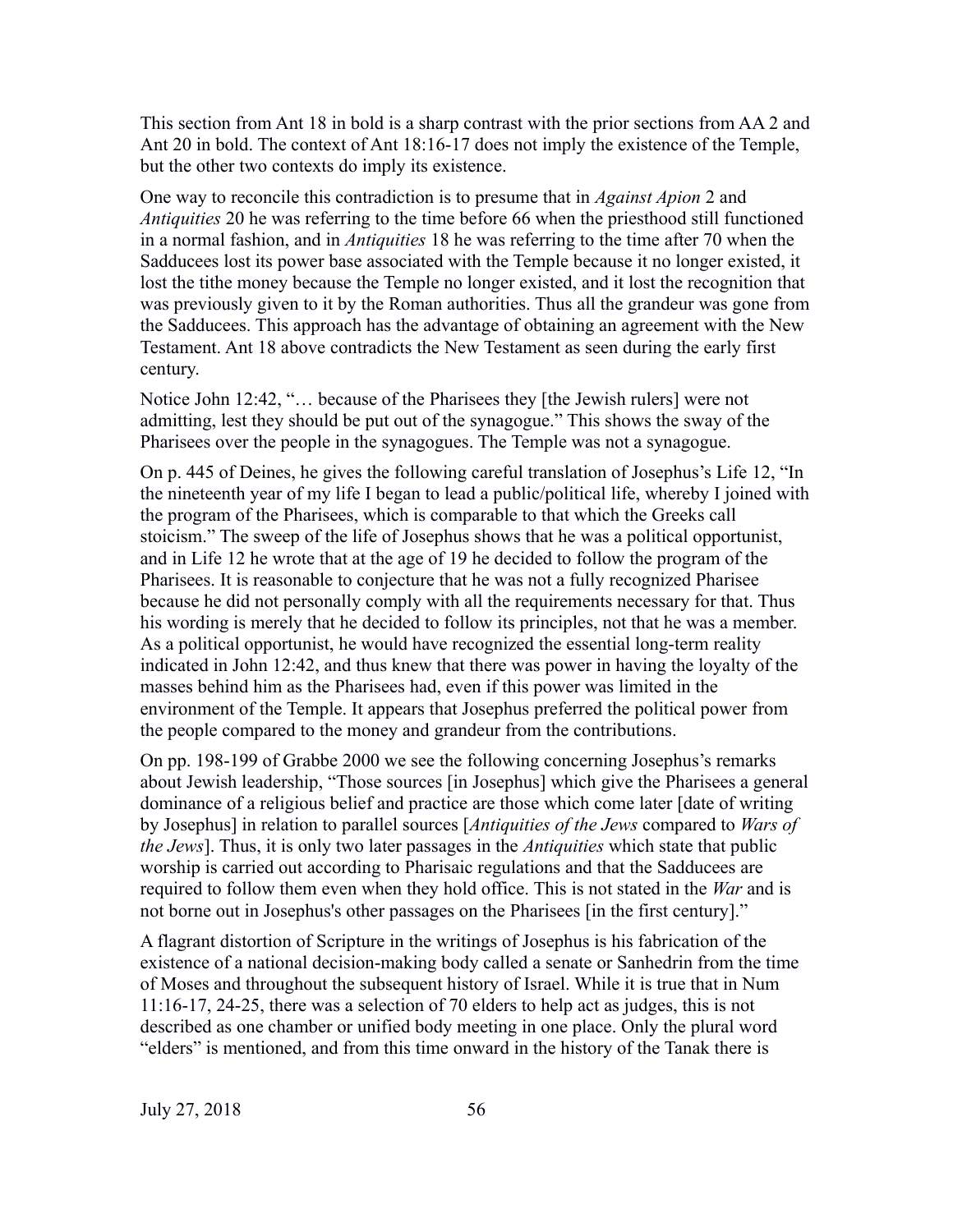silence about them as a group of 70 (or a different number), and silence about any central governing or judicial body as a counter balance to the king. Sometimes there is mention of the high priest showing significant authority. Josephus fabricates consultations of Joshua and of Israel's kings with this Sanhedrin. He reads this institution from his own lifetime into prior Israelite history, thus rewriting history, fabricating it, yet claiming he is merely repeating what is in the Bible. Josephus is aware that certain Roman emperors such as Nero, acted as deranged tyrants and that bestowing all authority in one emperor for the Roman Empire without any legal check on his authority by a Roman senate was foolish. Josephus's insertion of a Sanhedrin into early Israelite history was his indirect method of criticizing the sole authority of the emperor in Roman society. This is a plausible rationale for his rewriting of Israelite history.

### (C) General Conclusions about Josephus

On p. 290 in the concluding chapter of his second book about Josephus, McLaren wrote the following:

 "This study has focused on the implications of trying to make use of the gold-mine [the writings of Josephus], particularly in terms of the nature of the relationship between Josephus, his narrative of events, and contemporary scholarship, in the reconstruction of first-century CE Judaea. Scholars have increasingly voiced the need to display caution in the application of Josephus's narrative in an effort to understand the dynamic of the society. In fact, reference to Josephus without some introductory words of caution is now extremely rare. With Josephus we are dealing with a biased source. In itself, such a statement should not be a concern. Josephus has provided his own understanding of what happened and scholarship has labeled this his bias."

 "The gold-mine begins to take on the appearance of a minefield. The one and only substantial narrative of events pertaining to the first century CE is biased. If we are to establish a means of understanding the data it is of fundamental importance that we be able to distinguish between the bias and the narrative of actual events. Where the real problem lies is being able to stop before we become dependent on Josephus's interpretation."

The following are my conclusions about Josephus, and these concern my overall view, not merely the view based on the above examples.

(1) Josephus goes out of his way to exaggerate and boast about his own abilities in intelligence and knowledge of Jewish and biblical matters. He never claims to have any particular knowledge of mathematics or astronomy.

(2) Josephus goes out of his way to exaggerate and boast about the accomplishments of the Jewish people throughout history.

(3) Josephus portrays the actions of the Roman generals Vespasian and his son Titus in a manner that makes them appear more virtuous than reality. These men provided for the needs of Josephus, and he returns their favor.

(4) The primary audience for the writings of Josephus is the nobility in Rome whose culture included the Greek language and famous Greek writers and themes. He is writing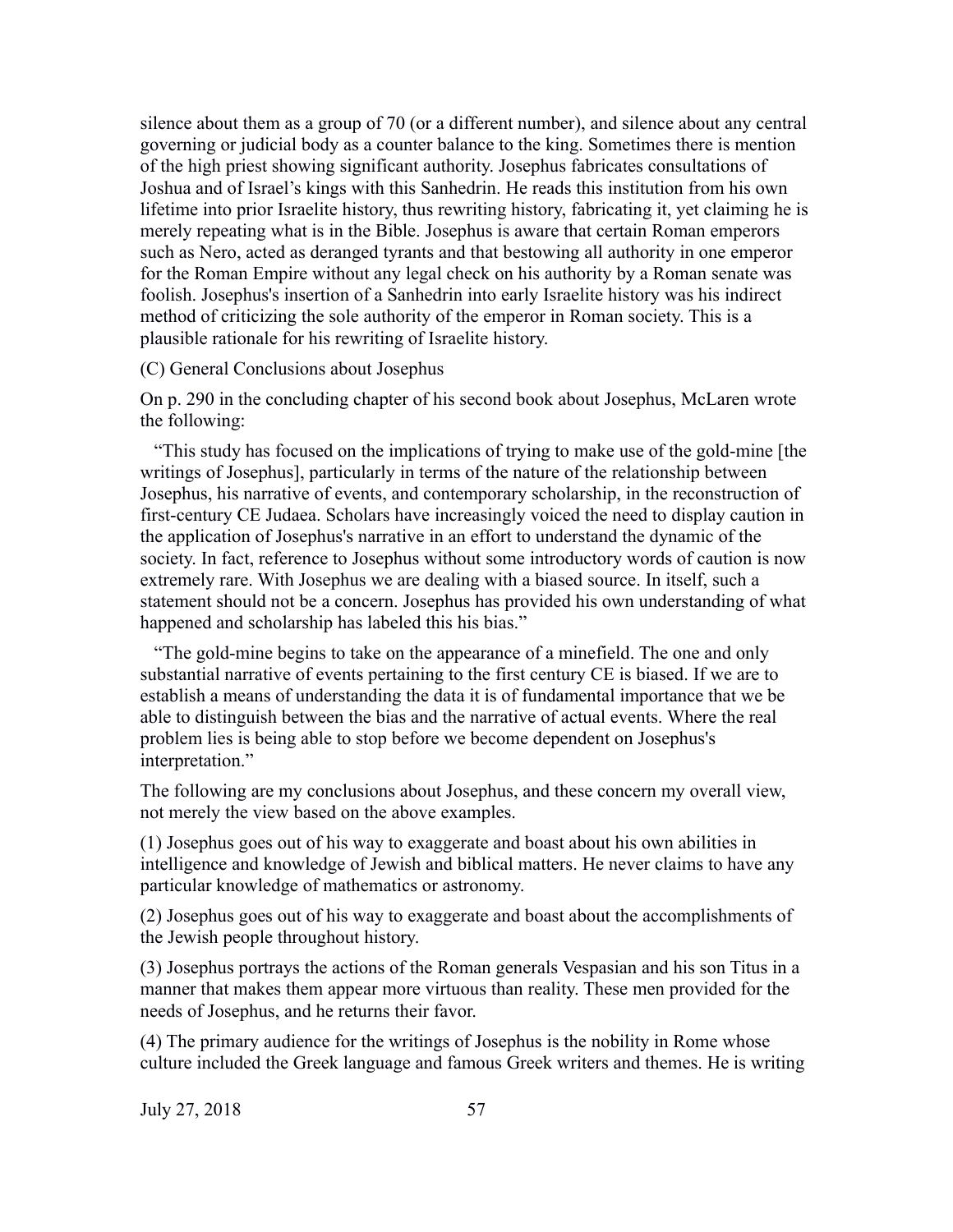to them with their definitions of terms in his mind. Josephus is biased toward the thought process and appeal of this audience.

(5) Near the beginning of his autobiography, which is called "Life", Josephus wrote that before he was 20 years old he made the decision to follow the position of the Pharisees in his public life. Therefore, in Jewish doctrinal matters, we should expect Josephus to be biased toward the sectarian views of the Pharisees.

(6) For matters that pertain to things that happened before the birth of Josephus, there were many writings that claimed to be historical in nature, concerning the Jews. Josephus picked whatever he wanted from these writings and used them for his purposes. Some of these are false, though Josephus has no way to know this.

(7) Josephus sometimes purposely distorts the biblical account for his own purposes. Therefore, one must be very cautious to accept what he writes as definitely true. He makes general statements that he will not distort anything, yet he boldly makes distortions, sometimes even contradicting himself as seen when comparing his writings from different years of publication.

Whenever there seems to be a desire to quote Josephus for some purpose, it is necessary to review the above list of biases in order to help to understand any possible way in which Josephus might be less than reliable. In the case of discussing I Samuel 20, it does not seem that the biases would affect what he had to say here. In the case of discussing the claim that Abraham taught the Egyptians mathematical astronomy, the biases of both (2) and (6) enter the picture. This claim appears to praise an important Jew, Abraham, as possessing knowledge that was highly respected among the nobility in Rome. Writings exist from before the birth of Josephus that claim Abraham taught the Egyptians astrology, but Josephus changed this to astronomy.

Scholars see no need to reject all of the writings of Josephus merely because there are biases in his writings. They seek to understand his biases so that they may evaluate where to accept and where to reject what he wrote. He is a mixed bag and must be read with caution and evaluation. There is no need to completely avoid him merely because some of what he wrote is not trustworthy. One may also scrutinize all of Philo's writings and find something objectionable, but that does not imply that Philo may not be used for anything historical.

#### [18] Josephus and his Aries Approximation

One passage from Josephus is referenced by some of the church historians between 200 and 600 CE (and no doubt references during the third century did not survive), and they claim it helps to determine when the first biblical month occurs. This passage is now our subject. Josephus made the following statement in his *Antiquities of the Jews* (Ant 3:248, also referenced Ant 3, 10, 5) as very literally translated on p. 302 of Feldman 2000, "In the month of Xanthicus, which among us is called Nisan and is the beginning of the year, on the fourteenth, according to the moon, the sun being in Aries, because in this month we were liberated from slavery under the Egyptians …" This is typically simplified to the supposed rule that the 14th day of Nisan must be in Aries. Note that the word Xanthicus occurs in the passage.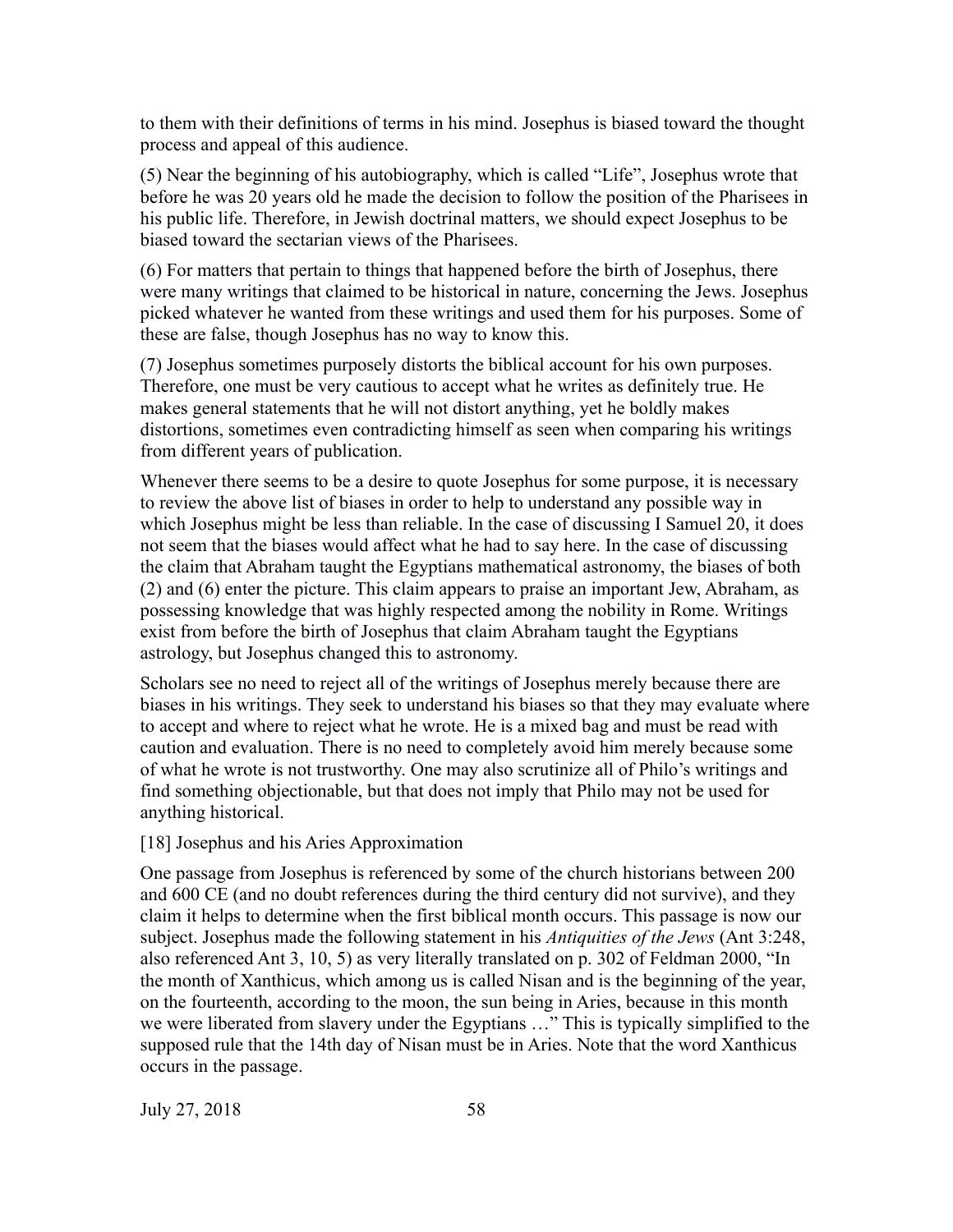Let us first consider whether any further clarification of Ant 3:248 might be attained by investigating the word Xanthicus. This word is the Greek (more accurately, Macedonian) name for a month. Ptolemy of Alexandria c. 150 C.E, wrote his Almagest in which he used Macedonian lunar month names. Ptolemy often gave credit for significant parts of his work to his Greek predecessor Hipparchus (c. 150 BCE), and we know that Hipparchus obtained many of his mathematical parameters used in astronomy from the Babylonians. On p. 13 of Toomer 1984 he wrote, "The use of Macedonian month names [by Ptolemy] has rightly been taken to show that the Babylonian lunar months were simply called by the names of the Macedonian months by the Greeks under the Seleucid empire: if one computes the date of the first day of the 'Macedonian' month from the equivalent date in the era Nabonassar given by Ptolemy, it coincides (with an error of no more than one day) with the computed day of first visibility of the lunar crescent at Babylon. There is other evidence for the assimilation of the month names, but this is the strongest." In a footnote on this page Toomer says that some of the Babylonian astronomical writings were translated into Greek using Macedonian month names perhaps as late as the time of Hipparchus, which was almost 200 years before Josephus was born. It is doubtful that the astronomical works of Hipparchus were available outside Alexandria where the advanced Greek astronomers lived, though Hipparchus spent much of his life on the island of Rhodes in the Mediterranean Sea some distance from off the coast of Alexandria. Hipparchus died about 150 years before Josephus was born. The astronomical works of Hipparchus were very difficult to comprehend and required an advanced education in astronomical terminology and mathematics to understand. It is difficult to imagine such an education outside Alexandra. Josephus momentarily visited Alexandria when he was traveling with Titus from Jerusalem to Rome after the destruction of Jerusalem in 70, but otherwise he does not hint that he was ever in Alexandria. He does not indicate any special ability in mathematics or astronomy. Ptolemy's mathematically advanced astronomical work was written c. 150 CE, long after Josephus died. We do not possess a plausible reason to think that Josephus would have been aware of this particular equivalence between the Babylonian month names and the Macedonian month names, yet it is possible. Since this equivalence in month names is documented by Ptolemy, this equivalence will be called the Ptolemaic equivalence below.

On pp. 142-143 of Samuel 1972, based on evidence from data on coins and a horoscope, he proposes a chart showing an equivalence from the Babylonian month names to the Macedonian month names. This chart is exactly one month displaced from the Ptolemaic equivalence mentioned above, so that they do not agree. Secondly, using another chart on those same pages based upon approximately two dozen examples of month name equivalents in Josephus, Samuel provides the equivalence from the Macedonian month names to the Jewish month names. By joining these two translation charts, Samuel proposes that Josephus was equating the Babylonian month name with the identical timing of the similar sounding Jewish month name, but *using Macedonian names instead of Babylonian names* for the sake of his Greek readers, primarily the nobles of the city of Rome who would be in the best position to read his work. Samuel's proposal would be incorrect if Josephus had the Ptolemaic equivalence in mind. Samuel's proposal is merely speculation because we do not know what Josephus knew, nor do we know his intent by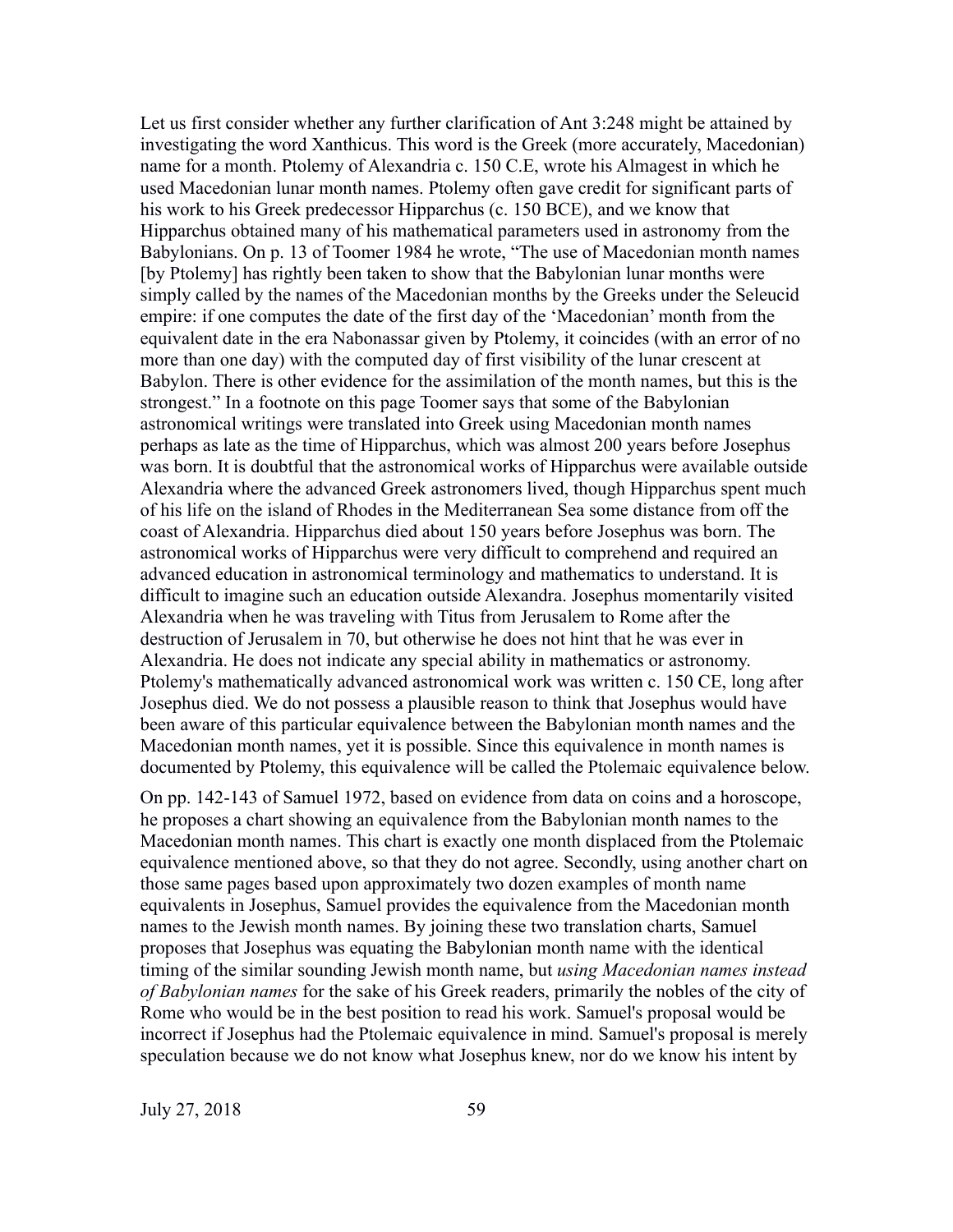his month name equivalents. Specifically, we do not know whether Josephus was aware of the first chart mentioned above by Samuel. The greatest problem with this speculative theory by Samuel is that it contradicts the phrase of Ant 3:248 containing the word Aries, which is investigated next.

Aries had a clear known meaning in Rome where Josephus and his primary audience of Roman nobles lived. Discussing this theory proposed by Samuel, p. 138 of Hannah 2005 concludes that the overall evidence does not lead to any strong conviction for any precise meaning from Josephus's use of Xanthicus in Ant 3:248. I agree that there are too many unknowns concerning Josephus's use of Xanthicus to draw any worthwhile conclusion toward understanding Ant 3:248 based on the word Xanthicus.

The zodiac was discussed above, and the reader should be aware of the prior explanations now. Both Josephus and Pliny the Elder were given a tract of land in Rome on which to live at taxpayer expense. Pliny died in 79 and the two of them would have had opportunity to meet during the years 70 to 79. They were both well known figures among Roman nobility. Quotations from Pliny the Elder and two other Roman writers from his approximate time agree that **Aries began seven days before the vernal equinox**. In the first century it was only in the area near Alexandria that Aries was used in a manner that recognized its first day was on the vernal equinox. Josephus's primary audience was the Roman nobility who knew Greek and with whom he was able to socialize in Rome. That audience would expect Josephus to use the terminology expected in Rome and used by Pliny, who also socialized with the same nobility as Josephus.

On p. 120 of Varneda 1986, he comments on Ant 3:248 as follows, "… the sun is in Aries, which indicates the days half-way through March to half-way through April …" This is correct. If we subtract seven days from the vernal equinox we are at the middle of March. Varneda's remark agrees with Pliny. In the first century, the vernal equinox fell on March 22-23 in the Julian calendar used in the Roman Empire, although the Romans may not have known these precise dates in their own calendar. They would have known the approximate date of the vernal equinox.

Ant 3:248 is saying that the 14th day of Nisan must fall between mid-March and mid-April. This means that Nisan 1 must fall anywhere in March, so that it may fall as early as about three weeks before the vernal equinox. This approximate rule does not neatly fit with any astronomical principle. It ties Nisan 1 into the Julian month of March. It cannot be biblically correct because it occurs at an astronomically awkward time that would be difficult to judge unless you simply determine whether the new moon occurs in the (astronomically artificial) Julian month of March. Since the Julian year is exactly 365.25 days, it is a little longer than a true solar (tropical) year, and thus the vernal equinox would gradually drift in the Julian calendar.

Ant 3:248 uses the well known concept of the sign of Aries (not the actual constellation) to approximate the Jewish first month at that time. This approximate rule is astronomically awkward and cannot be biblically correct. Yet it is astronomical in concept rather than agricultural.

[19] Destruction of the Temple and Nisan 1 moves into the Winter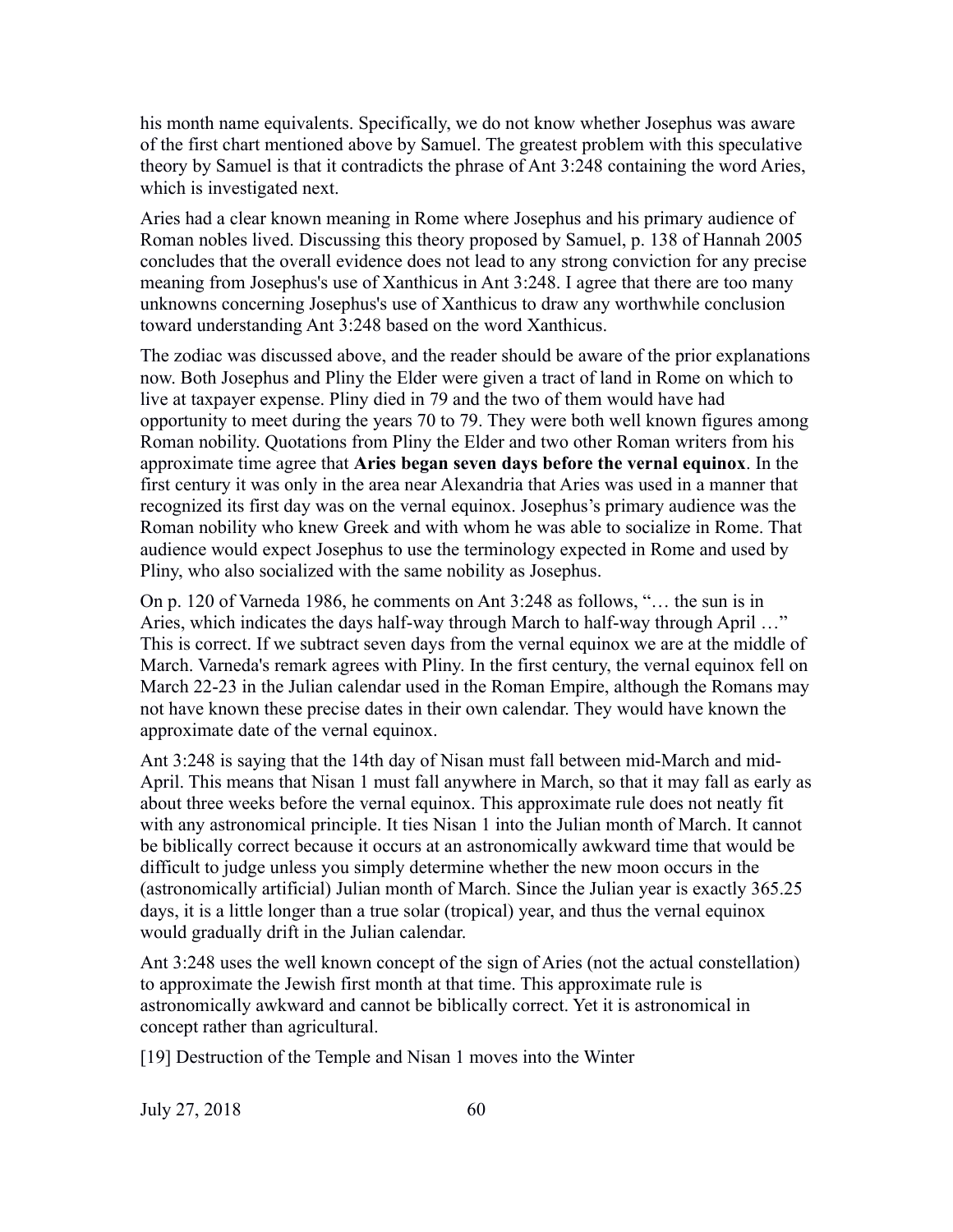In an earlier chapter abundant evidence was presented from the New Testament, Tacitus, and Trogus to show that that the priesthood controlled the Temple in the first century before the war broke out in 66. Num 10:10 shows a responsibility of the Levitical priesthood in declaring the "beginning of the months", and Num 28 and 29 show the responsibility of the priesthood to perform sacrifices on the new moons and on the festivals. Ps 133 shows the authority of the Aaronic priesthood for the spiritual unity of the people. This evidence makes it clear that the priesthood controlled the calendar in the first century before the war broke out in 66.

The Jews began a war with the Romans in the year 66 and they were defeated in 70 when Jerusalem's walls were broken, the city was burned, and the Temple was burned and destroyed. Early in the war the Jews captured the southeastern fortress known as Masada at the top of a high plateau, and due to its natural protective position, the Jews defended this until 73 when the Romans constructed a tall scaffold and scaled its walls, and the Jews who were isolated there committed suicide.

The four most significant results of this devastating war were: (1) The anti-Jewish sentiment in the Roman Empire; (2) The destruction of the Temple, which was the Second Temple (the first Temple was Solomon's Temple); (3) The disappearance of the Aaronic priesthood from known history not very long afterward; and (4) The opportunity for the victors of the political struggle between the Pharisees and the Sadducean priests to determine the general direction of *written* Judaism in later times.

The destruction of the Temple had significant consequences for Judaism. The Temple was much more than a physical structure. It was the symbol of the world headquarters of Judaism where Messianic rule was to occur. Pious Jews from many lands sent contributions there for the upkeep of the Temple and they sent tithe money to the Aaronic priesthood. Many Jews traveled there three times each year for the festivals. When the Temple was destroyed, this physical symbol and the associated mental concept of Judaism were removed. It is to be expected that mental depression among many Jews continued for years, and they no longer had one primary place to visit for the festivals.

The Roman leaders did not want the Temple to be rebuilt because in their eyes the zealous fanatical masses of Jews began the war from that focal point, the Jewish headquarters of Jerusalem. The loss of the Temple was a punishment, although the Jews maintained a hope that the Temple would be rebuilt just as the Second Temple replaced Solomon's Temple. The Romans no longer wanted to officially recognize any central body of Jews that represented the Jewish population, such as a Sanhedrin. In fact, since the Aaronic priesthood did not prevent the war, the Romans had a negative attitude toward the priesthood, and they no longer officially recognized it as having authority in relation to the Roman governor and the other Jews in Judea. This meant that the only support the priesthood could receive needed to come from the Jews, not the Romans.

Before the war, the Roman government worked with the priesthood and recognized the priesthood. The priesthood had jurisdiction over the physical things of the Temple, and the Romans recognized this. The New Testament shows the Roman governor Pilate conversing with the chief priests (Luke 23:13). Pilate recognized their position of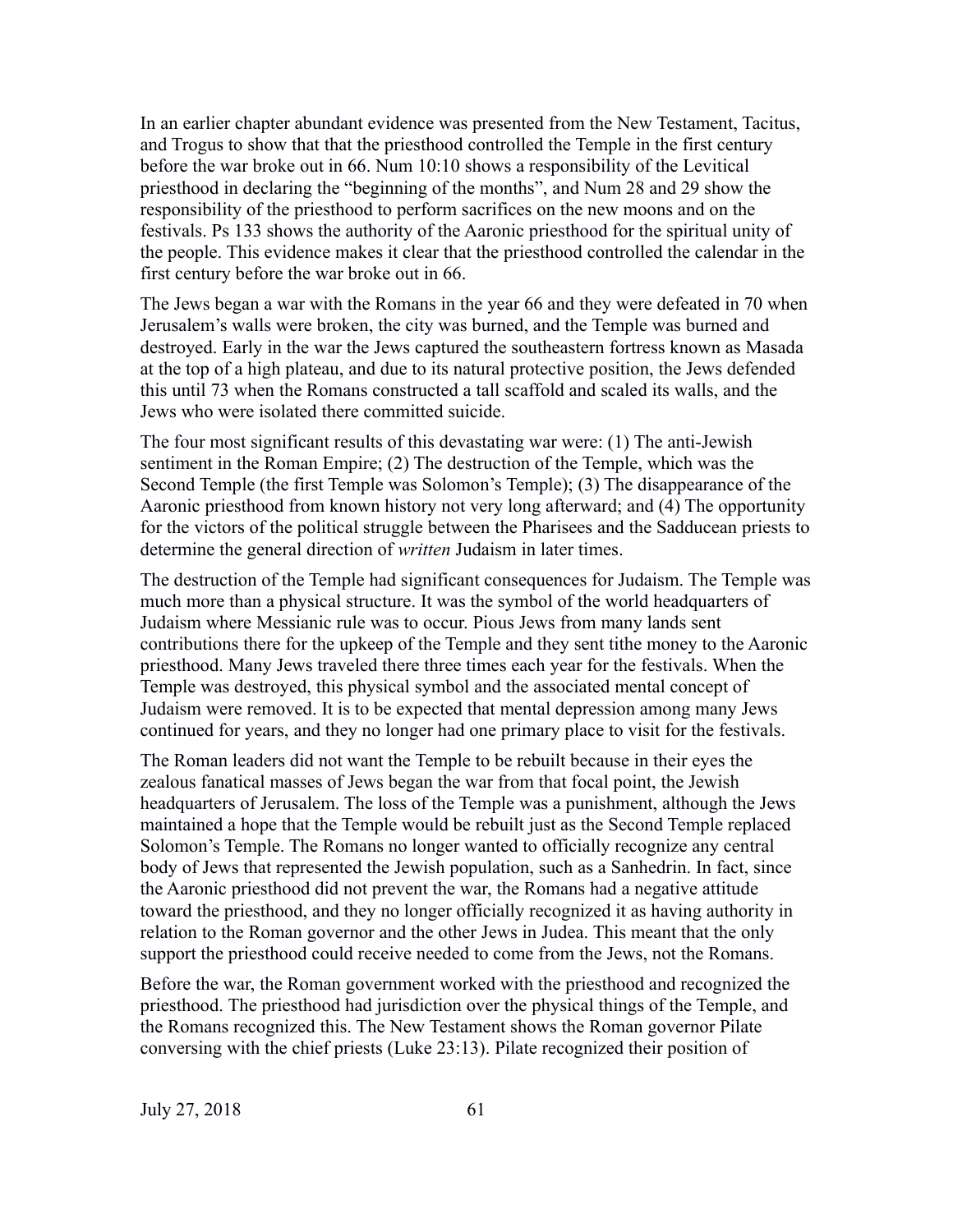authority concerning the Jews, especially in the Sanhedrin and particularly the high priest. After the war, the Romans turned their back to the priesthood and gave it no recognition. This was only one of several heavy blows to the priesthood after the war.

The Temple at which they performed their rituals was gone, and although it was technically possible for them to imagine to perform rituals without a Temple as was done before Solomon's Temple was built, that would require money for their support such as tithe money, and it would require a Jewish audience that had a desire to watch them perform without the presence of the Temple. Note the reality seen from John 12:42, "… because of the Pharisees they [the Jewish rulers] were not admitting, lest they [the rulers] should be put out of the synagogue [by the Pharisees]." This shows that the Pharisees had much control over the people in the synagogues of Judea. The synagogues were away from the Temple, but now there was no Temple. It is obvious that the priesthood would need the active support and cooperation from the Pharisees if they were to continue to perform their priestly rituals. That support would have to include the desire of the Pharisees to urge the people to send monetary contributions to the priesthood and to attend functions of the priesthood.

The authority of the priesthood came from the Bible (the commanded function and respect indicated in Num 10:10; Deut 33:10; Num 28-29; Ps 133; etc.), partly from their genealogy, partly because of the desire of the Jews to watch them perform their duties, and partly from recognition by the Roman authorities. Any Pharisee who did not have the proper genealogy from Levi, and more specifically from Aaron, could not be a priest, and thus there was a barrier of lineage between most Pharisees and the priests. If the Pharisees were to encourage the people to give support to the priesthood, it would detract from their own authority.

Concerning the Sadducees, note Acts 5:17 [NKJV], "Then the high priest rose up, and all those who [were] with him (which is the sect of the Sadducees), and they were filled with indignation." This shows the chief priests to be included within the Sadducees at that time, although it is unclear how many Sadducees might be from outside the priesthood. Acts 26 shows that there was doctrinal antagonism between the Pharisees and the Sadducees (largely the priestly party), which led to a physical tumult. Many places in the writings of Josephus show that there was political antagonism between the Pharisees and the Sadducees. This friction was due to the permanent gulf of genealogy, doctrinal differences in both details and overall approach, their different relationships with the Jews of the land (the ordinary people), and their separate association of friendships. In the Temple environment and with the Roman governor the Pharisees did not have the authority that they enjoyed in the synagogues. From this it should be clear that the Pharisees could not be expected to support the priesthood in the sense of urging the people to send them contributions and going to watch them perform their rituals after the Temple was destroyed. The loss of the priesthood from history is the clear evidence that the Pharisees let the priesthood vanish.

In Acts 15 and Gal 1:19; 2:9 James is mentioned. The death of this man James is described by Josephus in Ant 20:197-203. P. 32 of the article by Smallwood states that the high priest Ananus mentioned in this episode had James killed in 62 CE, only four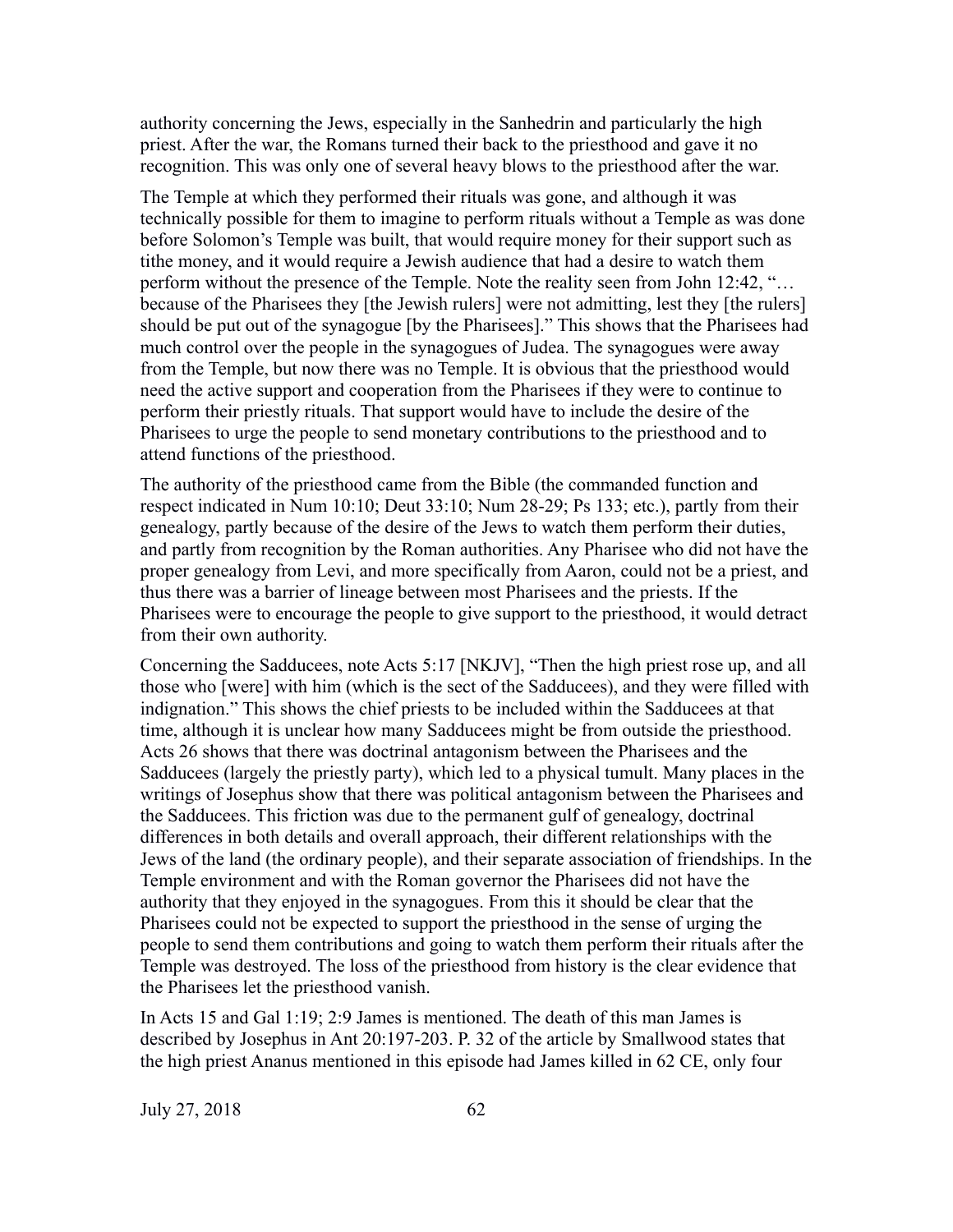years before the war broke out. This episode is an instructive example that shows who had authority. On pp. 495, 497 in Josephus 9, we see in Ant 20:199-203, "He [Ananus the high priest] followed the school of the Sadducees, who are indeed more heartless than any of the other Jews, as I have already explained, when they sit in judgment. Possessed of such a character, Ananus thought that he had a favourable opportunity because Festus was dead and Albinus was still on the way. And so he convened the judges of the Sanhedrin and brought before them a man named James … [he was stoned] … Those of the inhabitants of the city who were considered the most fair-minded and who were strict in observance of the law were offended at this. They therefore secretly sent to King Agrippa urging him, for Ananus had not even been correct in his first step, to order him to desist from any further actions. Certain of them even went to meet Albinus, who was on his way from Alexandria, and informed him that Ananus had no authority to convene the Sanhedrin without his consent … King Agrippa … deposed him from the high priesthood …"

On p. 26 Smallwood makes the following comment on this, "In doing so he [Ananus] acted *ultra vires*, and thus alarmed some of the more moderate Jews and 'men learned in the law' (i. e., the Pharisees) so much that they sent secretly to Agrippa …" The point here is that the Pharisees were not able to prevent the death of James by the Sadducean high priest who was able to convene a Sanhedrin. It does show that while the Temple stood the Sadducees did have authority that the Pharisees could not overturn by themselves. It does cause me to believe that the passage quoted in a previous chapter in bold in Ant 18 describes the situation after the destruction of the Temple rather than before 66. Otherwise it would contradict the New Testament and the example of Ananus from Josephus.

In 93/94 when Josephus completed his *Antiquities*, it was about 23 years after the Temple was destroyed. This was sufficient time for the Aaronic priesthood to crumble due to lack of funds and lack of backing by the Pharisees. In Ant 18 as quoted previously, we saw, "*yet submit they [Sadducees] do to the formulas of the Pharisees, since otherwise the masses would not tolerate them"*. In light of the New Testament this can only make sense after the Temple was destroyed.

Just as Josephus mentions the recent (near 93/94) domination of the Pharisees over the Sadducees without stating that it is recent, he also mentions the Aries approximation for the first Jewish month without stating that it is recent!!

Before the Temple was destroyed in 70, Philo gave his view that the start of the first Jewish month should not come before the vernal equinox. After the Temple was destroyed, Josephus's approximation using Aries allows the first Jewish month to begin about three weeks before the vernal equinox. This provides indirect evidence that the Pharisees altered the calendar after the Temple was destroyed and the Sadducees were deprived of their authority.

The method to determine the first month according to the earliest rabbinic literature, the Tosefta c. 250, is described in subjective terms with differences of opinion, thus leaving the reader with uncertainty and confusion. From the simplicity before the destruction of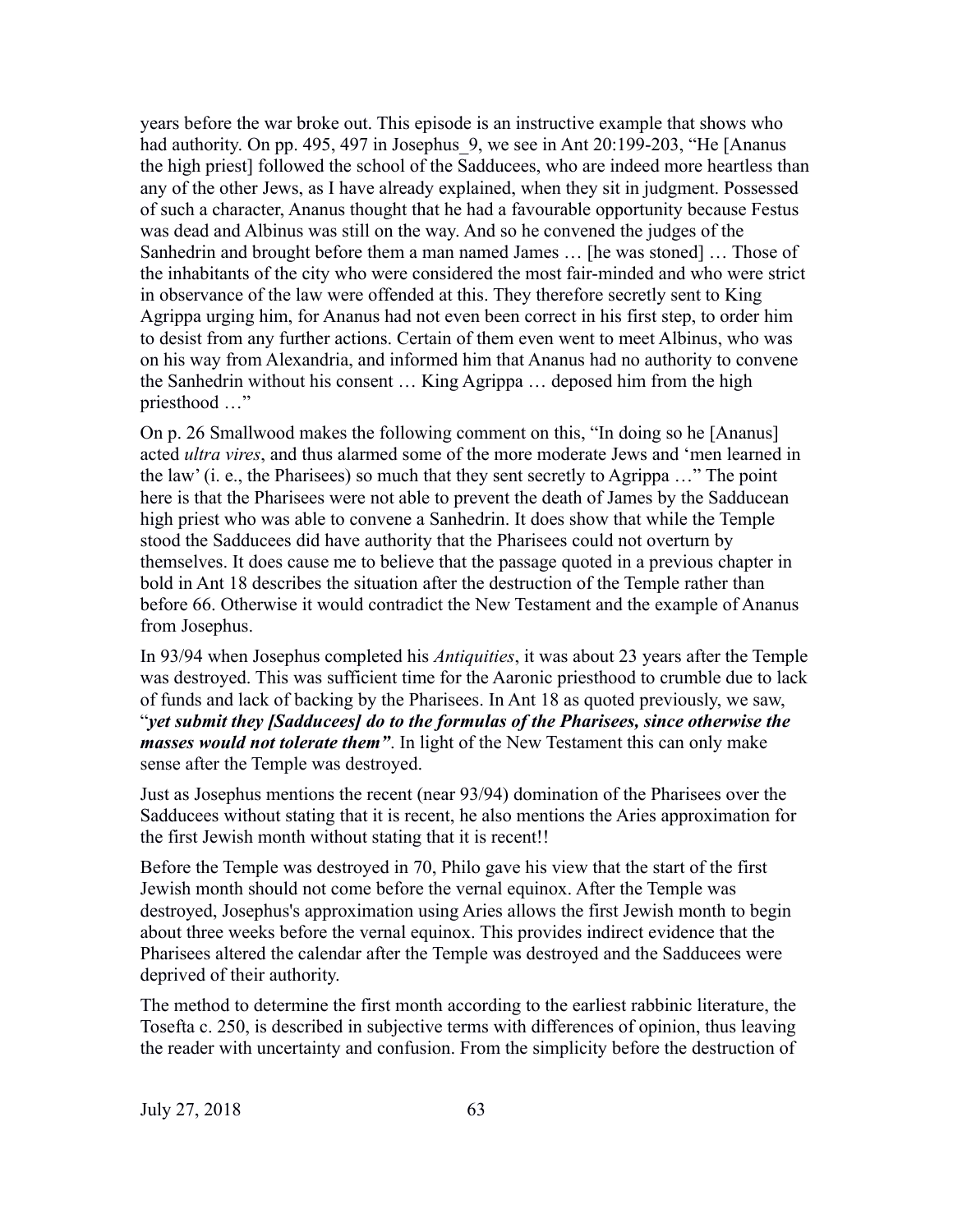the Temple as implied by the astronomy in Gen 1:14, we find the sharply contrasting later ambiguity and the need for subjective judgments in rabbinic literature c. 250. These later rabbinic elusive principles involve weighing a combination of independent factors such as the state of the barley and the time of the vernal equinox (differing opinions here). The location of the barley within Israel is also relevant in the rabbinic sources. One would have to conclude that knowledge of when the first month should occur became lost sometime after 70 when the Aaronic priesthood vanished from history.

The Aries approximation by Josephus is not so much a black mark against Josephus as it is a black mark against changing calendric practice by the Pharisees in their struggle with the Sadducees. Josephus is merely reporting to the Roman nobles on the practice of when the first Jewish month has been falling in recent years among mainstream Jews, especially those in the synagogues in Rome. It is an assumption that certain leading synagogues in Judea set the example for other synagogues to follow. History has gaps here.

The logical explanation is that after the Temple was destroyed, there was a doctrinal difference over the method to determine when the first month should begin. This difference would be between the leaders of the priests and the non-priestly leaders who had authority among Jews, i. e., the Pharisees. It is reasonable to think that there was a power struggle between the priests and the non-priestly Jewish sages, and the calendar became an issue in this struggle. The method to properly determine the timing of the first month was lost within subsequent Jewish writings. No doubt this happened soon after the Temple was destroyed when a struggle for authority would be natural. No written records describe it. Eventually the news filtered down to Josephus in Rome where he lived. From synagogues in Rome, Josephus had to notice that the first Jewish month was no longer falling where it had been falling before the Temple was destroyed. If the primary audience of Josephus, the Roman nobles who prized the Greek language, wanted to know when the first month of the Jewish calendar fell, what would Josephus tell them? Would he tell them of a recent power struggle among Jews and a change in the placement of the first month? Certainly not! The Jews would not want to inform Josephus of their internal problems because they considered him to be a traitor due to his role in the war after he surrendered. Josephus would want to supply his readers with an approximation to the current practice of the Jews, not what had been the practice before the Temple was destroyed.

Josephus was a very practical person subject to biases as a politician, certainly not an idealist in truth. Josephus is not a good source for knowing when the first month fell before the Temple was destroyed because he wrote after it was destroyed and after the leadership of the greater mass of Jews in greater Judea changed.

**The Aries approximation by Josephus was a poisoned pill of deception for the future of calendar study by the early church fathers who preserved the writings of Josephus. Another problem for the early church fathers was the ambiguity of the sign of Aries, whether it referred to Pliny's description known by Josephus, or that of the astronomers in Alexandria. Subsequent history shows that the early church fathers made a mistake in the meaning of Aries by Josephus because in later times**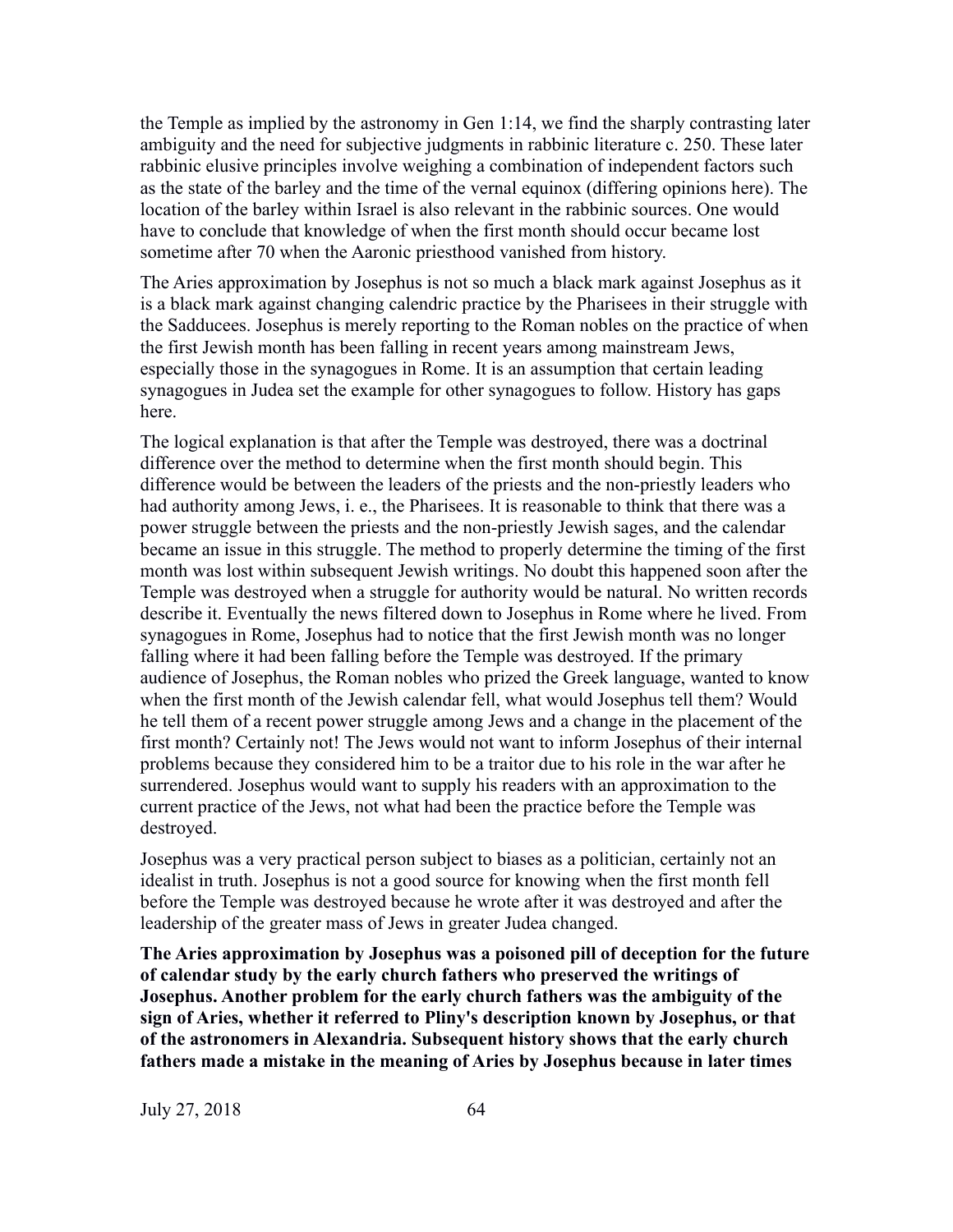# **the Alexandrian meaning of Aries became more accepted in the Roman Empire and also because the Bishop of Alexandria took on a major role in the computation of the first month for many churches beginning c. 230.**

[20] Philo of Alexandria and the First Jewish Month

Philo of Alexandria (c. 20 BCE – c. 50 BCE) lived within a wealthy Jewish family that enabled the best education that one may desire. He was well educated in the Greek tradition of Alexandria, the leading city of scientific achievement in that era, although active Babylonian astronomy did not fade away until near the end of the first century. Philo wrote extensively about biblical matters and philosophy from a Jewish viewpoint, yet he injected some Greek philosophy as though it was part of Judaism. Philo represented mainstream Judaism in Alexandria. His Bible was the Greek Septuagint (= LXX), and he did not know Hebrew according to today's scholars.

In Gen 1:14 where the Hebrew text has the plural of *moed*, which is typically translated seasons, or festivals, or appointed times, the Septuagint has the Greek word *kairos* (Strong's number 2540). The various versions of the Jewish Aramaic paraphrased translations of the Bible known as the Aramaic Targums all interpret *moed* to include the meaning "festivals". The Jewish commentaries of the middle ages also agree with this understanding of *moed*. In Lev 23 the Hebrew *moed* occurs six times: Lev 23:2, 2, 4, 4, 37, 44. The association of *moed* with festivals is clear from its use in Lev 23 as well as in Ps 104:19 and elsewhere. In the Bible, the use of *moed* is only associated with the festivals when restricted to contexts that involve cycles of the heavenly lights. In contrast to this, *kairos* occurs in Lev 23:4, but nowhere else in the Septuagint of Lev 23. In Greek, *kairos* is a very general word for time, and it is not noted for being associated with the festivals or any other regular repetitive time. Thus one would not particularly expect Philo to interpret *kairos* as festivals, and indeed Philo does not interpret it that way. However, he does use the word *kairos* in discussing this portion of Gen 1:14, indicating that in his version of the Septuagint Gen 1:14 is similar to the Septuagint that is commonly available to us.

Philo discusses Gen 1:14-16 on pp. 34-47 of Philo\_1 (*On the Creation* 45-61). On pp. 44- 45 (paragraph 59) Philo wrote, "By 'appointed times' [*kairos*] Moses understood the four seasons of the year, and surely with good reason."

It is a little humorous that he puts this interpretation in Moses' mind as if to say this is what Moses knew it to mean rather than this is Philo's interpretation. Since the four seasons are bounded by the equinoxes and the solstices, he certainly believes that Gen 1:14 includes these astronomical events. On pp. 46-47 (paragraph 60) Philo continues, "The heavenly bodies were created also to furnish measures of time: for it is by regular revolutions of sun, moon, and the other bodies that days, and months, and years were constituted." Since the calendar is based on these units and he declares these units to be based on measures of time of the heavenly bodies, he leaves no place for the barley to be the determining factor for the first month. The reader might be curious about why Philo wrote here "and the other bodies". While we know that the Greek astronomer Hipparchus proved that the stars drift very slowly from the equinoxes, and he discovered this about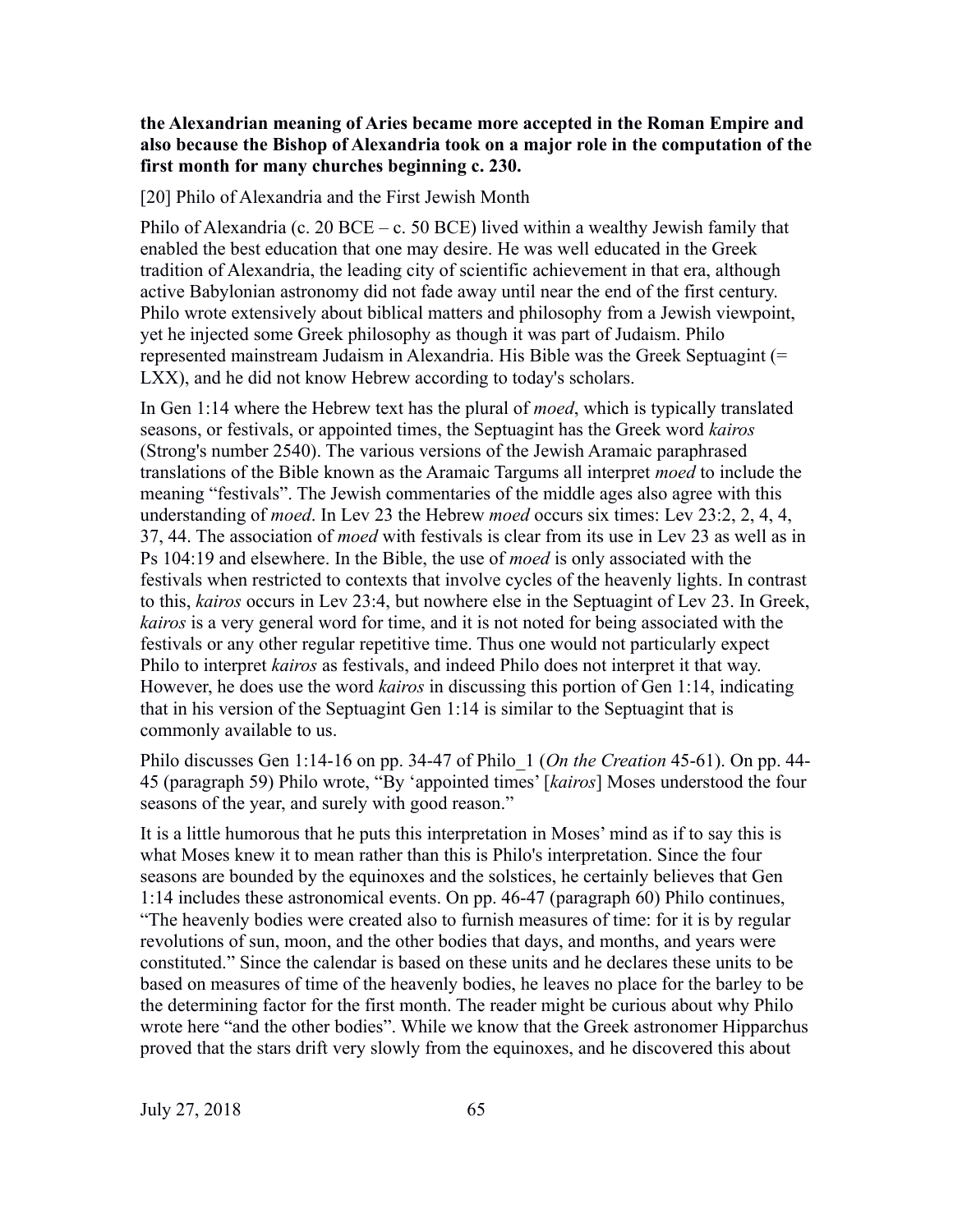100 years before Philo was born, this knowledge had not been popularized and accepted, so that Philo does not know this. Thus Philo implies the thought that the cycle of the appearance of stars agrees with the sun's signs of the equinoxes and solstices that make the seasons. If Philo had been familiar with the Hebrew text of Gen 1:14, he would have made the association of the Greek *kairos* with the Hebrew *moed*, and then would have linked this to the festivals using the contexts of *moed* in Lev 23. Instead of linking *kairos* to the festivals, he links it to the four seasons, indicating the equinoxes and solstices.

Philo wrote on p. 151 of Philo 7 (Special Laws I.90), "Who else could have shewn us nights and days and months and years and time in general except the revolutions, harmonious and grand beyond all description, of the sun and the moon and the other stars?" *Notice that the way Philo asks this question emphatically shows that agriculture is not the way to determine years and the first month.* Again Philo leaves no place for the use of barley in calendric determinations. If, on an annual basis, the Jews in Alexandria had to wait for a report on the state of the barley from the priests in Judea in order to know when to leave for a journey to keep the feast of unleavened bread at the Temple in Jerusalem, Philo would not neglect such an important annual event in its role to determine the time of the first month. In this matter the Septuagint has no distortion that would give Philo a reason to have a prejudice against the use of barley, but he surely knows nothing of the role of barley in the early first century to determine the first month.

Having examined Gen 1:14 in Philo's writings, the next step is to consider his comments on Ex 12:2. In order to properly evaluate this, the reader should be familiar with the prior chapter on the zodiac and Aries  $(= Ram)$ .

Philo was well educated, but not in the area of mathematical astronomy. Nevertheless it is probable that he would understand that the first day of Aries was the day of the vernal equinox as taught by the astronomers in Alexandria, which was unlike most of the Roman Empire in the first century where the eighth day of Aries was taken as the vernal equinox. Secular society outside of Alexandria also considered the autumnal equinox to occur on the eighth day of the sign of the zodiac called the Scales.

Philo discusses Ex 12:2 on pp. 2-5 of Philo\_QE (Exodus, Book 1.1). On p. 2 he wrote, "'This month (shall be) for you the beginning of months; it is the first in the months of the year.' (Scripture) thinks it proper to reckon the cycle of months from the vernal equinox. Moreover, (this month) is said to be the 'first' and the 'beginning' by synonymy, since these (terms) are explained by each other, for it is said to be the first in order and in power; similarly that time which proceeds from the vernal equinox also appears (as) the beginning both in order and in power, in the same way as the head (is the beginning) of a living creature. And thus those who are learned in astronomy have given this name [the Ram] to the before-mentioned time [the vernal equinox]. For they [astronomers] call the Ram the head of the zodiac since in it the sun appears to produce the vernal equinox." Then on p. 3 he writes, **"And that (Scripture) presupposes the vernal equinox to be the beginning of the cycle of months is clear from the notions of time held in the ordinances and traditions of various nations."**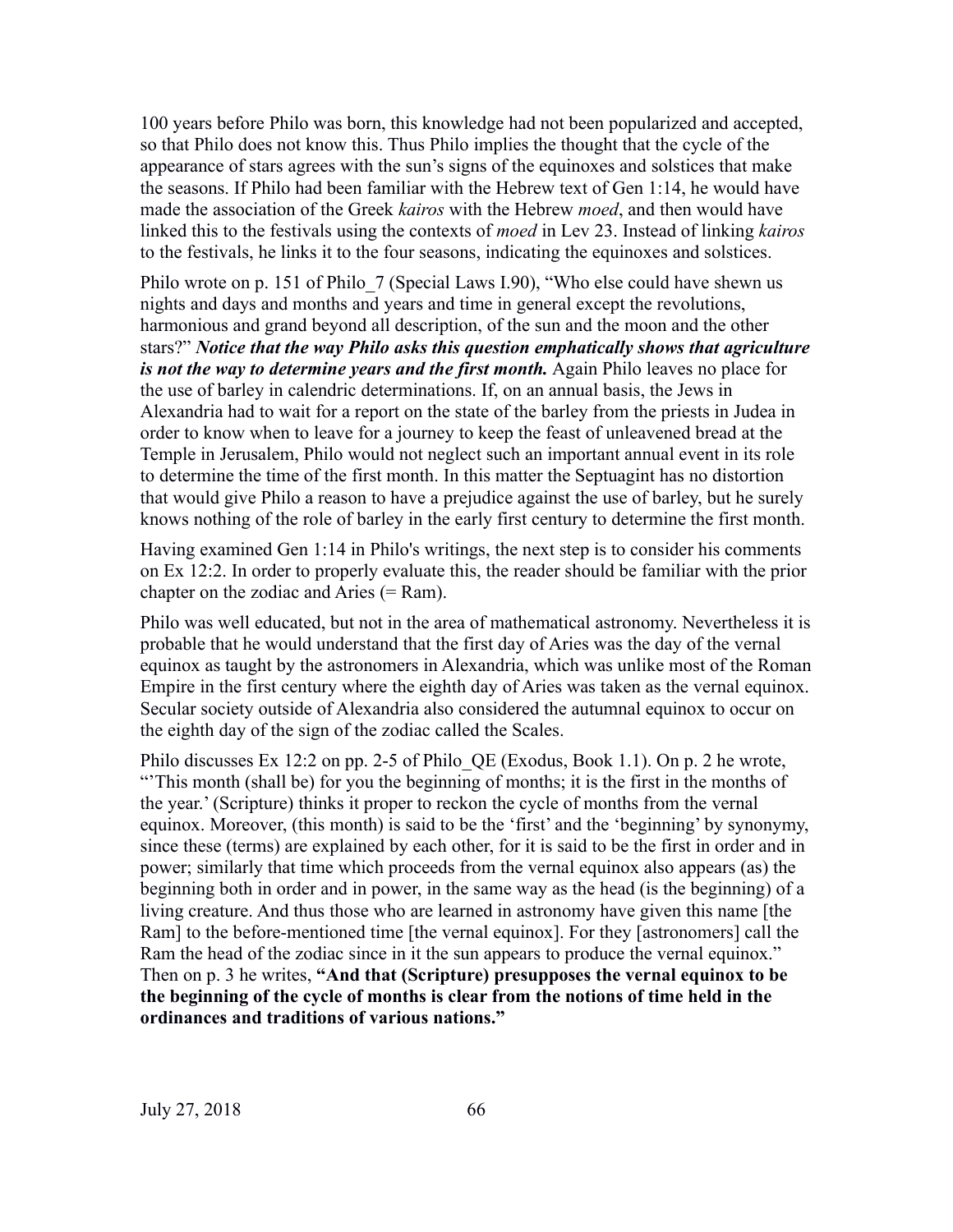Elsewhere Philo made it clear that the Jewish month begins with the sighting of the new crescent. The reader is therefore expected to know that he is speaking about a lunar calendar in Scripture. Philo wrote this last item without any explanation that presupposes his general audience from Alexandria would understand what he meant by "the notions of time held in the ordinances and traditions of various nations."

My commentary to this last sentence is based on p. 391 of Alan E. Samuel 1988, which states, **"In the areas of Syria and the East controlled by the Seleucid kings, the Macedonian calendar was adjusted to make its months coincide with the months of the Babylonian calendar, which was in turn regulated locally by a nineteen-year cycle. The system was in general use in the East, and persisted in an adjusted form in cities all over the eastern regions well into the period of Roman domination."**

The first day of Nisan in the Babylonian calendar since 499 BCE fell on or after the vernal equinox. Although Parker and Dubberstein show an exception to this in the year 384 (p. 34), this alleged exception should be corrected because it is now regarded to be a faulty examination of a cuneiform text; see pp. 14 and 16 in Aaboe and others 1991.

**When Philo speaks of the "traditions of various nations", from Samuel's statement he is referring to the continuation of the Babylonian calendar whose first month did not begin before the day of the vernal equinox. This is the only place where Philo makes a statement about the first month that is capable of some explicit comparison with the vernal equinox.**

In none of this is there any use of barley to determine the first month, and the Septuagint does not force Philo to take the position he takes. There is never a hint that the Jews in Alexandria waited with anticipation to hear the news of barley reports so they could begin their plans for the Passover.

[21] Cessation of the Babylonian Calendar shortly after 75

This is an appropriate moment to discuss the cessation of the Babylonian calendar and the loss of its knowledge by people in Alexandria and the rest of the Roman Empire after the first century. When Philo mentioned the first month of the Jewish calendar in the first century (see the last chapter), he mentioned its similarity to the lunar calendar used by other nations, which was a non-specific allusion to the Babylonian calendar that was still in use in his own day, although not in Egypt.

The Babylonian calendar in the first century was under the control of the Babylonian priestly hierarchy in the city of Uruk. The city of Babylon had been destroyed.

The Babylonian cuneiform tablets show that the year 75 in the first century was the last year in which the Babylonian astronomer-astrologers determined and published the days upon which each lunar month began in their calendar. The Roman army had taken control of the territory in the east up to the Euphrates River, but no further. The two cities in which the Babylonian astronomer-astrologers had been active in their development of the science of astronomy were Babylon and Uruk, both on the bank of the Euphrates River, with Uruk further south. By some time during the first century, the battles associated with political and territorial control between the Romans in the west and the Parthians in the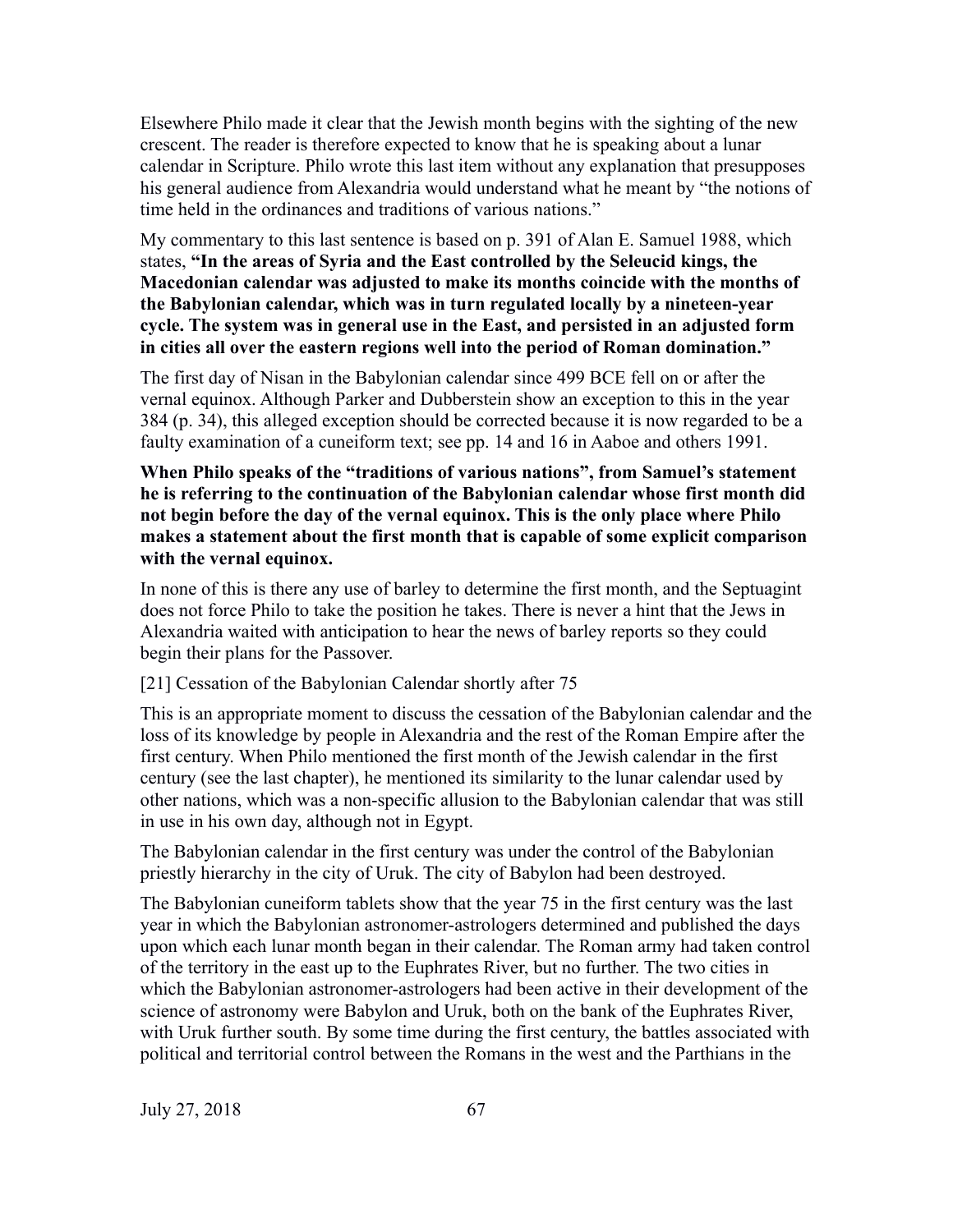east had left the city of Babylon devastated and the pagan temple in which the Babylonian astronomers worked, a pile of ruins. Only Uruk remained as a center for the continuation of Babylonian astronomical science and calendric production.

A major factor of great significance for the cessation of the Babylonian calendar along with the cessation of their practice of mathematical astronomy is the fact that the chief source of income for the Babylonian priests was being paid for their horoscopes and astrology in general. After Alexander the Great required the Babylonian astronomerastrologers to reveal their secret knowledge to the learned Greeks, those Greeks began to compete with the Babylonians for income from the practice of horoscopes and astrology in general. The Greeks charged a lower price for that practice, and this drove the Babylonians out of the business. Hence the major source of income that supported Babylonian astronomy and its calendar dwindled away.

In 46 BCE Julius Caesar first promoted a new solar calendar named the Julian calendar after him. This was the official calendar of the Roman Empire. Although other calendars were not suppressed by the Romans, neither were other calendars supported by funds from the Roman government. The pagan temple in Uruk lost its income from astrology and from government funding. All Babylonian science had been restricted to the privacy of writing in the ancient Akkadian language which had become a dead language (except for pagan astronomers and a some other highly educated Babylonians) since about the ninth century BCE when Aramaic became the universal language of the east. It is possible that there were some pockets of use of the Akkadian language among laymen in the east after c. 600 BCE, but this is not historically demonstrable.

The Babylonian calendar became obsolete after 75. Its knowledge became hidden with the unknown Akkadian language, and the Babylonian cuneiform tablets were unknown outside of its native territory. Greek astronomers who wrote in Alexandria substituted Macedonian (Greek) lunar month names for the original Babylonian month names. Roman nobles who studied the Greek language knew the Macedonian month names rather than the Babylonian month names. The Greek language instructors of Josephus in Rome taught him the Macedonian month names which he often used in his writings.

Therefore, Christians in Alexandria had no ability to understand the calendric significance of the Babylonian month names that are found in the Septuagint translation of the Tanak. Hence it became possible for Philo's writings on the Jewish calendar to become misunderstood by those who came after him. They knew from Philo that the vernal equinox was associated with the first month and that the calendar was based upon the sun and the moon. But specific details became lost with the extinction of the Babylonian calendar in 75 and the abandonment of the Aaronic priesthood shortly after the Temple was destroyed in 70. These two losses at about the same time paved the way for later confusion on the calendar. Josephus became a source of confusion because he introduced the sign of Aries about 23 years after the Temple was destroyed and at that time the Jewish calendar was no longer under the control of the Aaronic priesthood.

[22] Hippolytus Promotes Abandoning the Jewish Calendar c. 222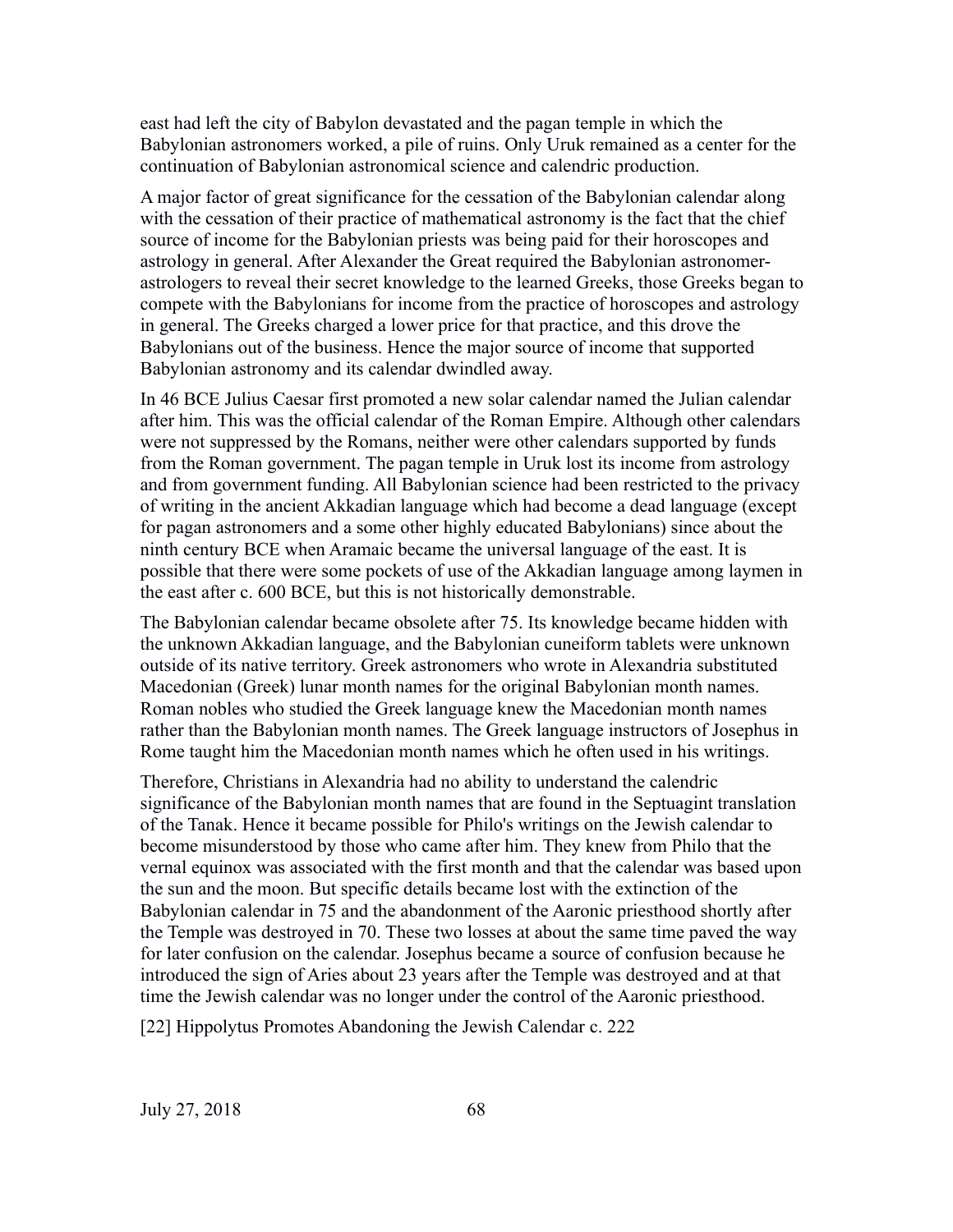Hippolytus (c.  $170 - c$ . 236) was a church priest who lived in or near the city of Rome. He wrote many commentaries on Scripture in Greek and had a reputation as a skilled preacher. On p. 26 of Cummings 2005 we read, "The great Origen of Alexandria heard Hippolytus preach in Rome about 212." Origen would have been about age 27 at this time.

On p. 69 of Eusebius (EH 6:22), we read, "At that very time also Hippolytus, besides very many other memoirs, composed the treatise *On the Pascha* , in which he sets forth a register of the times and puts forward a certain canon of a sixteen-years cycle for the Pascha, using the first year of the Emperor Alexander as a terminus in measuring his dates." Emperor Alexander Severus reigned from 222 to 235, so the first year of the Pascha table of Hippolytus was 222. The Pascha table itself, for 112 years, is preserved carved in the base of a statue that dates from the third century. The dates on this statue for the celebration of the Pascha by the church all fall on a Sunday.

On p. 63 of Brent 1995, he wrote that the statue bears an inscription that "... dates the crucifixion [of the Nazarene] on the 25th March (14th Nisan), 29 A.D. ...". On p. 86 of Goldstine 1973, he shows that on March 4, 29 at 1:13 UT the astronomical new moon occurred. The next sunset in Jerusalem on this date would have been about 14.5 hours later, which is not sufficient time to see the new crescent. This is a general statement rather than the more precise use of Schoch's curve. Using the computer program LoadStar Professional, with coordinates of longitude 35 degrees 13 minutes east and latitude 31 degrees 47 minutes north for Jerusalem, and using the time 15:40 UT for sunset in Jerusalem (the program provides this time for sunset on this date), the result shows that the sun's azimuth is 262 degrees 19 minutes 35 seconds and the moon's azimuth is 256 degrees 21 minutes 28 seconds. Hence the azimuth difference between the sun and the moon is close to 6 degrees. According to Schoch's curve this requires an altitude for the moon of 9.8 degrees as the ideal borderline for visibility. In practice, with good weather conditions and visibility, one might see the new crescent up to half a degree less than this. But according to the computer program, at sunset the moon's altitude was 4 degrees 38 minutes 21 seconds. This is much too far below 9.8 degrees to hope for visibility. One day later on March 5 at sunset, the moon's altitude was 15 degrees 27 minutes 45 seconds, which is very easy to see. Hence, the moon should easily have been seen on the evening prior to Saturday March 6. This would make March 6 the first day of the month.

Therefore, based on the sighting of the new crescent from Israel, Friday March 19 in the year 29 would have been the 14th day of the lunar month. The statue claims the date was March 25. Since the crucifixion would have been on the 14th day of the lunar month (March 19), this would make the date for the crucifixion according to the inscription impossible, and hence this would have to be dismissed as a false legend. It happens that the vernal equinox in the year 29 fell on Julian March 22, 16:48 according to the computer program BRESIM. On the same page Brent states, "We should further note the acceptance by the Hippolytan community of the Johannine dating of the last supper [Nisan 14]."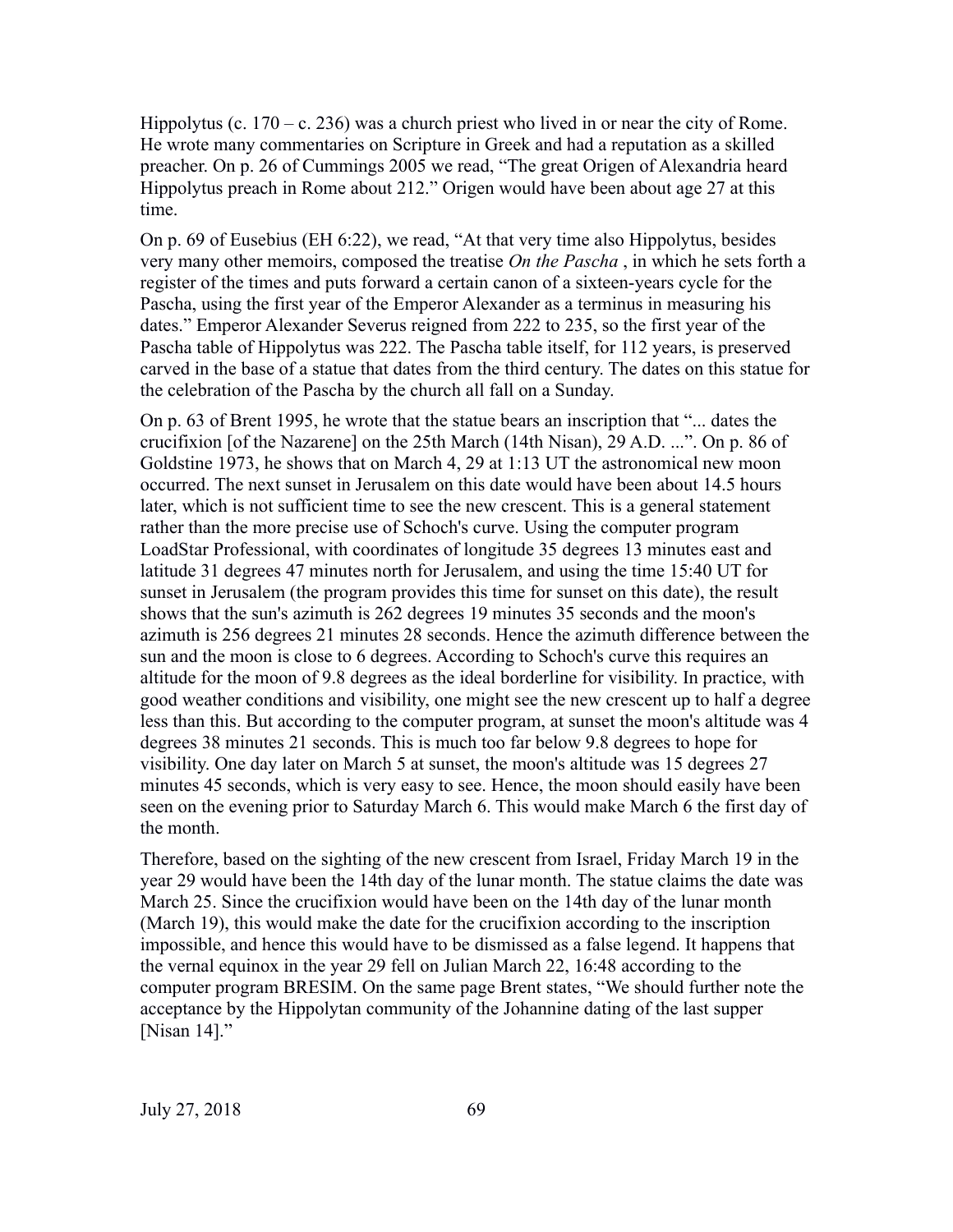On p. 67 Brent wrote that for the year 222, which is the first year of the Pascha Table of Hippolytus, "the 14th Nisan falls on the Ides April (13th) which is a Saturday". According to p. 35 of Pedersen 1983, Hippolytus made every year that consisted of 12 months have exactly 354 days. The same three years in every eight had a 13th month in this table. This scheme makes eight years have 99 months. On p. 32 Pedersen comments, "The eight years will have elapsed one day and a half before the moon has passed through 99 complete revolutions with the result that the expected Easter moon after eight years would be delayed by 1 ½ days."

How did Hippolytus decide when to add a 13th month? Pedersen discusses this question on p. 37, writing, "It is clear that this had nothing to do with the vernal equinox which, according to the Roman calendar, was March 25, for there are Easter moons [= 14th of the computed first month according to Hippolytus] as early as March 18 in both the 6th and the 14th year of the cycle. Now March 18 was the day on which the sun entered the sign of Aries according to the Romans [in the first century Pliny the Elder wrote that the vernal equinox fell on the eighth day of the sign of Aries and that the vernal equinox fell on March 25], and it may well be that Hippolytus took this as the *terminus a quo* [= earliest date] for the Easter moon  $[= 14$ th day] in order to place his own NISAN in the spring as ordained in Holy Scripture [as Hippolytus saw it]."

**The above analysis by Olaf Pedersen concerning the writings of Hippolytus is precisely according to a forced strict view of Josephus as already discussed above, and according to the arrangement of Pliny the Elder using the vernal equinox on the eighth day of the sign of Aries!! This is really exciting because it shows a dependence of Hippolytus upon Josephus as seen from the Roman first century viewpoint, not according to the Alexandrian concept of the sign of Aries, which began with the vernal equinox.** Hippolytus's treatise *On the Pascha* has not been preserved, so we cannot quote his own explanation. However, we have the Julian calendar dates preserved on the statue.

It seems obvious that Hippolytus in Rome promoted the use of Josephus to determine the allegedly correct time for the first month based on the Roman concept of the day of the vernal equinox on March 25 and the use of Pliny that would cause the sign of Aries to be on March 18. Hippolytus was using Pliny along with Josephus for the sign of Aries, but he did also use the false Roman March 25 for the vernal equinox as the anchor for knowing the start of the sign of Aries. Hence Hippolytus was not actually using the vernal equinox, but instead the sign of Aries, according to the words of Josephus. Josephus did not mention the vernal equinox at all, but instead he mentioned the sign of Aries.

Thus Hippolytus promoted abandoning the Jewish calendar for the church in his own century. At least from the time of Hippolytus onward, Josephus would have been an object of focus for the early church fathers concerning when to celebrate a Sunday Pascha, or Easter. Since Eusebius demonstrates an interest in tracing the history of efforts of the church leaders to determine the original calendar of the Scriptures, he apparently is not aware of efforts before Hippolytus. There is no reason to think that Hippolytus knew that in Alexandria the sign of Aries began on the day of the vernal equinox in contrast to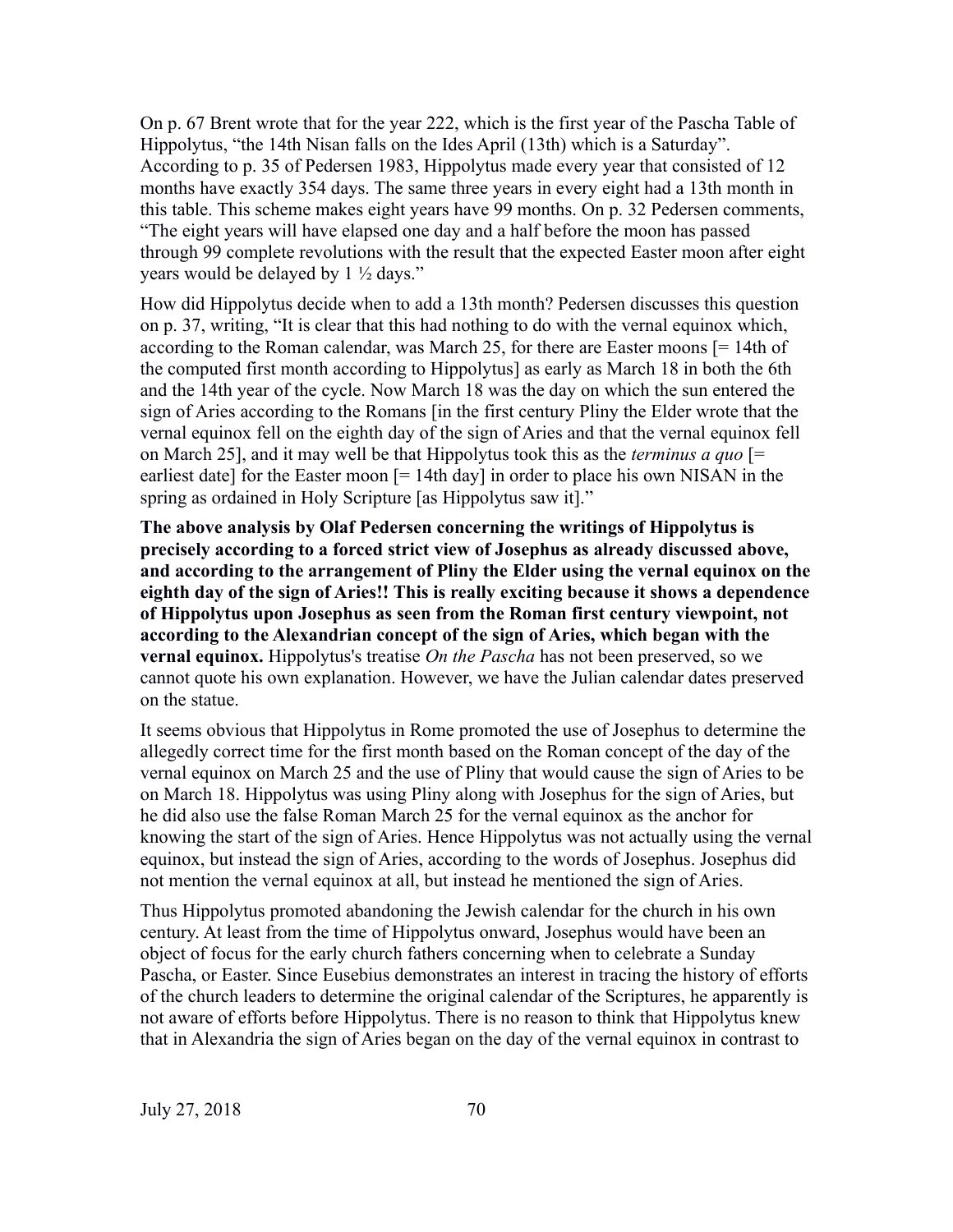the use of March 18 in Rome following Pliny the Elder. While the first year in the table of Hippolytus is 222, we cannot be sure that he wrote his essay *On the Pascha* in that year.

By the year 230 the Alexandrian Church began dispatching letters with the date of Easter to be kept by other churches, according to Eusebius as quoted by Pedersen above. Although Hippolytus lived in the environs of Rome where Latin was the vernacular language, he wrote his biblical commentaries in Greek. It is plausible that his essay *On the Pascha* reached the Greek speaking Alexandrians, and thereby Josephus's comment on Aries gained their attention. To educated people in Alexandria at that time, Aries began with the vernal equinox. Thus, such educated people would have thought that Josephus began Aries as they themselves did. Perhaps they were not aware of the writings of Pliny the Elder in Latin, which expressed a contrary view as explained above.

The writings of Phlio of Alexandria were available to Origen who quoted from Philo in many of his own writings. Philo would also have been read by other Christians in Alexandria, and Philo placed emphasis on the vernal equinox.

[23] Origen and the Jewish Calendar

(A) The Importance of Origen for the History of the Calendar

Origen made a few statements concerning the calendar practiced by the Jews in his day. The time and geographical place of his life in relation to learned Jews and Jewish history are especially significant for his witness to the calendar. **At least as significant as this, is the fact that within 25 years after Origen's death Anatolius used Origen as a witness to support the view promoted by Anatolius, and this is critical for judging the reliability of Anatolius.** With so much importance attached to Origen, it is worthwhile summarizing key aspects of his life.

(B) Sketch of Origen's Life and Environment

Origen was born in Alexandria c. 185 (Crouzel, p. 2). His father gave him both a Christian and a Hellenistic education. He became a teacher of Christianity in Alexandria having the primary goal of bringing people to accept Christianity. Friction developed between him and Bishop Demetrius of Alexandria because the latter exerted much control in both the organization of the Alexandrian Church and in doctrinal matters. The latter interfered with Origen's ability to write commentaries, so he moved to Caesarea on the eastern coast of the Mediterranean Sea in 233. One year before this move he was ordained as a presbyter while visiting Jerusalem, and no doubt Demetrius was angered by this because he was not consulted. In Caesarea he was a teacher, a preacher, the director of his library, and he continued writing commentaries on books of the Bible as he had done in Alexandria. He was supported by the wealthy layman patron Ambrose, who also provided him with secretaries and stenographers for writing down his biblical commentaries and other documents that he dictated. He died in 253 or 254.

Origen was the most prolific Christian writer in ancient times and his views played a significant role in subsequent mainstream Christian theology. On the other hand, some of his conclusions were based upon loose spiritual analogies and Hellenistic philosophy, and this made him a very controversial figure among mainstream Christian leaders about 130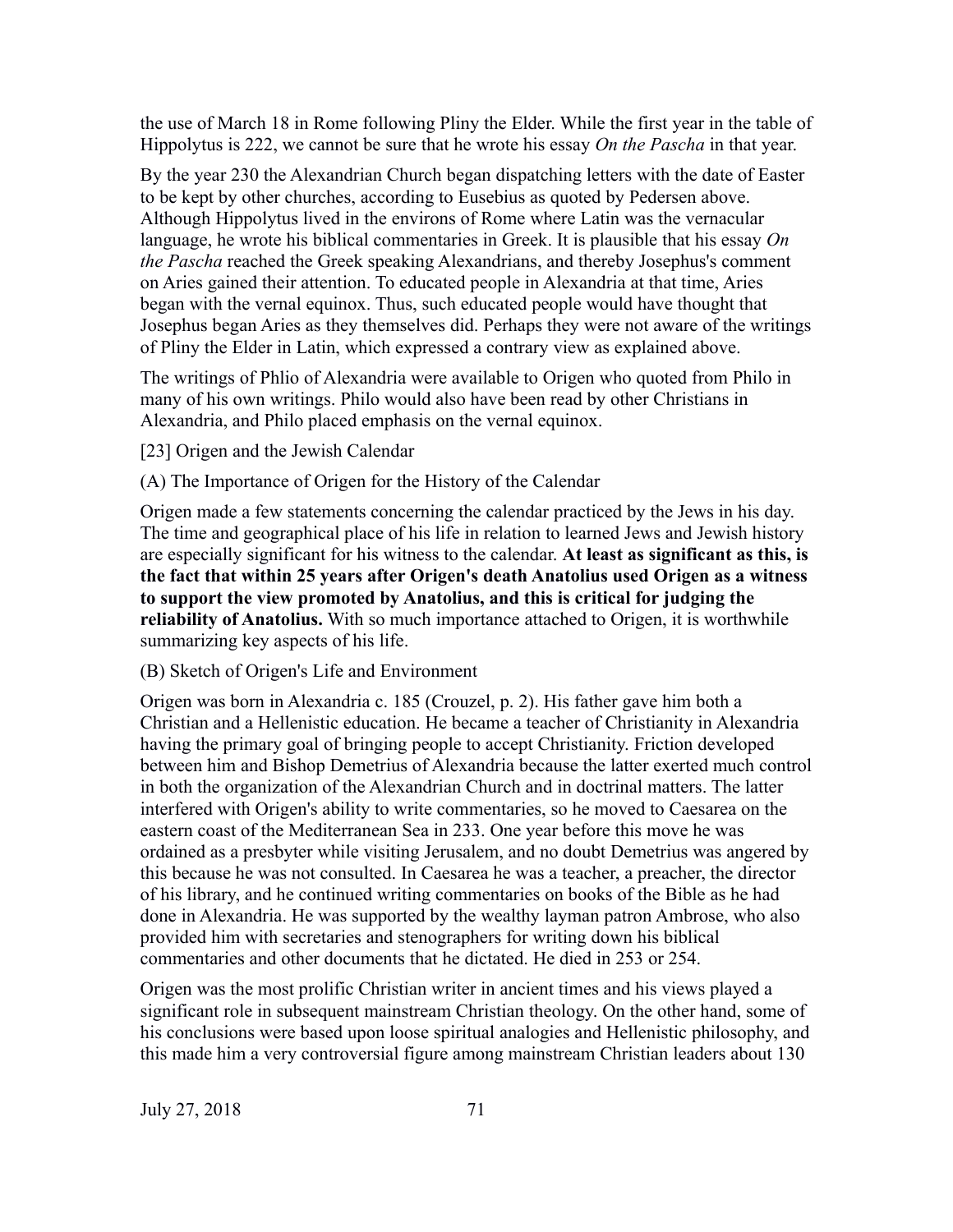years after his death. He was not autocratic and was dismayed by autocratic behavior in other Christian leaders. His personal library was a major addition to the theological library that had begun in Caesarea. After his death this library continued to expand, and perhaps c. 275 one source estimated this library to have 30,000 volumes (McGuckin, p. 21). With the financial help of his layman patron Ambrose, he was able to acquire any theological writing he wished. His biblical commentaries earned him great fame in his lifetime. His primary interests were in promoting growth in the churches and in promoting his doctrinal positions in theology through reasoning rather than through politics or coercion. To further his cause, he had a reputation to uphold for accuracy and thoroughness. When he disagreed with the views of others of recognized rank, he never mentioned those people by name or by other indirect means. He simply explained his own views and left it to others to notice how his views may differ with others.

Origen had no time for church politics and tried to avoid rivalries with others by stating his own views without mentioning the names of others with whom he disagreed. He would have become familiar with the dates for the declaration of Easter before he departed for Caesarea in 233. According to Origen's habit of avoiding rivalries and personal disputes, he was very low key in how he stated his conclusions.

Origen directed the huge written project known as the Hexapla, a work of the Old Testament in six columns. The columns were the Hebrew text (= the Tanak), its transliteration into Greek, Aquila's translation, Theodotion's translation, the Septuagint, and Symmachus's translation. In order to engage in discussions with Jewish theologians concerning certain matters pertaining to the Hebrew Scriptures, Origen needed an accurate understanding of the Hebrew Scriptures. For this purpose the Hexapla was a great help to Origen. The Hexapla also served the important purpose of helping Origen to judge validity among the various versions of the Septuagint  $(= LXX)$ . If Origen could not decide among versions of the LXX in some part of the text, he sometimes favored a version that agreed with the Three (= Aquila, Theodotion, and Symmachus). He recognized that it was important to know what writings were authoritative, that is, canonical as inspired.

Except for occasional travels, he lived in Caesarea for about the last 21 years of his life. Caesarea had the best shipping port of all the cities on the eastern (north-south) edge of the Mediterranean Sea, and it may have had a population of 100,000 in Origen's time (McGuckin, p. 11). Its population was a mix of Jews, Christians, pagans, and Samaritans who often worked in close proximity. Thus some individuals among these diverse groups developed the ability to share their religious background in conversation.

The scanty yet significant statements from Origen about the Jewish practice for the time of the first month do corroborate the Tosefta in the general sense of timing.

(C) Origen's Relationship with Learned Jews

Pp. 88-89 of Levine 1975 reveal that there was a well-known academy of rabbinic studies in Caesarea. Some sources discuss this as a group of schools, each conducted by one learned rabbi. The origin of this academy or group of schools is roughly c. 200. Students to this academy even came from Babylon, and it was likely the leading academy for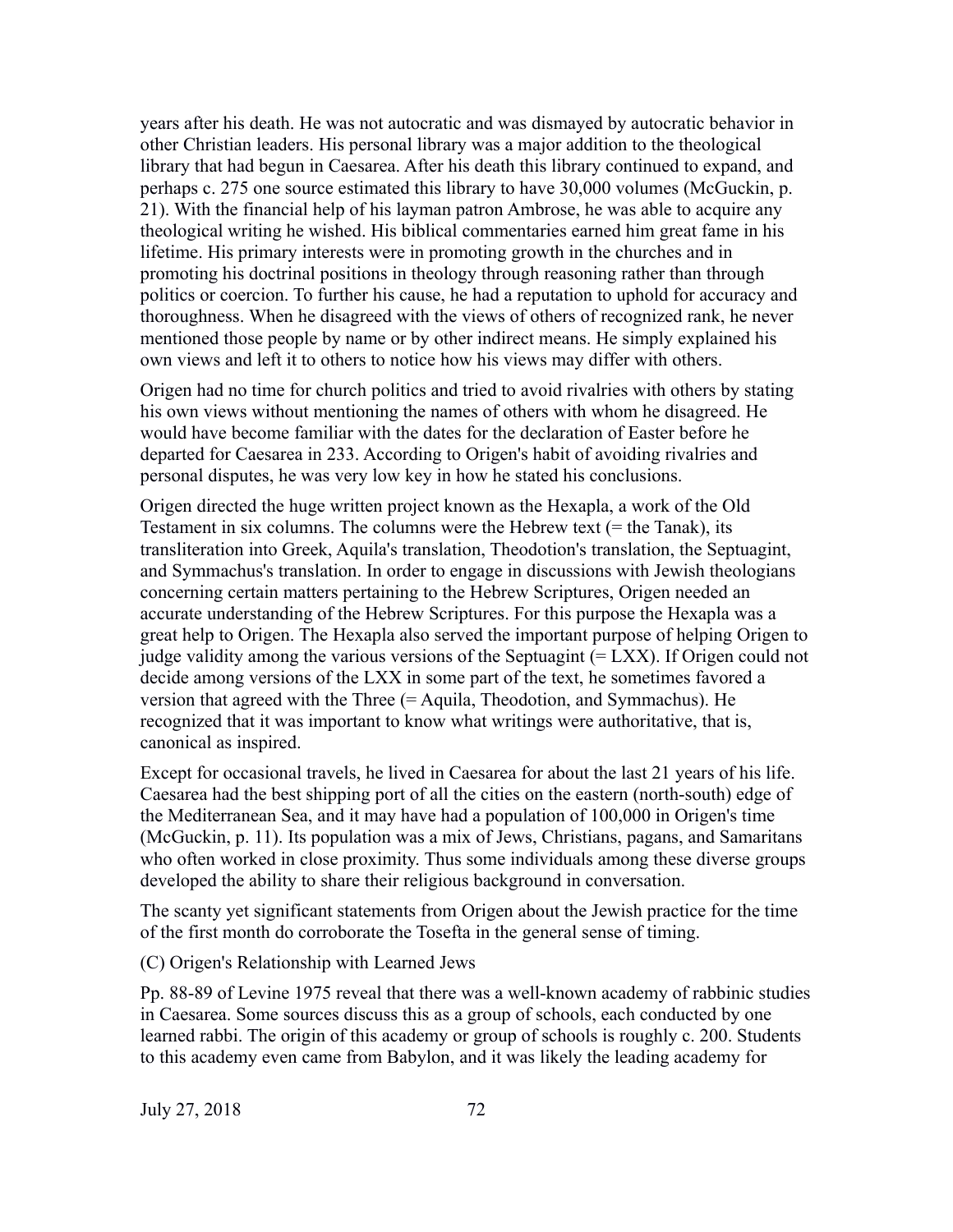rabbinic studies in the world during the third century. On p. 95 Levine wrote, "The 'Rabbis of Caesarea' are mentioned some 140 times in the Palestinian Talmud [= PT] both transmitting the opinion of others and expressing their own views." The PT was published c. 400 although it was several decades in the making. There was always diversity in how Jews interpreted the Tanak, yet Caesarea was a leading site for the promotion of Orthodox (= rabbinic) Judaism because of the rabbinic academy there.

A little to the east of Caesarea were the two cities of Tiberias and Sepphoris, the leading cities in this era with a few rabbis of reputedly greater stature than those in Caesarea during the third and fourth centuries. Since Caesarea was more cosmopolitan than the other two cities, the Roman capital of its province, a Roman military base, and a major port city, this made the Jews of this city quite open to non-Jews, and it was very likely the best location in the world for a Christian scholar such as Origen to engage in discussions with highly esteemed rabbis who knew the Tanak and Jewish practice.

Origen composed the work Contra Celsum c. 247 (pp. xiv-xv in Chadwick 1980). On p. 41 of Chadwick, in CC 1:45, we read from Origen, "I remember that once in a discussion with some Jews, who were alleged to be wise, when many people were present to judge what was said, I used the following argument." On p. 50, in CC 1:55, we read from Origen, "I remember that once in a discussion with some who the Jews regard as learned I used these prophecies." On p. 93, in CC 2:31, we read, "But although I have met with many Jews who were alleged to be wise ..."

Many references such as these were collected by de Lange in his book (1976) *Origen and the Jews*. On p. 22 of this book de Lange wrote, "Origen will thus have had no more difficulty, given his relations with Jewish scholars, in gaining access to the traditions and writings of the rabbis [in Hebrew] than if they had been written in Greek, no more difficulty, that is to say, than any Greek-speaking Jew. We should suppose that he learned something of the character of the [Hebrew] language, and some vocabulary, from his frequent inquiries and discussions, but it is by no means inconceivable that he relied entirely for his knowledge of Hebrew texts on his Jewish colleagues." Later on the page he wrote, "We shall not be far from the truth if we conclude that Origen could not speak or read Hebrew, but that he was fortunate in having acquaintances who did, and who gave him such help as he demanded."

On p. 225 of de Lange 1975 he wrote, "That Origen took a deep and serious interest in the Jews is apparent from even a casual perusal of his works. He says that in expounding a difficult passage of scripture the Churchman will first enquire of the Hebrew tradition, and he provides several explicit examples of his own enquiries on specific questions." On p. 235 he wrote, "This implies that he did not merely turn to the Jews when he was in difficulties, but spent a good deal of time merely discussing the Bible with Jews or even perhaps attending rabbinic discourses on scriptural texts."

(D) Motivation and Resources for Origen on the Jewish Calendar

On p. 80 of Chadwick 1980, Origen wrote in CC 2:13, "The siege [against Jerusalem] began when Nero was still emperor, and continued until the rule of Vespasian. His son, Titus, captured Jerusalem, so Josephus says..." From this there is no reason to doubt that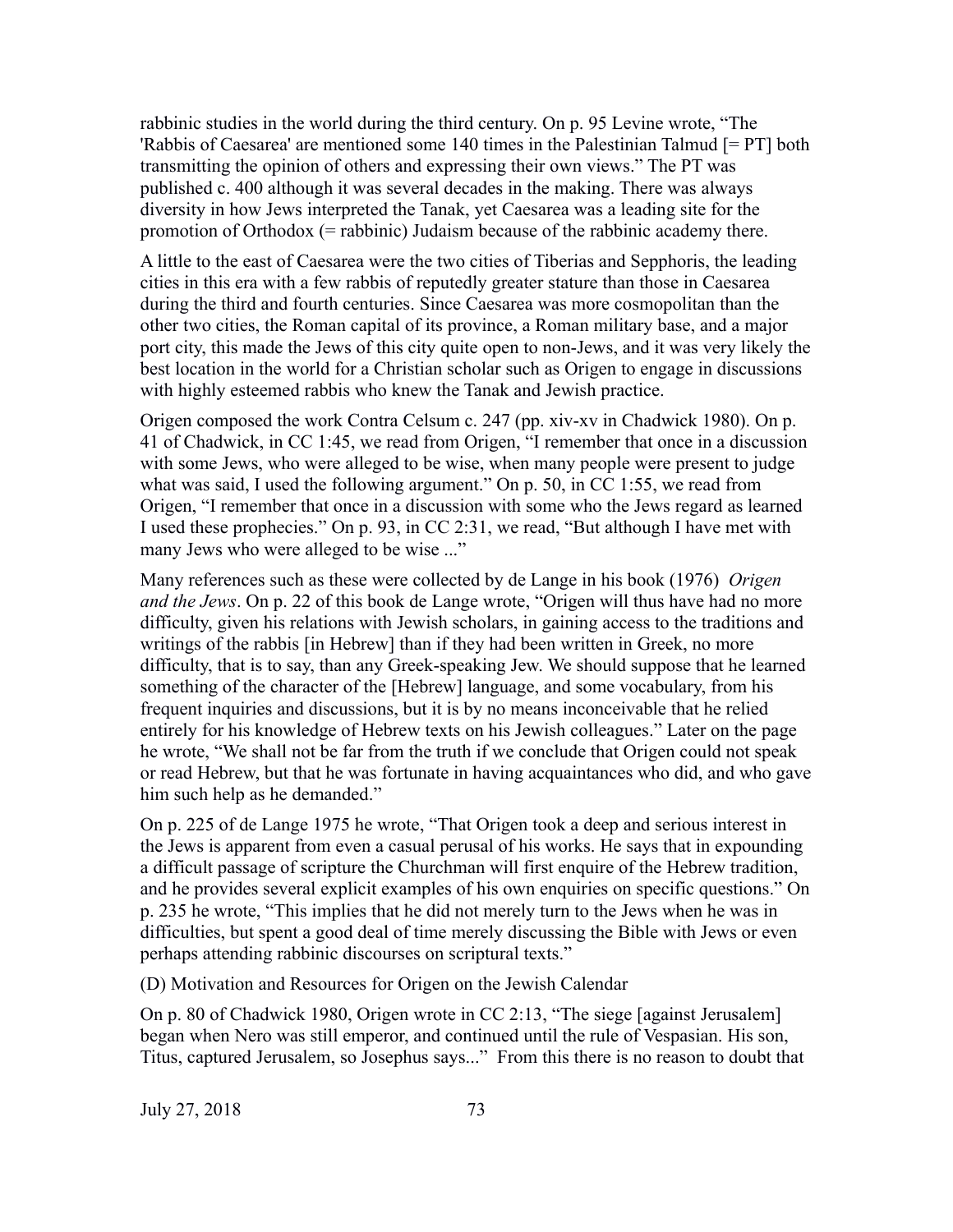the works of Josephus were in Origen's library and he was somewhat familiar with his writings.

On p. 117 of Runia 1995 he wrote, "It can be said beyond all reasonable doubt that the preservation of Philo's writings as we have them today is due to the intervention of Origen himself. Had he not taken copies of Philo's treatises with him when he moved from Alexandria to Caesarea in 233, then these would have been lost, together with the remainder of the Hellenistic-Jewish literature of Alexandria." On p. 118 Runia wrote, "The best list, oddly enough, is probably to be found in Cohn and Wendland's text of Philo, which in the apparatus criticus lists some 99 cross-references to Origen." Origen learned the concept of spiritual interpretation from Philo's allegories.

Long after Origen died, the Church historian Eusebius directed the same library in its expansion, and Eusebius quoted from parts of the writings of Aristobulus. Since Aristobulus was from Alexandria and his writings originated there, and since Origen took such writings with him when he left that city, it is certain Origen already had the writings of Aristobulus in his library.

Hence Origen had the writings of Philo, Aristobulus, and Josephus concerning the Jewish calendar. He also had the opinion of Jewish scholars in Caesarea who would most likely have presented him with the opinions found in the Mishnah and Tosefta of the rabbinic Jews. The latter documents show conflicting opinions with no consistent conclusion on the calendar (discussed below). Since Origen's library was kept current with contemporary commentaries on Scripture and related subjects, it is plausible that Origen had the opinions of Hippolytus on the calendar and was in fact under some pressure to give his own opinion on the time of the year for the first month. Certainly Origen was familiar with the practice of the Alexandrian Church dispatching letters for the date of Easter from before he moved away from Alexandria.

(E) When were the Jews Keeping Passover in the time of Origen?

When Origen completed his commentary to the Gospel of John while living in Caesarea, perhaps during the 240's, he briefly wrote about the time that the Jews of his day were keeping the Passover. In Heine's translation 1989 on p. 280, section 116 states, "It will be easier, however, in other places to view the statements which are made about the time of the pasch, which takes place around the spring equinox, and whether any other problem demands investigation." This is an isolated statement.

Since Origen regards this matter of the time of the first month to be of significance to the Church in his own day, even though his comment is brief, his choice of words would not be more vague than necessary. It indicates that in his own day in Caesarea, sometimes the Jewish passover occurs before the vernal equinox and sometimes afterward. Compare this with what he indicates in the next section.

(F) Origen's Treatise on the Passover

In Origen's Treatise on the Passover (written c. 245 according to the chronological research by Robert Daly; see p. 4), he quotes all or parts of Ex 12:1-2 at least nine times! This shows a major interest in this calendric question, and his audience would certainly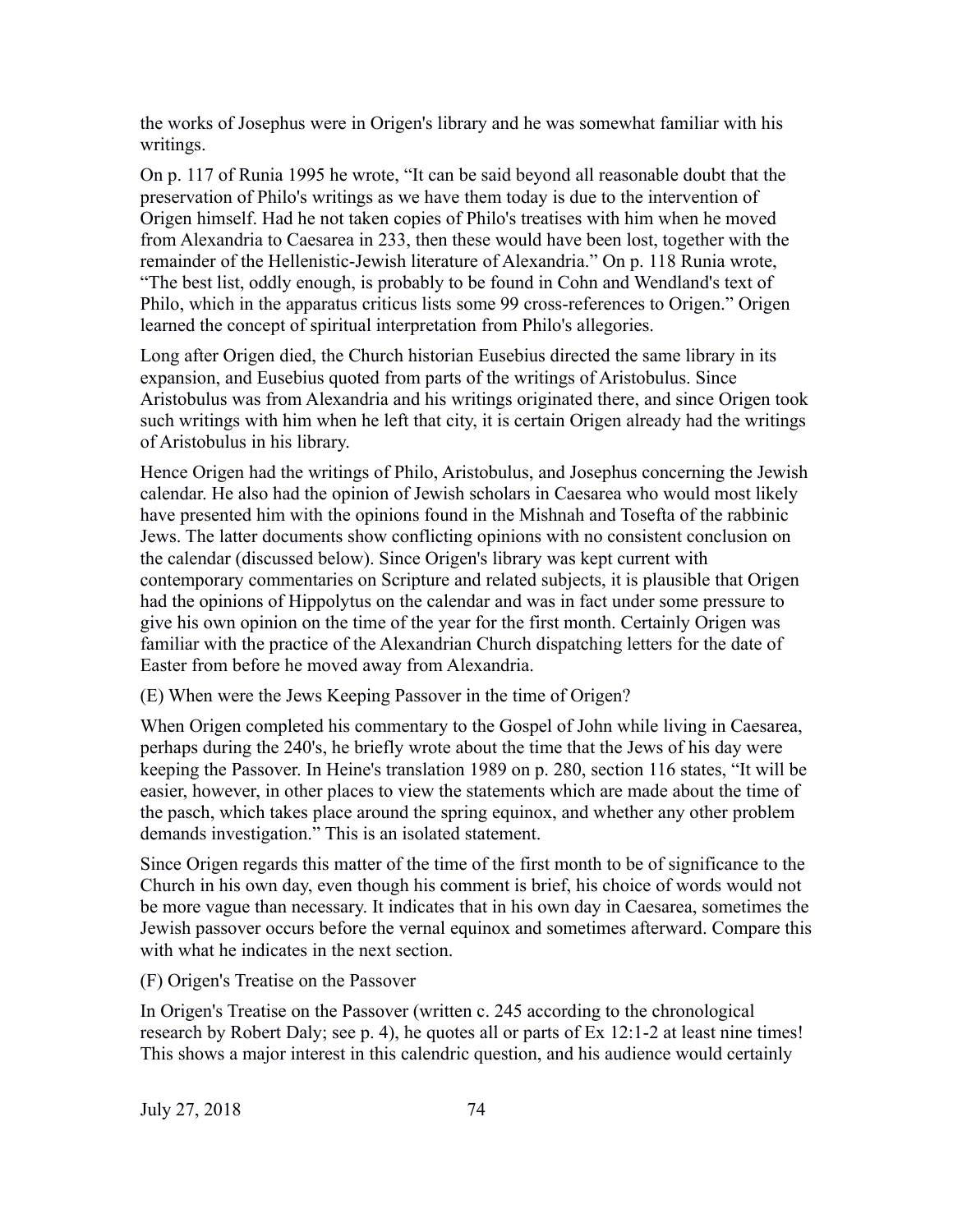have their nerves on edge to know what he thought. The Septuagint that was used by him in this passage was very close to the Hebrew.

Ex 12:1-2, "And YHWH said to Moses and to Aaron in [the] land of Egypt, saying 'This month [shall be] to you [the] beginning of months, it [shall be the] first of [the] months of the year to you."

Notice that the words "to you" (to Moses and to Aaron) occur twice in the Hebrew, just as they occur twice in the Septuagint that Origen used and quoted.

On p. 30, concerning Ex 12:1-3, Origen wrote, "If he had added: 'Speak to the whole assembly of the sons of Israel and say: This month is for you the beginning of months,' he would have been saying this without distinction both to Moses and Aaron and the whole people." Origen is saying that Moses and Aaron knew when the first month should fall, but they were not commanded to tell the whole assembly when the first month should fall!!

From this statement on the calendar Origen simply concluded that the original details of the Scriptural calendar were intended to be kept a secret, told to Moses and Aaron at the contextual time of Ex 12:2, but not revealed in Scripture to the people!! At the bottom of p. 29 Origen wrote that Ex 12:2 was **not** spoken "... to the whole people, but only to Moses and Aaron." On p. 30, after quoting Ex 12:1-2, Origen wrote, "... it is clear that it is not for the whole people that that month was then *the beginning of month*s, but only for Moses and Aaron to whom it was spoken." In other words, according to Origen's interpretation of this, Moses and Aaron were told when the first month occurred, but they were to keep the method a secret from the people. Thus Origen was admitting that he did not know when the biblical first month should occur, and he did not think that the Jews knew either because they could not give him a clear single answer.

The Tosefta was being composed by rabbinic scholars during the first part of the third century when Origen was active. Its date of publication is a matter of scholarly debate, placing it sometime in the third century, perhaps c. 250. But the leading Jews of Caesarea would have spoken to one another about the issues involved and known its conclusions on the matter before it was published, Multiple contradictory views on the time of the first month are in the Tosefta.

In Tosefta Sanhedrin 2:7, the section below from p. 198 of Tosefta-Neusner\_4 shows contradictory views concerning the use of the vernal equinox. The phrase "intercalate the year" refers to adding a thirteenth month. The point of distance in time is the new moon of the candidate first month. Square brackets are added by the translator Neusner.

"A. They intercalate the year only if the spring equinox is distant by the better part of a month.

B. And how much is the better part of a month? Sixteen days.

C. R. Judah says, 'Two thirds of a month, twenty days.'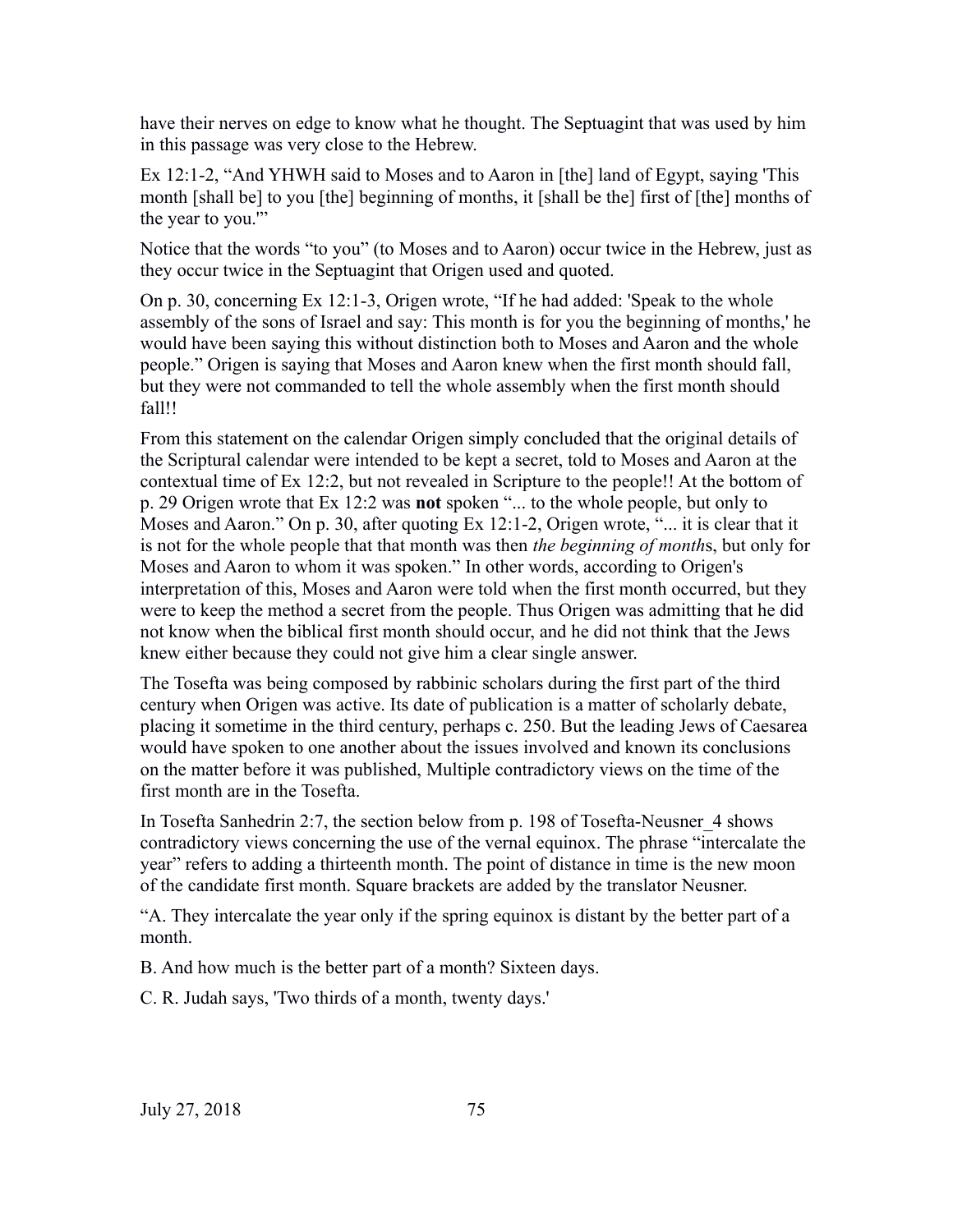D. R. Yose says, 'They make a reckoning of the year. If before Passsover there still are lacking sixteen days of the equinox, they intercalate another month. [If there are lacking] sixteen days before the autumnal equinox, they do not intercalate it.'

E. R. Simon says, 'Even if it was lacking sixteen days before the Festival [of Sukkot], they do intercalate it.'"

From the above we note two kinds of disagreements. One involves a rule concerning whether 16 or 20 days to the vernal equinox should be used. Another involves whether consideration of advance calculation for the autumnal equinox should also be used. Moses and Aaron could not have received such confusion at Ex 12:1-2. Surely the Aaronic priesthood could not have had such confusion before the Temple was destroyed. Origen's library containing Philo, Josephus, and other sources were not helpful for him to establish a condition for knowing when the first month occurs. He would not have understood the Babylonian calender in relation to Philo's important remark. We do not know whether Origen understood the distinction between Aries in Rome where Josephus wrote compared to Aries in Alexandria. We do know that Origen was admitting that he had no answer nor did he think a definitive answer was available.

In Tosefta Sanhedrin 2:2, 2:3, and 2:4 on p. 197 other considerations that contribute to a decision to intercalate the year are given. These involve the state of the growth of the grain, the fruit of the trees, and the growth of domestic animals of kids, lambs, or pigeons. Taking all such matters into consideration including the equinoxes certainly involves subjective judgments, and does not produce a clear result to which others can easily agree.

In sharp contrast to this, Anatolius claims that Origen agreed with his own conclusions on the calendar!! This makes Anatolius untrustworthy because he misrepresented Origen's views.

Anatolius used Origen's library in Caesarea after the latter's death (in 253/254) in his effort to write about the determination of the first month. It appears that Origen would have had all the written resources that Anatolius had. But Origen also had a good working relationship with some prominent rabbis in Caesarea, and he would have had the ability to discuss the evidence with them privately.

[24] Eusebius Reports on Anatolius who wrote c. 277

Quotations from Eusebius with commentary by Olaf Petersen above showed a rule from c. 250 that allowed Nisan 1 to occur about two weeks before the vernal equinox according to the church in Alexandria. Pedersen also indicated that Bishop Demetrius began to send calculated dates from c. 230. From this we see that 95 years before the Council of Nicaea in 325, there was already an established tradition of when to determine the first month based on reckoning from Alexandria, which placed the vernal equinox on the first day of Aries, March 21, instead of on the eighth day of Aries according to the practice in first century Rome from which Josephus wrote. In other words, scholars from Alexandria (such as the alleged scholar Anatolius, who died c. 282) who read the Aries approximation by Josephus would understand Josephus differently from how Pliny the Elder would understand him, because they would interpret the beginning of Aries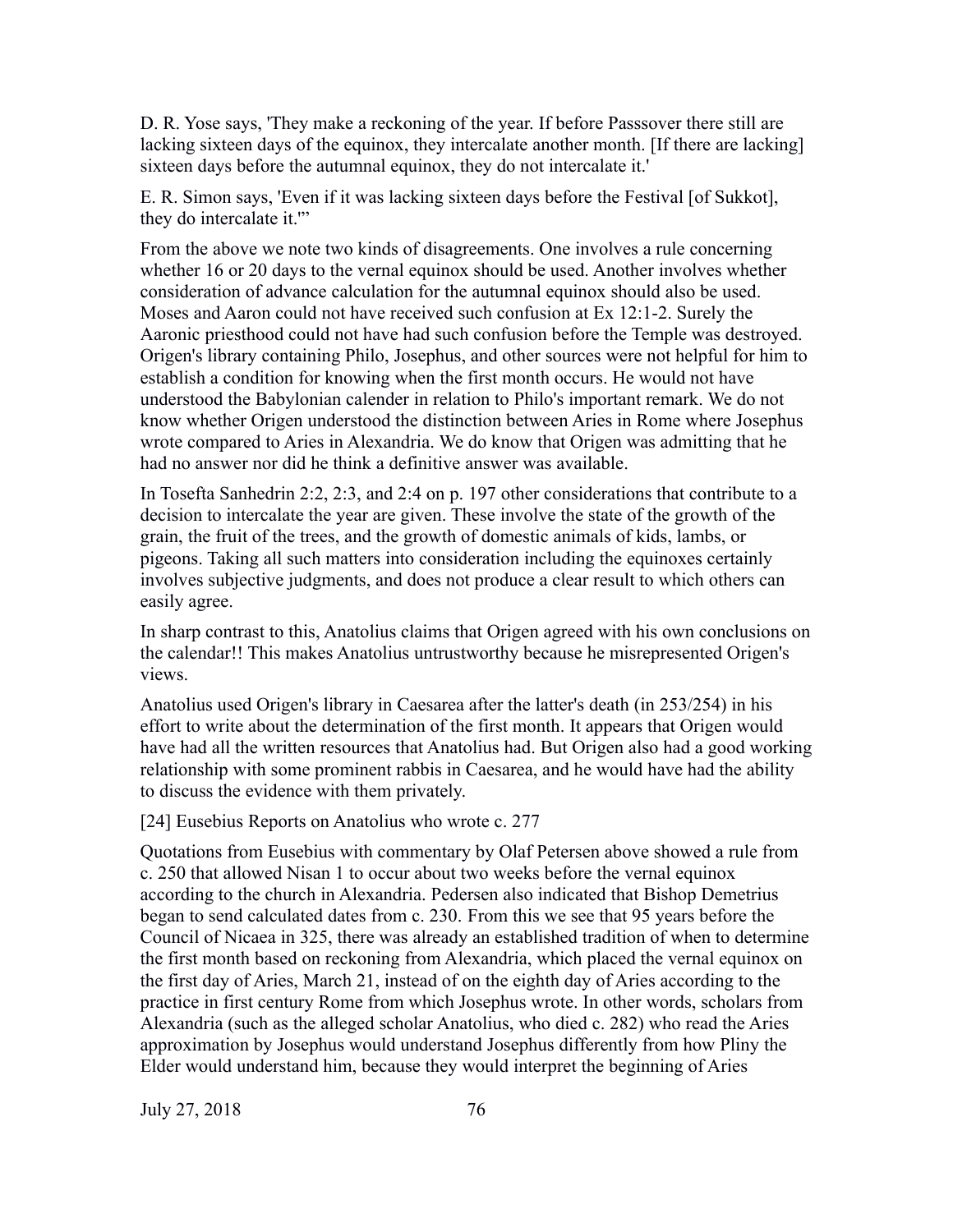differently. The Council of Nicaea did not have the purpose to determine when to begin the first month because it had already had a tradition from Alexandria, although one of its purposes was to determine whether to celebrate Easter on a Sunday or with the Jews (assuming the Jews kept it in the proper month). However, Eusebius evidently thought it was necessary to provide some justification for the method that had become standard in Alexandria.

The Easter rule using the full moon was a corruption (an incorrect understanding, much worse than a mere approximation) of what Josephus meant by Aries in his context of Rome compared to Alexandria where the beginning of Aries began differently. Thus the astronomically awkward Aries approximation in first century Rome was transformed into a full moon / vernal equinox rule from later Alexandria, which the Council of Nicaea accepted from the tradition of the Alexandrian Church. Those from Alexandria misinterpreted the meaning of Aries from Josephus in Rome, and they also neglected to consider the hidden matters of the rivalry between the Pharisees and the Sadducees, with the loss of the practice of the Aaronic priesthood. They did not realize how that rivalry finally led to Jewish confusion concerning the beginning of the first month.

John North 1983 provides a literal translation of the rule for determining Easter on p. 76 as follows, "As for Easter, the rule finally agreed was that it must be celebrated on the *Sunday next after (and not on) the 14th day of the Paschal moon, reckoned from the day of the new moon inclusive*. The Paschal moon is *the calendar moon whose 14th day falls on, or is the next following, the vernal equinox, taken as 21 March*."

John North's phrase "calendar moon" means an approximately computed lunar month. His phrase "Paschal moon" means Easter month. Note that the full moon is not explicitly stated here because the full moon is accepted to be on the 14th day of the lunar month; thus the full moon is there in a disguised form. North's mention of the new moon is not the observed new crescent, but some cyclical pattern that approximates the observed new crescent. March 21 was a date of the Julian calendar, which was an approximation to the vernal equinox. Since the Julian calendar's year was slightly longer than a true tropical year, over the centuries March 21 in the Julian calendar became much later than the true vernal equinox. That led to the replacement of the Julian calendar with the Gregorian calendar in 1582, so that March 21 would be a good approximation to the vernal equinox.

This rule of Easter for the Roman Catholic Church originated from bishops in Alexandria. It took a few centuries before uniformity over the precise method became standardized.

When the church historian Eusebius wrote about the time of the first month in relation to observing *pascha* (this is the Greek transliteration for Passover / Easter), he reserved detailed space to the writing of Anatolius alone. Anatolius wrote an essay in Greek concerning the time for observing the *pascha*. The original Greek version no longer exists, but this was translated into Latin under the Latin title *De ratione paschali* (*About the Reasoning of Passover*). The Latin title will be abbreviated DRP as a designation of this work of Anatolius. The Latin text survives in eight hand-written manuscripts. This essay was translated from Latin to English based upon only one of the eight manuscripts by S. D. Salmond and first published between 1867 and 1872. Anatolius wrote this c.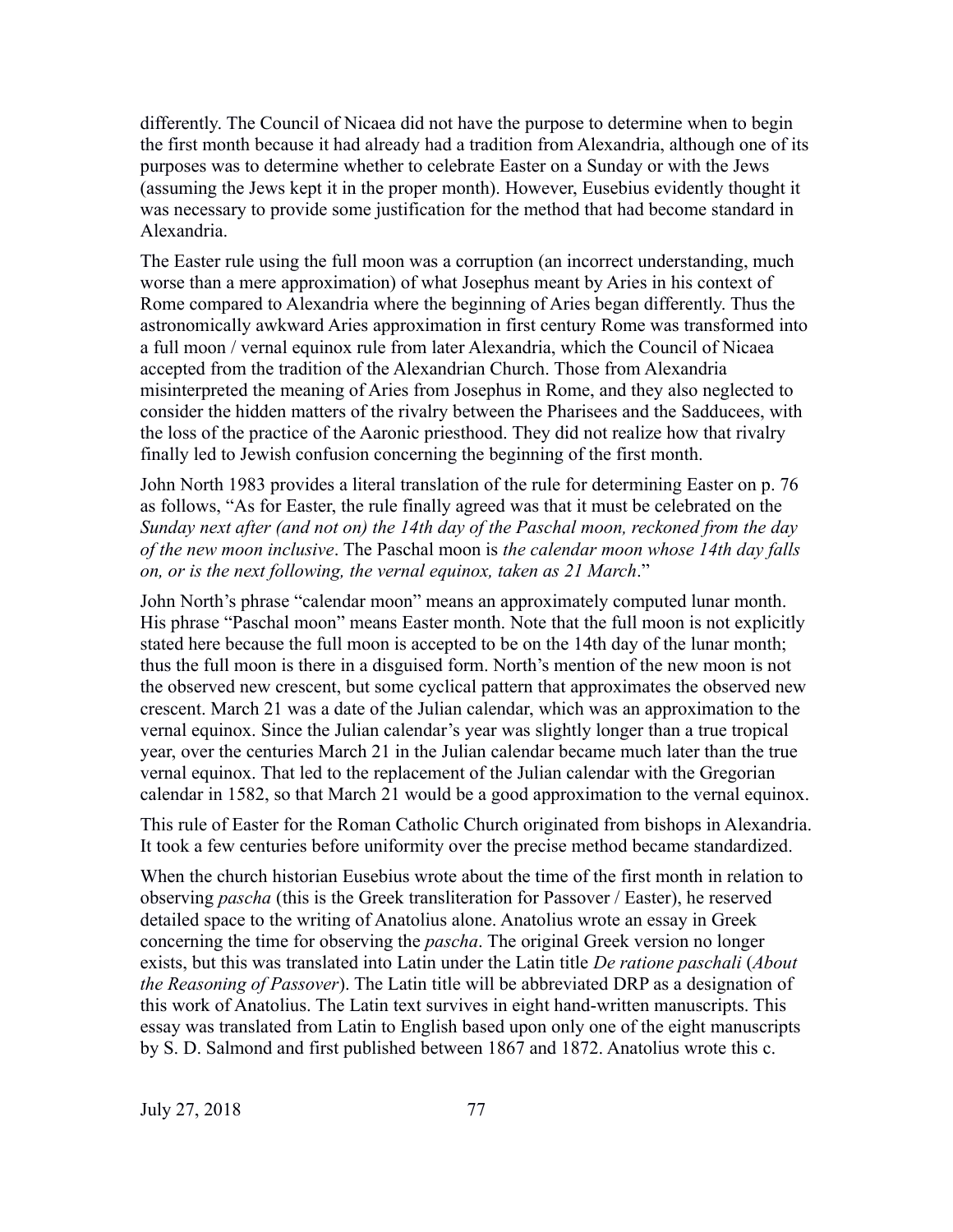277. He spent his early life in Alexandria where he was educated, and he later became the bishop of Laodicea. Some sources call him Anatolius of Alexandria, and others call him Anatolius of Laodicea.

Daniel P. McCarthy and Aidan Breen (see McCarthy & Breen 2003 in the bibliography) wrote a book on the essay on Passover (= DRP) by Anatolius, and this makes the translation by S. D. Salmond obsolete in some ways, but not completely. Breen compared all the surviving hand-written texts of DRP and produced a composite critical text, but this required some subjective judgments, and need not necessarily be the best representation of the original DRP. The version of DRP translated by Salmond contains portions that are close to the partial Greek version that Eusebius preserved. Breen's text primarily follows the Latin translation of DRP that was produced by Rufinus c. 380, which has differences from Eusebius. Latin was the first language of both Rufinus and Jerome. They were classmates who studied technical Latin and Greek together in Rome and were close friends until their public position with regard to Origen's writings clashed. Both of them translated many works from Greek to Latin. Rufinus was an idealist who is generally considered reliable.

One controversial innovation introduced by McCarthy is his theory of how Anatolius composed the dates in his 19-year cycle. McCarthy's theory is based on his belief that Anatolius used a calendric method like that of the Book of Enoch and the Book of Jubilees (pp. 71-72, 99-100 of McCarthy & Breen), although this latter is a solar calendar that does not use the moon. It does not make any sense to me that Anatolius would have done this, and hence I reject the dating method of the 19-year cycle as determined by McCarthy & Breen and especially the resulting implied date of the writing of DRP. I accept the date c. 277 as given by Ideler on p. 228 of volume 2.

The question arises concerning the reliability of Anatolius in the DRP and especially some of his calendric claims. For this purpose one should consider his DRP as a whole rather than merely the extract that Eusebius quoted. Nevertheless, even through a thoughtful examination of the controversial section itself, it is possible to make a reasonable assessment of its historical veracity. First I quote the heart of the specific text from Eusebius that quotes from DRP.

Quoting from Anatolius' DRP from Eusebius's *The Ecclesiastical History*, 7:22:16-19, "Therefore we say that they [= the Jews and any who follow them] who place the first month in it [= the 12th sign of the zodiac], and determine the 14th day of the Pascha accordingly  $[=$  the 14th day of the first month in the 12th sign of the zodiac, thus before the vernal equinox], are guilty of no small or ordinary mistake. And this is not only our own statement, but the fact was known to the Jews, those of old time even before Christ, and it was carefully observed by them. One may learn it from what is said by Philo, Josephus, and Musaeus, and not only by them but also by those of still more ancient date, the two Agathobuli, surnamed the Masters of Aristobulus the Great. He was reckoned among the Seventy who translated the sacred and divine Hebrew Scriptures for Ptolemy Philadelphus and his father; and he dedicated books exegetical of the Law of Moses to the same kings. These writers, when they resolve the questions relative to the Exodus, say that all equally ought to sacrifice the passover after the vernal equinox, at the middle of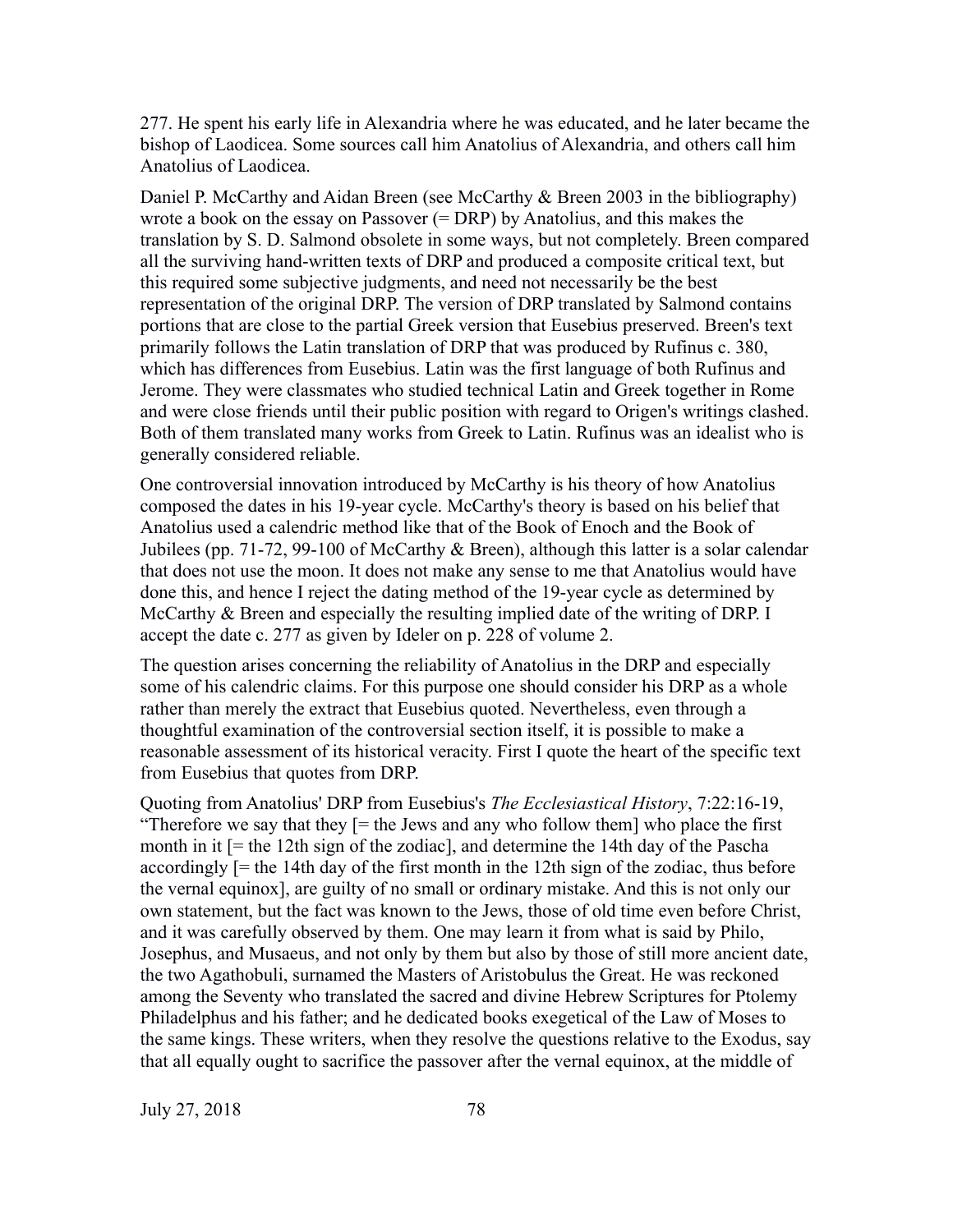the first month; and that this is found to occur when the sun is passing through the first sign of the solar, or as some have named it, the zodiacal cycle. And Aristobulus adds that at the feast of the passover it is necessary that not only the sun should be passing through an equinoctial sign  $[=$  the vernal equinox], but the moon also  $[=$  opposite end of the sky]. For as the equinoctial signs are two, the one vernal, the other autumnal, diametrically opposite each to other, and as the 14th of the month, at evening, is assigned as the day of the passover, the moon will have its place in the station that is diametrically opposed to the sun, as may be seen in full moons; and the one, the sun, will be in the sign of the vernal equinox, while the other, the moon, will of necessity be in that of the autumnal. I know of many other statements of theirs, some of them probable, others advanced as absolute proofs by which they attempt to establish that the Feast of the Passover and of unleavened bread ought without exception to be held after the equinox."

### [25] Scholars Judge the Credibility of Anatolius

Consider the above statement from DRP in light of the Scriptures, Philo, and Josephus. When discussing Gen 1:14 above, it was shown that the people in ancient Israel needed to know at the beginning of the month that followed the 12th month, whether it would be the first month or the 13th month. They needed to know to get ready to travel to Jerusalem to keep the Passover. Gen 1:14 speaks about lights from the heaven, not predicted lights. Advance prediction is not in harmony with the pattern for the new day or the new month based on Gen 1:14.

It was only until fairly recent times that the extent of use of the Babylonian calendar in geography and time became known so that we can properly evaluate Philo and thus realize, as shown above, that he indicates the Jewish first month cannot begin before the vernal equinox. Anatolius could not have been expected to know this. But even without knowing this, Philo makes no statement that compares the 14th day of the first month with the vernal equinox. Anatolius appears to be inventing this and using a non-existent history to promote his view.

To Josephus the Passover could fall about a week *before* the vernal equinox! This is explainable by recognizing that Josephus wrote his Antiquities from Rome about 23 years after the Temple was destroyed and the priests (who controlled the Temple and the calendar) were no longer in control of the calendar once the Temple was destroyed. In other words, the successors of the Pharisees were now in charge and they were free to change the calendar as they wished. The Alexandrian astronomers began the sign of Aries on the day of the vernal equinox, but Josephus put the vernal equinox on the eighth day of Aries. Hence Anatolius who was reared in Alexandria would have interpreted Josephus according to the Alexandrian meaning of Aries, and thus Anatolius would have a distorted view of Josephus. Anatolius wrote c. 277 CE.

From Scripture, Philo, and Josephus, it is clear that Anatolius promoted a view that was historically incorrect and Scripturally incorrect. At least with Philo he is responsible for knowingly distorting history.

The writings of Aristobulus have not survived, and the only source for what he wrote is Anatolius. We must use all the evidence at our disposal to judge whether we can believe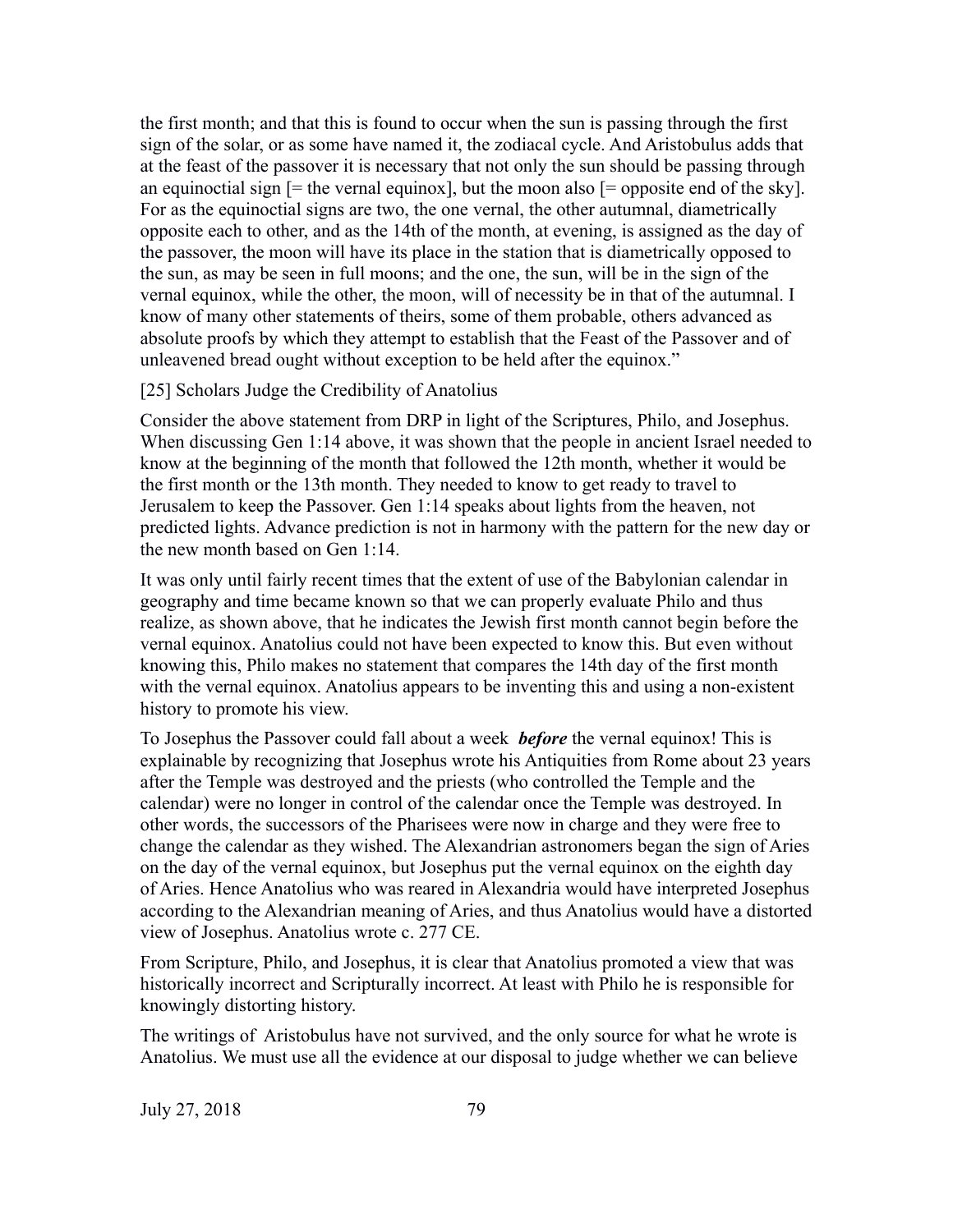Anatolius concerning what Aristobulus wrote. When Anatolius wrote about what Aristobulus wrote, there is no clear indication in the text as it has been handed down to us when the words of Aristobulus cease and the words of Anatolius continue. The one writer blends into the other with no boundary marker (equivalent of quotation marks). He may mislead the reader into thinking that all of the important words are those of Aristobulus, when in reality they may mostly be his own words (Anatolius).

Here are a few things to keep in mind when considering the writing of Anatolius. First, for about 30 years until the time that Anatolius wrote his essay DRP, *About the Reasoning of Passover,* c. 277, the Church in Alexandria was computing dates for the Pascha (Greek term for Passover), and these dates kept the Pascha after the vernal equinox. This differed from Jewish practice at that time in the third century, which did allow Passover to fall before the vernal equinox in some years. The Alexandrian Church sent this computed information to other selected churches so that all would be in agreement on the dates. Anatolius inherited this tradition. It would have been natural to expect him to try to justify this tradition as established in his home city. The evidence indicates that Anatolius was fabricating history to support his conclusion.

Fotheringham 1904 addressed the question of the credibility of Anatolius. In this article he discusses what Anatolius wrote in comparison to the writings of those whose names he mentions in DRP. After supplying the references to Philo on the vernal equinox compared to the first month on p. 109, Fotheringham concludes, "These passages prove nothing more than a general coincidence of the season of Nisan and the Passover with that of the spring equinox." When Fotheringham wrote this in 1904, the details about the Babylonian calendar and its geographical extent in use until the year 75 were not yet known, so that one of the passages of Philo cited by Fotheringham could not properly be evaluated by him, which indicated a general equivalence of the first month of the Jewish calendar with the first month of the Babylonian calendar when Philo wrote in the early first century. Hence Philo supports the Jewish calendar's first month beginning on or after the vernal equinox. Nevertheless, Fotheringham does not think that Philo's Greek language usage is precise and does not think that Anatolius used him properly. I agree that Philo's language is loose.

The explanation of the meaning of the sign of Aries from Babylonia to the Mediterranean region became generally available when Otto Neugebauer wrote his three volume HAMA in 1975. This was not known to Fotheringham in 1904. He surely assumed that Aries began with the vernal equinox for Josephus. After a little discussion about the Passover phrase with Aries in Josephus, on p. 110 Fotheringham wrote, "Nor again is it right to press the phrase *en kriw* [= in Aries], though this is probably what Anatolius did." Here Fotheringham is saying, with the British English concept of "press", that Anatolius forced an astronomical precision to Aries that Josephus did not intend. His final comment on the passage is that "[Josephus is] merely indicating the normal position of the sun at the Feast of Passover, without defining any rule on the subject."

On p. 110 Fotheringham continued, "If therefore Philo and Josephus prove nothing but a general coincidence [of Passover in the spring], have we any reason for supposing that Musaeus and the Agathobuli said anything more definite?" From the hard evidence that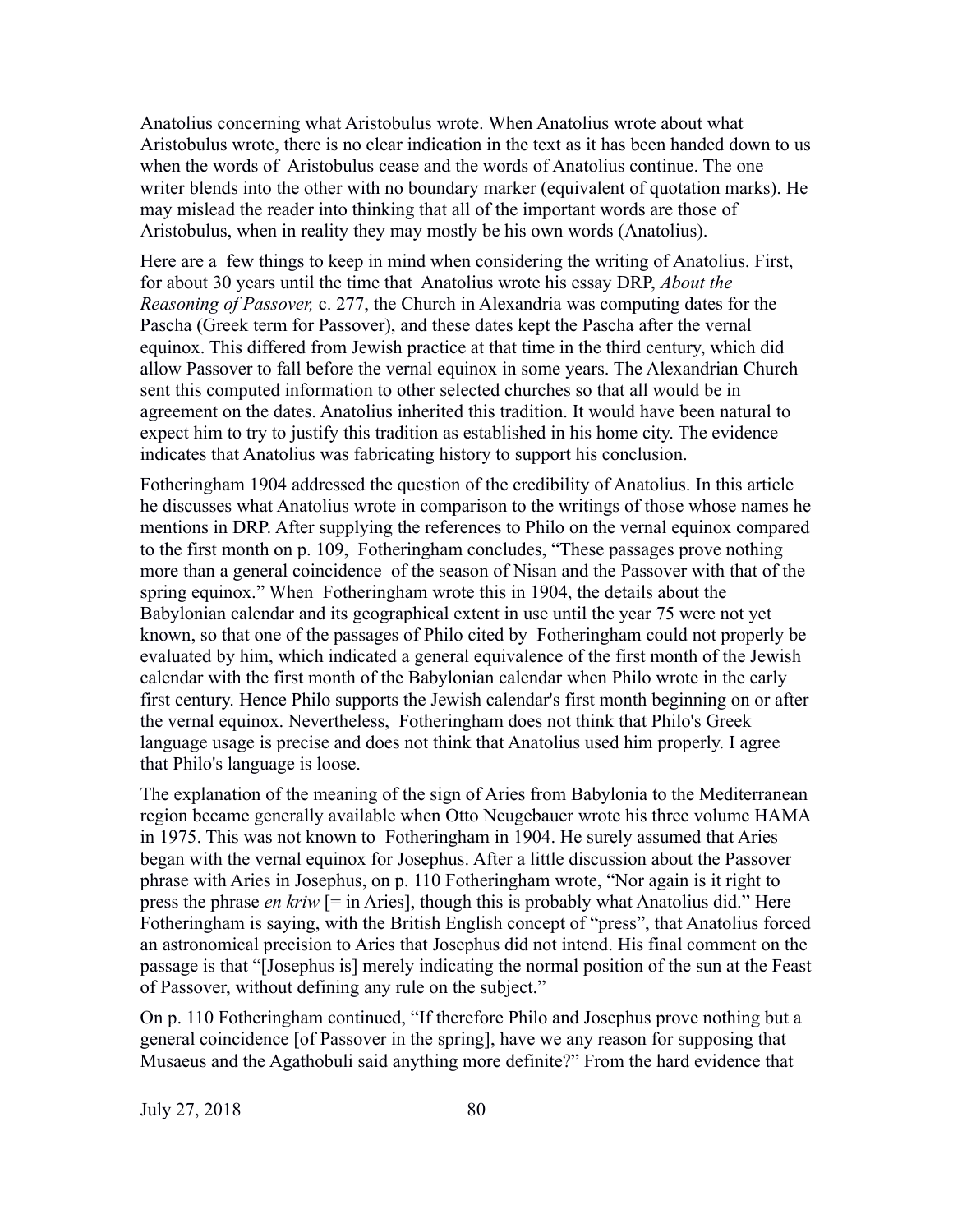Anatolius offers, Fotheringham concludes on p. 110, "... we have no evidence of a definite rule on the subject [the placement of the first month]." This is based on what is definitely known from the writers who Anatolius mentions, as of 1904.

In the book by George Ogg 1940, he wrote the following on pp. 265-266: "In a contribution 'The Date of the Crucifixion' to the *Journal of Philology*, xxix (1904), pp. 100-118, J. K. Fotheringham contends that these passages [from Anatolius] afford no such proof [that there was an anciently applied rule that Passover alone must be after the vernal equinox]. This contention, we  $[= \text{George Ogg}]$  are convinced, is sound." Hence we see that Ogg agrees with Fotheringham that we should not accept the testimony of Anatolius for his conclusion as valid history.

On pp. 24-26 of *The Chronology of the Ancient World* by Elias J. Bickerman (both the first and second editions, 1968 and 1980), he discusses the Jewish calendar. He was a secular Jew who was a professor of Jewish history at the Jewish Theological Seminary of America before he joined the faculty at Columbia University. On p. 60-69 of *The Cambridge History of Judaism*, volume 1 (edited by W. D. Davies and Louis Finkelstein, 1984), Bickerman discusses the Jewish calendar. In all three of these sources Bickerman never mentions Philo or Antiquities 3:10:5 of Josephus. Neither does he ever mention Anatolius. Neither does he ever mention Gen 1:14. He does mention certain passages from the rabbinic writings, apparently giving some credence to that literature for valid history. From what I have seen, Jewish scholars such as Bickerman tend to write in a fashion so as to give historical value to rabbinic literature, although many modern Jewish scholars who are not in the Orthodox fold do not accept much evidence from rabbinic writings as historically valid before the Temple was destroyed in 70. Jews do not look favorably on the evidence from Anatolius. Bickerman himself was not a religious Jew, but his parentage was Jewish and he had a close personal relationship and consulted with several Jewish scholars from the Jewish Theological Seminary of America, often giving them credit in his footnotes. His writings often deferred to accepting the views of his scholarly friends who were more knowledgeable on rabbinic studies than himself. Bickerman maintained a professional relationship with both Orthodox and Conservative Jews.

A careful scholar will examine any historical evidence before accepting it. George Ogg had a D. D. degree (Doctor of Divinity – he was a Christian). Fotheringham is a scholar who blended science with history. According to the Preface to Schurer 1973, the revisers suppressed their own views when such views differed from Schurer. In Schurer 1891 he wrote Appendix III about the Jewish calendar. In Schurer 1973 the upgraded revision of Appendix III was written by George Ogg according to the Table of Contents. The body of these appendices are quite similar as the preface promised, but the footnotes are more copious in the upgrade by

Emil Schurer wrote a history of the Jewish people that appeared in several German editions as well as several English editions. The early editions that were printed during Schurer's lifetime were from c. 1890 to c. 1900. After a gap of over 60 years, an upgraded edition was prepared in which Schurer's arrangement and viewpoints were maintained, but references to more recent works were added, and new discoveries were added.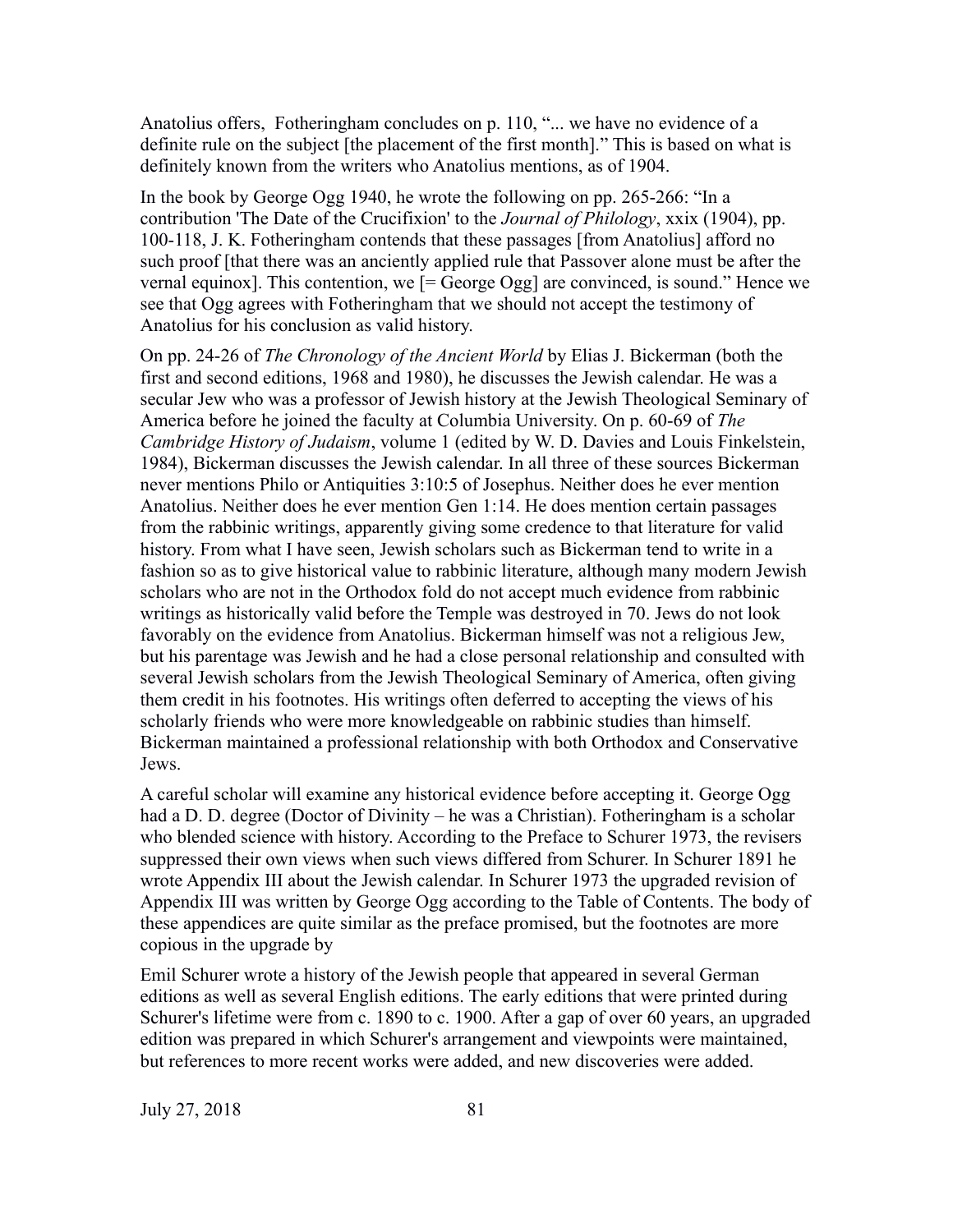According to the Preface to Schurer 1973, the revisers suppressed their own views when such views differed from Schurer. In Schurer 1891 he wrote Appendix III about the Jewish calendar. In Schurer 1973 the upgraded revision of Appendix III was written by George Ogg according to the Table of Contents. The body of these appendices are quite similar as the preface promised, but the footnotes are more copious in the upgrade by Ogg. P. 371 of Schurer 1891 mentions the view of Anatolius, saying, "This explanation [for adding a 13th month] is characterized by Anatolius in the fragment of decided importance in relation to the history of the Jewish calendar ..." Yet Schurer, on the same page in a footnote mentions rabbinic writings and quotations that would apparently contradict the view of Anatolius. Schurer does not explain how to reconcile these differences despite his positive statement about the view of Anatolius.

On pp. 590 and 593 of Ogg's upgrade in Schurer 1973, Ogg dutifully gives Schurer's positive statement about the view of Anatolius, just as the Preface explained. On p. 590, Ogg's version of Schurer states, "[The Jews] on the basis of observation, intercalated one month in the spring of the third or second year in accordance with the rule that in all circumstances Passover must fall after the vernal equinox." At this point Ogg adds footnote 7 in which Ogg wrote, "The correct view is given in ...". Here in the footnote on p. 590 Ogg provides four references that disagree with Schurer, but the reader will not know the "*correct view*" without looking up those four references!!

Ogg's first reference among these four is Ideler 1883, volume 1 (the first edition of 1825 was apparently identical to the second edition of 1883 for the chapter on pp. 477-583 titled, "Time Reckoning of the Hebrews"). In this chapter Anatolius is never mentioned. Josephus' Antiquities 3:10:5 is mentioned on pp. 514 and 570, and on p. 571 a portion of the Talmud is quoted in which a judgment for adding a 13th month is given by Gamaliel the Elder, using a variety of conditions. Here the Talmud is used in a manner that does not conform to Josephus, and Ideler makes no attempt to reconcile these views. Ideler does mention Anatolius nearly a dozen times in volume 2 from pp. 213 to 231 where he discusses the Christian calendar. On p. 228-229 Ideler mentions Eusebius' quotation from Anatolius concerning the vernal equinox, but he expresses no opinion concerning any historical validity it may have. The fact that Ideler confines Anatolius to the pages devoted to the Christian calendar and avoids mentioning him in the chapter devoted to the Jewish calendar, shows his doubt of the historical validity of the view of Anatolius. Ideler's goal in discussing Anatolius in volume 2 is in relation to the history of how mainstream Christianity ultimately determined the date of Easter and the month in which Easter should fall. Anatolius is significant for Christian history.

Ogg's second reference among these four is F. K. Ginzel 1911. Pp. 36-45 have the title "From Ezra to Rabbi Judah the Nasi", which covers the calendar during the time period c. 450 BCE – c. 200 CE. He treats this as a single period without recognizing that any change may have occurred after the Temple was destroyed in 70, and he does not mention this significant event, which resulted in a change in leadership among Jews in Palestine. Ginzel uses some rabbinic references for this period, showing his dependence on this literature whose earliest date is c. 200. Since this literature was produced by the successors of the Pharisees and we have no surviving words from the priests who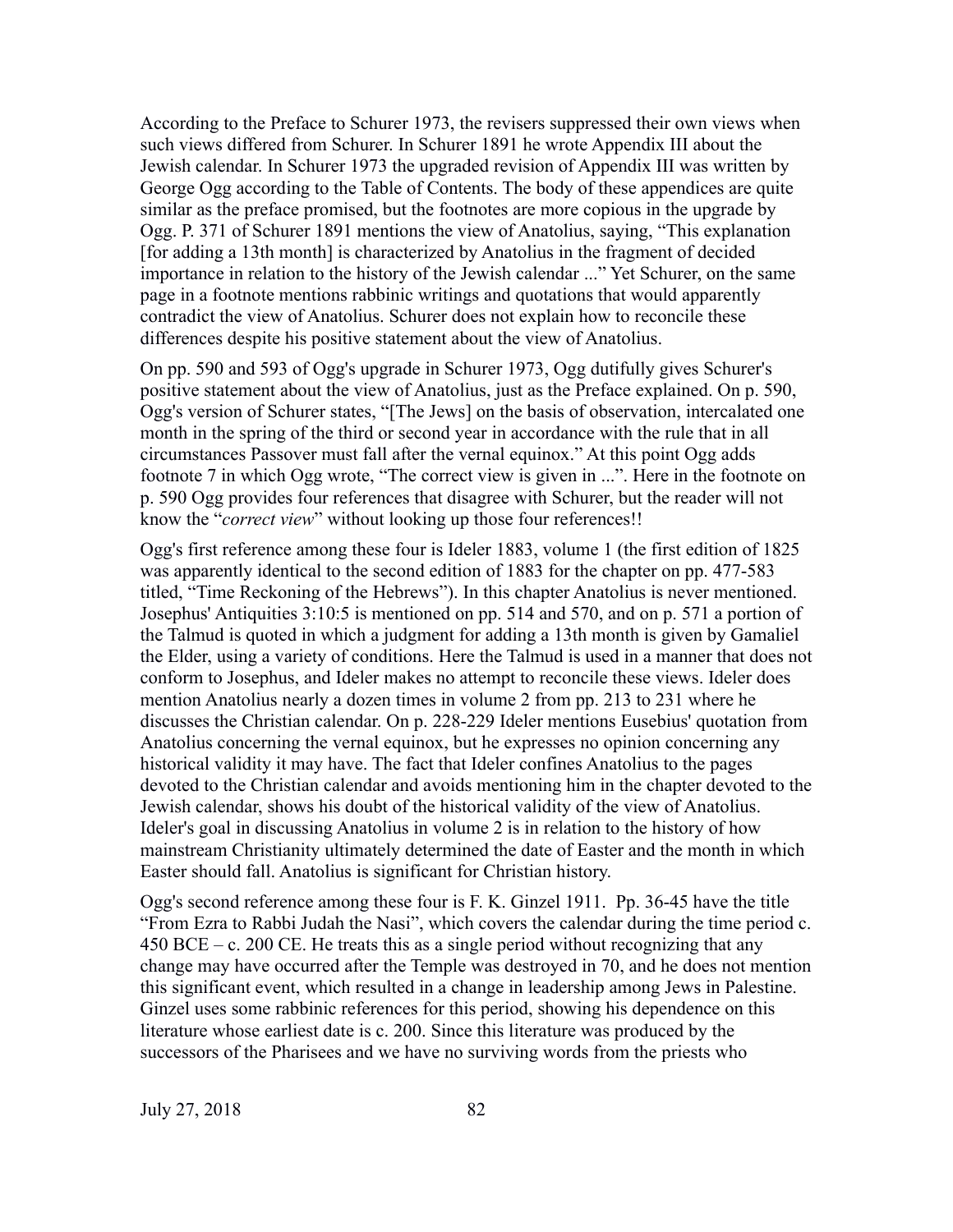controlled the calendar before the war broke out in 66, the value of the rabbinic literature for the period before 66 is problematic, and it cannot be considered a primary source of history from before that time. The rabbinic literature mentions that a variety of factors were considered for the determination of the first month, and the subjective decision was in the hands of the Sanhedrin or its President. On the bottom of p. 67 and the top of p. 68 Ginzel mentions Anatolius as quoted by Eusebius concerning the vernal equinox. Ginzel follows this with a remark that the Sanhedrin would have wanted to stick to their tradition rather than make a significant change in the calendar. He considers the statement by Anatolius to represent a significant change based upon its comparison to the rabbinic literature. The reader is left to conclude that he does not accept the view of Anatolius to represent correct history.

Ogg's third reference among these four is his own book, Ogg 1940, which was discussed above. Ogg agreed with Fotheringham, that the historical validity of the view of Anatolius should be rejected.

Ogg's fourth reference among these four is Bickerman's first edition as discussed above, in which Bickerman favors the view of the Talmud, which disagrees with the view of Anatolius.

Thus we see that while Ogg is constrained to only give the view of Schurer in the body of Appendix III, in this footnote he only provides references that contradict Schurer after his statement in the footnote, "The correct view is given in...".

On p. 593 of Appendix III, Ogg mentions the example that Schurer 1891 gave on p. 371, in which rabbinic accounts of adding a 13th month are given based on a variety of conditions, and Ogg follows this up in footnotes 17 and 19 on pp. 593-594. Then on p. 593, Ogg, playing the role of Schurer, mentions "Anatolius, in a fragment of great importance for the history of the Jewish calendar preserved in Eusebius ..." Here he soon makes the positive statement, "If, therefore, it was noticed towards the end of the year that Passover would fall before the vernal equinox, the intercalation of a month before Nisan was decreed." At this spot Ogg places footnote 19, where he states, "On other reasons for intercalation see especially ..." Here Ogg supplies rabbinic references that contradict Anatolius.

Therefore we have seen that while Ogg is true to his role that allows Schurer's views on Anatolius to prevail in the body of Appendix III, in the footnotes Ogg provides references that contradict Schurer, and none that favor Schurer's view of Anatolius. Only a superficial reading of this appendix, avoiding the footnotes, would enable a reader to conclude that Anatolius is historically correct.

#### [26] Summary Concerning Anatolius

Gen 1:14 points to the lights in the heaven to trigger the beginning of the days, festivals (this includes months), and years. On the day that followed the 12th month, ancient Israel had a need to know whether the first month was beginning or the 13th month was beginning. There is no implication that Gen 1:14 permits predicting future light triggers to determine the beginning of years. The Easter rule that was first employed by the bishops of Alexandria c. 250 (perhaps going back to c. 230) is based on a calculated or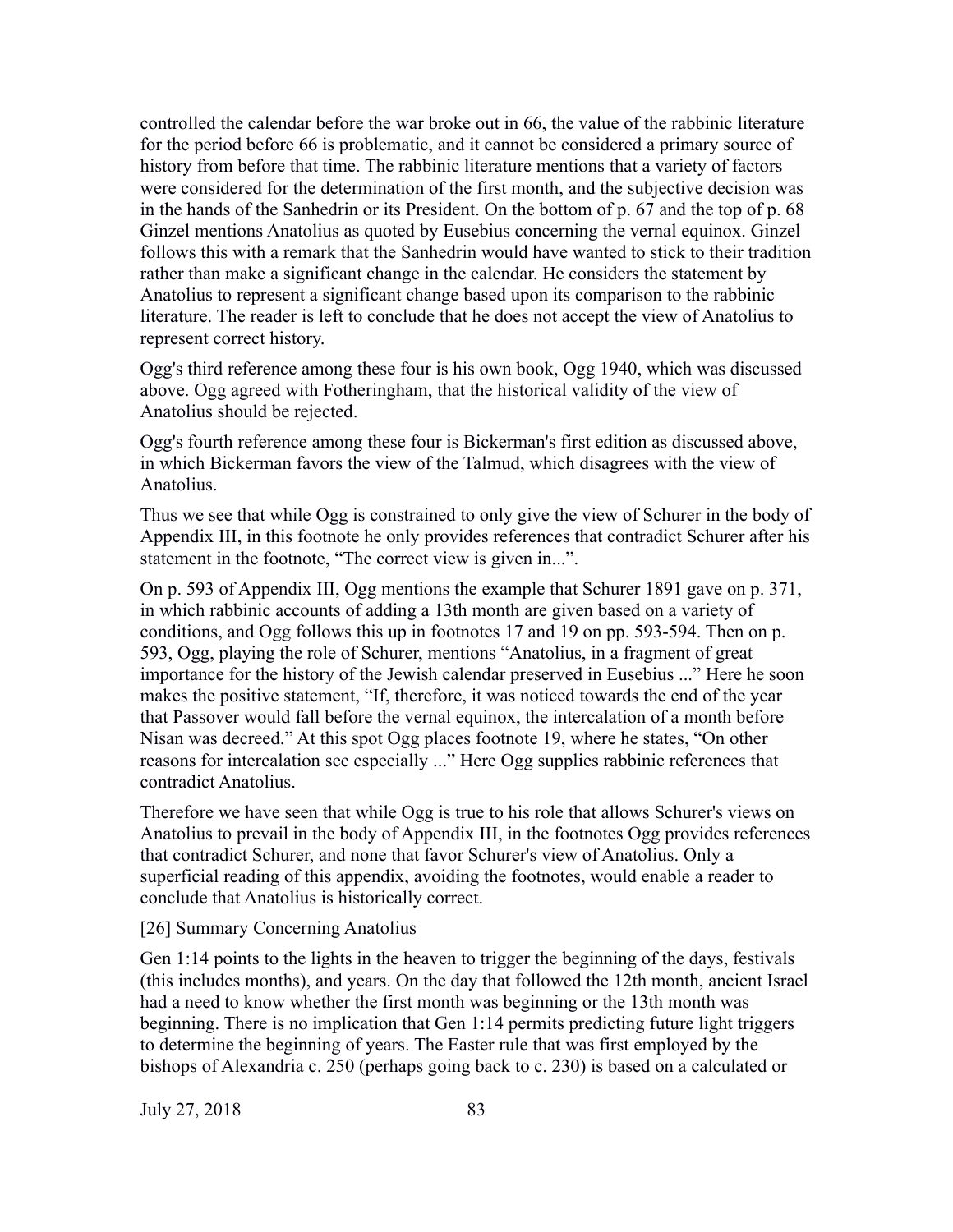calibrated future prediction that compares the 14th day of a month with the vernal equinox. This is artificial compared to the simplicity of Gen 1:14.

Within the Persian Empire the Jews accepted the Babylonian month names into their own calendar in Jerusalem at some time after 499 BCE. In the fifth century BCE in which the Jews accepted these month names, the Babylonian calendar's first month began on or after the vernal equinox. The Bible does not provide any information that supports the Easter rule. Philo contradicts this rule by supporting the principle that the first month cannot begin before the vernal equinox because he states that the Jews go along with the other nations that use a lunar calendar with the vernal equinox for the first month.

Anatolius wrote an essay on the Passover c. 277 in which he supplied alleged history of the Jews that validated the Easter rule that had been in use since c. 250 (perhaps going back to c. 230) by the bishops from Alexandria. Anatolius fabricates an incorrect view of Philo's statements concerning when the first month begins. Anatolius misunderstands Josephus on this matter because the meaning of the sign of Aries was different in Alexandria (where Anatolius lived the first part of his life) compared to most of the rest of the Roman Empire during the first century when Josephus wrote his works. The Easter rule promoted by Anatolius was based on a distortion of his Jewish sources and should be rejected as a representation of what Jews were doing before the Temple was destroyed.

The belief that the "**nearest new crescent to the vernal equinox**" should begin the first month originates with a misunderstanding of what Josephus wrote by people in Alexandria where the sign of the zodiac named Aries (our Latin name) had a different meaning in time of the year than it had in Rome where Josephus wrote, Anatolius did not understand what Josephus meant, and what Anatolius wrote is a contradiction to what Josephus meant. The alleged history to which Anatolius refers before Philo has no substantiated history behind it, and this alleged history contradicts both Philo and Josephus.

Anatolius claimed that Origen supported his own views on the calendar, but this is not true. Anatolius should have known that Origen did not accept his views because Anatolius spent some time in Caesarea at the library that Origen built. This library contained the works of Philo and Josephus from which Anatolius drew his information. Origen's own works were in this library where Anatolius had access to Origen's views on the time of the Passover. Origen knew that the Jews had contradictory viewpoints on when the first month should occur. Origen quoted from Ex 12:1-2 multiple times and admitted that he did not know what was told to Moses and Aaron for the first month. The knowledge of how the Babylonian calendar worked in the first century was not known at the time of Origen.

**The evidence points to the conclusion that Anatolius was trying to justify the practice of the Church of Alexandria rather than objectively show what was actually known.** The use of the "**nearest new crescent to the vernal equinox**" must be rejected as a misunderstanding of Josephus, and as false promotion by Anatolius.

[27] Saadia Gaon and the Origin of the Modern Jewish Calendar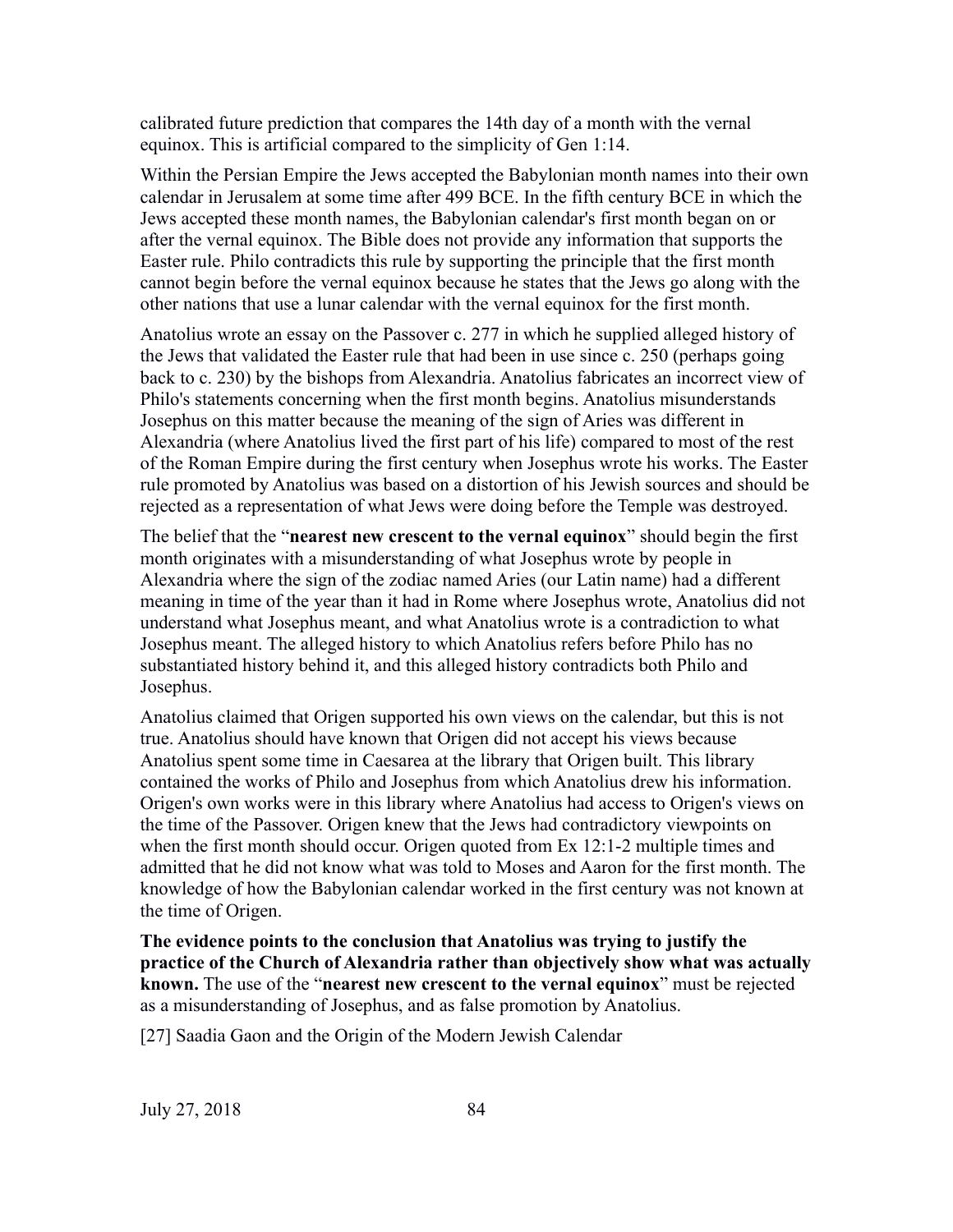The biblical calendar was maintained utilizing the performances of the Levitical priesthood from the time of Moses until the destruction of the Second Temple in 70 CE. However, the Babylonian captivity caused a temporary disruption. In an earlier chapter abundant evidence was presented from the New Testament, Tacitus, and Trogus to show that during the first century before the war broke out in 66, the Levitical priesthood controlled the Temple.

In Deut 33:10 we note the important role allotted to some of those in the tribe of Levi, "They shall teach Jacob Your judgments and Israel Your law. They shall put incense before You and a whole burnt sacrifice on Your altar." After the destruction of the Temple, as far as history provides evidence, the priesthood ceased to function and its ability to provide guidance for the application of the biblical calendar ceased. Thus Deut 33:10 was no longer practiced some time after the destruction of the Temple in 70. History from the Tosefta c. 250 records multiple opinions on how to determine the first month, and it does not provide an authoritative decision on which opinion is to be followed. This is in stark contrast to the implications of the use of the Babylonian month names after 499 BCE and how neatly this correlates with Gen 1:14. The great discontinuity in Jewish leadership away from the Aaronic priesthood and toward the rabbinic sages implies a loss in the knowledge of the calendar from the priesthood along with later confusion noticed by Origen long after 70. With these changes, it is appropriate to refer to the calendar used by the Jews after 70 as the Jewish calendar rather than the biblical calendar.

Josephus, Philo, the Dead Sea Scrolls, and the New Testament bear witness from the first century and previously that Judaism was divided in its beliefs and interpretations of the Tanak. Although the Roman authorities recognized the Sanhedrin in Jerusalem to have political control of the Jews along with the high priest (who the Roman authorities appointed to that office, according to Josephus), the Jews in general had the freedom to practice their religion as they individually chose. There is no primary evidence to substantiate the belief that after the Temple was destroyed in 70, the rabbinic belief system (which did originate from the Pharisees) controlled the thought process of Jews in general. The various versions of the Aramaic Targums that survive supply evidence of different interpretations of the Tanak, and this indicates the diversity of Judaism continuing. With the full demotion of the priesthood to practice its biblical duties during the decades following 70 (although explicit details are lacking from any primary sources), the calendar was subject to change based upon whoever ascended to Jewish leadership, even though such leadership was not universally recognized in authority among all Jews. The third century with its evidence from the Tosefta and Origen shows that there were different viewpoints concerning how to determine the first month among the rabbinic Jews. Later, the Babylonian Talmud  $(=$  Bavli, c. 500-600) taught that several factors must be considered together to determine the first month, and that a committee within the Sanhedrin had this responsibility. This viewpoint of the Bavli was intended by its authors to reflect the principle of the Oral Law, namely that its teachings were handed down unchanged from the time of Moses. Modern Orthodox Judaism accepts this notion of the Oral Law, but otherwise it has virtually no support among Jews.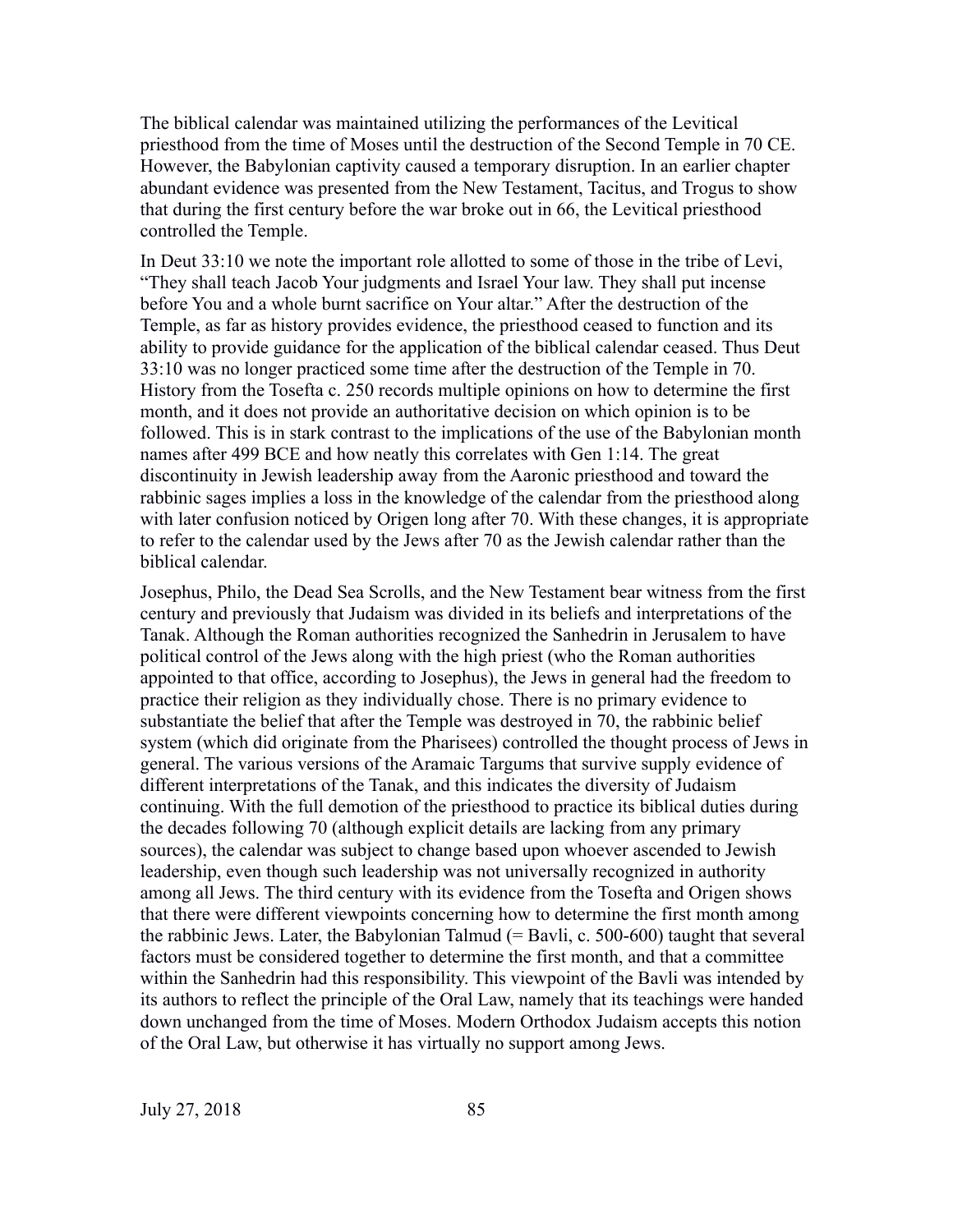Saadia Gaon was a major sage of Orthodox Judaism during the middle ages. He defended the calculated Jewish calendar that was practiced in his day. His defense of the calculated calendar was against the Karaites in Jerusalem who desired to use the barley to determine the first month. He also debated against Ben Meir from Jerusalem concerning a detail of the postponement rules. Other Karaites very far from Jerusalem did not follow the use of barley and instead used the vernal equinox. In Saadia's defense of the Oral Law, he went so far as to claim that the calculated calendar of his own day was handed down from the time of Moses.

Saadia Gaon (882-942) wrote the oldest known dictionary of biblical Hebrew and the oldest known grammar book of biblical Hebrew. He translated most if not all of the Tanak (the Hebrew Bible) into Arabic. He is considered one of the greatest Jewish philosophers during the post-Talmudic period. He was given the title Gaon because he became the head of the Jewish academy in the city of Sura in modern Iraq. He championed rabbinic Judaism against his Jewish sectarian opponents and was a fierce debater. In the history of the Karaite movement in Judaism, he is considered their most famous enemy because he engaged in heated arguments with the Karaites and he sought to dissuade Jews from joining the ranks of the Karaites. On p. 86 of the chapter by Alexander Marx 1944 we read, "Numerous [Jewish] sects arose in the East [Iraq/Iran], and while most of them were of ephemeral character, they inaugurated a movement which finally led to the rise of Karaism, a sect which was founded in the second half of the eighth century and is still in existence." Saadia was born in 882, about 100 years after the Karaite movement began.

Saadia's most frequent topic of debate with the Karaites is that of the religious calendar. One category of Saadia's works is known as polemical works. These are writings whose primary purpose was to defeat the positions of his enemies before some audience. If the audience is lacking in knowledge, a debater may be able to make invalid claims and still win the hearts of the audience. When evaluating any polemical work, the reader must be on guard to determine whether the writer is being objective and fair with history and all available evidence. Evidence will be presented to show that Saadia was neither objective nor fair with history.

On p. 159, Samuel Poznanski 1898 wrote, "The Sectaries, especially the Karaites, by their attacks on the [calculated] Calendar, misled so illustrious a genius as Saadiah into anachronisms, logical fallacies, and egregious blunders. The Gaon claims that the [calculated] Calendar is of Sinaitic origin [given to Moses at Mt. Sinai], and that its rules [concerning postponements, mathematics, etc.] existed in the days of Moses. It was easy for his [Karaite] opponent to demonstrate the utter absurdity of this contention. And [later] Hai Gaon had to admit that Saadiah did not really intend the assertion to be taken seriously. His [Saadia Gaon's] object was to snatch a momentary triumph in the verbal combat."

On p. 393 Solomon Zeitlin 1943 wrote, "Already Hai Gaon had noticed that Saadia Gaon's arguments were only for the purpose of dismissing the [Karaite] heretic. Isaac ben Baruch, who quoted Saadia's contentions at length, refuted him on every point and showed from the Talmud the fallacy of Saadia's ideas. Maimonides was even stronger in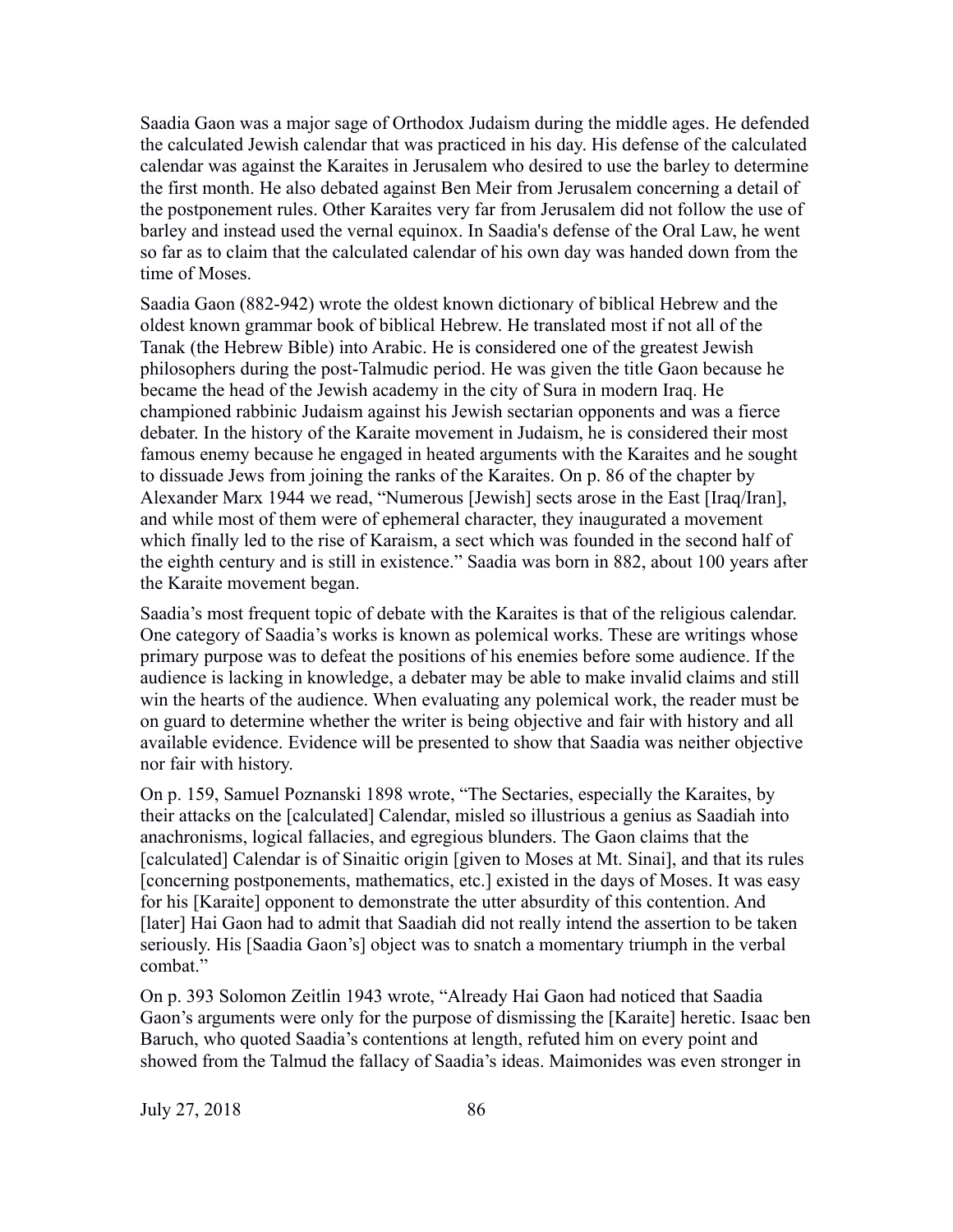his utterance against Saadia. Maimonides said that he wondered how a man could say that the Jewish religion was not [originally] based on the observation of the moon but on calculation only; he continued that Saadia, regardless of true or false statements, was only interested in refuting his opponent. Abraham Ibn Ezra [c. 1000] also maintained that what the Gaon (Saadia) said about the Jews [originally] intercalating the months according to calculation was not true." On pp. 393-394 Zeitlin continued, "Indeed everyone who is acquainted with the Talmud knows that in the time of the Tannaim [Talmudic sages who were alive from c. 1 through c. 250] the Jews did not have a fixed [calculated] calendar: Passover [Nisan 15] did fall on Fridays; *Rosh ha-Shanah* [referring to the first day of the seventh month, but literally meaning "head/beginning of the year"] fell on Sundays; the Day of Atonement fell on Fridays and on Sundays." On p. 394 Zeitlin wrote, "However, Saadia Gaon believed that *the end justifies the means*. He had a righteous cause and he fought with all the means he thought necessary."

On p. 37 Salo Baron 1943 wrote, "However, in the rage of controversy he [Saadia] did not hesitate to reinterpret history in a way which, although violating historic facts, would serve his major historic purpose of combating heresy."

From the above quotations we note that in Saadia Gaon's debates with certain Karaites in which a Jewish audience is assumed to be present, he had claimed that the rules of the calculated Jewish calendar were given to Moses at Mt. Sinai, but leading Jewish sages shortly after him recognized that these claims were absurd because there was nothing in history to back up such claims and the Talmud contradicted such claims in several ways. This implies that Saadia did not think his Jewish audience would possess any knowledge of the origin of the calculated calendar that they were following. Thus the origin of the calculated calendar must already have been somewhat of a historical secret among the laity of Judaism shortly after 900 when these debates occurred. It is at least clear that the rabbis in the rabbinic synagogues did not actively teach the history of the calculated calendar because if they did, the Jewish audience would know its history and the famous Saadia would be a laughing stock among common Jews.

The average length of the month as mathematically expressed in the modern calculated Jewish calendar was stated in the Bavli, and this exact value was first determined by the ancient Babylonians about 330 to 300 BCE according to surviving cuneiform tablets from Babylon. It does not make sense to imagine that this value was given to Moses over 1000 years before this Babylonian invention, as Saadia Gaon would have his Jewish audience believe. This is the only mathematical parameter within the rules of the calculated calendar that appears in the Talmud, but there are several other mathematical parameters that comprise the calculated calendar. The Talmud itself does not claim that this value is used or will be used in the Jewish calendar. The Talmud never claims that the Jewish calendar is to be calculated.

On p. 48 of Wiesenberg 1971 we note the following concerning the Patriarch Hillel II who lived in Palestine and who is mentioned in several places in the Bavli, "According to a tradition quoted in the name of Hai Gaon (d. 1038), the present Jewish calendar was introduced by the patriarch Hillel II in 670 Era of the Seleucids – 4119 Era of the Creation = 358/59 C.E. (500 C.E., claimed to derive from another version, seems to rest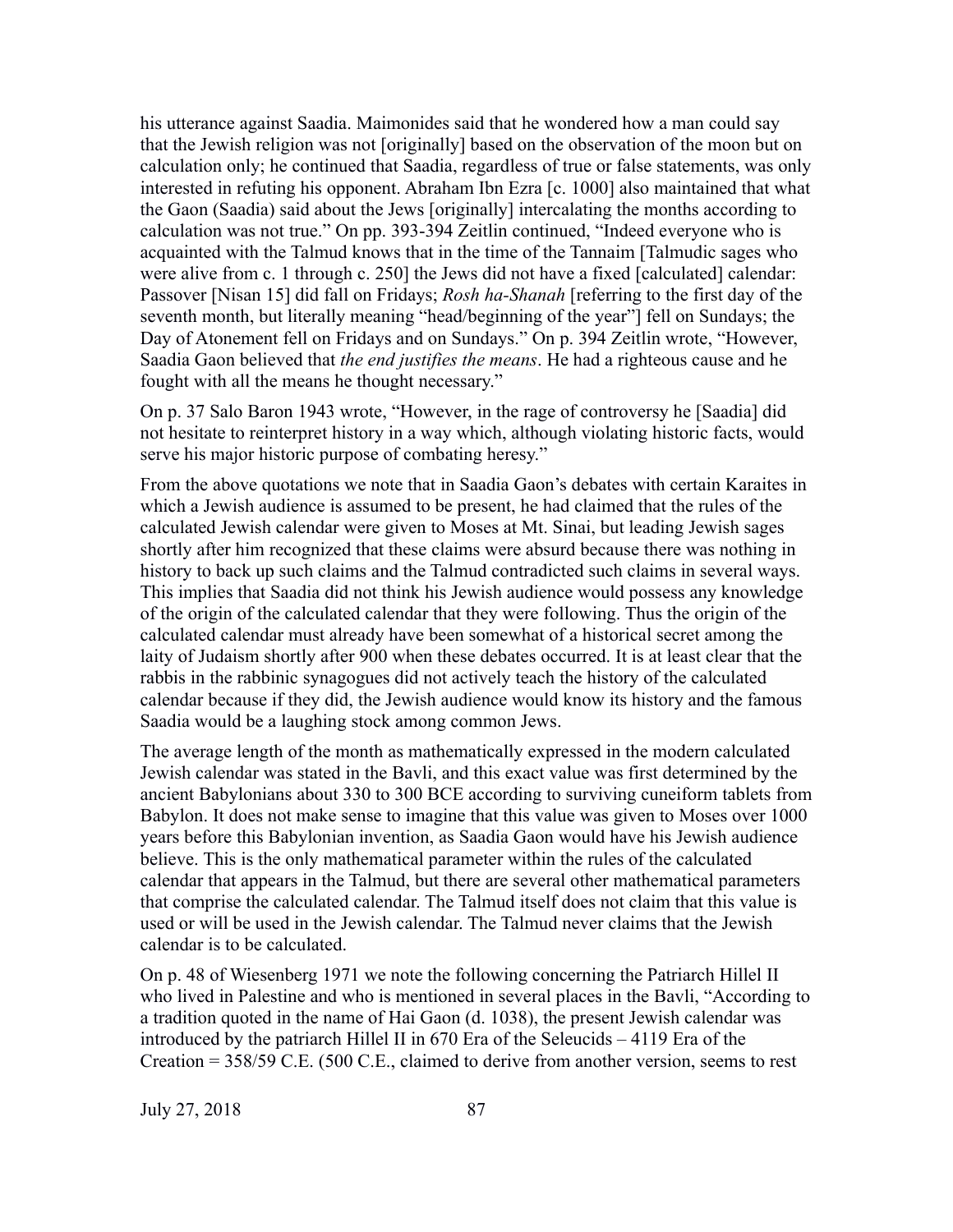on a mistake)." This quotation, put in simple terms, says that the claim that the modern calculated Jewish calendar originated with Hillel II in 358/359 is based upon one writing by Hai Gaon (died 1038, Gaon of the academy of Pumbedita in Babylonia / Iraq). Nothing known before Hai Gaon alleges this concerning Hillel II.

On p. 158, Samuel Poznanski 1898 wrote, "If [shortly after 900] it had been generally believed that the [calculated] Calendar was fixed by Hillel II, it would have been not merely idle and futile, but probably foolish on the part of Ben Meir [a major Jewish leader and scholar in Palestine], who, rightly or wrongly, styled himself a descendant of the Patriarch [Hillel II], to revolt against the Calendar [with regard to only one aspect of one of its postponement rules], of which his own ancestor [Hillel II] had been the author, and in regard to which Palestine [a little south of the dwelling place of Hillel II in Galilee] had laid down the law for all Israel." Here Poznanski presents a strong argument that Ben Meir did not believe that Hillel II established the rules of the calculated calendar!! This is an argument that Hillel II did not establish the calculated calendar.

A second argument that Hillel II did not establish the calculated calendar is that the Bavli, published c. 500-600, states much about Hillel II, but nothing about Hillel II in relation to the calendar. While this is an argument from silence, and is therefore subject to criticism on that ground, matters associated with the calendar are often mentioned in the Talmud, so it would be surprising if such an important matter were totally neglected in the Talmud. The Talmud mentions nothing about there being an authoritative calculated Jewish calendar.

A third reason that Hillel II did not establish the calculated calendar is presented on p. 118 of Poznanski 1911. There he points out that in the years 506 and 776 there are dates in the Jewish calendar that contradict the modern calculated calendar. In fact this implies that the modern calculated calendar was established in its near current form on or after 776.

On p. 254 of Stemberger 2000 he translates the following from a work of Maimonides (1135-1204), "And when did Israel begin to calculate according to this calculation [the one used in the modern calendar]? Since the end of the scholars of the Gemara, in the time when Israel was laid waste and no fixed court remained there." This is vaguely sometime after the Talmud was completed c. 500-600. Stemberger wrote on p. 255, "However, if he [Maimonides] had been aware of the tradition about a fixed calendar introduced by Hillel II, he would certainly have expressed himself with greater precision." Maimonides wrote a complete exposition on the calculated calendar including explanatory remarks, so he would have made an effort to be precise if he had knowledge. This is a fourth reason that Hillel II did not establish the calculated calendar.

On p. 118 Poznanski wrote, "In point of fact, everything goes to indicate that the calendar, like all other productions of the kind, passed through a developing series of forms, and that it assumed its final shape in the schools of the official representatives of Judaism (called Geonim) in Babylonia." There were two leading Jewish academies in Babylonia, one in Sura and the other in Pumbedita. The head of each academy was given the title Gaon. Qualifications of a Gaon were to be both a significant scholar and a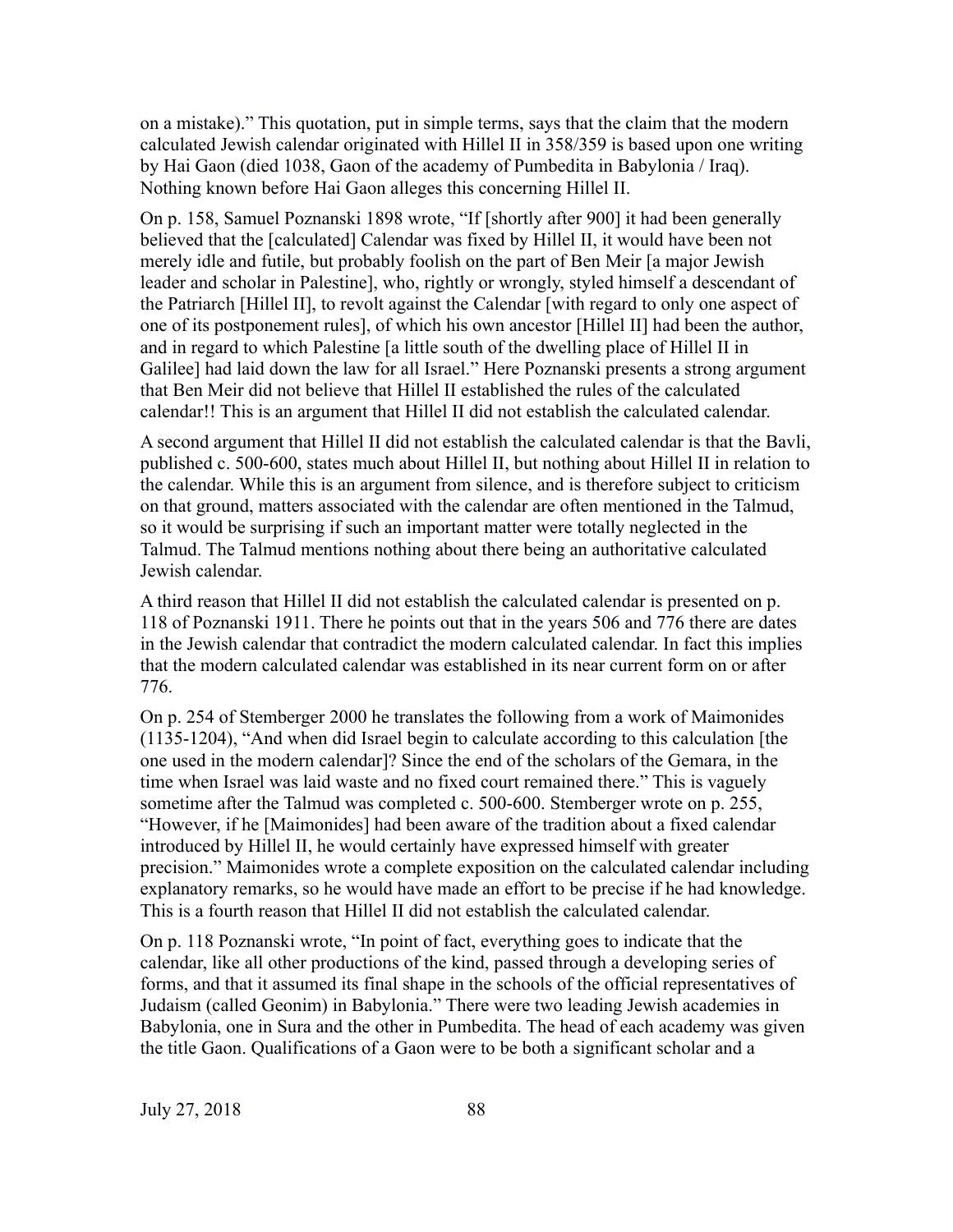respected leader within Judaism. In a sense it was a political feat to become a Gaon, although Jews did not have their own country. The two leading Babylonian academies were held in very high esteem by the rabbis in that era. Important rabbis were often trained there.

In the biographical sketch of the life of Hayyim J. Bornstein (1845-1928) by Abraham Fraenkel (bibliography under Fraenkel), on p. 1252 we note, "Bornstein's knowledge of chronology, history, and mathematics enabled him to open new avenues in the study of the development of the Jewish calendar. He based his theories on several documents in the Cairo *Genizah*, the importance of which he was the first to recognize. Bornstein advanced the novel claim that the details of the Jewish calendar, with its small cycle of 19 lunar years and its method of reckoning the conjunction of the planets ["sun and moon" should replace the word *planets*], had not been calculated and accepted until sometime between the mid-eighth and mid-ninth century CE, and not in the period of the *amoraim* [sages of the Talmud after 250] under Hillel II as had been generally believed – much less in the first century CE, as claimed by the German chronologist F. K. Ginzel."

There has been some speculation that perhaps only the fixing of the 19-year cycle was achieved by Hillel II. If this were true, the question remains as to why the Babylonian Talmud (Bavli) and other later authorities (before Hai Gaon) are completely silent on such a weighty matter. However, the Bavli is not silent inasmuch as it indicates that several specific factors need to be weighed together by a committee, two of which are the time of the vernal equinox (which it refers to as the *tkufah* of Nisan) and the state of the barley growth, without specific mention of the word *aviv* in those passages. Since the Bavli never implies that some decision was achieved that made an astronomical calculation surpass all other considerations, and it never refers to a 19-year cycle, it does not make sense to give credit to the Patriarch Hillel II for any aspect of the calendar.

The conclusion is that the origin of the modern calculated Jewish calendar occurred between c. 750 and c. 850, and it was agreed upon by the Gaonim (heads) of the Jewish academies at Sura and Pumbedita in what is now modern Iraq. These academies were the leading schools that produced rabbis and Jewish scholars. The Karaite movement began during the early part of this period. There was no Sanhedrin during this part of Jewish history, nor was there a Patriarchate. The argument from historical silence concerning the origin of the calculated calendar during this troublesome period of intense debate on the calendar is that Jewish authorities deliberately covered up this aspect of Jewish history because they imagined it to be an embarrassment for the origin of the modern calendar. The problem to wrestle about, is whether these two leading Jewish academies had the authority to permanently fix the calendar for future Jews for centuries to come by a calculation, along with the four postponement rules.

[28] W. Robertson Smith's Commentary on Barley in Exodus 9:31-3

Some people favor the examination of barley in Israel to be the sole factor in order to determine the first month of the biblical year. When they see Gen 1:14-18, they explain this to mean that the annual effect of the sun to ripen barley is the correct way to interpret Gen 1:14 to determine the first month. They refer to this as indirect reasoning of the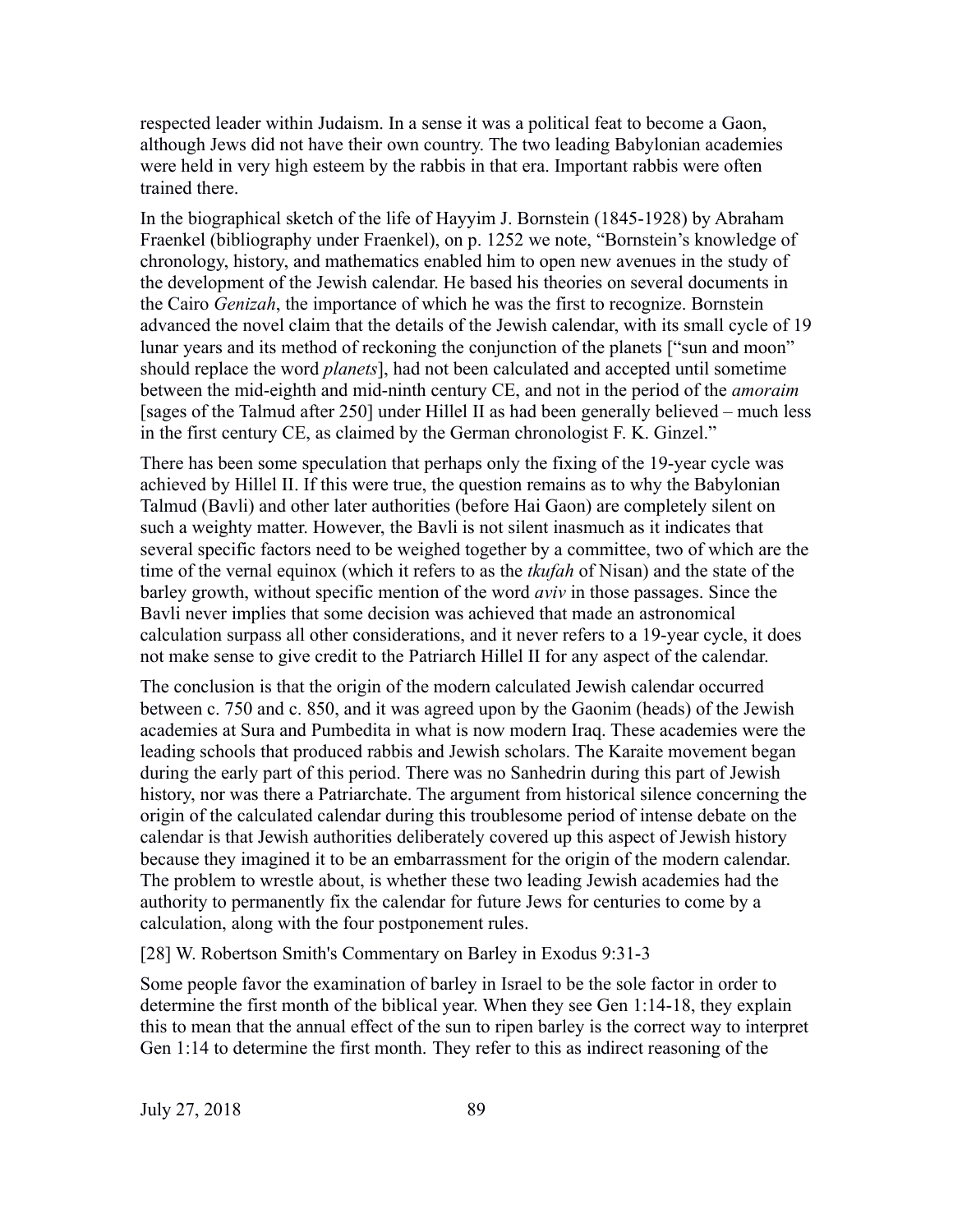lights in the heavens to recognize the first month rather than using the lights directly to determine the first month.

The purpose of this chapter is to explain the greatest problem with the above reasoning in favor of the use of barley alone. Other questions need to be addressed concerning this matter, but those questions will be postponed until later. The Hebrew expression that is found six times in the Tanak that is relevant to this question is *chodesh ha-aviv*, literally "month of the *aviv*". It will soon be shown that there is a context where the word *aviv* refers to some aspect of the growth of barley.

From the earliest place in **Israel** where barley is harvested to the latest place in **Israel** where barley is harvested is **seven** weeks, which is close to two months. Therefore barley alone does not identify only one month. This objection is answered by some people by saying that it is the **first** location within Israel that shows the condition of *aviv* that matters for the determination of the first month. The problem with this explanation is that the Tanak does not say "month of the **first** *aviv"*; it omits the word "**first**". Hence people who favor the use of barley alone are left with the problem of assuming their conclusion by adding the extra word "first" that does not occur in the Hebrew. The meaning and use of the word *aviv* is a crucial key here. This word occurs in Ex 9:31 and Lev 2:14 besides the six places where "month of the *aviv*" occurs. The latter verse in Leviticus will wait until later.

In the context of the hail plague that occurred throughout Egypt, we note the following.

Ex 9:31, "And the flax and the barley were ruined because the barley [was in] ear [= *aviv*] and the flax [was in] flower [1392 *gevol*]".

Ex 9:32, "But the wheat and the spelt were not ruined because they [ripen] later."

W. Robertson Smith wanted to obtain information on the time of the year of the occurrence of the hail plague from which the above is quoted. This is the eighth plague (Ex 9:22-32). He wrote to three knowledgeable people in Egypt who had personal experience or knew others who had personal experience on the growth of barley in Egypt, and he received responses from them. The following two quotations are from p. 299 of Smith's paper from 1883.

"The data of the [barley] harvest varies greatly in different parts of Egypt."

"The difference between upper and lower Egypt is about 35 days."

Based on information from this paper, the 35-day period for the typical time of reaping barley in the south to the typical time of reaping barley in the north is the time from latter February to the first part of April. When this is studied in more detail, it is seen that the hail plague would have occurred in the middle of February at the latest. This is outside the context of Ex 12:1-2.

The real problem for those who favor the use of barley alone is that the reason given in Ex 9:31 for the ruin of the barley crop in all of Egypt is that it was *aviv*, and this applies to the 35-day variation in the growth of barley. **Hence the meaning of the word** *aviv*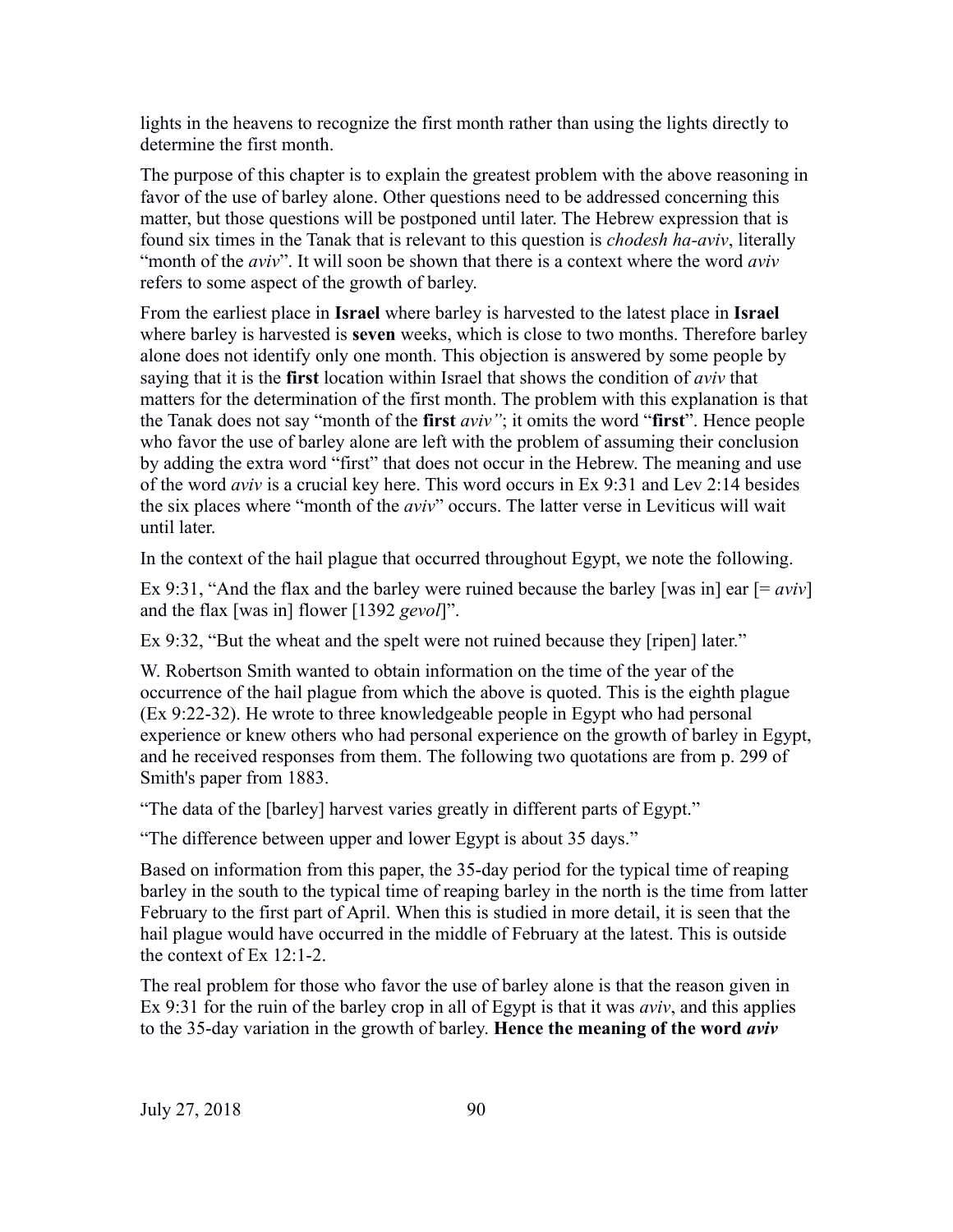**requires too wide a variation in growth to identify one specific condition for which to test to determine that the first month has arrived** (using the barley hypothesis)**.**

**People who attempt to use a test on barley for the first month invent a definition of what to test for that is not in the Tanak, and whatever it is, would be contrary to the wide use of** *aviv* **in the hail plague. It should now be clear that the phrase "month of the** *aviv***" does not describe only one month. This indicates that the phrase shows a name that does not uniquely describe only one month.**

[29] Historical Aspects of Barley and the First Month

(A) The Tosefta c. 250 CE

The rabbinic writing known as the Tosefta was published c. 250 CE and was a follow-up to the Mishnah from c. 200, The Tosefta is the first **rabbinic** document known to speak about when the first month should occur after the Temple was destroyed in 70. When the Tosefta does mention the barley, it does *not* do so in relation to the wave sheaf offering. The Tosefta does *not* mention the Hebrew word *aviv*. The Mishnah does discuss the wave sheaf offering, but the Mishnah does not require that any test must be applied to that offering to validate that the month is the first month. The Mishnah does not the discuss the subject of how the first month should be determined. That question is left for the Tosefta. The Mishnah mentions the word *aviv* one time, where the context shows it to mean barley that is far from being ripe.

(B) The Early Church and the First Month

Neither Philo, nor Josephus, nor Origen, nor Hippolytus, nor Anatolius indicate that the barley had anything to do with the determination of the first month.

(C) History of the Viewpoint that Barley alone points to the First Month

Above, the use of Babylonian month names by Ezra and Nehemiah in the context of Jerusalem show that barley was not being used to determine the first month because the name Nisan replaced the use of Abib for pointing to the first month, and there would have been confusion using Babylonian month names if that had disagreed with some method to use barley that was actually being used.

Above, the historical evidence of the Passover Letter showed that the barley could not have determined the first month in the year 419 / 418 when the Aaronic priesthood controlled the calendar.

Above, there is a quote from Philo to show that he believed that the heavenly lights determine the time of the festivals, and not agriculture.

There were multiple competing calendars promoted within the Dead Sea Scrolls. This shows that freedom prevailed among Jews who chose to differ on the calendar. All of the competing calendars were based upon astronomy alone. The vernal equinox was the key for the focus of the start of the first month among these calendars, as well as for Philo. Barley is not mentioned in any calendars of the Dead Sea Scrolls for the calendar.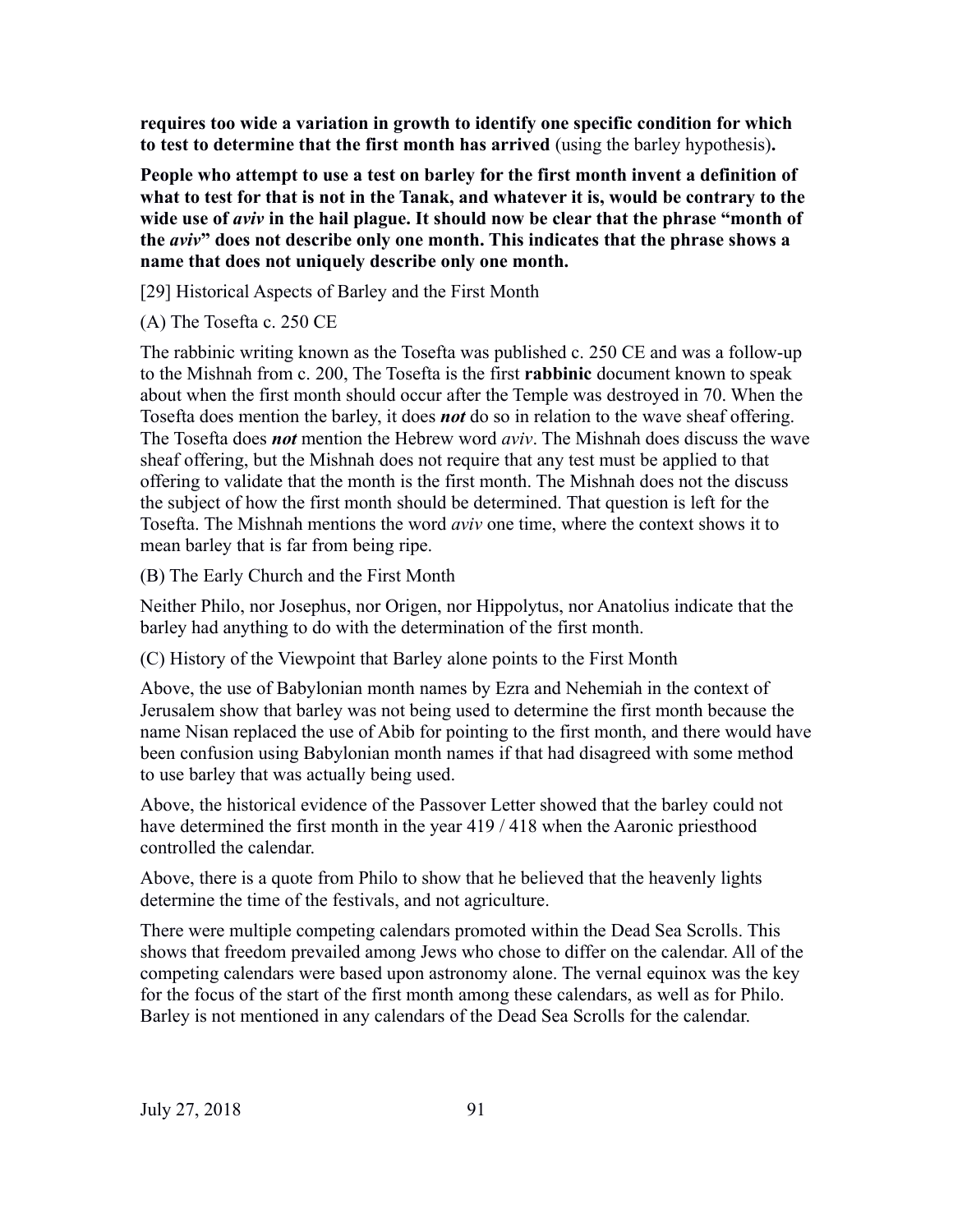## **The earliest known historical record of any Jew or Israelite promoting the use of barley alone to determine the first biblical month is that of Anan ben David who taught c. 770.** This account was reported c. 1000 by Al-Biruni 1879.

On p. 777 of Gil 1992 we find, "The origins of the Karaites and their early development are shrouded in obscurity. The sources which describe these beginnings single out the figure of 'Anan, who is considered the founder of Karaism." On p. 778 we read: "As to the Karraite sources themselves, Qirqisani says that 'Anan lived in the days of the second Abbasid caliph, the founder of Baghdad, Abu Ja'far al-Mansur (754-775), which fits what has been said above."

On p. 211 of Schur 1995 we find, "Now that Anan's real position in Karaite history begins to be better understood, Benjamin Nahawendi looms much larger, as he was the first real leader and unifier of the sects which eventually made up Karaism. He hailed from Nihavend in Persia (in the province of Media), and might have lived (in the first half of the ninth century) in Persia or in Iraq." P. 213 states: "Nahawendi's importance is attested to by medieval Arabic accounts, which call the Karaites 'the followers of Anan and Benjamin'. Saadia Gaon and Judah Halevi regarded Anan and Nahawendi as the two founders of Karaism."

The Karaite named Levi ben Yefeth wrote a book about 1006-7 in which he mentions three prevalent views of how to determine the first month. This is reported on pp. 303- 304 of Ankori 1959. The first view he presents is that of the Rabbanites who use the modern calculated Jewish calendar. The next quotation from pages 303-304 has square brackets with words added by Zvi Ankori in the midst of his translation from Levi ben Yefeth, where we read, "The second group consists of people in the Land of Shine'ar [= Babylonia] from among our brethren the Karaites. They follow the [computation of the vernal] equinox alone; yet, they stipulate certain conditions which are different from those stipulated by the Rabbinates. This is why we have listed this group as separated from the Rabbinates... Now, this second group does not inquire, nor search, for the abib at all; [its members simply] wait and do [the proclamation of Nisan] when the sun reaches the Constellation of the Ram..."

In the Middle Ages the Constellation of the Ram meant the 30 degree segment of the zodiac beginning with the vernal equinox, not what it meant to Pliny the Elder and Josephus, and not the actual star group that formed the constellation.

Next, on page 304, Zvi Ankori, continues his translation: "The adherents of the third group [i. e., the Palestinian-oriented Karaites] observe [the New Year] on the strength of abib alone and they do not investigate [the position of] the sun at all."

The Karaites in Israel today are a continuation of the third group mentioned above by Ankori. However, they are not organizationally unified. There are other Karaites who use the vernal equinox alone as with the second group reported by Ankori above.

All available historical evidence before Anan ben David c. 770 is against the use of barley alone as the determining key for the first month.

[30] Abandonment of the word *aviv* to indicate the First Month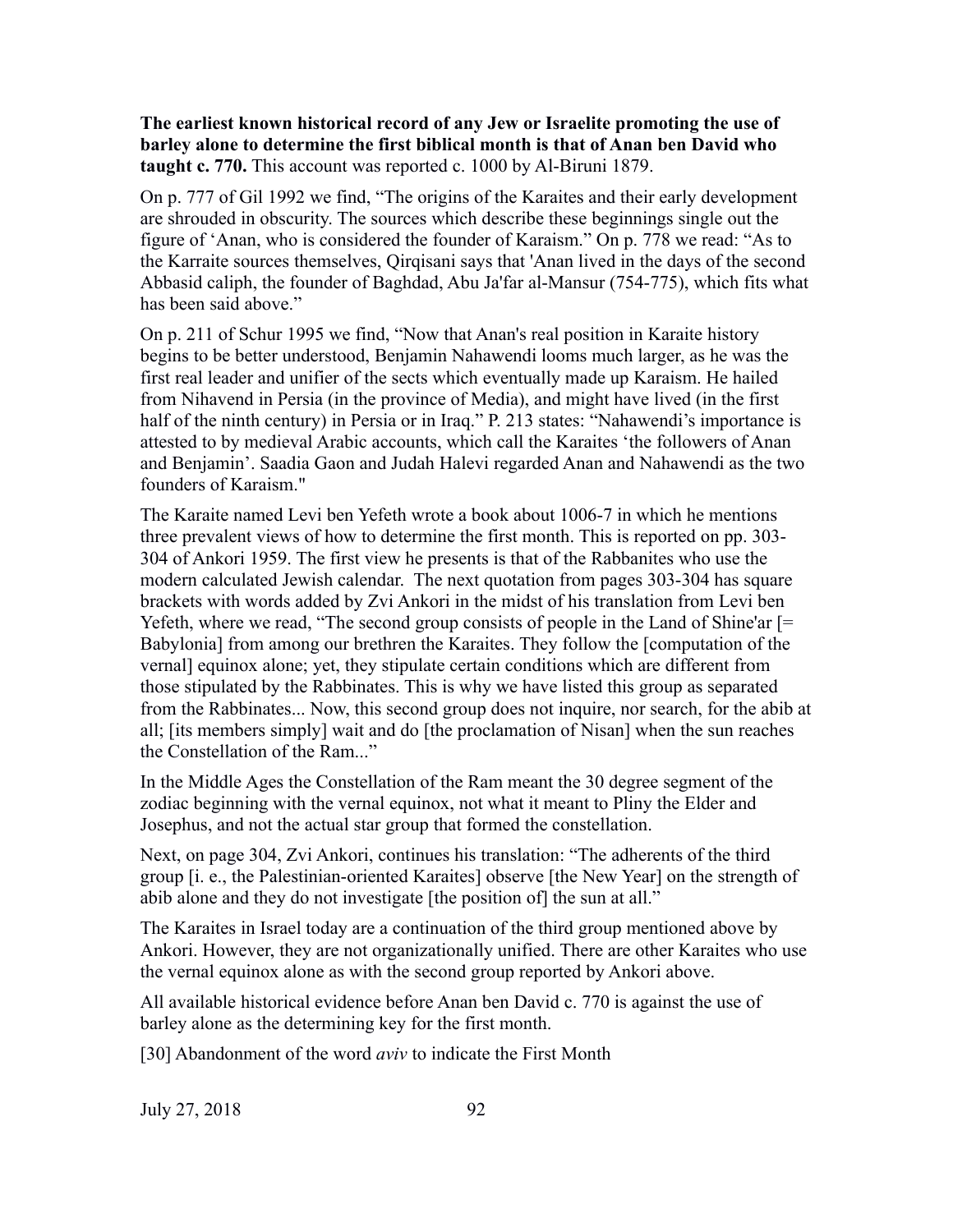If the name or word *aviv* had been the key element to determine the first month into the first century, then its importance would have elevated the biblical phrase *chodesh haaviv* to continue in use down into the first century by the Jews. The phrase "month of Nisan" is used by the Maccabees and by Josephus, as well as by other books of the Tanak after the Penteteuch. The word *aviv* occurs only once in the Dead Sea Scrolls in the making of bread. It only occurs once in regard to agriculture within the rabbinic writings, where it refers to an unripe state of grain that was not nearly ripe.

[31] The Problem of a Biblical Test to Perform on the Barley

In discussing the Karaites, pp. 392-393 of Nemoy state, "Some of them [from the Middle Ages] begin the '(month of the) fresh ears' (with the appearance) of (any kind of) green herbage, whereas others do not begin it until (fresh) garden-cress is found all over Palestine; others begin it only when (at least) one piece of ground becomes ready for harvest; still others begin it even when only a handful of corn is ready for harvest."

This indicates that Karaites in the Middle Ages who wanted to use vegetation to determine the first month could not agree among themselves on the method, undoubtedly because the Tanak does not provide a botanical description to dertermine the month of *aviv*.

## **Many modern adherents of the use of barley to determine the first month attempt to use the wave sheaf offering to create a definition of how to test barley for the first month. This will be discussed a below.**

Among all the biblical contexts containing the word *aviv*, the only one that has the word barley is Ex 9:31. The other key verse, Lev 2:14, applies to all grains, not just barley. It is certainly true that barley is the first of the grains to ripen in Israel as the winter departs, but the word *aviv* is not defined clearly in the Tanak. The phrase *chodesh ha- aviv* is open to some interpretation, but it is clear from the hail plague that *aviv* has a broad meaning. It is literally "month of the ears".

## **Those who promote the use of barley alone strongly argue for the first appearance of "***aviv***" within Israel, but the Tanak is not explicit on this. The actual phrase**  *chodesh ha-aviv* **does not possess the detail of "first place in Israel to show it".**

From the earliest location within Israel that barley may be harvested (the lower Jordan River valley) until the latest location in Israel that barley may be harvested (the northern higher elevations) *spans a time length of seven weeks*.

The reader who favors the barley usage alone for the first month needs to take a step back for a moment and recognize certain assumptions that were never stated by some of the modern Karaites. The phrase *chodesh ha-aviv* may be understood as descriptive of that month of the year (*but not exclusive to only that month*) instead of being a defining phrase whose interpretation explicitly can only apply to one month.

Since the year 2000 there have been multiple independent groups of people examining the barley in Israel to make a determination for the first month. Every two or three years there is a lack of unanimity on whether the month coming up should be considered the first month by these groups. This is despite the fact that they seem to be trying to use the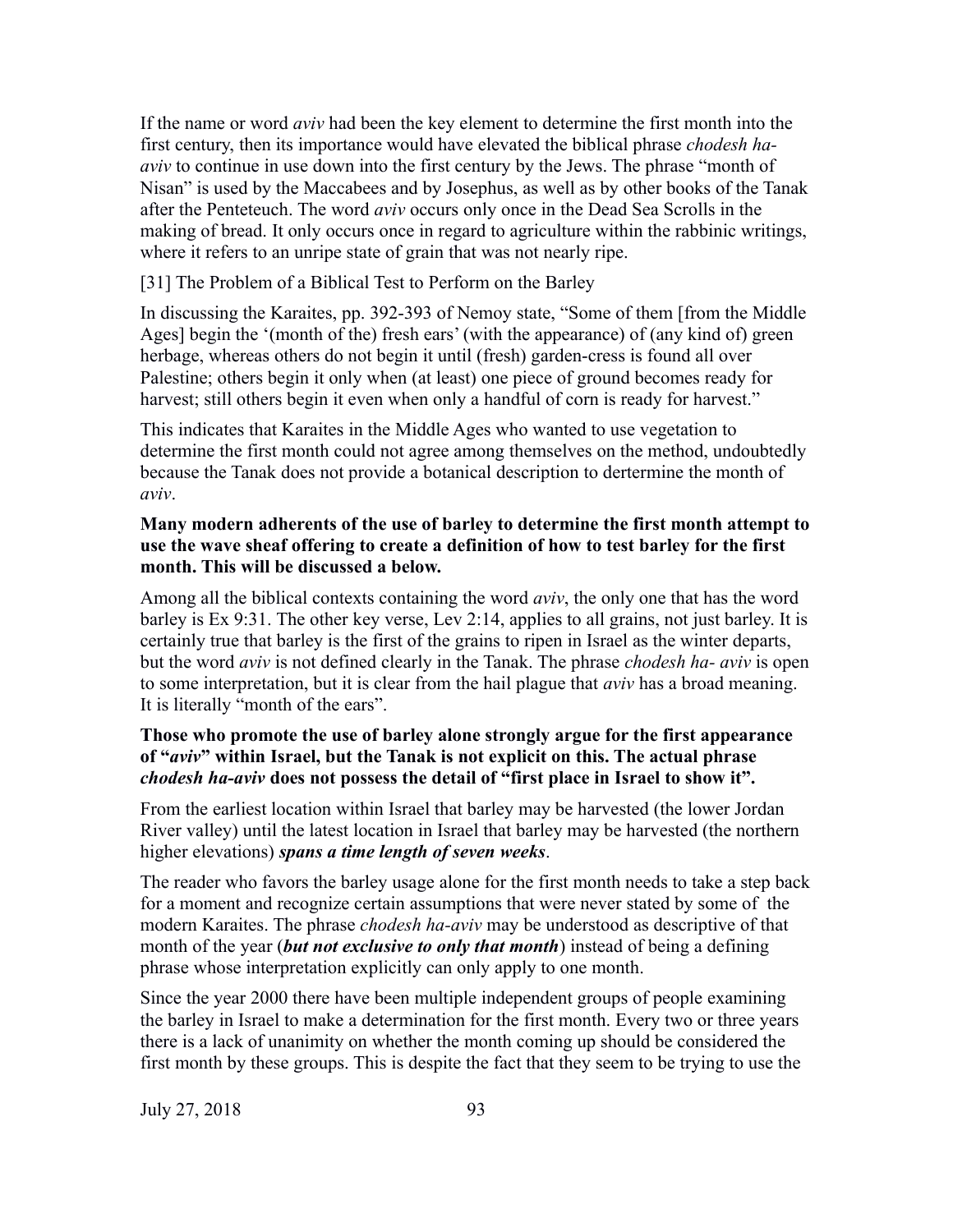same criterion that is not stated in the Tanak. Part of the problem is that one field of barley does not show all stalks of barley at the same stage of growth. Then the question becomes the definition of a percentage of the stalks. Such a percentage is arbitrary. How many stalks do you count to get a percentage?

The criterion of what to look for in the barley is promoted to be the definition of *aviv*. But where in the Tanak is there such a definition of *aviv*? There are only two possible Scriptures available: Ex 9:31 and Lev 2:14. Neither of these defines a narrow criterion.

[32] The Time and Geographical Context of Exodus 12:1-2

Ex 12:1-2, "And YHWH said to Moses and to Aaron in [the] land of Egypt, saying 'This month [shall be] to you [the] beginning of months, it [shall be the] first of [the] months of the year to you.'"

The question before us is whether there is anything in the biblical context of these two verses to inform us about the timing of the first month.

When I visited Dr. David Marshall (a specialist in barley and wheat genetics) at his office at Texas A & M University in 1992, he told me that in one of his trips to Egypt, he visited with farmers who still used the ancient sickle to harvest barley on their personal plot of land. They cut the stalks when the barley kernels had about 30 percent moisture according to his tests. The farmers did not know the percentage, but they could tell when to cut it by their personal experience. That 30 percent value is low enough moisture to obtain flour from the barley, and that is mildly ripe. Dead ripe has from 8 to 10 percent moisture, and that is very hard kernels. At very early stages of the ear, the ear has over 90 percent moisture. When machinery is used to harvest barley, the moisture content may be about 15 percent because the yield of flour is greater at that percentage. The additional time on the stalk for the moisture content to decrease allows the ears to gain more solid matter and yield more flour. Using primitive methods the Egyptian farmers do not wait until the barley is very ripe before harvesting it because some of it would then shatter (pieces would fall off the stalk) and there would be some loss of the grain.

At the time of the hail plague, the barley in the far north of Egypt would not have been ripe because if it had been ripe, then the barley in the far south would have been five weeks further ripe and with primitive methods of harvesting, they would not have let it last that long on the stalk in the far south. Since Ex 9:31 uses *aviv* to describe all of the barley in Egypt at the time of the hail plague, at least some of the barley was not yet ripe (in the north) yet is was still called *aviv*. *Hence aviv must include stages of barley before it is ripe.*

Based on information from W. Robertson Smith 1883, the 35-day period for the typical time of reaping in the south to the typical time of reaping in the north is the time from latter February to the first part of April. Hence the hail plague had to occur before the latter part of February. *When this is studied in more detail, it is seen that the hail plague would have occurred in the middle of February at the latest. This is not in the time context of Ex 12:1-2 which is certainly more than a month later for the start of the first month.*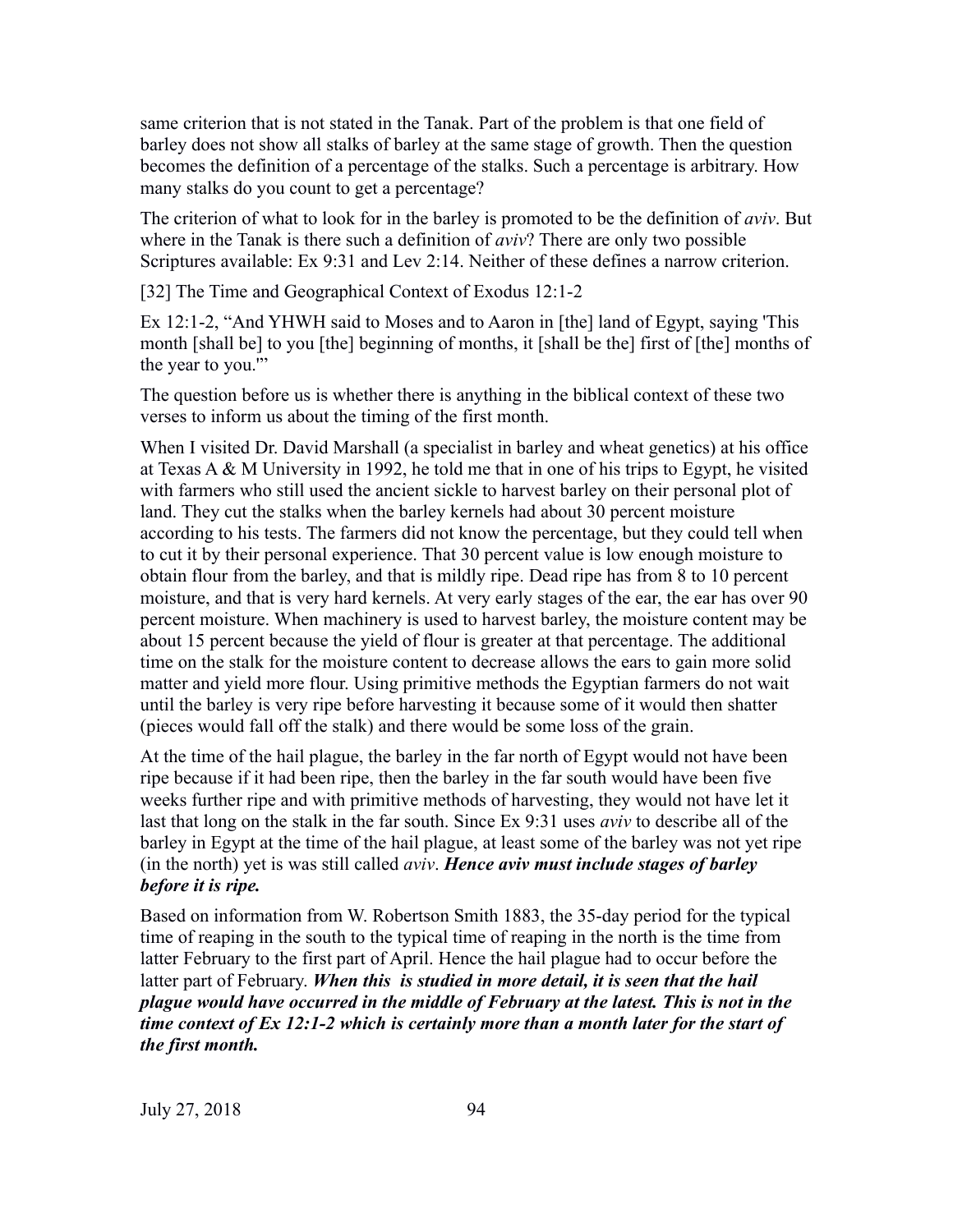Many people who favor the use of barley alone to determine the first month of the biblical year make the claim that the hail plague is part of the context of Ex 12:1-2, or Ex 13:4 is part of the context of Ex 12:1-2 and hence the claim is made that the word *aviv* is part of the meaning to be associated with Ex 12:1-2. This is false reasoning because of the time gap that breaks the context. *Ex 12:1-2 is silent concerning what Moses and Aaron were told at that time.* The hail plague was the eighth plague and was not really very close in time to Ex 12:1-2 when the events are closely examined.

Consider now the contextual relationship between Ex 13:4 and Ex 12:1-2. Ex 12:1-2 is part of instructions prior to the Passover. Then the Passover itself occurs. Ex 13:4 is a context beyond the actual Passover, and it discusses future years rather than the first Passover. Thus Ex 13:4 is not within the context of Ex 12:1-2. Ex 13:4 is not a clear Scripture just as Ex 12:1-2 is not a clear Scripture concerning when it occurs.

The geographical context of Ex 12:1-2 is Goshen in Egypt, not ancient Israel. Moses had never been in ancient Israel and later Moses commissioned 12 spies to spy out the land of Israel to know what it was like. Nothing in the context of Ex 12:1-2 indicates that Moses was told about the state of the barley in Israel.

The point to this discussion is that the context of Ex 12:1-2 does not include the hail plague or Ex 13:4.

[33] Septuagint's Translation of *aviv*

The Septuagint translation of the Pentateuch was made c. 270 BCE when some Jews from Alexandria annually visited Jerusalem to witness the ceremonies associated with the first month. If barley was being used to determine the first month at that time, then the meaning of *aviv* would have been associated with the barley in some specific way so that the meaning of *aviv* would have been well known.

The use of the Septuagint here does not imply that it has the authority of inspiration, but it is used because it is a primary source of how Jews from Alexandria understood the word *aviv* during that time in history.

Concerning all six places in which the Hebrew expression *chodesh ha-aviv* (month of the *aviv)* occurs in the Tanak (Ex 13:4; 23:15; 34:18, 18; Deut 16:1, 1), only one expression is used in the LXX, the Greek *meni ton neon*, which means "month of the new". The grammatical form of *ton neon* is plural, so that it implies a plural noun. This consistency in all places lends weight to the belief that the translators wanted to use the same meaning in all places; however, it indicates that they were not sure of its meaning because there is no plural noun. It seems safe to accept the belief that the translators knew it referred to new plant growth with plural connotations. The word "new" can imply freshness or recent growth, and does not commit to any degree of ripeness or what vegetation was involved. In all six places the very literal careful NETS translation of the LXX has "month of the new things", thus highlighting the noticeable lack of clarity for the word *aviv*. These six places are seen in the Greek on page 922 of Hatch and Redpath under the word for month, or they may be looked up individually in Brenton.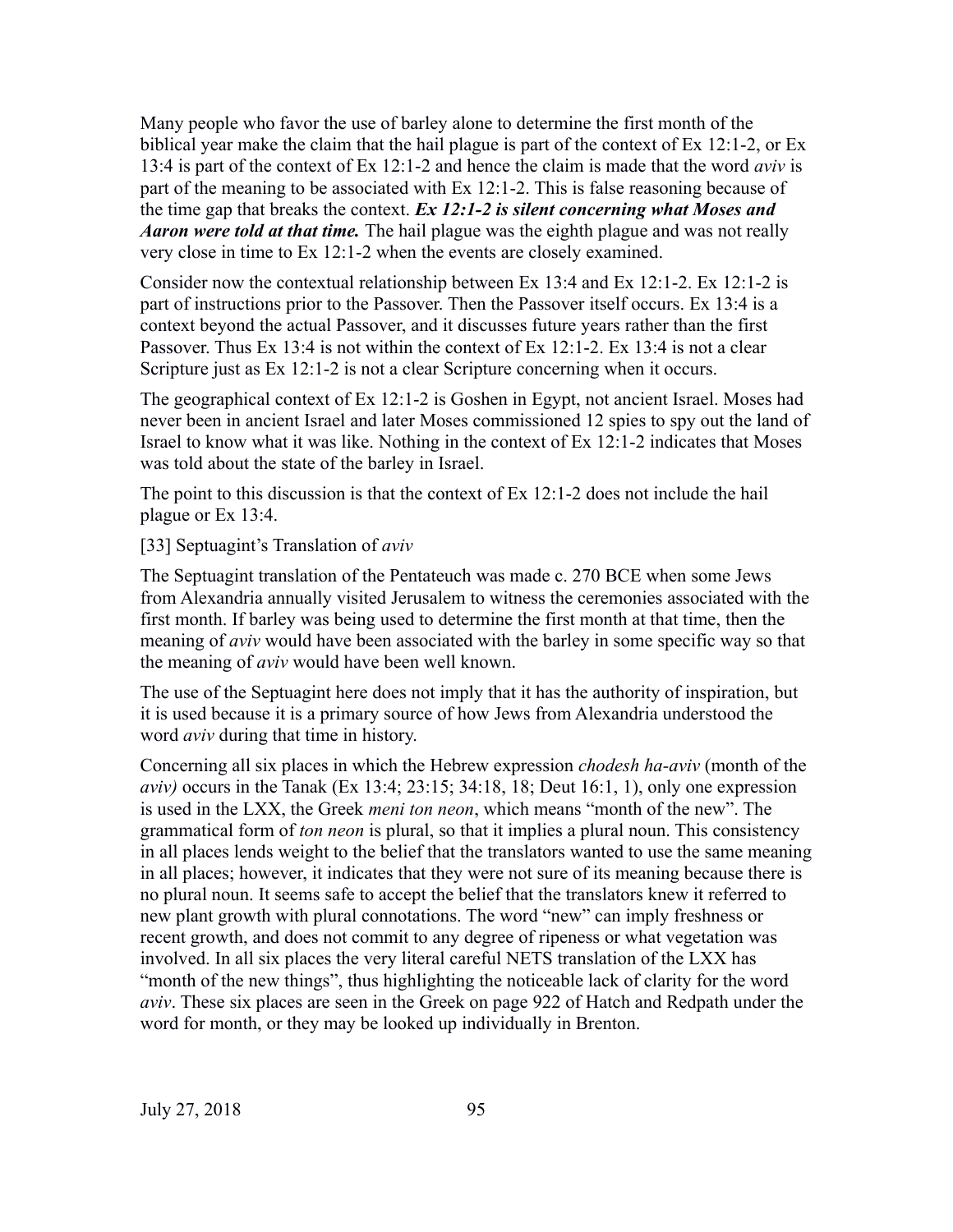In Ex 9:31 where *aviv* occurs, a literal translation from the Hebrew is "barley [was in the] ear". The LXX has the Greek word *parestekuia* where *aviv* occurs, and this Greek word is discussed on pp. 56-57 of Lee 1983. Lee provides a few ancient examples of its use in an agricultural context. On p. 56 Lee provides the approximate choice of meanings "'be ripe', 'be fully grown'". It makes sense that the translators were not aware of the variation of difference in development of the barley from southern Egypt to northern Egypt of five weeks, so that it could not be fully grown throughout the region (otherwise it would have been harvested in the south where it would have been too ripe to leave on the stalks). The Greek with translation may be seen in Brenton (who did not have the examples that Lee had); the Greek is also on page 786, column 1, of Hatch and Redpath under the Greek word *krithe*, meaning barley, at Ex 9:31. It is plausible that the translators of the LXX at Ex 9:31 created the meaning of *aviv* from this context rather than from a deep knowledge because they did not carry this meaning into any of the other seven uses of *aviv*. Perhaps they did not remember that they gave this meaning to *aviv* when they reached its next use in Ex 13:4 where they simply used the single vague Greek word meaning "new [things]".

In Lev 2:14 where *aviv* occurs, the LXX has *nea*, which means "new" or "fresh". This is not precise. The very literal careful NETS translation contains the following group of words, "new, roasted, pounded, wheaten-groats". This must include both *aviv* and *karmel*. Here it seems that the translation for *aviv* is "new", and the translation for *karmel* is "wheaten-groats" because that follows the order of the two Hebrew words. This makes it doubtful that the translators of the LXX knew the meaning of either Hebrew word.

This shows that the LXX is imprecise and vague in every case for *aviv* except where the context has much to offer in Ex 9:31. This indicates that the Jews in Alexandria do not seem to be aware of any important significance for this Hebrew word, although some of them undoubtedly went to Jerusalem during the seven days of unleavened bread, witnessed the wave sheaf offering, and understood how the first month was determined. It does not make common sense to think that the calendar's first month after Ezra and Nehemiah was being determined by the use of the word *aviv* when the LXX translation is considered.

#### [34] The Meaning of Sheaf [*omer*] in the Wave Sheaf Offering

The passage on the wave sheaf offering in Lev 23:10-16 contains the word sheaf [6016 *omer*] in Lev 23:10, 11, 12, 15. This Hebrew word occurs in the following ten other places: Ex 16:16, 18, 22, 32, 33, 36; Deut 24:19; Ruth 2:7, 15; Job 24:10. From Ex 16:36 we see that it is "**a dry measure of volume",** but Ruth 2:7, 15 provide an alternate meaning, namely "**a sheaf of growing stalks with expected ears of grain"**. We are faced with the problem of resolving the ambiguity between the two meanings of *omer* in the context of the wave sheaf offering.

The second meaning above does not indicate any particular stage in the development of the grain on the stalks. A growing standing sheaf may have unripe ears of grain or ripe ears of grain.

The key to understanding which of these two meanings is correct for Lev 23 is based upon the fact that the priesthood at the Temple was practicing the wave sheaf offering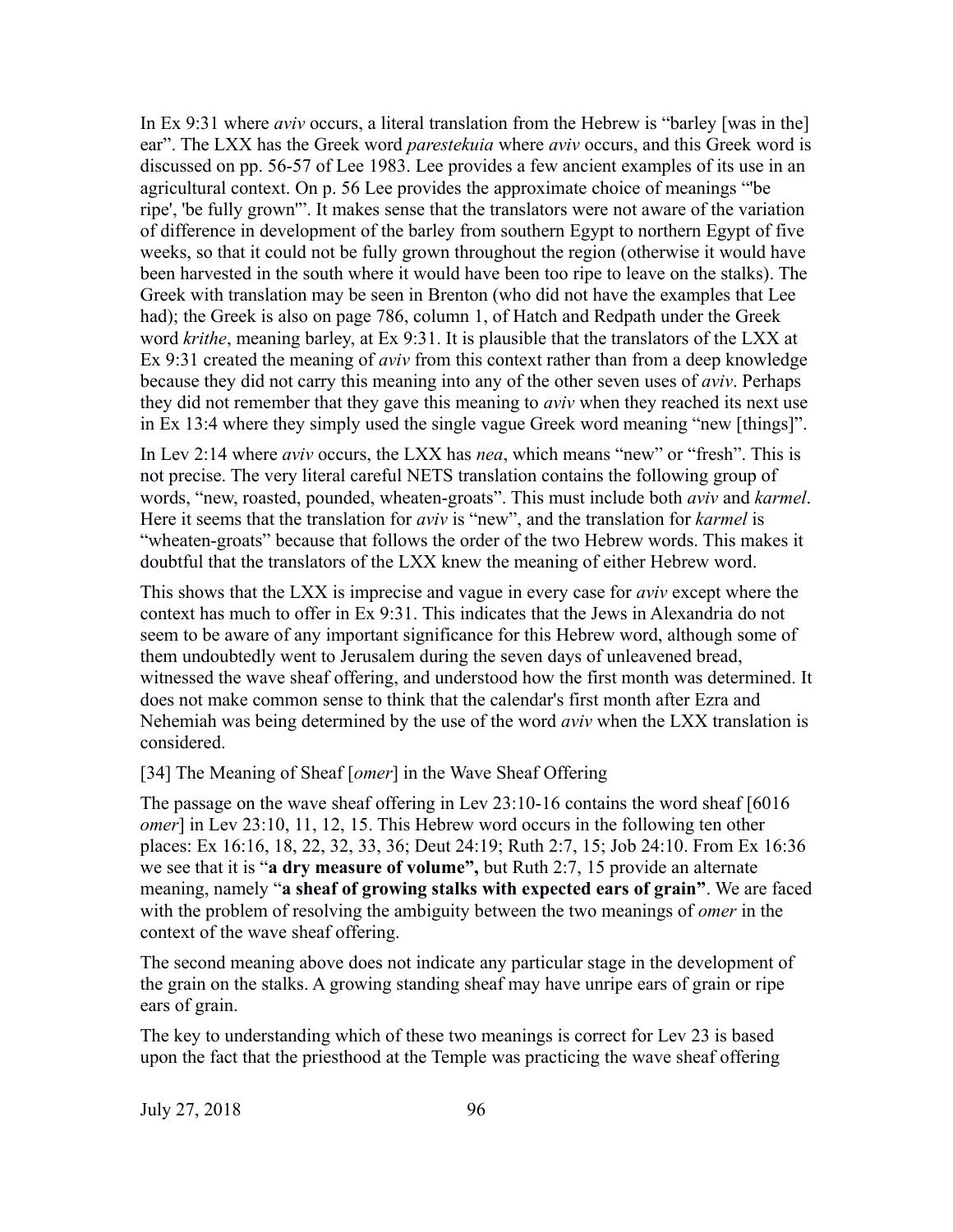each year from the time of Ezra and Nehemiah until the Temple was destroyed, along with the fact that the Septuagint used different Greek words to translate the two different meanings. The Septuagint should preserve the correct meaning because some Jews from Alexandria would have made annual visits to Jerusalem to keep the Passover and to witness the wave sheaf ceremony. Thus personal experience of observers of the ceremony should know the meaning of *omer* (sheaf) in Lev 23. Modern scholars who specialize in the Septuagint understand that the translators' knowledge of the Greek language exceeded their understanding of the Hebrew language, so that the translators were very likely from Alexandria.

For the wave sheaf offering the Septuagint uses the Greek word *dragma* as the translation of *omer*. This word *dragma* is also used in Deut 24:19; Ruth 2:7, 15. Moreover, in Gen 37:7 where the Hebrew word for sheaves is *aluma* (Strong's number 485), its Greek translation in the Septuagint is also *dragma*. The Septuagint translation by Brenton for Gen 37:7 is: "I thought ye were binding sheaves [= *dragma*] in the middle of the field, and my sheaf [= *dragma*] stood up and was erected, and your sheaves [= *dragma*] turned round, and did obeisance to my sheaf [= *dragma*]." (Plural forms of *dragma* are used where the translation is plural.) **Thus a bundle of tied stalks is called a sheaf** *(dragma* **in Greek***).* Hence this would be its meaning where *dragma* is used for *omer* in the wave sheaf offering in the LXX*.*

Gustaf Dalman first gave the above explanation for the Hebrew word *omer* in the wave sheaf offering, and his explanation has been accepted by many Jewish commentators including the commentary on Leviticus in the series by the Jewish Publication Society of America.

On page 73 of H. L. Ginsberg 1982, he translates *omer* in Lev 23 as "armful", judging the quantity that might be tied into a bundle and handed to the priest.

On page 506 of Danby's translation of the Mishnah in Menahot 10:4, talking about the wave sheaf ceremony and specifically the grains of barley (after they were separated from the husks), we find, "They put it in a grist-mill and took therefrom a Tenth [of an Ephah of flour] which was sifted through thirteen sieves." Danby added the explanation in square brackets, "a Tenth [of an Ephah of flour]". Ex 16:36 states, "Now an *omer* is one-tenth of an ephah." Danby is showing the common rabbinic understanding that the Mishnah accepts the viewpoint that the Hebrew word *omer* means the dry measure quantity instead of a tied bundle of stalks. This contradicts the understanding given above using the Greek word *dragma* from the Septuagint, which was translated long before the Temple was destroyed.

Modern Jewish scholars who are not Orthodox Jews reject the meaning of *omer* given in the Mishnah. Typically, Orthodox Jewish scholars accept the rabbinic writings as inspired in most situations, so that they accept the meaning of *omer* in the Mishnah. The main reason for accepting the meaning in the LXX is that the LXX is a primary historical source from the time that the LXX was written when the wave sheaf ceremony was still being performed. While it is true that we do not possess any complete copy of any books of the LXX from before the fourth century CE, so that on picky points of an isolated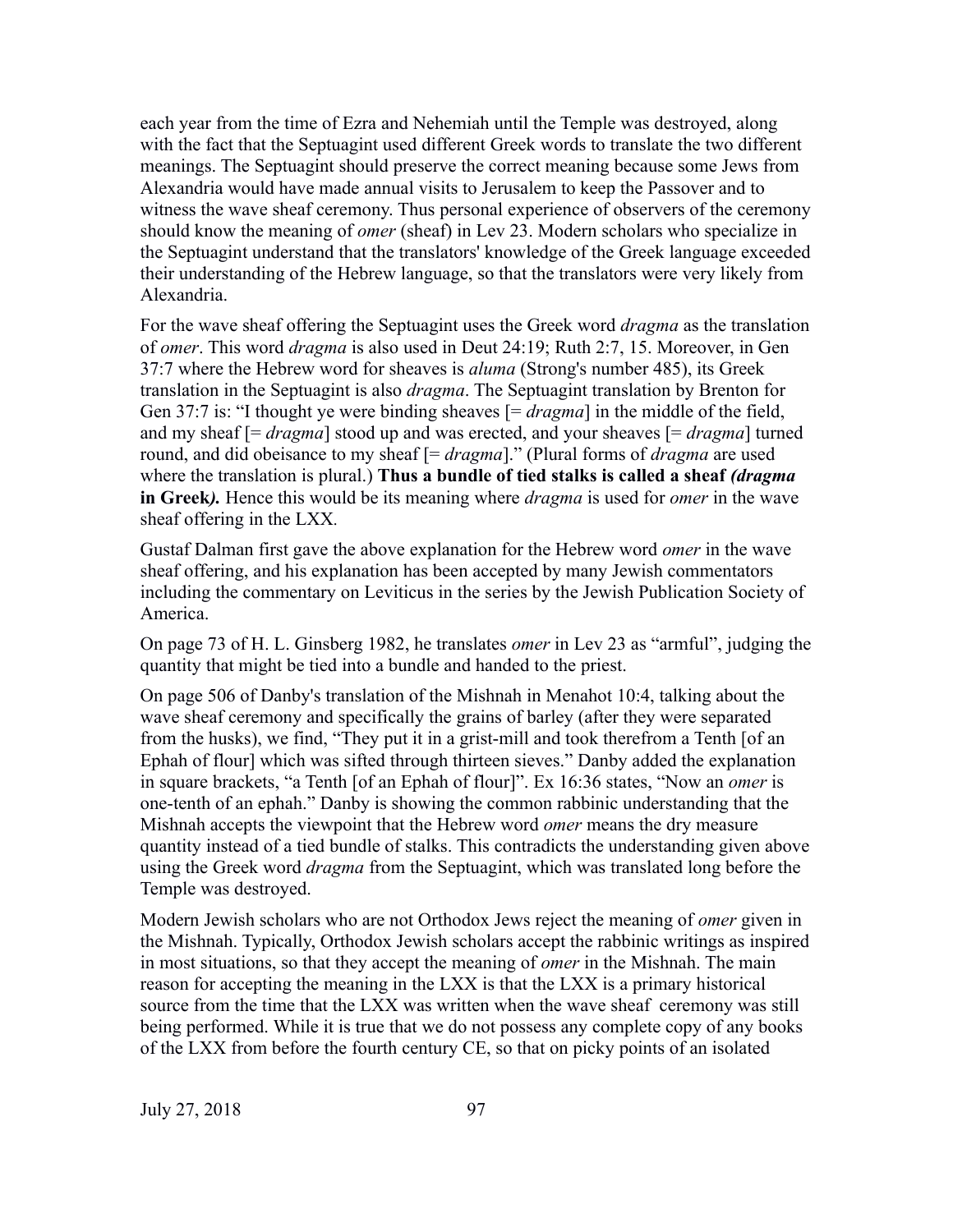verse there is uncertainty concerning the original LXX, yet surviving handwritten copies do have much in common. Caution must be exercised when using the LXX, especially because the translators sometimes did not know the correct meaning of a Hebrew word, **The Mishnah is not a primary historical source because it was written about 130 years after the Temple was destroyed. The original performance of the wave sheaf offering was not available to the writers of the Mishnah.**

The conclusion should be that the *omer* **is a bundle of stalks of grain.** It remains to be discussed whether there is anything else in the context of the wave sheaf offering to indicate any particular stage of growth of the grain.

[35] Wave Sheaf Offering and the Harvest / Crop (Hebrew *ketseer*)

In Lev 23:10 the typical translation shows the English word "harvest" twice for the Hebrew word *ketseer* [7105]. Sometimes an English word may have normal implications that are not necessarily implied by the Hebrew word. This is true for the Hebrew word *ketseer*. The implication of this word is discussed next.

In the recent past, some Karaites have promoted the claim that the word *harvest* in Lev 23:10 means "*harvest-ready*", and thus **it makes the wave sheaf ceremony the most important factor among some Karaite claims that barley alone must determine the first month**. I have examined several books about the Karaites and their claims about the first month, and such writings do discuss the wave sheaf offering because of a historical dispute in how the count to the Feast of Weeks should be made. The Karaite writings from the Middle Ages that discuss the wave sheaf offering do **not** promote the idea that the word *ketseer* must mean "*harvest-ready*". This will now be discussed.

The word *ketseer* occurs on page 894 of BDB where three meanings are derived from the biblical contexts: (1) "process of harvesting"; (2) "what is reaped, harvested, crop"; (3) "time of harvest". The second meaning is often overlooked. Consider some examples.

Isa 17:11, "In that day you will make your plant to grow, and in the morning you will make your seed to flourish. But the harvest [= *ketseer*] will be a heap of ruins in the day of grief and desperate sorrow." Here the word harvest refers to the crop as it is still growing at the time of the invasion. In this sense the word harvest simply refers to the crop in its current state before the time of typical general reaping.

Joel 1:10, "The field is wasted, the land mourns. For the grain is ruined, the new wine is dried up, the oil fails."

Joel 1:11, "Be ashamed you farmers, wail you vine dressers, for the wheat and the barley, because the harvest [= *ketseer*] of the field has perished." Again the word harvest refers to the crop, but not the time of normal harvest.

The variation in the biblical meaning of the Hebrew word *ketseer* defeats the claim that the wave sheaf offering **must** occur when the general barley harvest is about to begin. This Hebrew word may merely refer to the crop itself regardless of how close it is to the time of the general harvesting. No doubt this is the reason that the Karaites from the Middle Ages did not attempt to make this argument in their writings.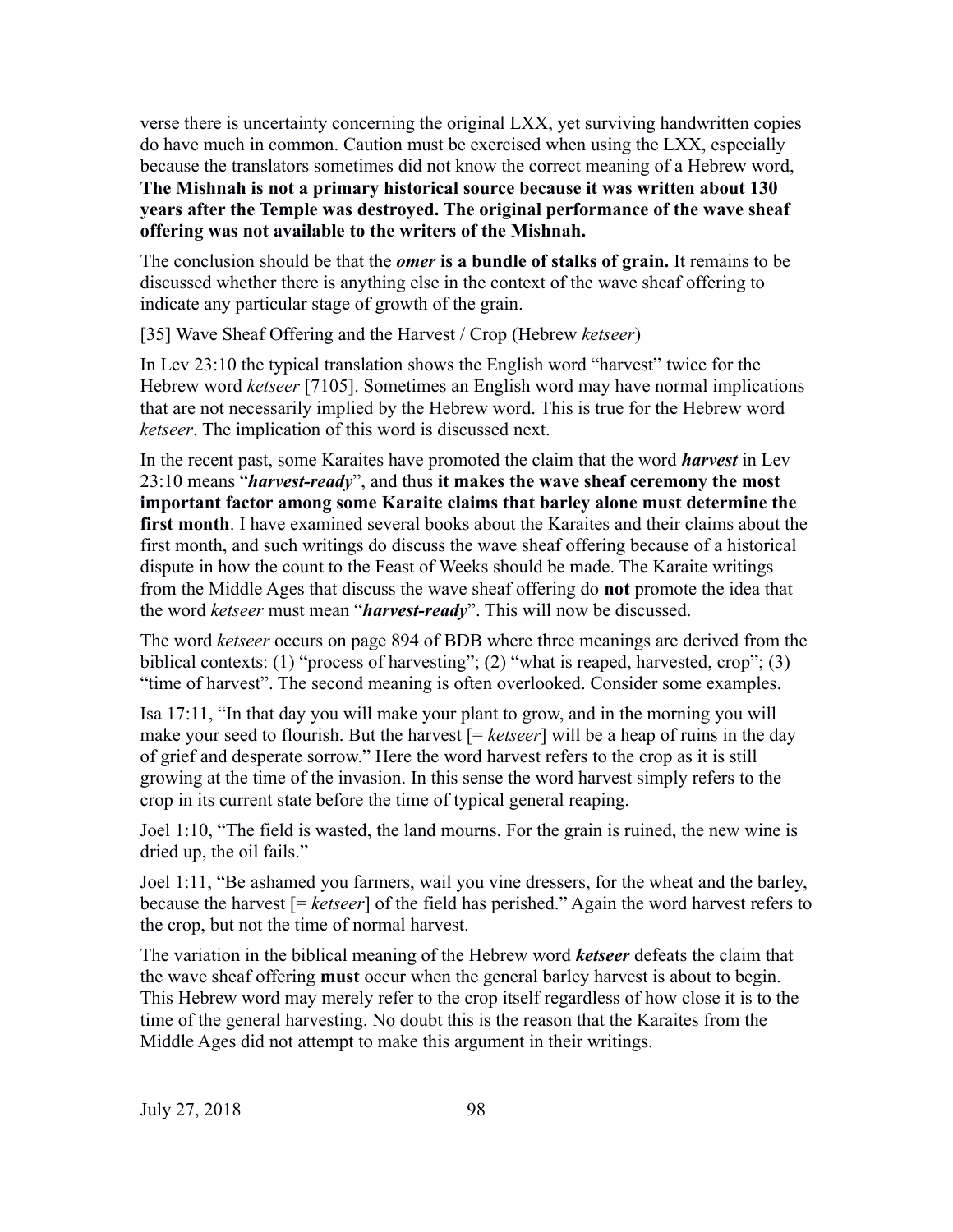Concerning the conjecture that in Lev 23:10 the word *ketseer* must mean **"harvestready"**, there is no biblical evidence that the state of the stalks of barley in the wave sheaf offering had to reach any particular state, and there is no evidence that it was eaten by anyone after the ceremony. The burden for evidence is upon the person making the conjecture.

**Several reasons have been given above to show that the barley does not determine the first month. The first reason is that Scripture does not say that the barley determines the first month. The second reason is that the hail plague shows too great a variation for the word** *aviv* **to specify one test to perform on the barley. The third reason is the adoption of the Babylonian month names. The fourth reason is the replacement of the use of the word** *aviv* **for the first month with the word Nisan. The fifth reason is the apparent lack of understanding of the LXX translation for the word** *aviv.* **The sixth reason is the difficulty in giving a test that various peoples can use and avoid disagreements when attempting to apply such a test; however, the crux of the problem is that the Scripture does not have any statement of a test. The seventh reason is that Gen 1:14-18 points to the lights in the heavens to determine the festivals. The eighth reason is the statement by Philo that the cycles of the lights in the heavens determine the elements of the calendar.**

Answering the above points is a challenge for those favor the sole use of barley for the first month. These points argue against the insistence that the ambiguous word *ketseer* must mean **"harvest-ready"**. The history of the Karaites from the Middle Ages does not attempt to promote this view of **"harvest-ready"**. Their emphasis is on the phrase *chodesh ha-aviv,* and specifically the word *aviv*.

[36] The Lack of firstfruits [*bikurim*] in the Wave Sheaf Offering

The wave sheaf offering cannot be understood without a deep study of Lev 23:10, which still has an important item for examination aside from *omer* and *ketseer*, discussed above.

The wave sheaf offering is discussed in Lev 23:10-16; Deut 16:9-10. In these Scriptures the Hebrew word *aviv* does **not** occur and the Hebrew word *bikurim* does **not** occur. However, both of these Hebrew words do occur in Lev 2:14. The passage Lev 2:14-16 explains how to perform a firstfruits [106 *bikurim*] offering of grain. Lev 2:14-16 explains what to do with the firstfruits offering, including mashing it into a type of cereal, thus showing its grain to have value, In contrast to this, nothing is said about any specific usefulness of the content of the sheaf. After the performance of the wave sheaf offering, Scripture is silent about what may happen with the sheaf. The word *omer* (sheaf) does **not** occur in Lev 2:14-16. There is so little in common between Lev 2:14-16 and the wave sheaf offering that they should not be associated with one another.

When a farmer in ancient Israel grows a crop and the crop reaches a **useful** state of growth, at anytime afterward the farmer is expected to contribute a portion of the new crop to the priesthood. This contribution of a **useful** portion of the new crop to the priesthood is called **firstfruits** [1061 *bikurim*]. This word may also be translated "ripe" in contexts that do not involve a contribution to the priesthood. The word "ripe" implies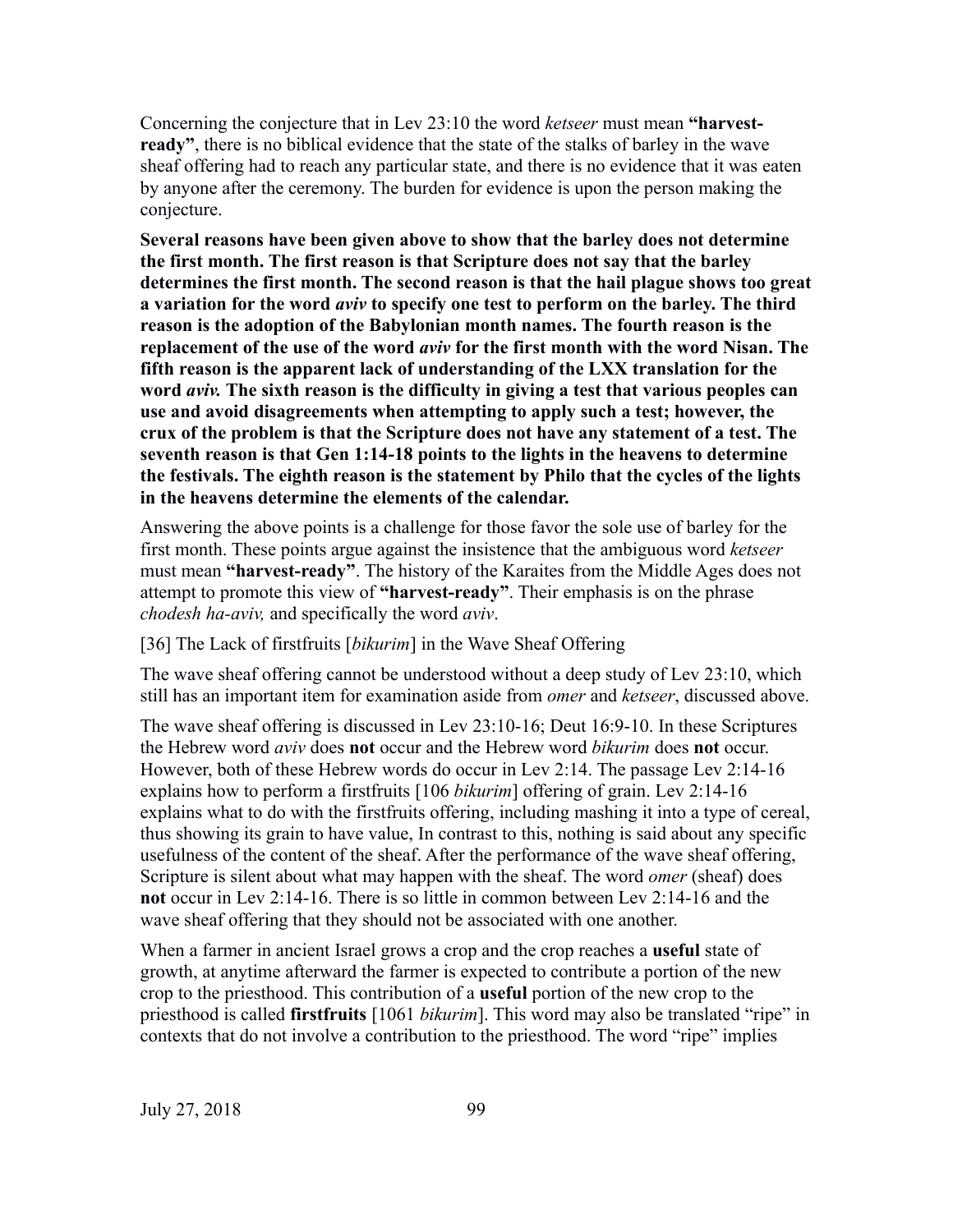useful. The word *bikurim* is the only technical word in Hebrew that means "firstfruits" in the sense of giving a commanded contribution to the priesthood.

In Lev 23:10 some translations have the word "firstfruits" and some have the word "first" (or "beginning") for the Hebrew word *raysheet* (Strong's number 7225). The question before us is whether the word *raysheet* should be translated **firstfruits**. This suggested translation "firstfruits" for the word *raysheet* is confusing because *bikurim* properly means firstfruits. The word "firstfruits" (the Hebrew word *bikurim*) implies usefulness. The answer to our question relates to the technical difference between the Hebrew words *bikurim* and *raysheet*.

When a fine point of the law of Moses is under discussion in a translation of the Tanak where many contexts are involved, it is generally safer to consult a committee translation made by Jewish scholars because in a multitude of counsel there is wisdom, and because Jewish scholars would be more sensitive to fine points of the law than others. Two recent committee translations by Jewish scholars are Tanakh-JPS and Tanach-Stone. The former of the two had contributors from all branches of Judaism, while the latter is an Orthodox rabbinic work that was influenced by Jewish sages of the past.

Neither of the above two committee translations of Lev 23:10 use the word "firstfruits".

Prov 3:9, "Honor YHWH with your wealth, and with the best [= *raysheet*] of all your produce." Here Tanakh-JPS translates *raysheet* "best", but Tanach-Stone translates it "first". Some translations use "firstfruits" here. This indicates a subjectivity in one's decision of how the context should be viewed.

The word *raysheet* occurs 51 times. There are two places among the 51 in which both Tanakh-JPS and Tanach-Stone agree to use "firstfruits" for *raysheet*: Neh 12:44 (Tanakh-JPS has "first fruits" and Tanach-Stone has "first-fruits") and Ps 78:51 (Tanakh-JPS has "first fruits" and Tanach-Stone has "first fruit").

Since *bikurim* and *raysheet* are two different Hebrew words with different connotations, it seems best to avoid using the translation "firstfruits" for *raysheet*.

There is no need to ever translate *raysheet* into "firstfruits".

**Lev 23:10, "Speak to [the] children of Israel and say to them, 'When you come into the land which I am going to give to you and reap its harvest / crop [7105** *ketseer***], then you shall bring [the] first [7225** *raysheet***] sheaf [6016** *omer***] of your harvest / crop [7105** *ketseer***] to the priest."**

In Lev 23:10 the phrase "when you come into the land" is often used in the special sense of "from the time that you come into the land onward", not specifically "when you come into the land for the first time". This is seen in the following examples: Lev 14:34; 19:23; 25:2; Nu 15:2; Deut 17:14; 26:1.

The portion of this verse prior to the word "**then**" is a unit of thought that relates to what happens every year after they first enter the land. The portion after the word "**then**" relates specifically to the wave sheaf offering. It must be admitted that this verse is not fully clear upon a casual reading and it requires much study. The word "reap" may be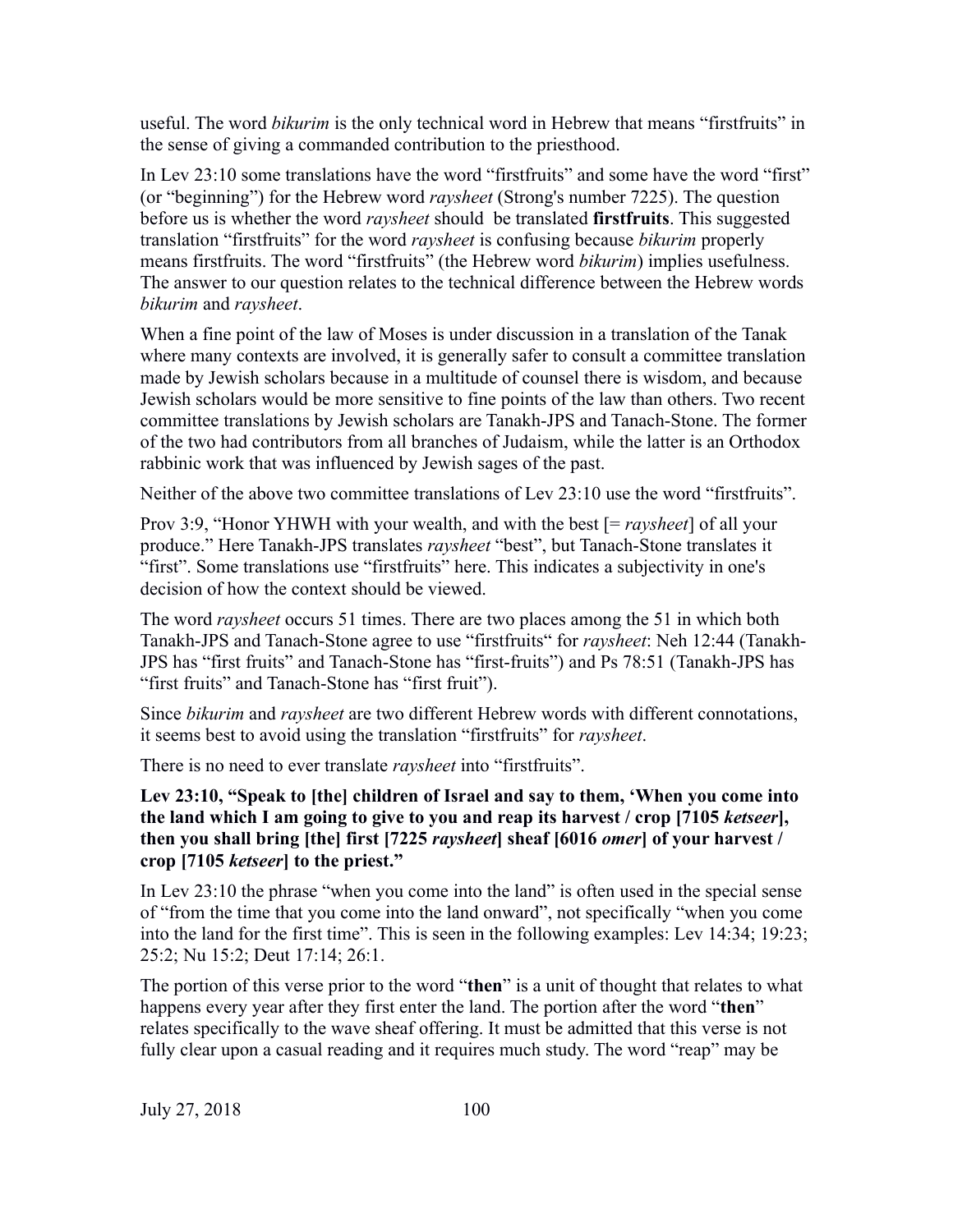understood to begin with the wave sheaf offering. It does not imply that the time of the general harvest has arrived. It is a symbolic first sheaf.

# **If Lev 23:10 would have had the Hebrew word** *bikurim***, then it would show that the sheaf (***omer***) had grains in it that had attained a useful stage of growth.**

[37] Month of the Sheaf?

When the weakness of the use of *aviv* is understood from the hail plague, there is often a tendency among promoters of the use of barley to determine the first month to switch the emphasis of reasoning away from the word *aviv* toward the use of the wave sheaf offering. Such a shift in emphasis puts a great focus upon the sheaf, which has been discussed above. **The sheaf is an armful of stalks without specifying any degree of ripeness from the word sheaf.** This ceremony occurs shortly after the middle of the first month. If indeed the wave sheaf ceremony does have such a profound impact on the biblical calendar's first month, then the name of the month should have been "month of the sheaf", or *chodesh ha omer* rather than *chodesh ha aviv*. But the emphasis is on the word *aviv* in the way of referring to the first month. There is no biblical emphasis on the sheaf for identifying the month.

[38] Is there a command to search for *aviv*?

The phrase *chodesh ha-aviv* occurs twice in in Deut 16:1. That phrase should mean the same thing in both places within the same verse. Hence in its first usage in that verse it should not be interpreted to claim that it is a command to physically search for *aviv* to know that the first month is arriving. Deut 16:1 begins the same way that Deut 5:12 begins.

It is true that Lev 23:14 prevents eating of the new grain crop before the wave sheaf offering.

It is not true that Deut 16:9-10 prevents harvesting the new crop until the wave sheaf offering. Deut 16:9 is a difficult verse to understand because of the absence of Hebrew words where English words are added in italics, thereby introducing speculation.

[39] Meaning of Lev 2:14-16 which contains *aviv*

The following is my very literal painstaking translation from the Hebrew.

Lev 2:14, "And if you-offer a cereal-offering of firstfruits [= *bikurim*] to YHWH, youshall-offer ears [= *aviv*] parched/roasted-grain with fire, [that is] fresh-grain [= *karmel*] crushed [for a] cereal-offering of your-firstfruits [= *bikurim*];

Lev 2:15, and you-shall-put oil upon-it and lay frankincense upon-it; it [is] an offering.

Lev 2:16, And the priest shall burn its-memorial-portion from its-crushed grain and from its-oil with all its-frankincense, an [offering by] fire to YHWH."

This purpose of this passage is to explain how to offer a firstfruits offering of grain, regardless of what the grain crop is or what the month is. The use of *aviv* in Lev 2:14 is to be descriptive of what firstfruits of a cereal offering is, certainly not to define *aviv*. In this context the word *aviv* shows a later time of growth than in Ex 9:31-32. In the hail plague,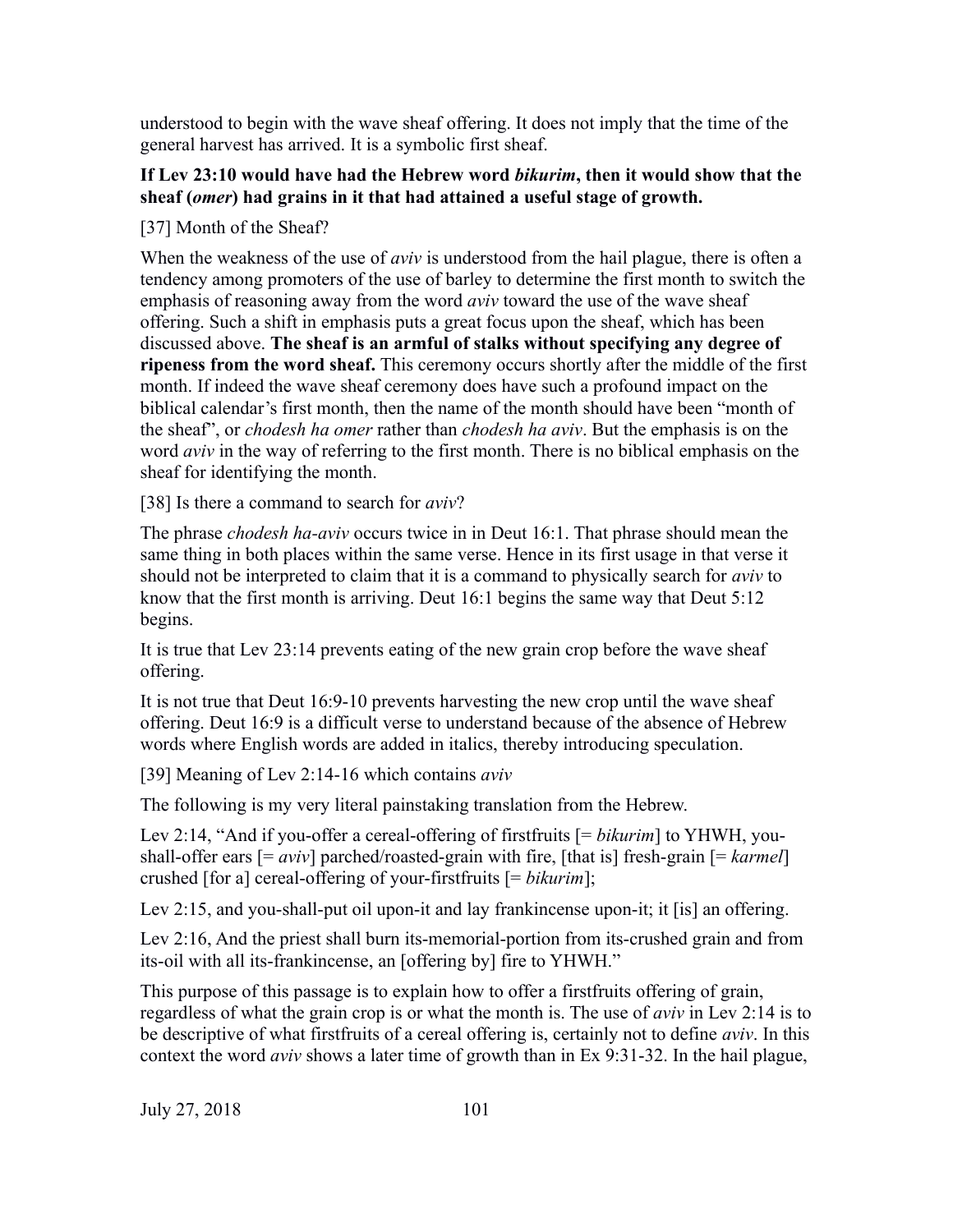*aviv* is not ripe, but here it is partially ripe or fully ripe. In this verse the Hebrew word *karmel* does not describe a degree of ripeness, but only that it is fresh, so that it is not stored from the last year. The document *Barley\_and\_Calendar.pdf* discusses the word *karmel* at great length. This is available at www.BiblicalCalendar.org.

Here the farmer has an option of offering the firstfruits of any particular grain crop at a very early stage of usefulness or at a later stage when the ears are at a dryer and riper stage. Here the word *aviv* has a variation in stages of growth, but it must at least be capable of mashing or crushing into a cereal.

[40] Smith's Journal Article on Exodus 9:31-32

This is a complete copy of W. Robertson Smith's reference (see the bibliography) except for a section written in Arabic for which Smith includes a translation that he puts in quotation marks shown in the published paper and which is copied below.

#### NOTE ON EXODUS IX. 31, 32

 1. All over Egypt it is common to raise at least two crops of barley - *shitawi* and *seifi*. See Lane, *Modern Egyptians*, ch. xiv., from which it will be seen that the *seifi* or summer crop is sown about the vernal equinox or later, and so has no bearing on the text before us. Dr Grant-Bey of Cairo, who has kindly made a series of enquiries for me among natives and Europeans who know the country parts of Egypt, says however that in the Sharkiya district there are sometimes three crops of barley, and about Mansura and in the Gharbiya even four. What follows refers to the winter crop (*shitawi*).

 2. The data of the harvest varies greatly in different parts of Egypt. From the Rev. Mr Harvey of the American mission Dr Grant got the following dates, applicable to the country south of Cairo:

(a) The barley is in ear from the latter part of February to 15th March.

(b) The flax is in flower from January 10th and in seed from February 15th.

 (c) When the barley is in ear the ears of wheat begin to form, but the grains are in a milky state.

The difference between upper and lower Egypt is about 35 days.

 3. Rev. Dr Lansing of Cairo visited the region of Zoan in the first part of May,1880, and found the farmers reaping barley while the wheat was nearly ripe. But he was told that the crops were at least a fortnight later than usual.

 4. I have before me an Arabic letter to Dr Grant-Bey from a farmer in the district of Kalyub, a little north of Cairo. The following is a transcript of part of it.

[Arabic text appears here]

 "The barley is in ear in the beginning of January, and the flax blooms in the middle of January, and the seed is found in it in the beginning of April. When the barley is in ear the wheat is green herbage; but the seasons vary as I told you."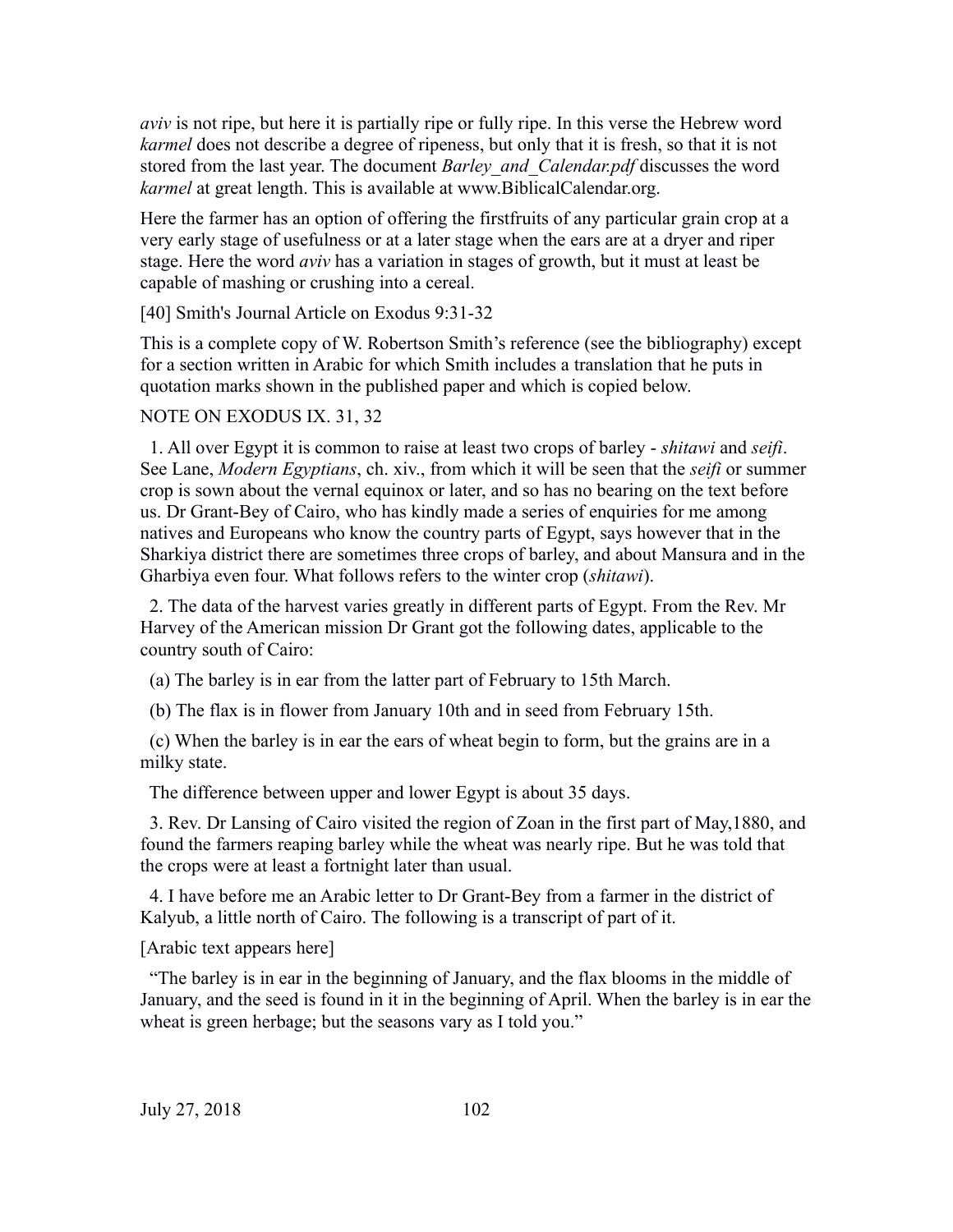As the date when the flax blooms is almost the same in this statement as in Mr Harvey's it is plain that Mr Harvey is thinking of an earlier stage of the seed capsule, when he speaks of February 15th, than the native writer has in view when he says that the *bizr* or seed-grains are found in the beginning of April. On the other hand it is pretty plain that Mr Harvey's statement about the barley refers to the full ear, when harvest is about to begin. The letter of the native farmer gives what we want, for he speaks of the state of the barley when its ear is formed, but not that of the wheat. And at that time the flax is in flower, which appears to determine the sense of *gevol*.

[41] Bibliography

Aaboe and others. "Saros Cycle Dates and Related Babylonian Astronomical Texts", pp. 1-75. By Asger Aaboe, John P. Britton, J. A. Henderson, Otto Neugebauer, and Abraham J. Sachs. *Transactions of the American Philosophical Society*. Vol. 81, 1991

AKOT. *Analytical Key to the Old Testament*, 4 vols. John Joseph Owens. Grand Rapids: Baker Book House, 1989 – 1992

Al-Biruni. *The Chronology of Ancient Nations*. Translated by Eduard Sachau. London: W.H. Allen, 1879

Ankori, Zvi. *Karaites in Byzantium*. New York: Columbia University Press, 1959

Babota, Vasile. *The Institution of the Hasmonean High Priesthood*. Leiden: Brill, 2014

Bar-Ilan, M. "Scribes and Books in the Late Second Commonwealth and Rabbinic Period", pp. 21-38. *Mikra*, edited by Martin Jan Mulder. Philadelphia: Fortress Press, 1988

Baron, Salo W. "Saadia's Communal Activities", pp. 9-74. *Saadia Anniversary Volume*, edited by Boaz Cohen. New York: Arno Press (reprint), 1943

BDB. *A Hebrew and English Lexicon of the Old Testament*. Revised from a previous lexicon of Wilhelm Gesenius by Francis Brown, Samuel Rolles Driver, and Charles A. Briggs. Oxford: Clarendon Press, 1907

BDB. *The New Brown–Driver–Briggs–Gesenius Hebrew and English Lexicon*. Revised from a previous lexicon of Wilhelm Gesenius by Francis Brown, Samuel Rolles Driver, and Charles A. Briggs. Peabody, MA: Hendrickson Publishers, 1979. This reprint has Strong's numbers added by Hendrickson Publishers. Reprints of this beyond 1979 have shortened the title to *The Brown–Driver–Briggs Hebrew and English Lexicon* and have omitted an appendix of additional meanings that appeared in the 1907 edition.

Ben-Dov, Jonathan. *Head of All Years. Astronomy and Calendars at Qumran in their Ancient Context*. Leiden: Brill, 2008

Brent, Allen. *Hippolytus and the Roman Church in the Third Century, Communities in Tension before the Emergence of a Monarch-Bishop*. Leiden: Brill, 1995

BRESIM. "BRESIM" software for the personal computer by Pierre Bretagnon and Jean-Louis Simon. Richmond, VA: Willman-Bell, 1986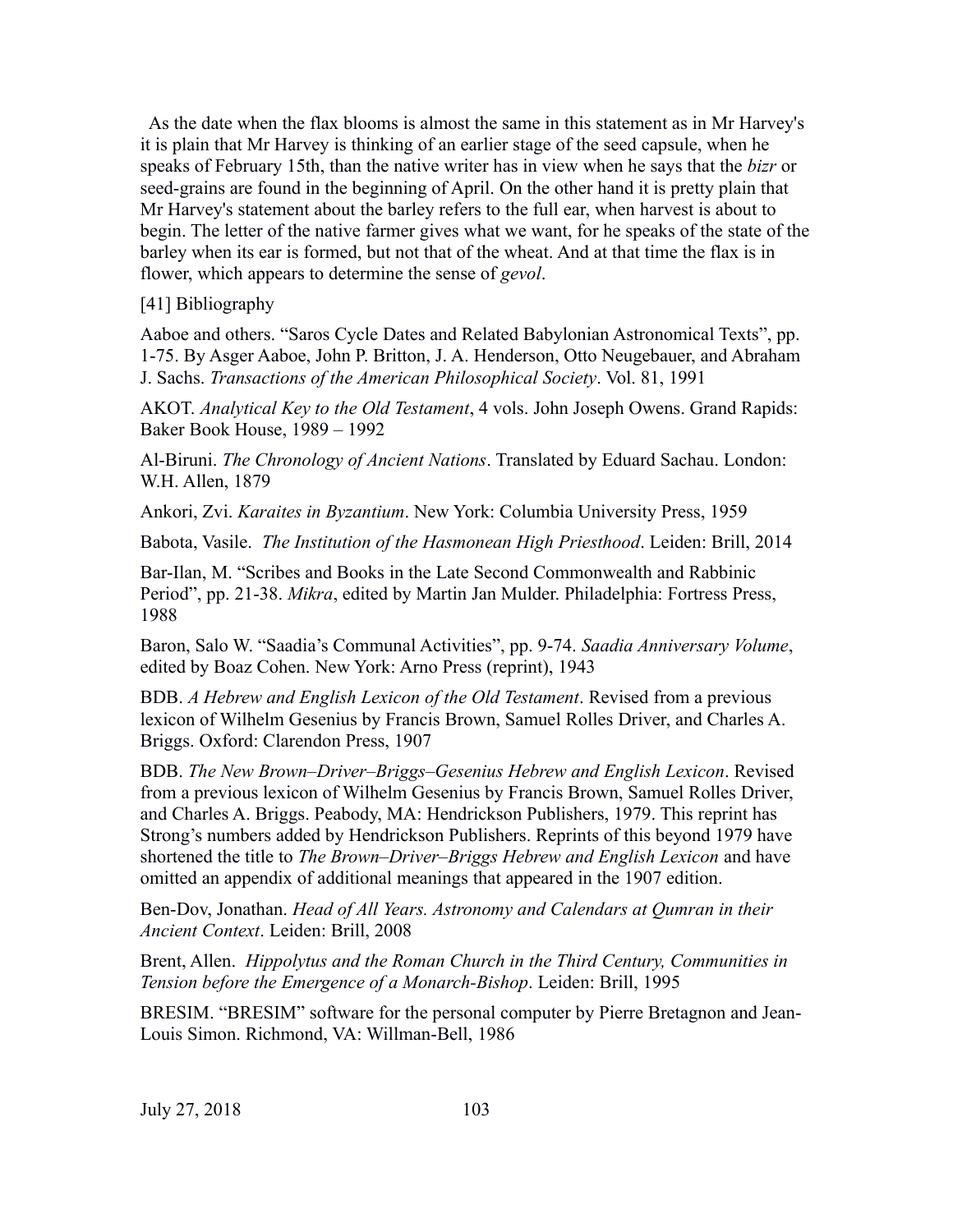Brenton, Lancelot C. L. *The Septuagint with Apocrypha: Greek and English*. Grand Rapids: Zondervan, 1980 (original 1851)

Britton, John P. "Lunar Anomaly in Babylonian Astronomy", pp. 187-254. *Ancient Astronomy and Celestial Divination*. Edited by Noel M. Swerdlow. Cambridge, MA: The MIT Press, 1999

Britton, John P. "Treatments of Annual Phenomena in Cuneiform Sources", pp. 21-78. *Under One Sky: Astronomy and Mathematics in the Ancient Near East*. Edited by John M. Steele and Annette Imhausen. Munster: Ugarit-Verlag, 2002

BT-BEZ-RH. *The Babylonian Talmud*, *Seder Mo'ed: Bezah, Rosh Hashanah*. Edited by Isidore Epstein. Translated with notes by M. Ginsberg and Maurice Simon. London: The Soncino Press, 1938

Chadwick, Henry. *Origen: Contra Celsum*. Cambridge: Cambridge University Press, 1980

Collins, John J. *Beyond the Qumran Community. The Sectarian Movement of the Dead Sea Scrolls*. Grand Rapids: William B. Eerdmans, 2010

Columella, Lucius Junius Moderatus. *On Agriculture*, Vol. 2. Translated by E. S. Forster and Edward H. Heffner. London: William Heinemann, and Cambridge, MA: Harvard University Press, 1954

Crouzel, Henri. *Origen*. Translated from French by A. S. Worrall. San Francisco: Harper & Row, 1989

Cummings, Owen F. *Eucharistic Doctors, A Theological History*. New York and Mahwah, NJ: Paulist Press, 2005

Cuomo, Serafina. *Ancient Mathematics*. London and New York: Routledge 2001

Daly, Robert J. *Origen: 'Treatise on the Passover' and 'Dialogue of Origen with Heraclides and his Fellow Bishops on the Father, the Son, and the Soul'*. Translated and annotated by Robert J. Daly, S.J. New York: Paulist Press, 1992

de Lange, Nicholas R. M. "Jewish Influence on Origen", pp. 225-242. Origeniana, Premier colloque international des etudes origeniennes. Edited by Henri Crouzel, Gennaro Lomiento, Josep Rius-camps. Bari, Italy: University of Bari, 1975

de Lange, Nicholas R. M. *Origen and the Jews*. Cambridge: Cambridge University Press, 1976

de Tarragon, Jean-Michel, o.p. *Le Culte a Ugarit*. Paris: J. Gabalda et Cie, 1980

Deines, Roland. "The Pharisees between 'Judaism' and 'Common Judaism", pp. 443-504. *Justification and Variegated Nomism*, Vol. 1. Edited by D. A. Carson, Peter T. O'Brien, and Mark A. Seifrid. Tubingen: Mohr Siebeck, 2001

Depuydt, Leo. "History of the heleq", pp. 79-107. *Under One Sky: Astronomy and Mathematics in the Ancient Near East.* Edited by John M. Steele and Annette Imhausen. Munster: Ugarit-Verlag, 2002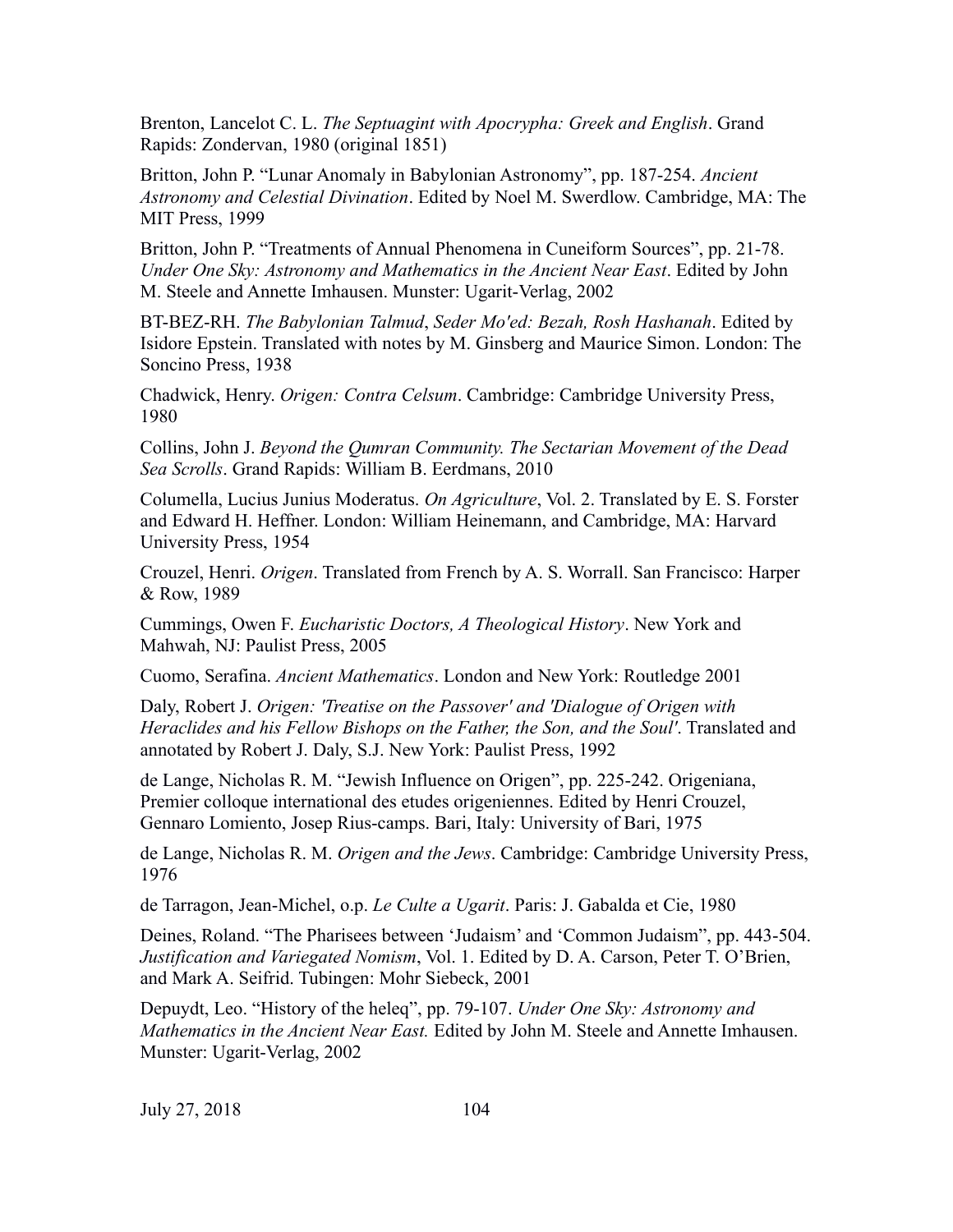Eusebius. *The Ecclesiastical History*, Vol. 2. Translated by J. E. L. Oulton. Cambridge, MA: Harvard University Press, 1957

Evans, James and Berggren, J. Lennart. *Geminos's Introduction to the Phenomen: A Translation and Study of a Hellenistic Survey of Astronomy.* Princeton, NJ: Princeton University Press, 2006

Feldman, Louis H. *Flavius Josephus Translation and Commentary,* Vol. *3, Judean Antiquities 1- 4*. Leiden: Brill, 2000

Fotheringham, John Knight. "The Date of the Crucifixion", pp. 100-118.*The Journal of Philology*, Vol. 29, 1904

Fraenkel, Abraham H. "Bornstein, Hayyim Jehiel", pp. 1252-1253. *Encyclopaedia Judaica*, Vol. 4. Jerusalem: Keter Publishing, 1971

Gil, Moshe. *A History of Palestine, 634-1099*. Cambridge: Cambridge University Press, 1992

Ginzel, Friedrich Karl. *Handbuch der Mathematischen und Technischen Chronologie*, Vol. 2. Leipzig: J. C. Hinrichs'sche Buchhandlung, 1911

GKC2. *Gesenius' Hebrew Grammar*, 2nd edition. By Wilhelm Gesenius, and revised by E. Kautzsch and A. E. Cowley. Oxford: Clarendon Press, 1910

Glessmer, Uwe. "Horizontal Measuring in the Babylonian Astronomical Compendium MUL.APIN and in the Astronomical Book of 1 En", pp. 259-282. *Henoch*, Vol. 18, 1996

Goldstine, Herman H. *New and Full Moons 1001 B.C. to A.D. 1651*. Philadelphia: American Philosophical Society, 1973

Grabbe, Lester L. *Judaic Religion in the Second Temple Period*. London: Routledge, 2000

Grabbe, Lester L. "Were the Pre-Maccabean High Priests Zadokites?", pp. 205-215. *Reading from Right to Left: Essays on the Hebrew Bible in Honor of David J. A, Clines.*  Edited by J. Cheryl Exum and Hugh G. M. Williamson. Sheffield, England: Sheffield Academic Press, 2003

GRC*. Gregorian Reform of the Calendar: Proceedings of the Vatican Conference to Commemorate its 400th Anniversary 1582-1982*, edited by George V. Coyne, M. A. Hoskin, and Olaf Petersen. Vatican City: Specola Vaticana, 1983

HAMA. See Neugebauer, Otto, 1975

Hannah, Robert. *Greek and Roman Calendars: Constructions of Time in the Classical World*. London: Duckworth, 2005

Hatch, Edwin and Redpath, Henry A. *A Concordance to the Septuagint*, 2nd edition. Grand Rapids: Baker Book House, 1998

Heine, Ronald E. *Origen. Commentary on the Gospel according to John*, Books 1-10. Washington, D.C.: The Catholic University of America Press, 1989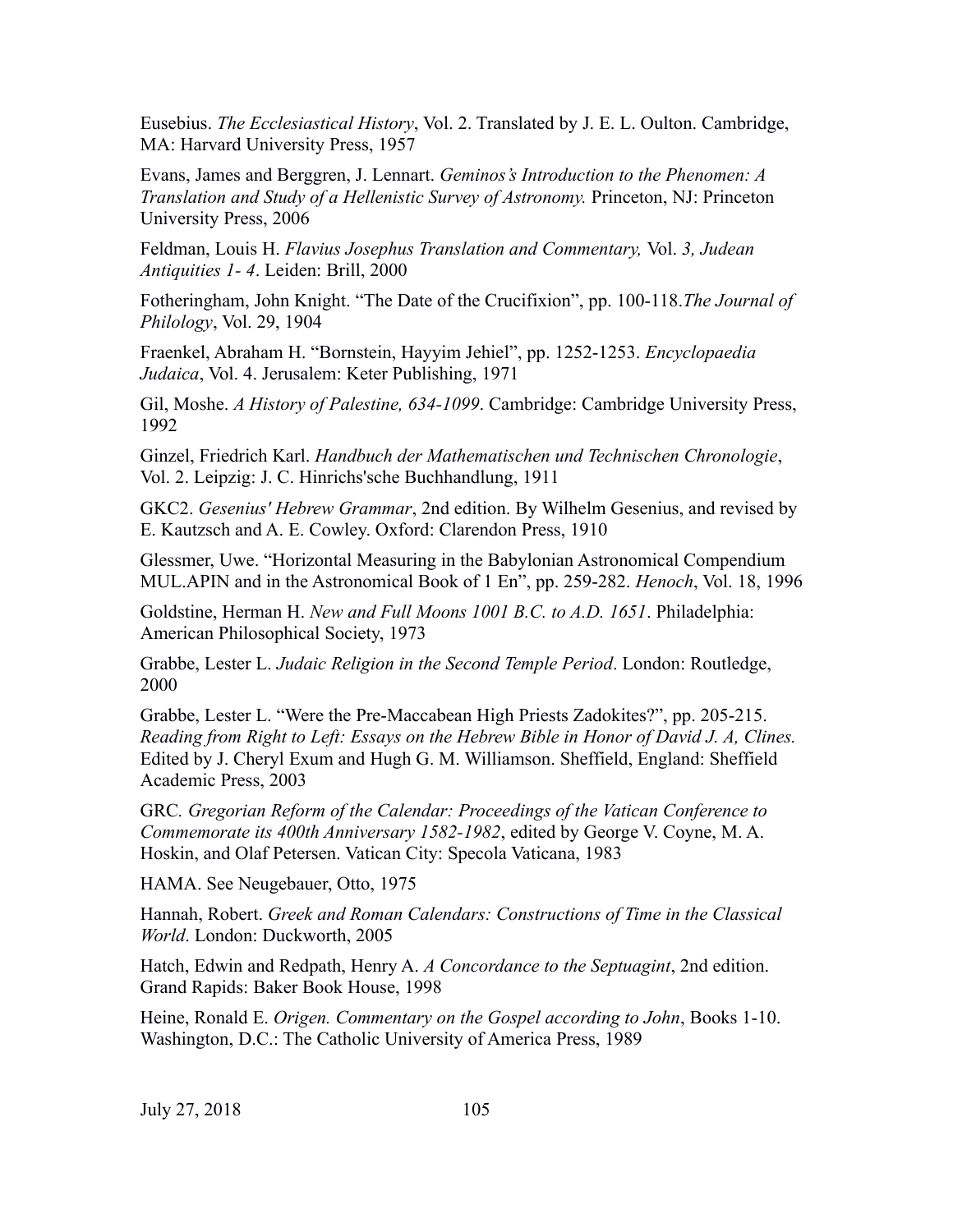Holladay, William L. *A Concise Hebrew and Aramaic Lexicon of the Old Testament*. Leiden, Brill, 1971

Hunger, Hermann and Pingree, David. *Astral Sciences in Mesopotamia*. Leiden: Brill, 1999

Ideler, Ludwig. *Handbuch der mathematischen und technischen Chronologie*, Vol. 1, 2, second edition. Breslau: Wilhelm Koebner, 1883

Jones, Alexander. "Pliny on the Planetary Cycles", pp. 148-161. *Phoenix*, Vol. 45, 1991

Josephus\_1. *Josephus*, Vol. 1, translated by Henry St. John Thackeray. Cambridge, MA: Harvard University Press, 1966

Josephus\_4. *Josephus*, Vol. 4, translated by Henry St. John Thackeray. Cambridge, MA: Harvard University Press, 1967

Josephus\_5. *Josephus*, Vol. 5, translated by Henry St. John Thackeray. Cambridge, MA: Harvard University Press, 1966

Josephus\_9. *Josephus*, Vol. 9, translated by Louis H. Feldman. Cambridge, MA: Harvard University Press, 1965

Koch-Westenholz, Ulla. *Mesopotamian Astrology*. Copenhagen, Denmark: Museum Tusculanum Press, 1995

Kohlenberger III, John R. *The NIV Interlinear Hebrew-English Old Testament*, Grand Rapids: Zondervan, 1987

Langermann, Y. Tzvi. "Hebrew Astronomy: Deep Soundings from a Rich Tradition", pp. 555-584. *Astronomy Across Cultures*, edited by Helaine Selin. Dordrecht: Kluwer Academic Publishers, 2000

Lee, John A. L. *A Lexical Study of the Septuagint Version of the Pentateuch*. Chico, CA: Scholars Press, 1983

Levine, Lee I. *Caesarea Under Roman Rule*. Leiden: Brill, 1975

Lindenberger, James M. *Ancient Aramaic and Hebrew Letters*. Edited by Kent Harold Richards. Atlanta: Scholars Press, 1994

LoadStar Professional. "LoadStar Professional" software for DOS. Santa Fe, NM: Zephyr Services, 1990

LVTL. *Lexicon in Veteris Testament Libros*. Ludwig Koehler and Walter Baumgartner. Grand Rapids: William B. Eerdmans, 1958

Maier, Johann. "Shire Olat hash-Shabbat. Some Observations on their Calendric Implications and on their Style", pp. 349-384. *The Madrid Qumran Congress*, Vol. 2. Edited by Julio Trebolle Barrera and Luis Vegas Montaner. Leiden: Brill, 1992

Marx, Alexander. "Rab Saadia Gaon", pp. 53-95. *Rab Saadia Gaon: Studies in his Honor.* Edited by Louis Finkelstein. New York: Arno Press (reprint 1980), 1944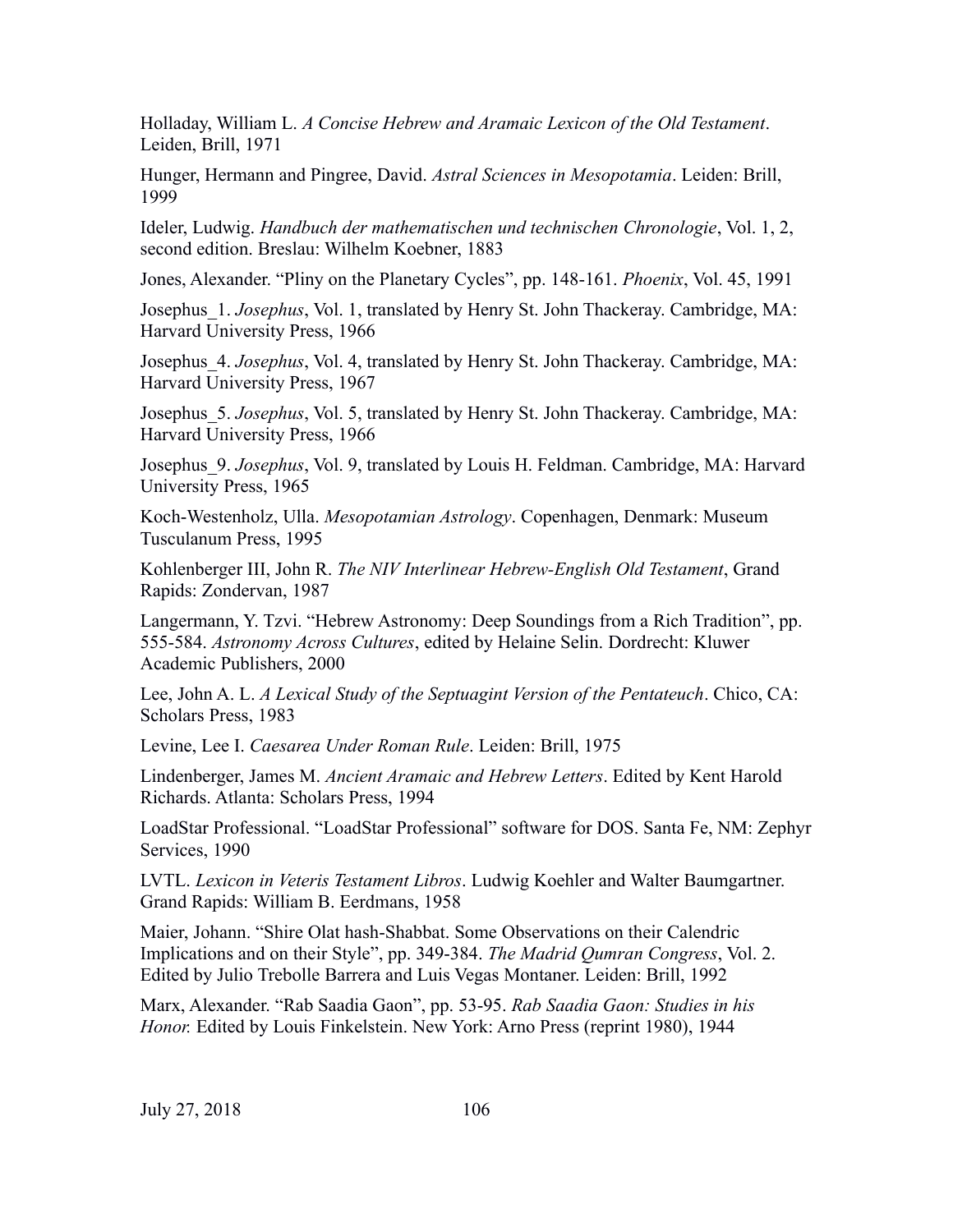Mason, Steve. "The Historical Problem of the Essenes", pp. 201-251. *Celebrating the Dead Sea Scrolls. A Canadian Collection*. Edited by Peter W. Flint, Jean Duhaime, and Kyung S. Baek. Leiden: Brill, 2012

McCarthy & Breen. *The ante-Nicene Christian Pasch De ratione paschali: The Paschal tract of Anatolius, bishop of Laodicea*. Making of the critical text of *De ratione paschali*, its translation, and its commentary by Daniel P. McCarthy and Aidan Breen, Dublin, Ireland: Four Courts Press, 2003

McGuckin, John Anthony. "Caesaria Maritima as Origin Knew It", pp. 3-25. *Origeniana Quinta*, edited by Robert J. Daly. Leuven: Leuven University Press, 1992

McLaren, James S. *Turbulent Times: Josephus and Scholarship on Judaea in the First Century CE*. Sheffield, UK: Sheffield Academic Press, 1998

Nemoy, Leon. "Al-Qirqisani's Account of the Jewish Sects", pp. 317-397. *Hebrew Union College Annua*l, Vol. 7, 1930

NETS. *A New English Translation of the Septuagint,* edited by Albert Pietersma and Benjamin G. Wright. Oxford: Oxford University Press, 2007

Neugebauer, Otto. "The History of Ancient Astronomy: Problems and Methods", pp. 1- 38. *Journal of Near Eastern Studies*, Vol. 4, 1945

Neugebauer, Otto. *The Exact Sciences in Antiquity*, 2nd edition, corrected. New York: Dover Publications, 1969

Neugebauer, Otto. *A History of Ancient Mathematical Astronomy*, 3 vols. New York: Springer-Verlag, 1975

Neugebauer, Otto. "On the Orientation of Pyramids", pp. 1-3. *Centaurus*, Vol. 24, 1980

North, John D. "The Western Calendar – '*Intolerabilis horribilis, et derisibilis*'; Four Centuries of Discontent", pp. 75-113. *Gregorian Reform of the Calendar: Proceedings of the Vatican Conference to Commemorate its 400th Anniversary 1582-1982*, edited by George V. Coyne, M. A. Hoskin, and Olaf Petersen. Vatican City: Specola Vaticana, 1983

Ogg, George. *The Chronology of the Public Ministry of Jesus.* Cambridge: Cambridge University Press, 1940)

Olmo Lete, Gregorio del. *Canaanite Religion according to the Liturgical Texts of Ugarit*. Translated from Italian by Wilfred G.E. Watson. Bethesda: CDL Press, 1999

OTP-Jubilees. "Jubilees: A New Translation and Introduction" by O. S. Wintermute, pp. 35-142 in *The Old Testament Pseudepigrapha*, vol. 2. Edited by James H. Charlesworth. Garden City, NY: Doubleday, 1985

Parker, Richard Anthony and Dubberstein, Waldo H. *Babylonian Chronology 626 B.C. - A.D. 75*. Providence: Brown University, 1956

Pearce, Sarah. "Josephus as Interpreter of Biblical Law: The Representation of the High Court of Deut 17:8-12 according to Jewish Antiquities 4.218", pp. 30-42. *Journal of Jewish Studies*, Vol. 46, 1995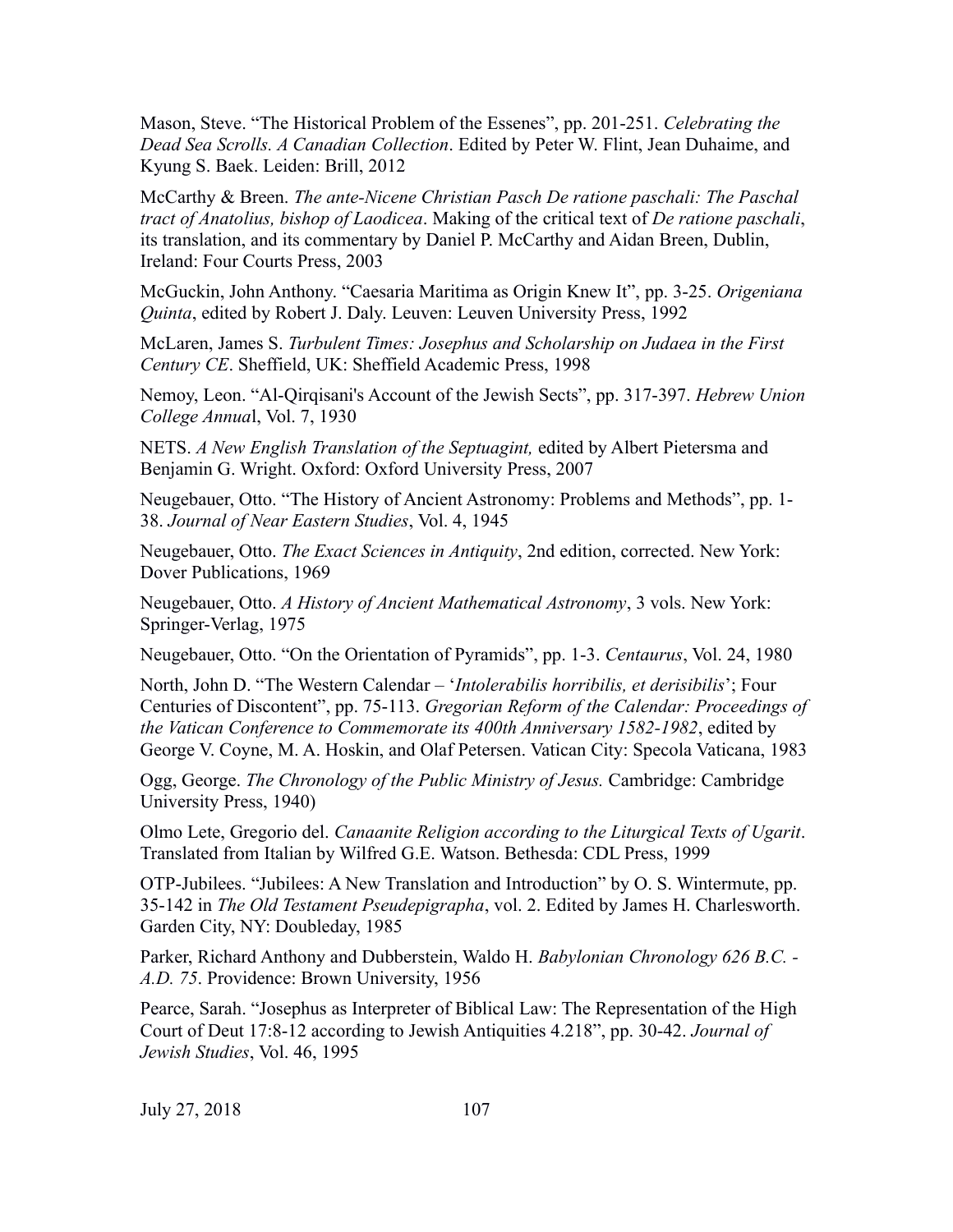Pedersen, Olaf. "The Ecclesiastical Calendar and the Life of the Church", pp. 17-74. *Gregorian Reform of the Calendar: Proceedings of the Vatican Conference to Commemorate its 400th Anniversary 1582-1982*, edited by George V. Coyne, M. A. Hoskin, and Olaf Petersen. Vatican City: Specola Vaticana, 1983

Pedersen, Olaf. "Some Astronomical Topics in Pliny", pp. 162-196. *Science in the Early Roman Empire*, edited by Roger French and Frank Greenaway. London: Croom Helm, 1986

Pfann, Stephen. "The Ancient 'Library' or 'Libraries' of Qumran: The Spector of Cave 1Q", pp. 168-213. *The Dead Sea Scrolls at Qumran and the Concept of a Library*. Edited by Sidnie White Crawford and Cecelia Wassen. Leiden: Brill, 2016

Philo\_1. *Philo*, Vol. 1, by Philo of Alexandria, translated by F. H. Colson and G. H. Whitaker. Cambridge, MA: Harvard University Press, 1949

Philo 7. *Philo*, Vol. 7, by Philo of Alexandria, translated by F. H. Colson. Cambridge, MA: Harvard University Press, 1958

Philo\_9. *Philo*, Vol. 9, by Philo of Alexandria, translated by F. H. Colson. Cambridge, MA: Harvard University Press, 1954

Philo\_QE. *Philo Supplement II: Questions and Answers on Exodus*, by Philo of Alexandria, translated by Ralph Marcus. Cambridge, MA: Harvard University Press, 1953

Pliny\_1. *Pliny: Natural History*, Vol. 1, by Pliny the Elder. Translated by H. Rackham. Cambridge, MA: Harvard University Press, 1979

Pliny\_5. *Pliny: Natural History*, Vol. 5, by Pliny the Elder. Translated by H. Rackham. Cambridge, MA: Harvard University Press, 1961

Porten, Bezalel. "The Calendar of Aramaic Texts from Achaemenid and Ptolemaic Egypt", pp. 13-32. *Irano-Judaica: Studies Relating to Jewish Contacts with Persian Culture throughout the Ages*, Vol.2. Edited by Shaul Shaked. Jerusalem: Ben-Zvi Institute for the Study of Jewish Communities in the East, 1990

Poznanski, Samuel. "Ben Meir and the Origin of the Jewish Calendar", pp. 152-161. *The Jewish Quarterly Review* (original series), Vol. 10, 1898

Poznanski, Samuel. "Calendar (Jewish)", pp. 117-124. *Encyclopedia of Religion and Ethics*, Vol. 3, edited by James Hastings. New York: Charles Scribner's Sons, 1911

Regev, Eyal. "From *Enoch* to John the Essene – an Analysis of Sect Development: *I Enoch*, *Jubilees*, and the Essenes", pp. 67-93 in *New Perspectives on Old Texts: Proceedings of the Tenth International Symposium of the Orion Center for the Study of the Dead Sea Scrolls and Associated Literature, 9-11 January, 2005*. Edited by Esther G. Chazon and Betsy Halpern-Amaru, in collaboration with Ruth A. Clements. Leiden: Brill, 2010

Regev, Eyal. *The Hasmoneans: Ideology, Archaeology, Identity.* Gottingen: Vandenhoeck & Ruprecht, 2013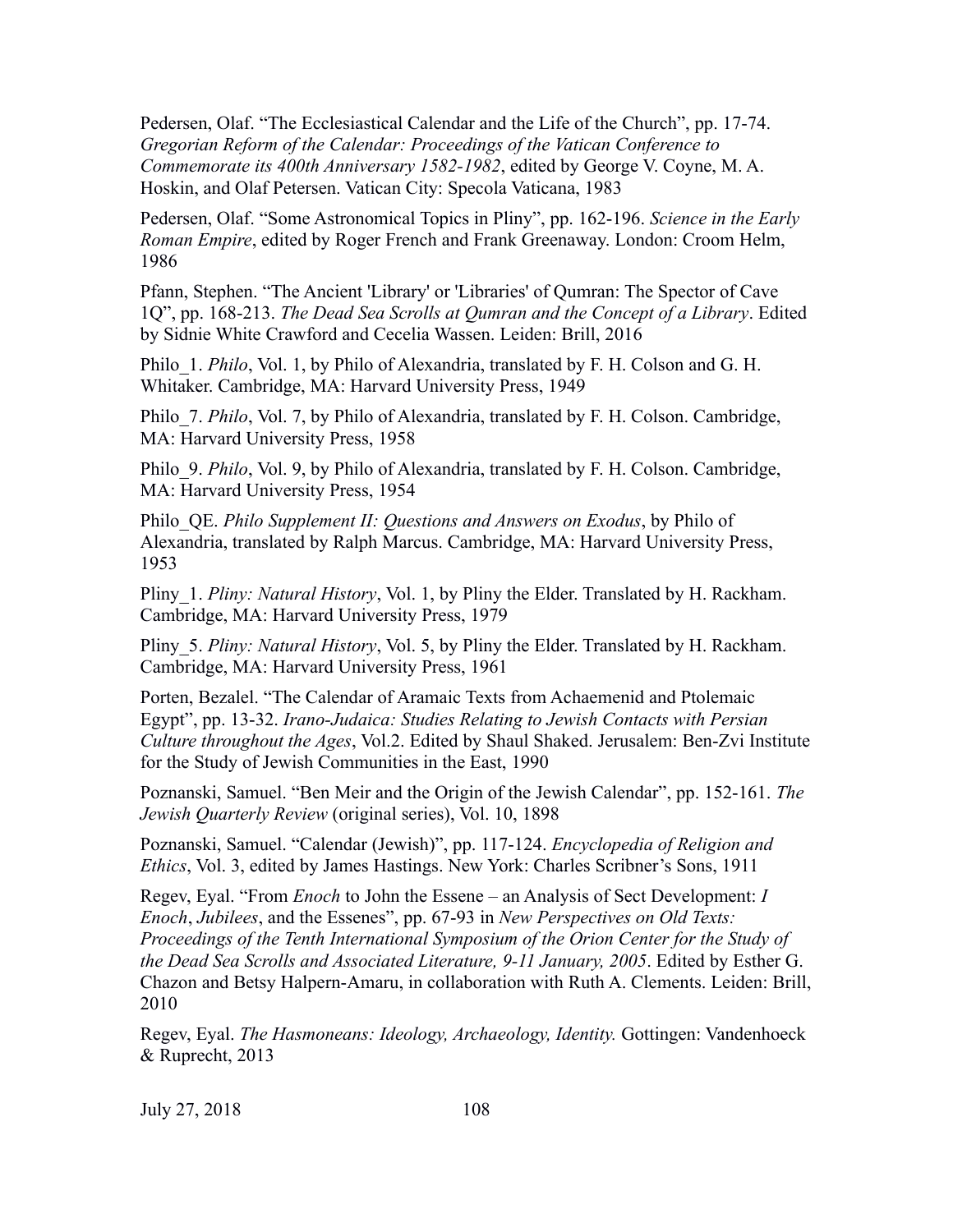Ruggles, Clive. "Pyramids of Giza", pp. 353-356 in *Ancient Astronomy: An Encyclopedia of Cosmologies and Myth*. Santa Barbara: ABC-CLIO, 2005

Runia, David T. *Philo and the Church Fathers*. Leiden: Brill, 1995

Salmond, S. D. "The Paschal Canon of Anatolius of Alexandria", pp. 146-151, by Anatolius translated by S. D. Salmond. *The Ante-Nicene Fathers*, Vol. 6. Edited by Alexander Roberts and James Donaldson. New York: Charles Scribner's Sons, 1926 (originally published 1867-1872)

Samuel, Alan E. *Greek and Roman Chronology*. Munich: C. H. Beck'sche, 1972

Samuel, Alan E. "Calendars and Time-Telling", pp. 389-395. *Civilization of the Ancient Mediterranean*, Vol. 1, edited by Michael Grant and Rachel Kitzinger. New York: Charles Scribner's Sons, 1988

Schofield, Alison and VanderKam, James C. "Were the Hasmoneans Zadokites?", pp. 73- 87. *Journal of Biblical Literature.* Vol, 124, 2005

Schur, Nathan. *The Karaite Encyclopedia*. Frankfurt am Main: Peter Lang, 1995

Smallwood, E. Mary. "High Priests and Politics in Roman Palestine", pp. 14-34. *Journal of Theological Studies*, new series, Vol, 13, 1962

Schniedewind, William M. *A Social History of Hebrew: Its origins through the Rabbinic Period*, New Haven: Yale University Press, 2013

Schurer, Emil. *A History of the Jewish People in the Time of Jesus Christ*, First Division, Vol. 2. (Appendix III: "The Jewish and Macedonian Months compared with the Julian Calendar", pp. 363-377.) New York: Charles Scribner's Sons, 1891

Schurer, Emil. *The History of the Jewish People in the Time of Jesus Christ (175 B.C. - A.D. 135)*, Vol. 1. Revised by Geza Vermes and Fergus Millar. (Appendix III: "Principal Features of the Jewish Calendar", pp. 587- 601, revised by George Ogg.) Edinburgh: T. & T. Clark, 1973

Smith, W. Robertson. "Note on Exodus IX. 31, 32", pp. 299-300. *The Journal of Philology*, Vol. 12, 1883

Spier, Arthur. *The Comprehensive Hebrew Calendar*. New York: Feldheim Publishers, 1981

Stemberger, Gunter. Jews and Christians in the Holy Land. Translated from German by Ruth Tuschling. Edinburgh: T & T Clark, 2000

Stern, Menahem. *Greek and Latin Authors on Jews and Judaism*, Vol. 1. Jerusalem: The Israel Academy of Sciences and Humanities, 1976

Swerdlow, Noel M. "Hipparchus's Determination of the Length of the Tropical Year and the Rate of Precession", pp. 291-309. *Archive for History of Exact Sciences*, Vol. 21, 1980

Tacitus. *The Complete Works of Tacitus*. Translated from the Latin by Alfred John Church and William Jackson Brodribb. New York: Random House, 1942

July 27, 2018 109